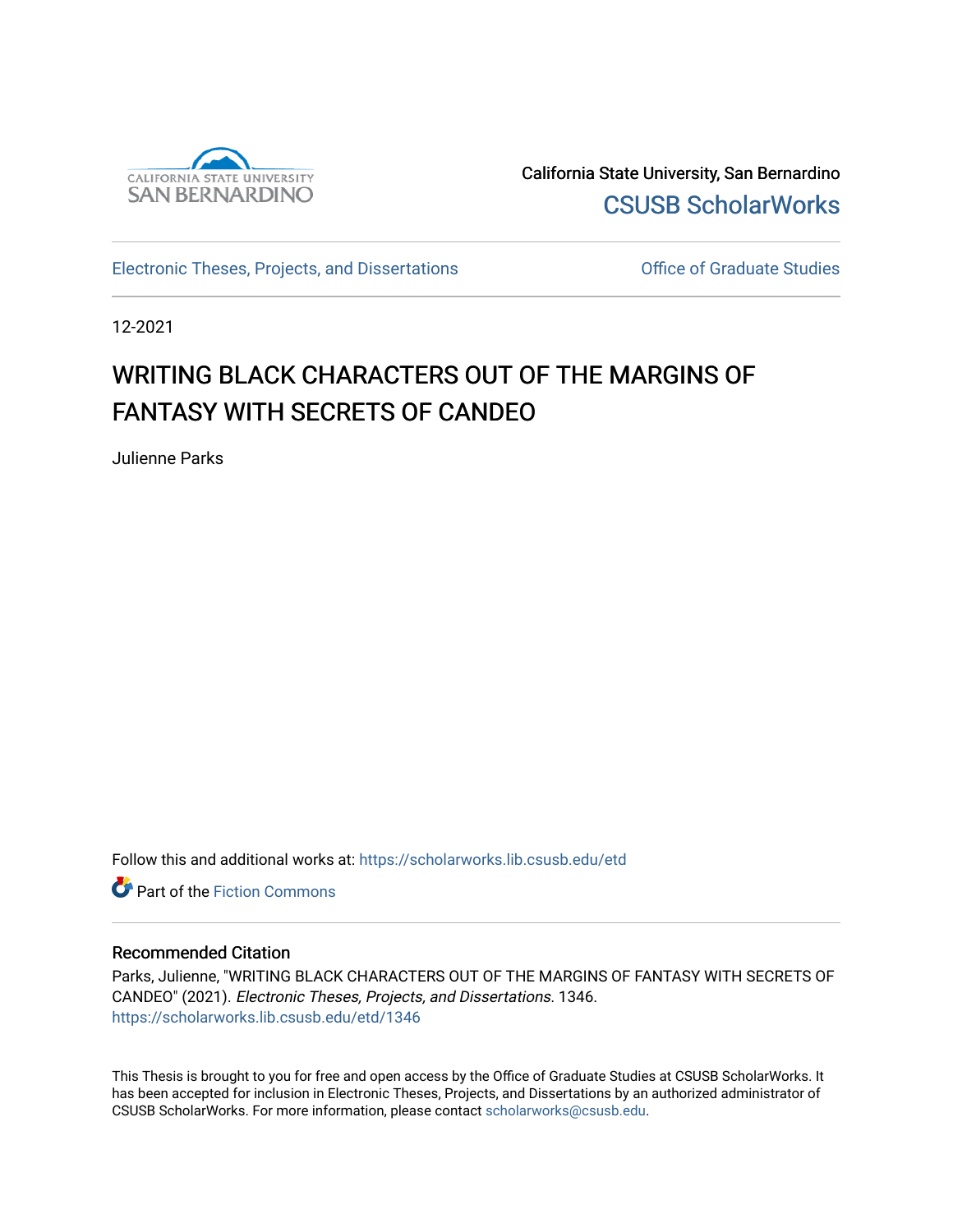### WRITING BLACK CHARACTERS OUT OF THE MARGINS OF FANTASY

### WITH SECRETS OF CANDEO

A Thesis

Presented to the

Faculty of

California State University,

San Bernardino

In Partial Fulfillment

of the Requirements for the Degree

Master of Arts

in

English and Writing Studies

by

Julienne Kendall Parks

December 2021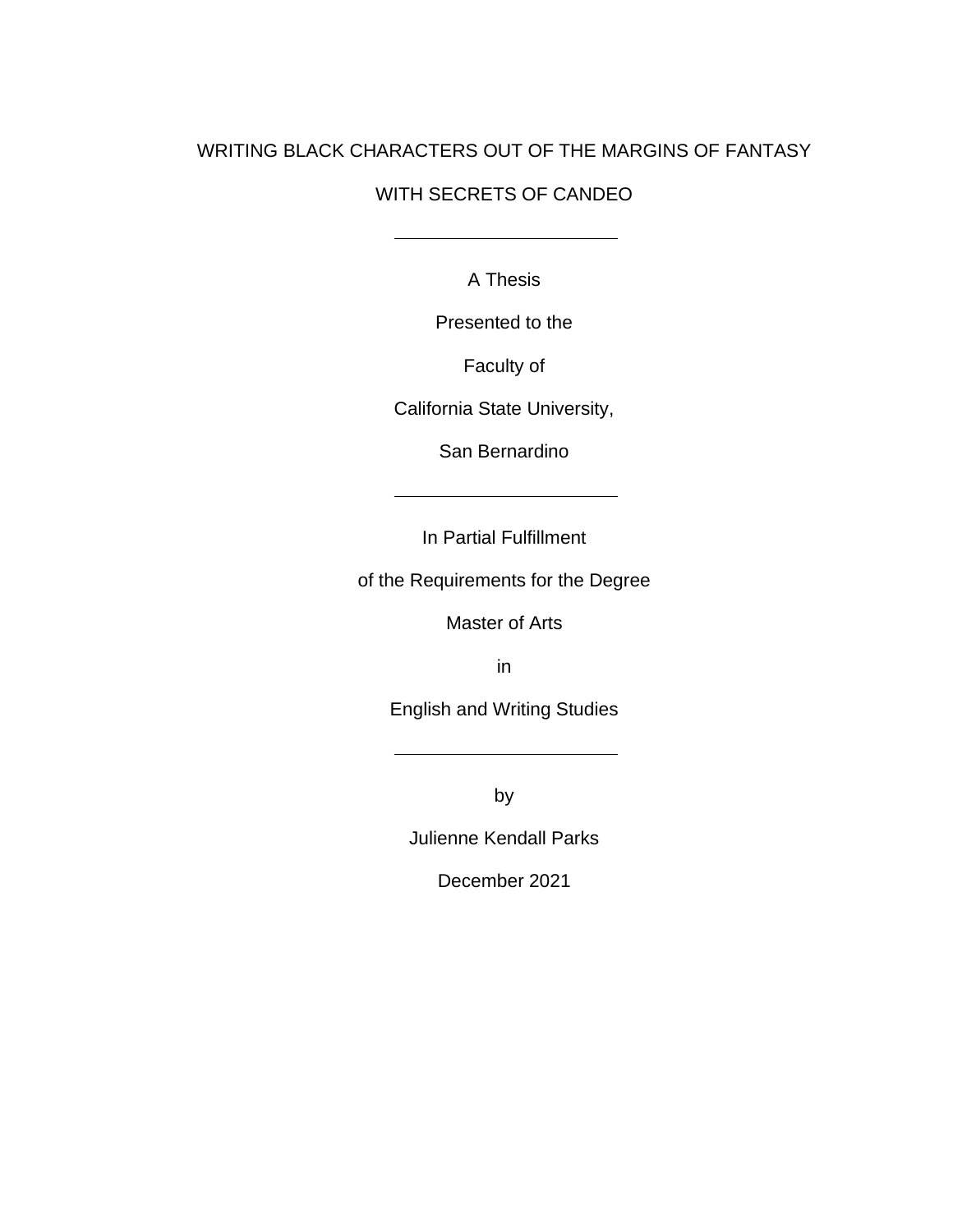## WRITING BLACK CHARACTERS OUT OF THE MARGINS OF FANTASY

## WITH SECRETS OF CANDEO

A Thesis

Presented to the

Faculty of

California State University,

San Bernardino

by

Julienne Kendall Parks

December 2021

Approved by:

Jasmine Lee, Committee Chair, English and Writing Studies

Alexandra Cavallaro, Committee Member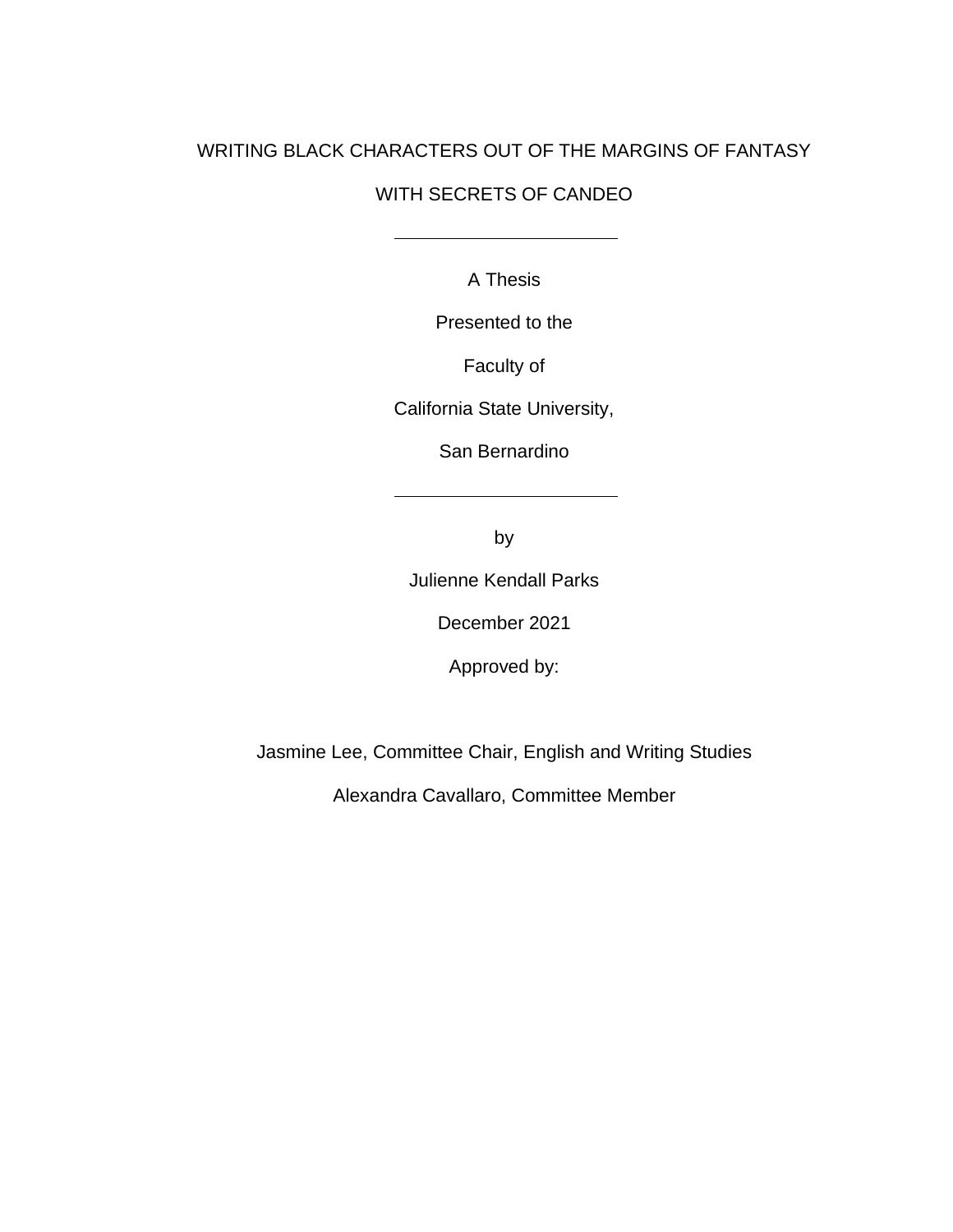© 2021 Julienne Kendall Parks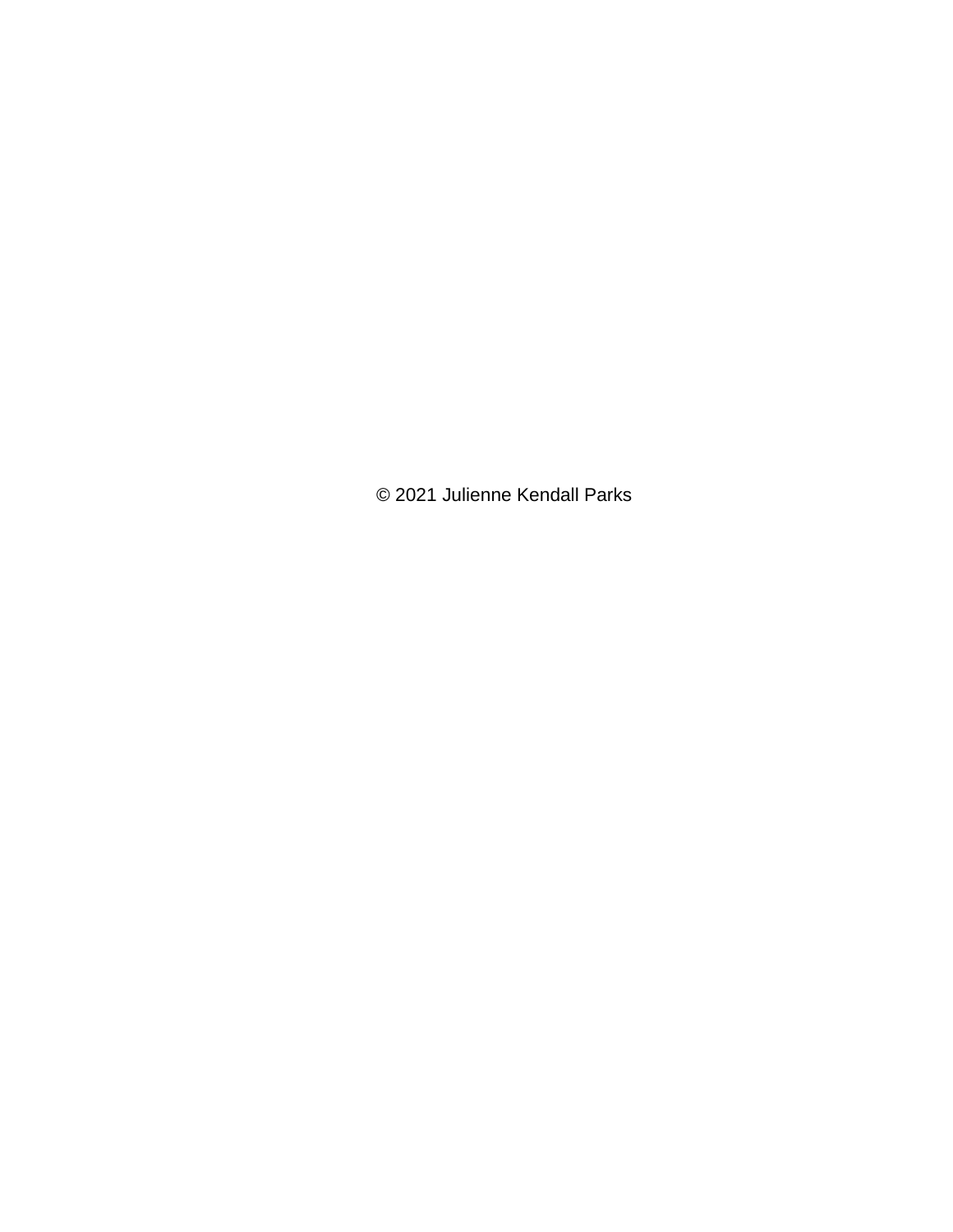#### ABSTRACT

<span id="page-4-0"></span>The crawling pace that the production of diverse fantasy books has set for itself continues to reveal that Black characters and the representation of Blackness in fiction is lacking in a detrimental way. Specifically speaking, this thesis focuses on the prevalent lack of Black characters in the fantasy genre, where Black people are cast as minor characters to a white protagonist's story like Angela Johnson from *Harry Potter*; cast as abominations of anti-Black stereotypes in monsters like the Uruk-hai of *Lord of the Rings*; and cast as side(kick) characters like Vetch from *Earthsea,* aka Black characters who are close to the white protagonist, yet their narrative arcs happen entirely outside the main plotline of the story and not in the pages. As a result, Black readers are being denied the chance to position themselves in fantasy; they are denied the choice to read about Black characters rising to the height of their ability and solving problems; and they are denied the comfort that they too can be magic like the (white) characters children of all ethnicities grew up reading about. Although there are published Black authors who actively write Black characters in fantasy stories, like Nnedi Okorafor, N.K. Jemisin, Tomi Adeyemi, and Marlon James to name a few; and although the Afrofuturism movement of the mid-1900s still works in this 21<sup>st</sup> century to place Black people in other worlds to blossom enjoyment in and grant escapism to Black readers, these books are still few compared to the vast representation of white people in fantasy, publishing avenues having put large gaps between releases of Black fantasy stories. It is

iii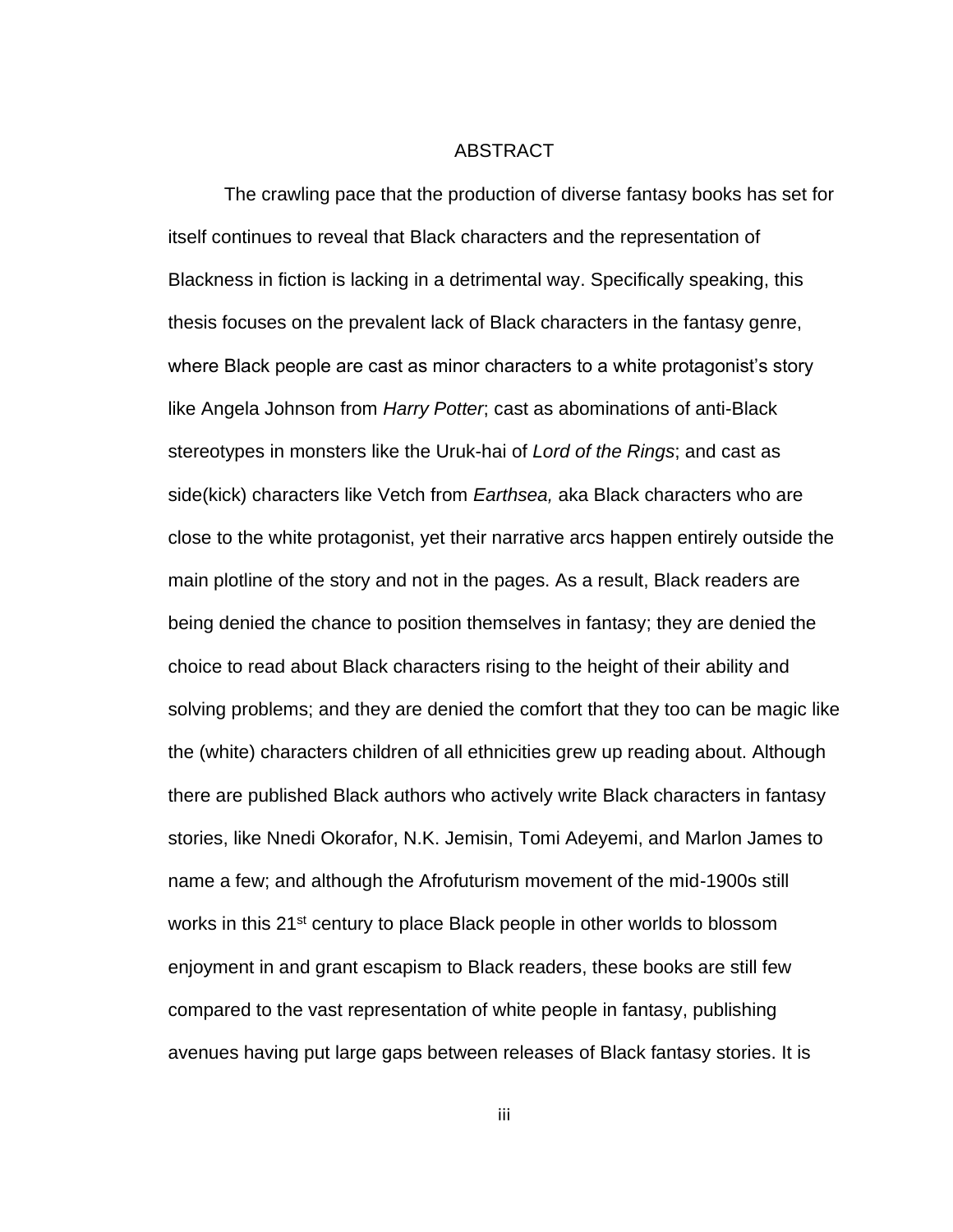my feeling that reforming the genre can happen if Black authors perform responsive, active writing, meaning they are creating Black fantasy worlds and characters from a place of knowing what representation is out there already, what attitudes are standing against them, and what their plans are to diversify fantasy fiction with Black-positioned perspectives. By creating anyway and being determined to publish, Black authors will not only open the door for other Black authors of fantasy to be published but will also give Black readers the books they want to read, widening publishing's reach. In this thesis, I will assume the position of a Black author who has been given this reach via the production of an excerpt of my fantasy novel series, *Secrets of Candeo,* a novel series that positions my Blackness in a world where anything is possible, and the cast consists of Black characters who are agents in their own tale. Accompanying the excerpt is a contextualizing essay that places my excerpt in context with the conversations about Black characters, publishing, and the representation of Black people in fantasy. With excerpt and essay both, I scaffold a hope that the publishing and writing of Black fantasy stories will continue in fuller force and continue to bestow the ability to be meaningfully magic upon Black readers.

iv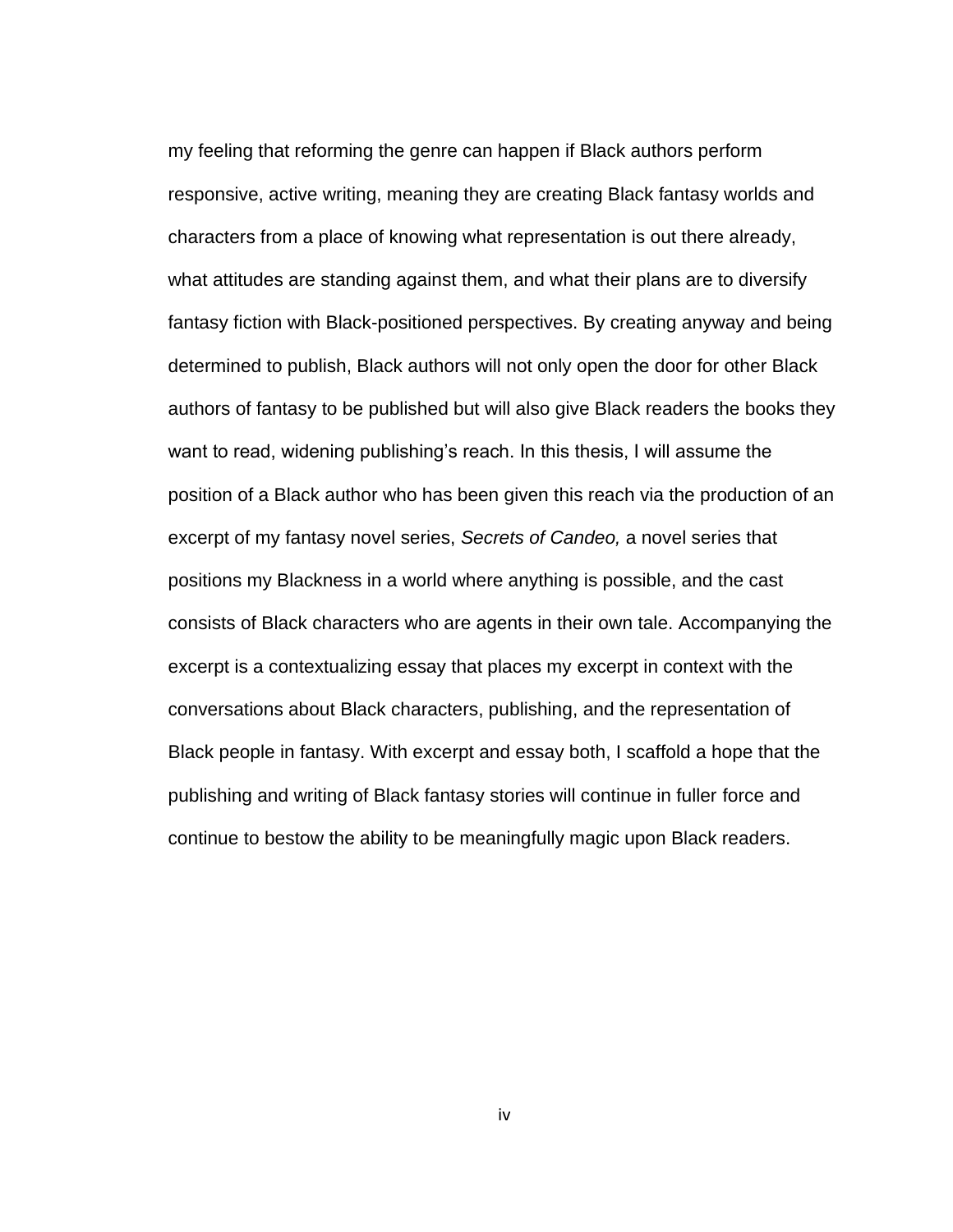#### ACKNOWLEDGEMENTS

<span id="page-6-0"></span>I would like to acknowledge the following people:

My Mom, My Dad, My Brothers and Sister, because without them I'd be lost and without a home.

Umbra Cox, for being a hand to hold throughout this process, my best friend, a person I wholly trust.

Rachael Juarez, for being a source of comfort and kindness, a light and the soft assurance of a purple heart.

Emery Cox, for cheering me on and keeping me creative, an ever-present wave, my hype man.

Alison "Selkie" Nicola, for inspiring me to keep writing in the first place, for being a stable ground with which my motivation lies.

Rhiannon "Sephy" Dixon, for the love she has shown me, the patience,

and for the giggles I needed even without saying so.

Without you all, I would not be the writer, the person, the creative that I am today. Thank you and thank you.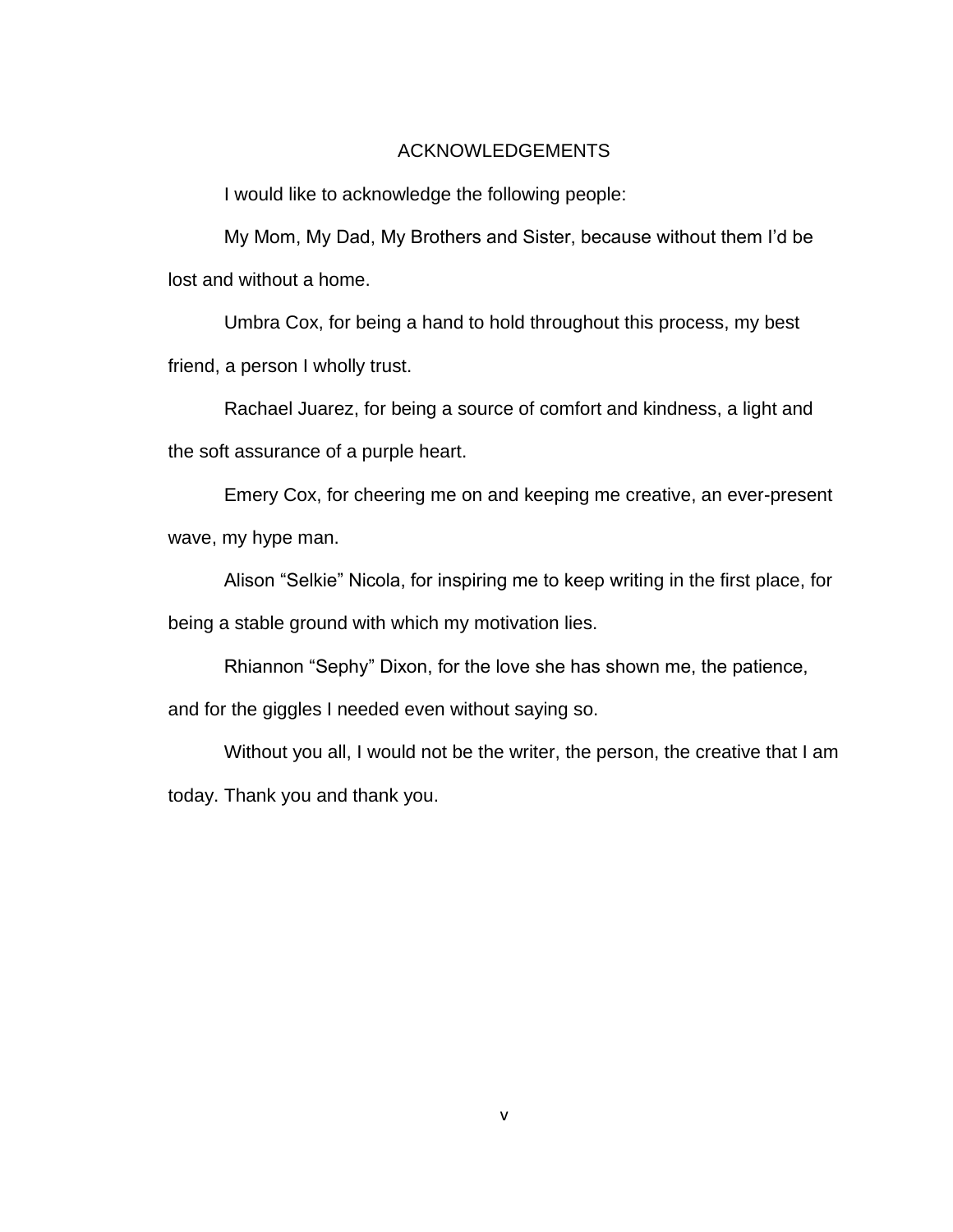## DEDICATION

To every Black baby who wanted to be magic, I'm here to tell you that you

are.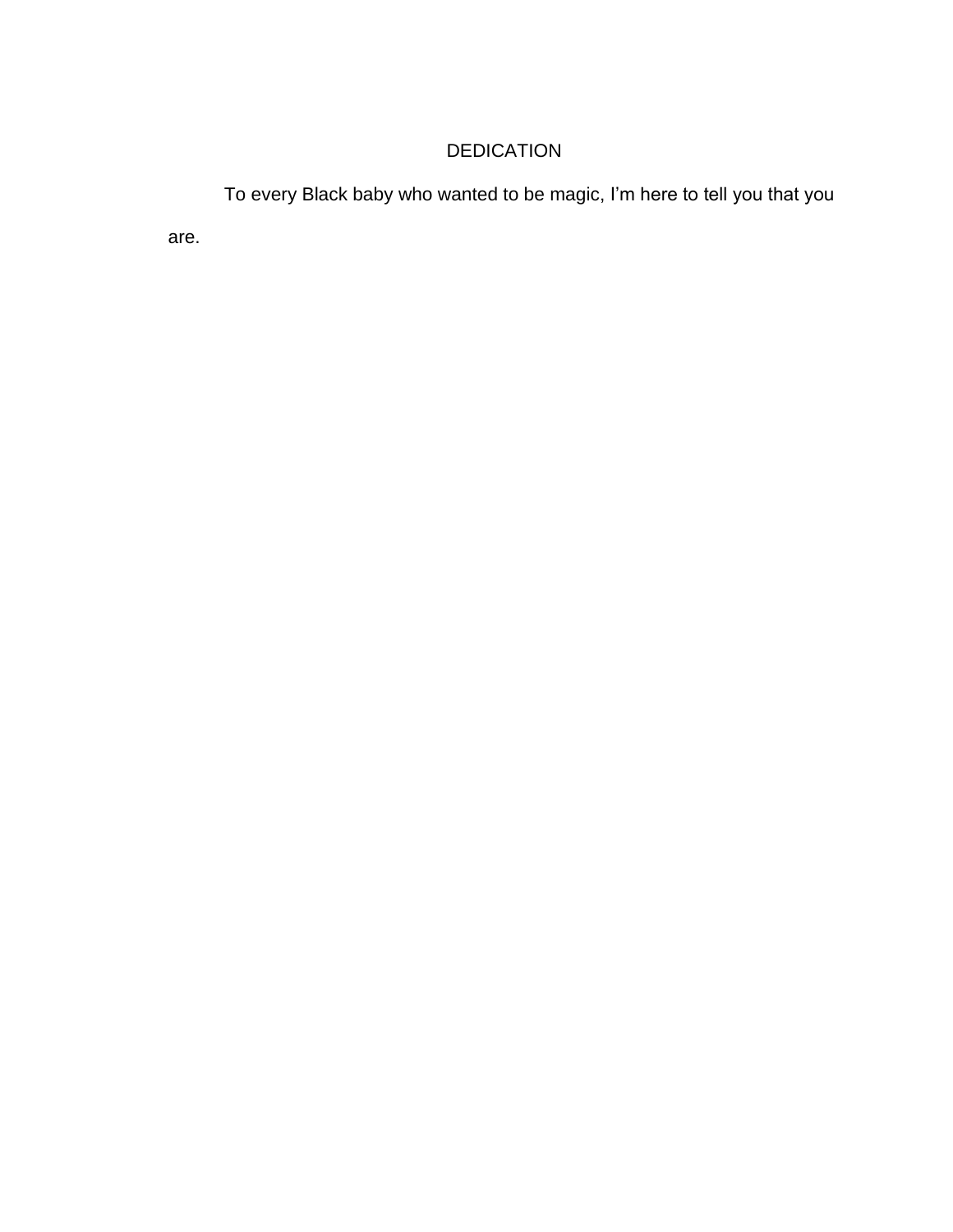## TABLE OF CONTENTS

| <b>CHAPTER TWO: LITERATURE REVIEW</b>                       |
|-------------------------------------------------------------|
|                                                             |
|                                                             |
| Why Fantasy Matters and How Black Pain Can Become Power  14 |
|                                                             |
|                                                             |
|                                                             |
|                                                             |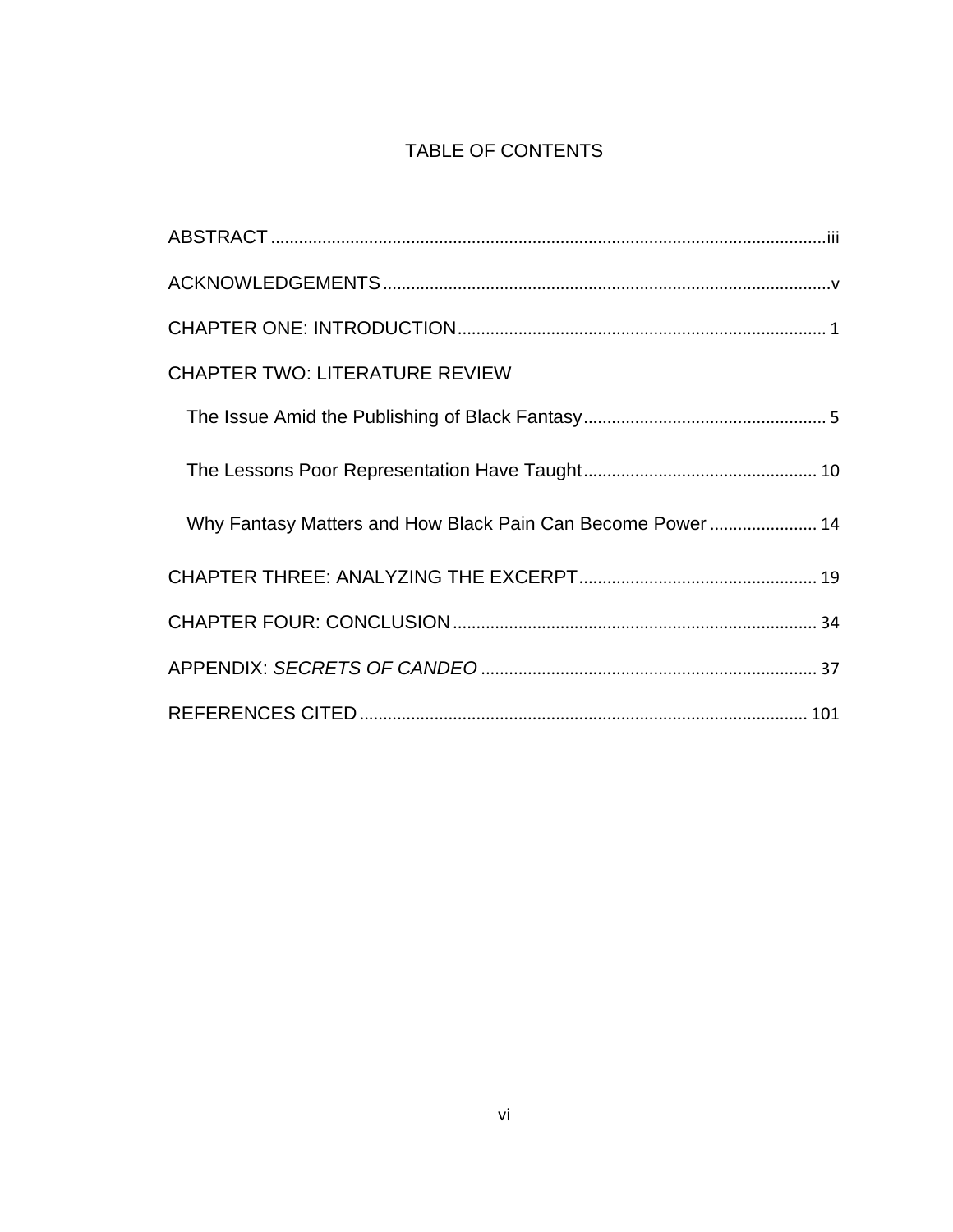## CHAPTER ONE INTRODUCTION

<span id="page-9-0"></span>I began my escape into the fantasy genre at fourteen with games like *Dragon Age: Origins* where suddenly anything was possible; I could use magic, fight dragons, adventure, and save the world. I could design my playable character, the Warden and Hero of Ferelden, a choice that blossomed in me a palpable joy that I have yet to replicate as an adult. This character creator gave me permission to make my character look like me. I could make the character Black and as Black as I know myself to be.

Granted that the options were limited *Dragon Age: Origins* was my first time positioning myself, a Black person, in fantasy. The game supports a thirdperson camera angle, so watching my character, my *Black* character, make choices that advanced the plot and changed the outcome of the story was deeply appealing. With the game acting as an inciting incident for my imagination, I realized then that *I* could make fantasy stories myself where the characters had the mannerisms, features, practices, voices, and linguistic repertoire of the Black people in my communities, in church, my home, my school, the hood. Fantasy was endless. As I continued to interact with the fantasy genre, however, it came to my attention that this was not the case, and the genre itself was painfully white. The Black characters that were present were sidekick or villain to the white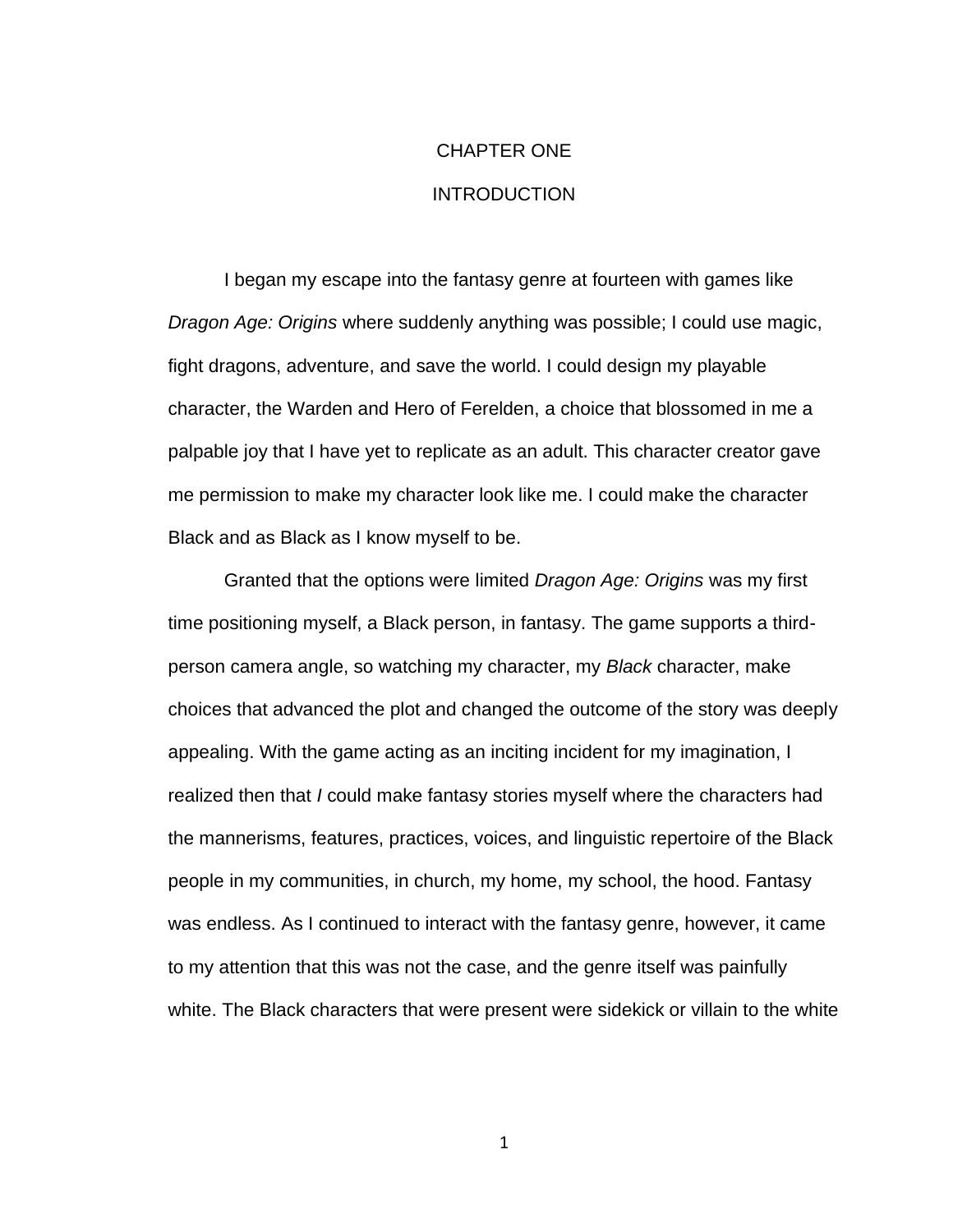protagonists, and the problematic trends of how Black people are represented in the fantasy genre were no longer unseeable.

I, as a Black person, am not represented by Yusef Kama, a French African villain in JK Rowling's *Fantastic Beasts and Where to Find Them,* a wizard who swore an Unbreakable Vow to murder a child. Though I connected to Angela Johnson at first—Black girl of the brave, heroic house of Gryffindor, captain of the Quidditch team—she was watered down to be George Weasley's wife. Her epithets were made trinket, and none of her accomplishments mattered. Though I found another avenue to create Black characters in fantasy words, *Dungeons and Dragons,* its lore leaned on Black features and hairstyles like dreadlocks for their bad-natured orcs and rampageous half-orcs. The charcoal-skinned dark elf was the fair-skinned elegant high elf's evil half. And dungeon masters saw fit to give my Black characters a slave narrative where I never wrote one. I, a Black person, cannot escape into a narrative built upon the pain, racist oppression, and torture of my ancestors. I cannot escape into a world where anything is possible only to find my people are still marginalized in the sidelines of a white protagonist's story, or worse, in chains held by them.

Seeking out media featuring Black characters in fantasy will bring readers to books like Tomi Adeyemi's *Children of Blood and Bone* (2018)*,* Marlon James' *Black Leopard, Red Wolf* (2019), N.K. Jemisin's *The Fifth Season* (2014), and earlier books like Octavia Butler's *The Parable of the Sower* (1993) and *Dawn* (1987). While these books have left such an impact as to be promoted across

 $\mathfrak{D}$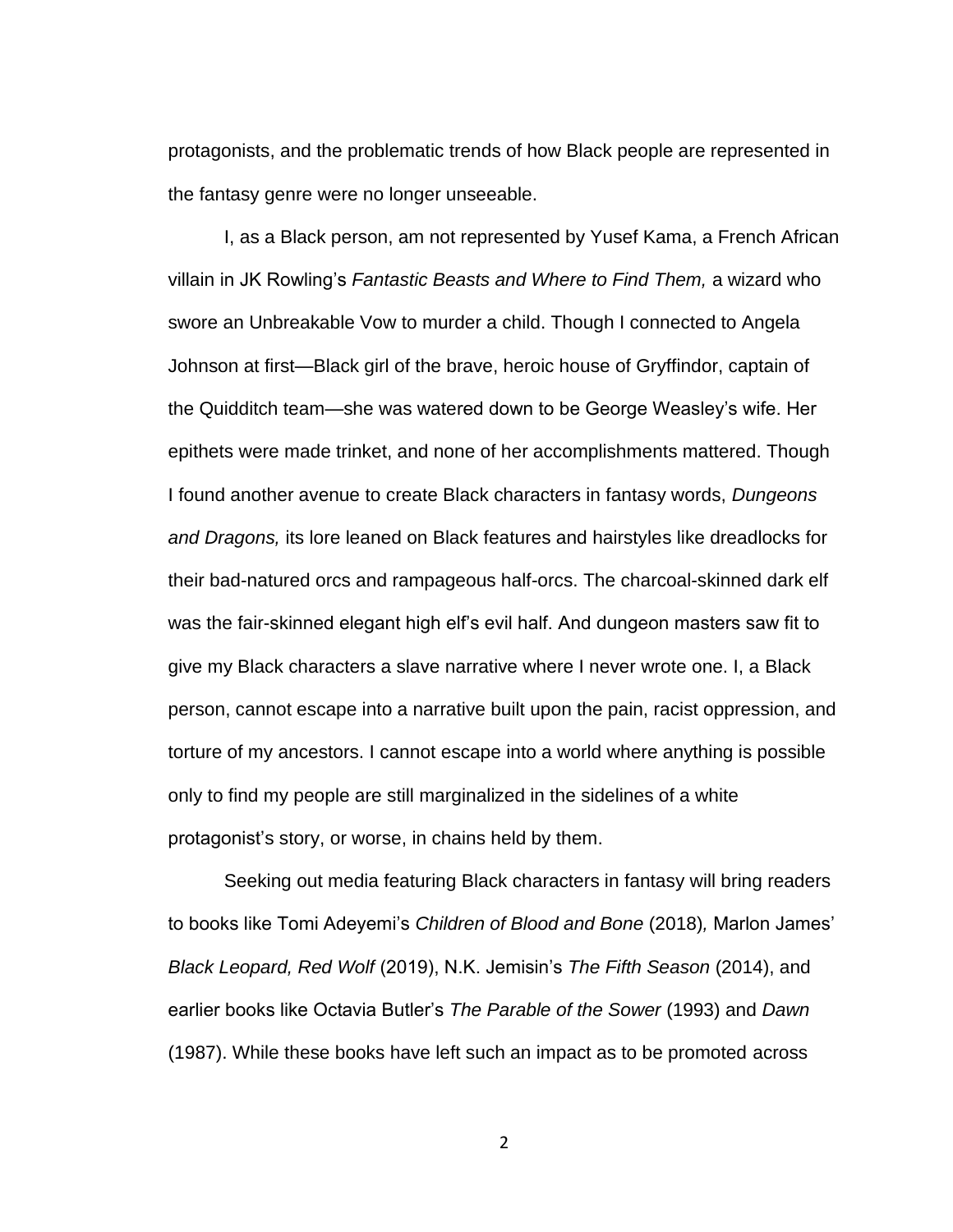online media, there are huge gaps in years between published Black fantasy books that make it this far. The collection of Black-led, Black-written fantasy stories is small compared to the complete library of white-led, white-written fantasy novels that have been churned out since John Ruskin's *The King of the Golden River* (1841) and George MacDonald's *The Princess and the Goblin and Phantases* (1858). The Black-led, Black-written fantasy books that are out there and the representation of Black characters in traditional fantasy that is out there are but a dusting of breadcrumbs onto the plates of Black people who are starving to escape into other worlds. But the writing is happening. There are Black authors not yet published and Black authors who are deep in the complicated process to become published in these years-long gaps working to change the fantasy genre to feature more Black characters that matter to the story. They strive to put Black fantasy characters whose existences are not predicated on pain onto the tables of Black readers who seek them.

For this thesis, I am taking the position of a Black author who has been given the stage to be heard and to position Black characters and Blackness in fantasy. While I do not intend to make a perfect product, I have written the beginning chapters of a fantasy novel series, *Secrets of Candeo*, as an example of Black characters who are not in the sidelines or sidekick position of a white protagonist's story. Instead, the Black characters make up the entire cast, giving meat to my feeling that Black characters in Black-designed, Black-written worlds can and should be allowed the well-known elements of the fantasy stories so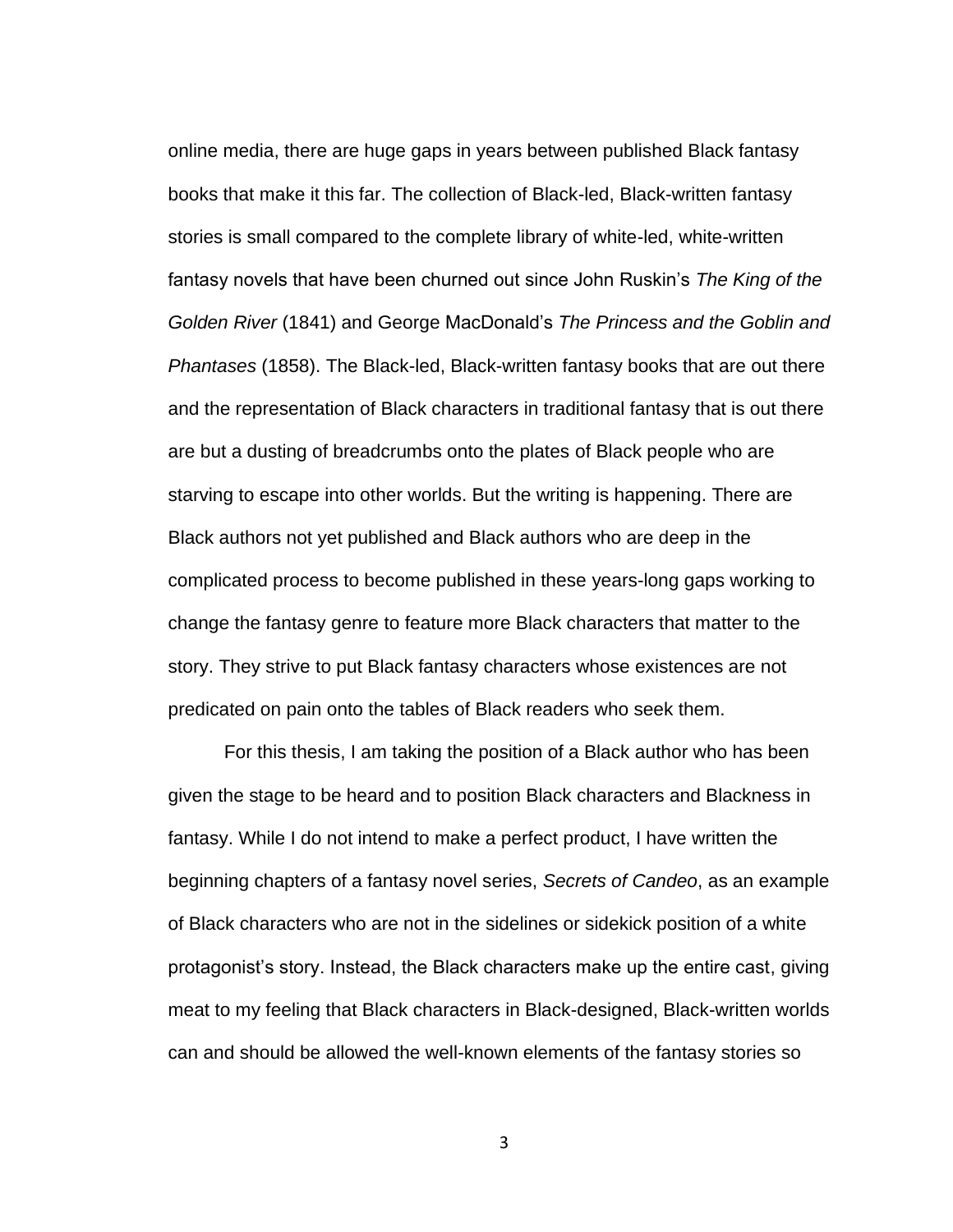many of us enjoyed as children. This must be accomplished by majority Black authorship, because Black authors write Black characters at their fullest. We know our features, mannerisms, and plans to incorporate ourselves into fantasy—as protagonists, side characters, anti-heroes, and (Black authordesigned) antagonists and villains—best. Black fantasy authors can and should be given the space and power to come forward and share their work, because this dripping of Black people into white worlds along this timeline of diversifying genre books cannot change without them. The fantasy genre needs more color, more melanin, and when given the space, Black fantasy authors can make their magic happen.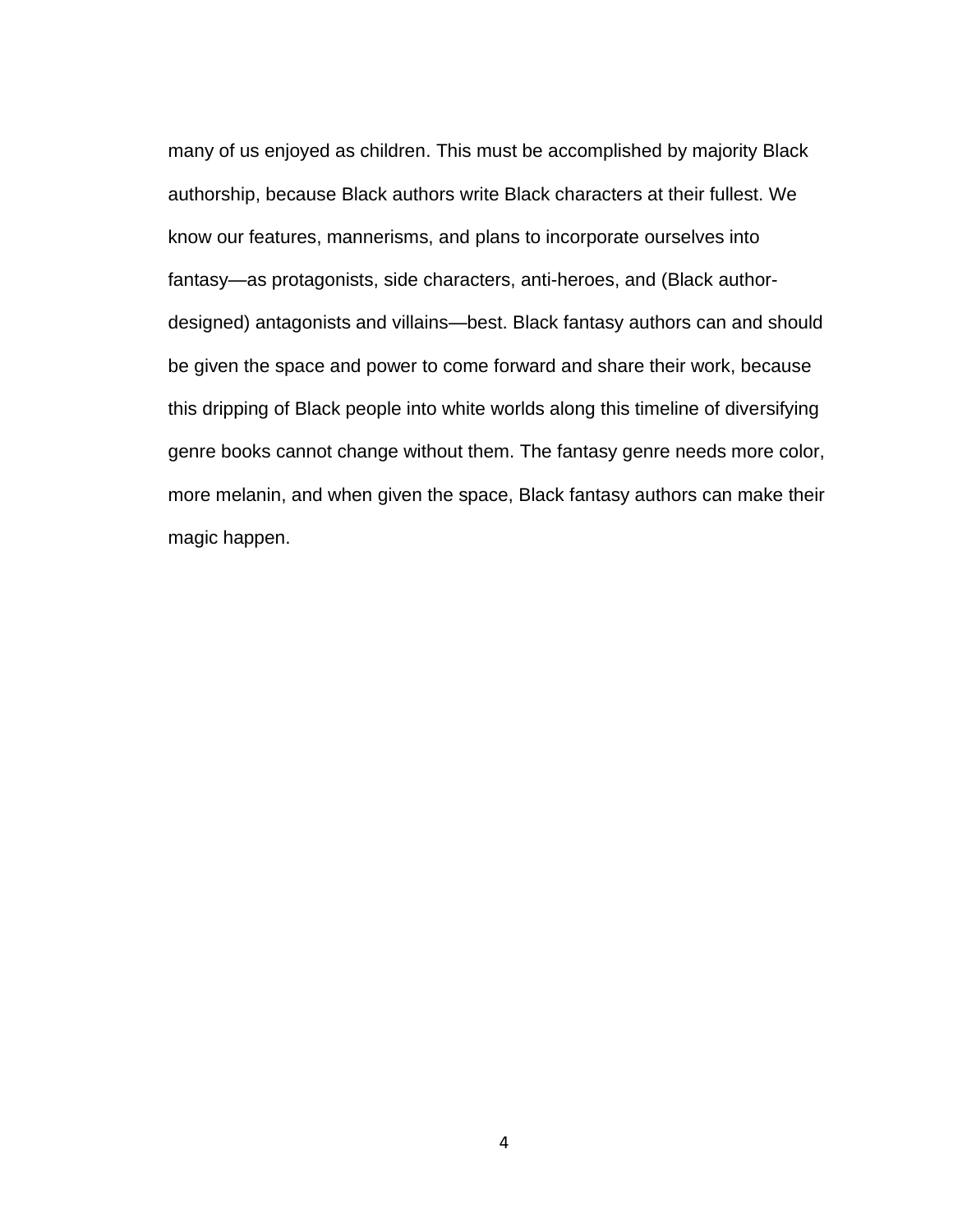## CHAPTER TWO LITERATURE REVIEW

The Issue Amid the Publishing of Black Fantasy

<span id="page-13-1"></span><span id="page-13-0"></span>Black fantasy protagonists do exist in our world at current, and they are well known to readers who seek Black-led, Black-written fantasy stories by searching online. N.K. Jemisin's *Inheritance Trilogy* (2010-11) follows Yeine Darr, a Black woman from a low-class tribe who becomes heiress to the throne of the Hundred Thousand Kingdoms and must play the game of politics against her older cousins to survive. Tomi Adeyemi's *Children of Blood and Bone* (2018) follows Zélie Adebola, a young Black woman of a people for whom magic is still possible and powerful as she struggles against the crown prince who seeks to eradicate magic for good. Adeyemi's novel won acclaim, debuting as number one on the *New York Times* Bestsellers list*.* Nnedi Okorafor's *Akata Witch* (2011) of the *Nsibidi Scripts Series* follows Sunny Nwazue, an albino Black girl who uncovers her magic powers and is tasked, alongside three witches like her, to train their magic and capture a serial killer who possesses magic as well. *Black Leopard, Red Wolf* (2019) by Marlon James follows Tracker, a Black man leading a group of Black hunters to find the Leopard, a shapeshifting man-animal which proves to be a dangerous hunt filled with monsters and unending questions.

These books present amazing representation of Black-positioned perspectives, and they are often pitched to readers via online lists and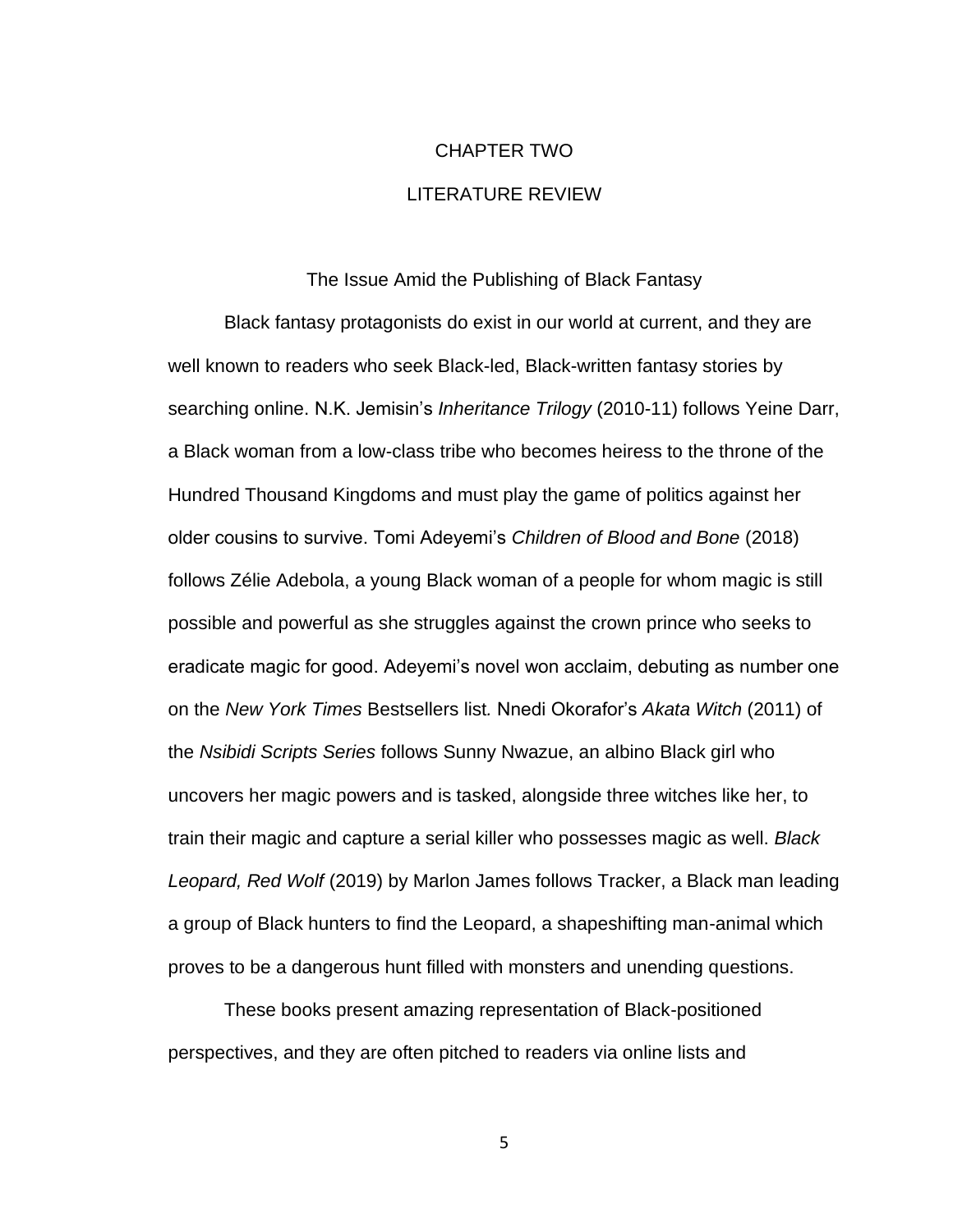recommendations in Kindle stories. This is because average consumers do not often look to in-depth reviews for interesting books; they look to top results for lists of short descriptions that are easy to digest. The results show up as commercial sites or forums which provide quick and witty commentary to spark interest and encourage clicks. However, because of the fantasy genre's profound whiteness, white authors tend to be analog references to Black fantasy books. While this helps excite readers to these new, Black authors, it also presents the problem of overshadowing; these books above, with all their successes and promotion, are placed in conversation with white authors and their fantasy works to gain popularity and traction. They are not allowed to stand on their own.

Commercial sites and their lists are a main perpetrator of promoting Black stories with white names because of their manipulation of search engine optimization (SEO) to show up as top results. *Cosmopolitan's* "38 Best Books by Black Authors" (2021) positions James' book in 10<sup>th</sup> place. He is promoted with the words, "Raise your hands if you miss *Game of Thrones"*, a white-led fantasy novel series by white author George R.R. Martin. *Game of Thrones* and *Black Leopard, Red Wolf* are both medieval fantasy novels, yet the plots are not the same; *Game of Thrones* navigates a Eurocentric cast battling for the Iron Throne through manipulation, corruption, and war. *Black Leopard, Red Wolf* is a twist on the mythology of the Leopard man in which a Black man is seeking this Leopard man out for a price. To promote this book as simply analog to *Game of Thrones* not only erases its uniqueness but also erases its Blackness and its more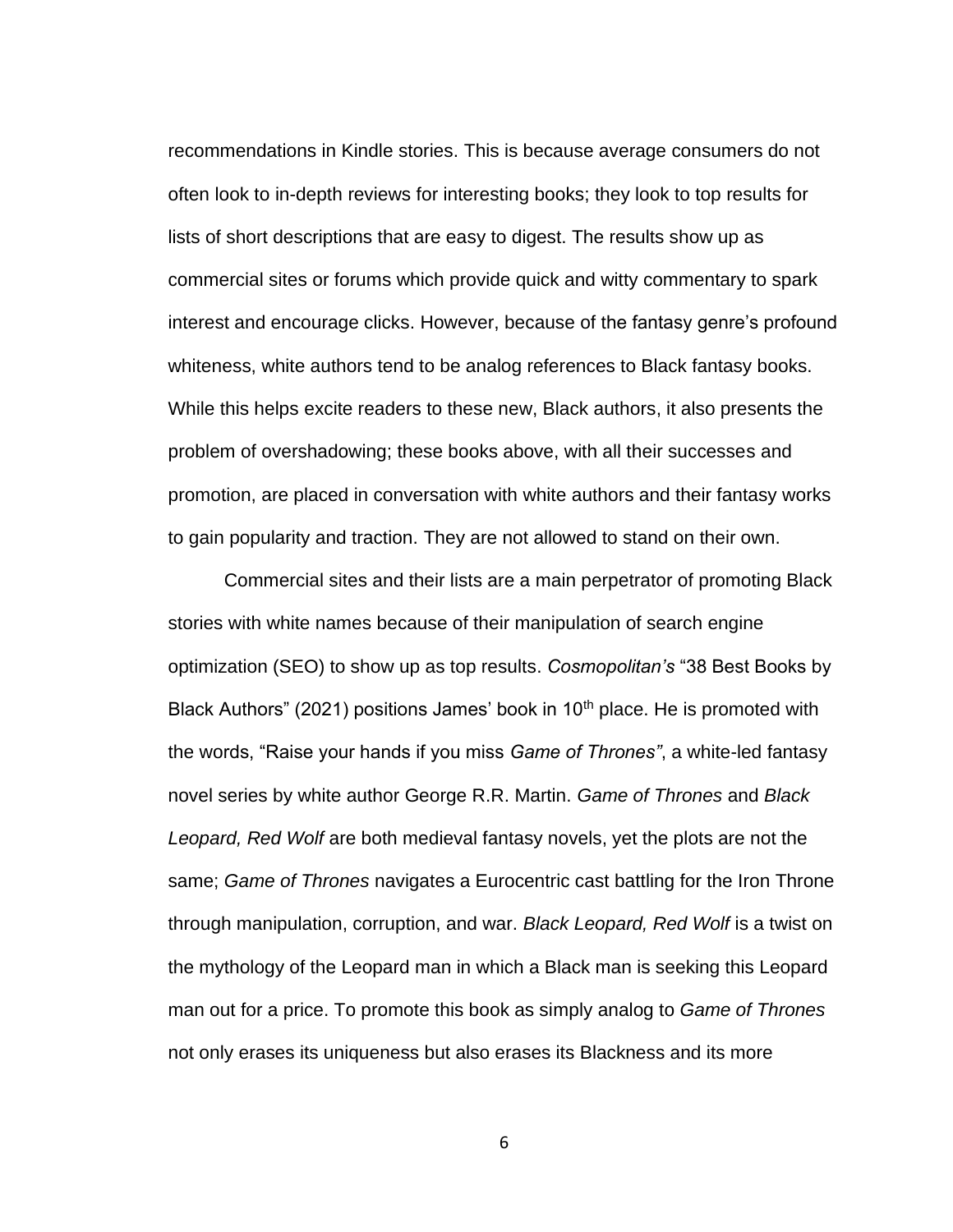specific African-ness. Another example is *Akata Witch*; this book is dubbed "The Nigerian Harry Potter" on *Popsugar*'s "Black Girl Magic Comes to Life in These 15 Mystical YA Books" list (2021). *Harry Potter* is a white-led magic fantasy series written by white author, JK Rowling. Though these books' plots follow the similar mechanic of stopping a serial killer, *Akata Witch* goes to great lengths to incorporate Nigeria and Nigerian culture into a magic realm. Using *Harry Potter* as an analog for *Akata Witch* is another act of erasing the African-ness of this novel for the sake of promotion.

As Richard Jean So uncovers in his book navigating the topic of white author's publishing privilege, white authors are favored by publishing houses in general; he finds that 97% of authors published by Random House in 2021 were white and two percent were Black (So 41). The difference in percentage is staggering. Based on this number, publishing houses pick and choose which Black authors will sell, meanwhile white authors are published with seemingly no issue. Two percent in 2021, a year where we are actively seeking more diverse books as social media hashtags like #ownvoices authors gain prominence and the We Need More Diverse Books movement continues to emerge is very telling of the lack of faith in Black fantasy books' ability to sell in large publishing houses. Looking at the years of the Black fantasy books earlier in this section, the nearly 10-year gaps between publishing years gives credence to this notion that publishing houses trust white authors more than Black authors when it comes to selling novels. Black authors in general have yet to break meaningfully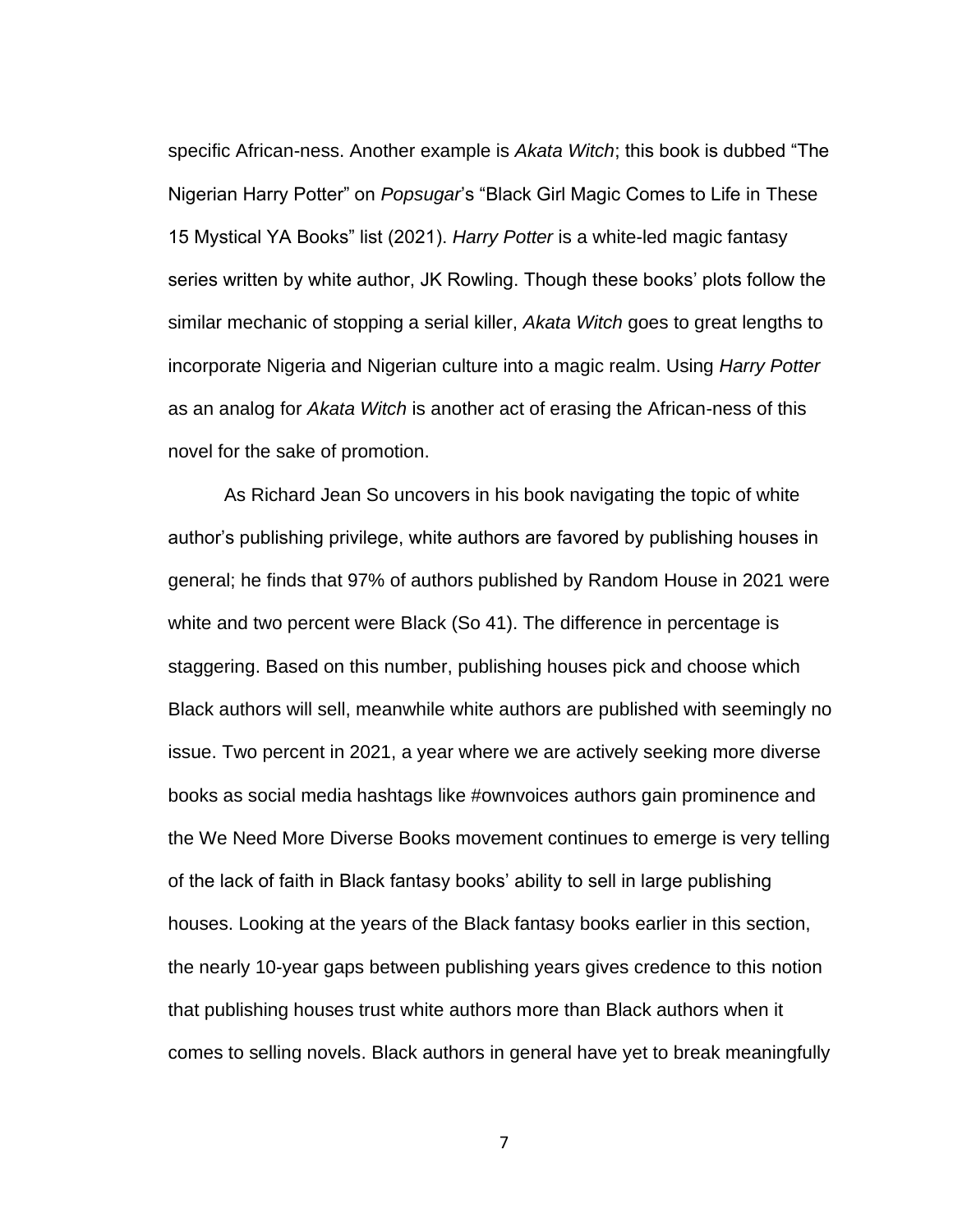into the mainstream, and more specifically Black fantasy authors have yet to break meaningfully into mainstream publishing; the truth makes itself out to be that only the Black fantasy books that are relevant to white authorship may receive the most promotion.

This favoritism is not new to Black writers of fantasy fiction; it has been in play since the mid-1900s with the Black Speculative Arts Movement and that movement's creation of the Black-led, Black-written creative genre, Afrofuturism. Afrofuturism as defined by Afrofuturist scholar Reynaldo Anderson is "an answer to the Eurocentric perspective" of genres like fantasy and its wider counterpart speculative fiction; Afrofuturism focuses on Black people in its "creative dialogue" with fantasy and sci-fi tropes (Anderson 228-229). The genre "integrates African diasporic or African metaphysics with science or technology" (231) when it leans into sci-fi as a genre to pull from. Afrofuturism, for as long as it has been alive, selects elements of the fantasy canon and positions Blackness and Black people within them, exploring Blackness as a worldbuilding and character creation mode as well as exposing white-positioned fantasy stories for their lack of attention to Black people. Mark Bould, another literary scholar, explains that this is important work for the genre to do, as Afrofuturism "not only [draws] attention to the ways in which [speculative fiction] has traditionally been constructed to privilege white American pulp-and-paperback and European literacy traditions but also, inextricably, to exclude [B]lack voices and [B]lack experience" (184). Afrofuturism, through the work aligned with it and defined by it, protests the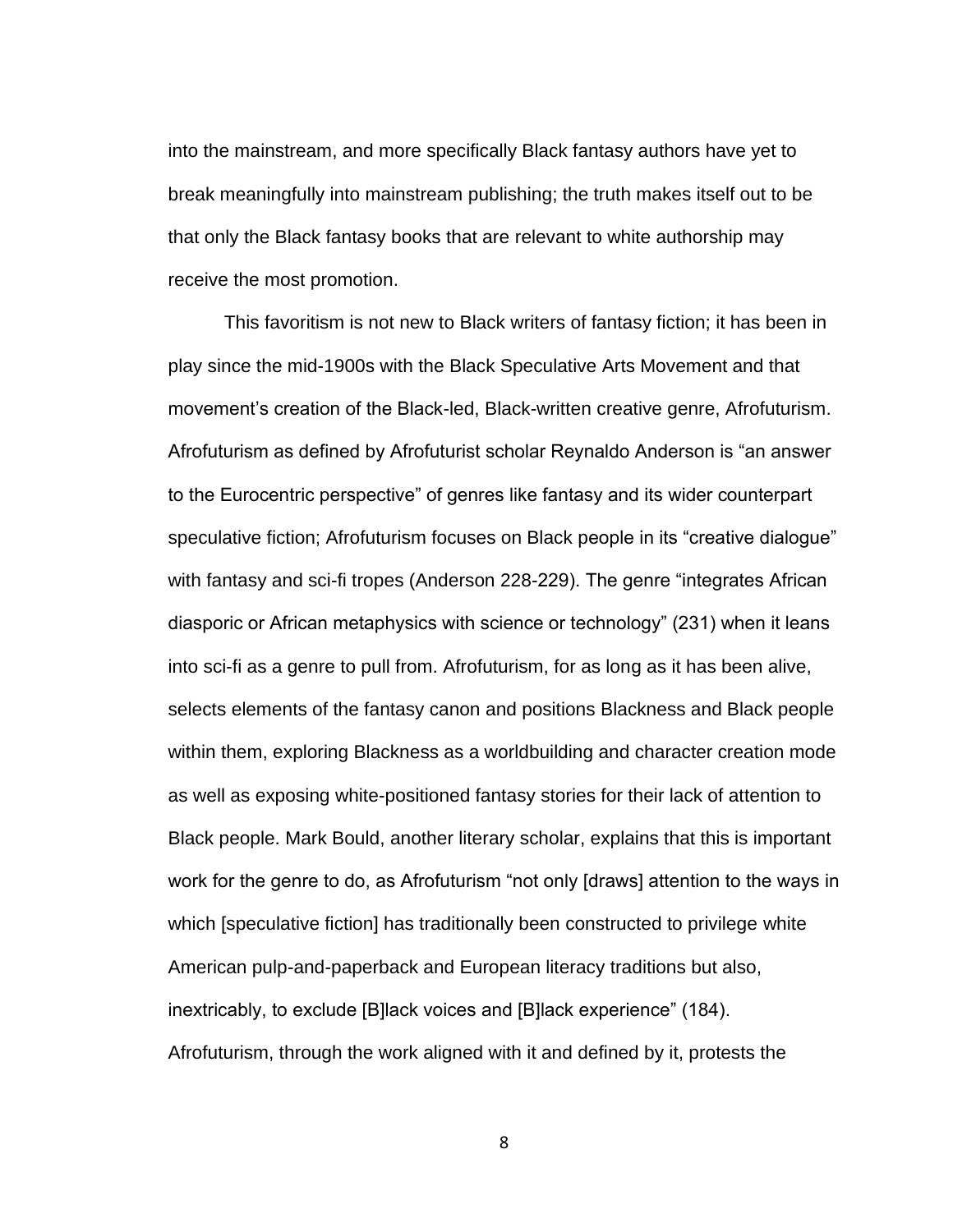prevalence and favoritism toward white-led, white-written fantasy novels. Afrofuturism acknowledges that favoritism and challenges and subverts the white occupation of the fantasy genre by creating spaces for Black voices and the Black experience to flourish. As an author myself, my goal for my work is to follow this way of thinking about creating Black fantasy stories; Afrofuturism knows what it is, what it represents, and what its goals are for enhancing the Black reader experience, and so do I. Just like Afrofuturism, my work speaks back to traditional white fantasy and speculative fiction, choosing to integrate Blackness and Black identities into the narrative, worldbuilding, and characters without the pressure of conforming to white tropes and white worlds. I can take the white-led molds of fantasy and break them to make new ones. *Secrets of Candeo*, *Akata Witch, Children of Blood and Bone, Black Leopard, Red Wolf,*  and *The Inheritance Trilogy* may be promoted as kin to white fantasy novels at this time and in future; however, in their very pages, Blackness and modes of African-ness take over the entire page of these novels, leaving no room to doubt the presence of Blackness. The magic is there, and should Black authors continue to lean into Afrofuturism, they can continue to break the molds of fantasy to include more Black voices and Black experience. We must allow Black fantasy authors to continue to expand what is out there already by giving Black authors the space to create fantasy works that are not positioned in white worlds. More Black-written, Black-led fantasy books will shift our feet off the path of bad Black representation and the harm it does to Black readers and Black writers.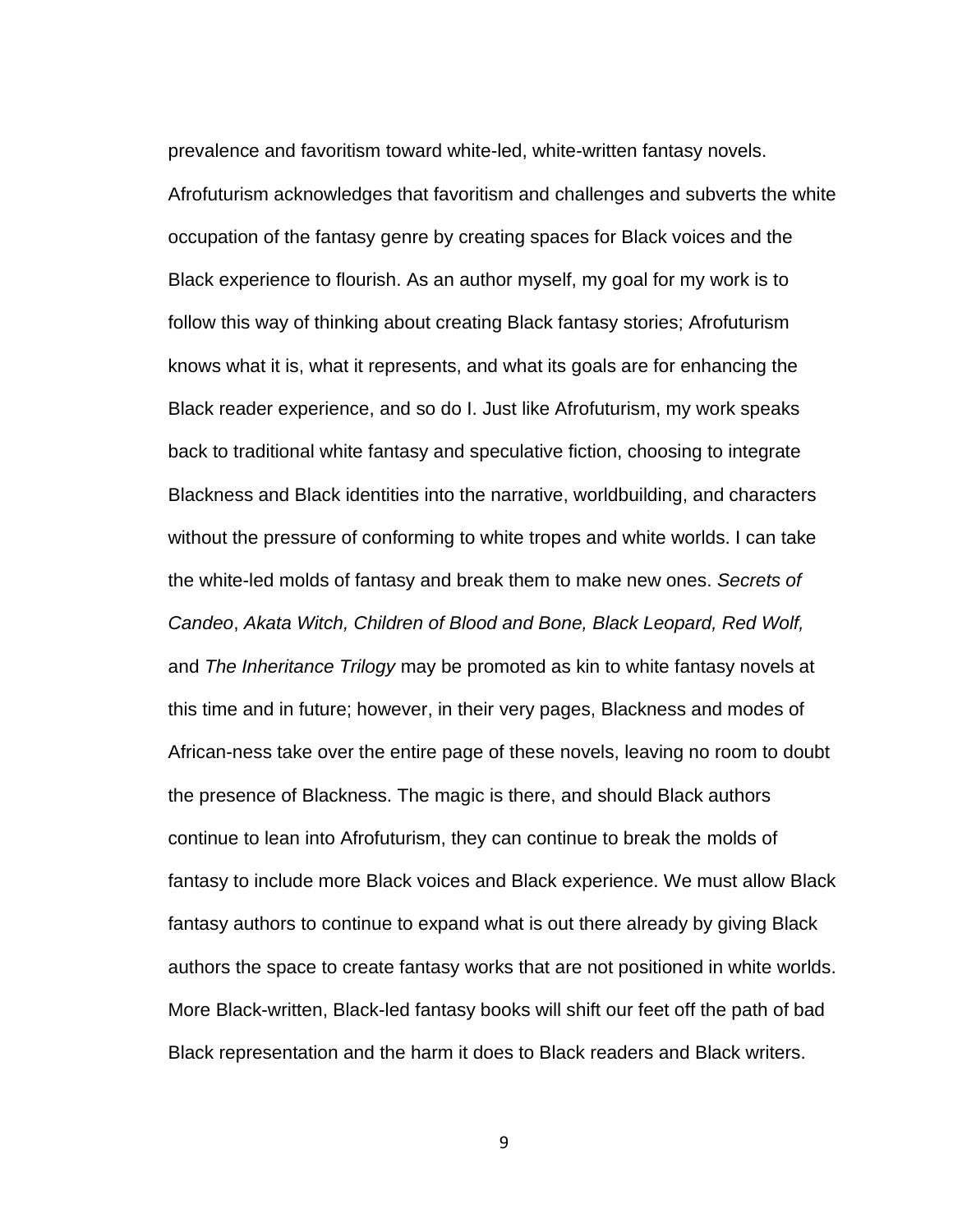#### The Lessons Poor Representation Have Taught

<span id="page-18-0"></span>Black authors are hurt by what the Black representation in white-led, white-written novels taught them as children. In his article, "Will Fantasy Ever Let Black Boys Like Me Be Magic?" Steven Underwood argues that Black characters in fantasy stories have become unintentional teaching tools to Black youth about their place in the world. As these characters are often sidekick or exotic other, "It told [Underwood] that even at the height of [his] power [he] should be in second place" (Underwood). He laments that this relegation to second best tells Black youth that they must move out of the way, even in worlds where everyone has access to the same power. He then asks, "What crown could I have if the best I could be was a sidekick?" (Underwood). As fantasy continues to exclude Black authors and their characters, as fantasy continues to present itself as a "whites only" genre, the answer is no crown at all. Black people are being denied fantasy's teachings of "values and critical literacy", claims scholar Yolanda Hood (Hood). She agrees with Underwood that the state of Black representation in the fantasy genre as it exists in white-written, white-led fantasy books is a teaching tool that Black readership and specifically Black youth are consistently failed by. She asks, "Where were Black girls who fed dragons, petted unicorns, or slept in castles?" in her article examining race in recent sci-fi and fantasy novels for young adults (Hood). Without fantasy novels that are led and written by Black people, Black youth are denied "an opportunity to explore what their world might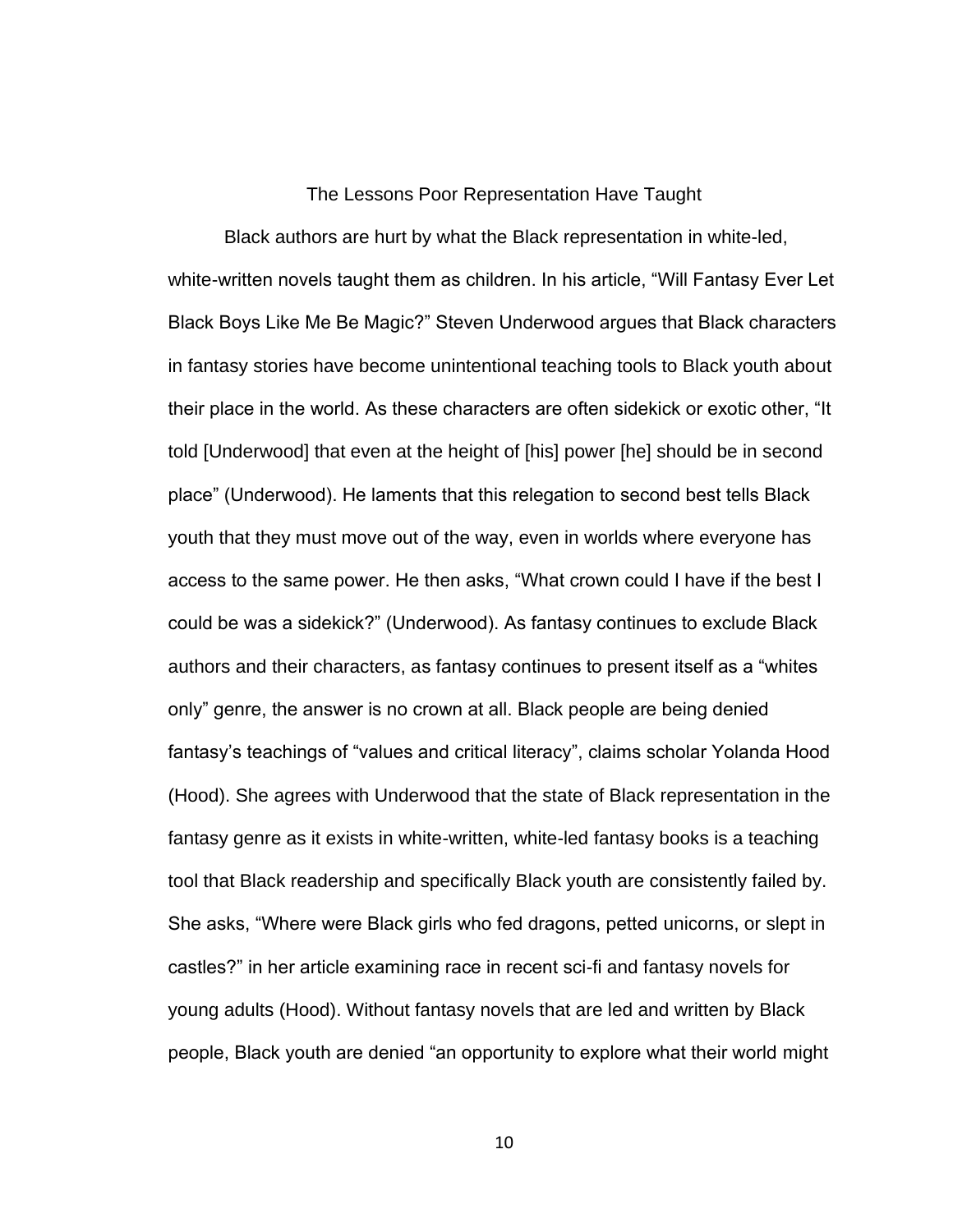be like in the future while portraying a future that is an accurate representation of the array of brown people within the global community" (Hood). Without worlds with narrative elements that Black readers can connect to; without stories with Black characters who share Black experience and have diverse Black experience, Black readership and Black youth are being marginalized and left out of the educational benefits of escapism. They are only allowed what is popular, which limits their choice of worlds to explore and what problems they can see themselves solve. This lack ultimately informs Black youth that they are incapable of greatness outside of what whiteness can do for them and give them. That Black youth see themselves marginalized in worlds where anything is possible, they continue to be taught that they are subservient directly or indirectly to white people. "To be marginalized is to not be given permission to be fully human," Underwood explains. Should the fantasy genre continue to poorly represent Black people, Black readers themselves will never escape the margins and will be inhuman and other in the eyes of fantasy.

Helen Young finds that this whites-only position the fantasy genre upholds persists because the practice of writing fantasy from a Euro-centric perspective deems anything challenging the white norm as abnormal or unrealistic. Even with historical evidence of Black people living in the medieval periods from which most fantasy derives its worldbuilding, their presence in these stories still does not "feel real" to readers, and any voices decrying this argument are met with verbal abuse. In Young's article, she demonstrates this through Tumblr user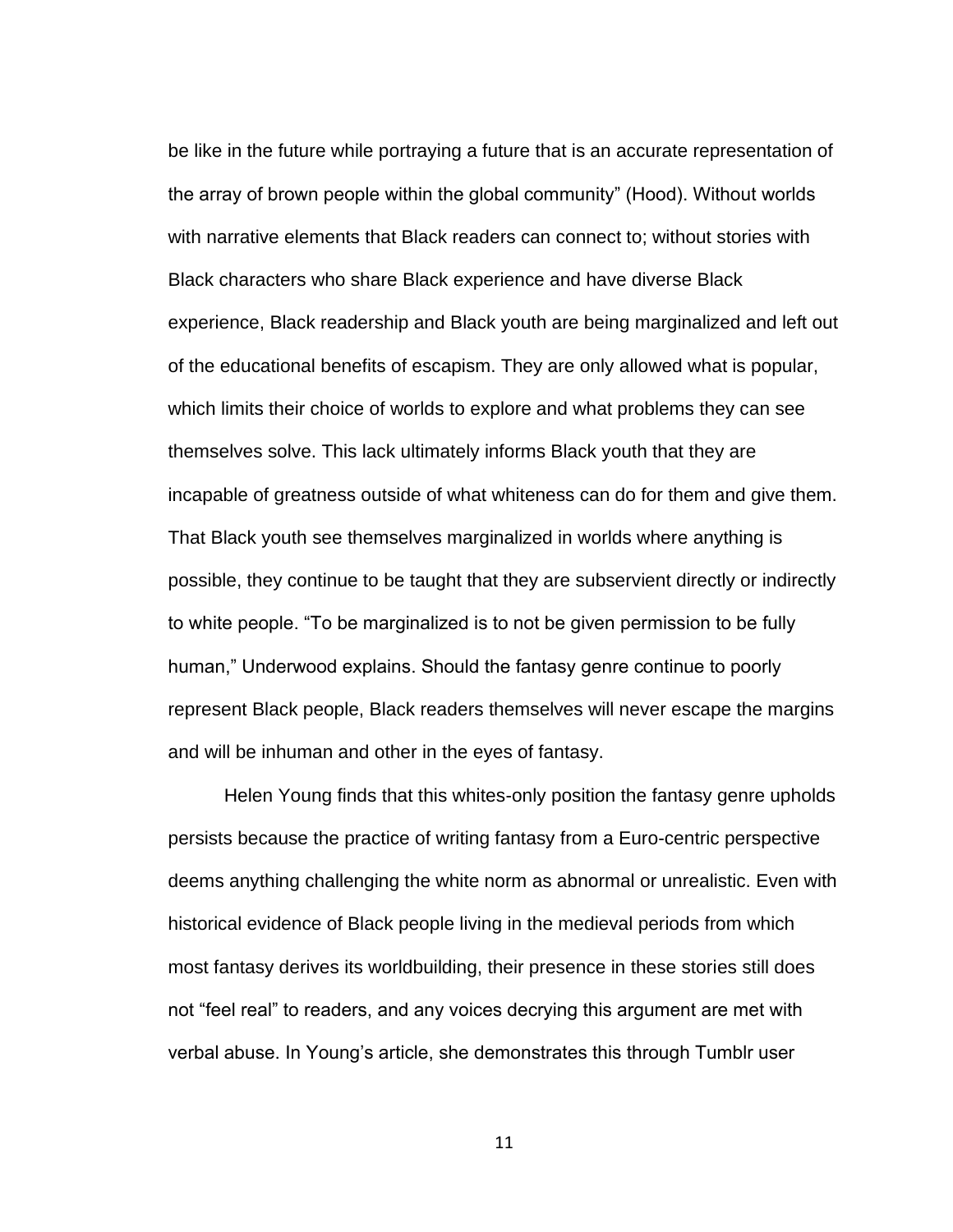@medievalpoc's account of the danger she was put in by speaking out against the poor treatment of people of color in medieval fantasy. She was targeted by white fantasy readers for explaining and evidencing the historical accuracy of people of color living and thriving in the Middle Ages. @medievalpoc had shown that the "historically accurate" game, *Kingdom Come: Deliverance* (2018) set in Bohemia could feasibly have racially and culturally diverse characters. She provided historical and academic evidence showing photos, paintings, and accounts of people of color living in the Middle Ages (233), and this led to her direct messages being flooded with threats on her life. That *Kingdom Come* was imperfect because it excluded people of color was not only unfeasible to white fantasy enjoyers but also a slight on the very name of the genre that they enjoy. Young deems @medievalpoc's entire situation a sign that "a straightforward desire for realism—a reflection of the historical world as it likely would have been—cannot be at the heart of the problem" (235). The reality is that prejudice refuses to position people of color, especially Black people, in fantasy.

What is "real" is that Black characters are "transient, isolated figures or invading enemies with narrative justification for their (usually temporary) presence" compared to the "natural and narratively unremarked" presence of white people (Young 238). Young demonstrates that white heroes are given Black enemies by analyzing *Lord of the Rings,* where "in Middle-earth, the 'good' races—elves, dwarves, and humans—are constructed through references to European cultures and peoples" (239). The enemies across the films and 20 plus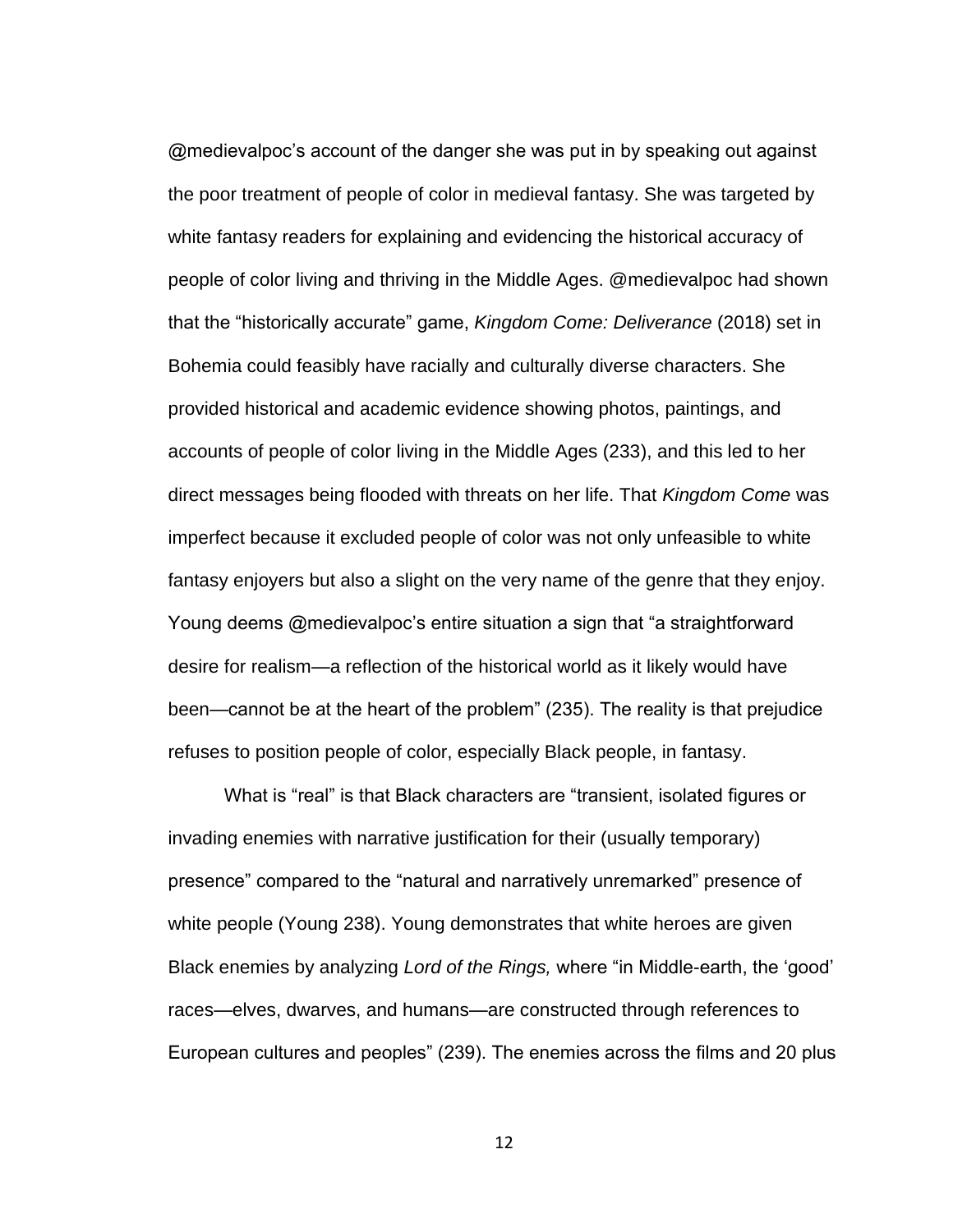video games—the militant, subservient, savage orcs—are racialized; "The Urukhai embody anti-Black stereotypes with their height, black skin, hair that resembles dreadlocks" (240), stereotypical "savage" dress, and their inability to speak English without growling like predators, that is if they are "intelligent" enough to speak. The orcs are born from dark magic and emerge from tar, likening their skin tone to evilness and filth as well, presenting another anti-Black stereotype about Black peoples' cleanliness.

In fantasy stories, game or novel, Black characters and Black people are the enemy and not just servant or sidekick as Underwood points out. They hold the opposite power of Black-led, Black-written fantasy novels that Hood says will give Black readership the escapism and heightened critical thinking that the fantasy genre exemplifies. Though Afrofuturism exists to push back against this narrative, many fantasy stories where Black characters are positioned poorly and offensively cause more harm than Afrofuturism can bandage. Black characters are still to be gated into the margins with prejudice, aggression, and subservience to white masters and to be ultimately dehumanized as monsters. Black readership made aware of these trends in fact mourn that their Blackness must be monstrous, good or evil, to pass and even be published. We need to not only push more Black authors who write Black fantasy novels into the public eye but also to denounce the current state of representation to make a way for Black characters and Black authors to escape the margins.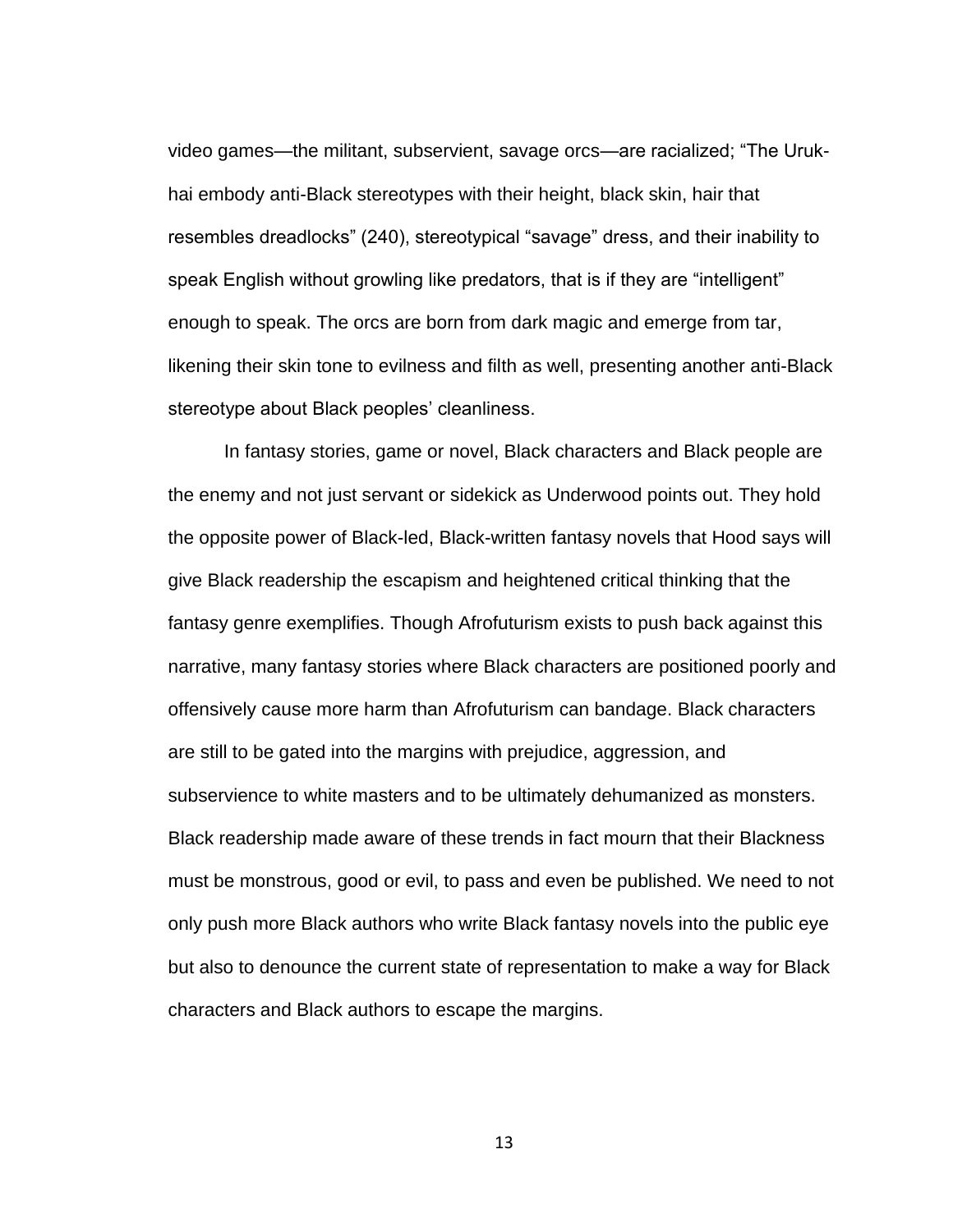What Underwood, Hood, and Young are saying in synthesis is that though there may be spaces made for Black characters to exist, the practice of bad representation is what sticks in fantasy readership, fantasy authors, and the genre itself because it is that: a practice. There is power in repetition. Repeatedly invoking the same sidekick and othered visuals of Black characters in fantasy and consistently rehashing harmful designs and thoughtless machinations perpetuates the "if it's not broken, don't fix it" perspective that is detrimental to Black readership and Black writers of fantasy. Black representation in the fantasy genre at current in traditional fantasy is a product that may seem different on the surface, but it is a product still controlled by the whites only perspective. The control over the fantasy genre the whites only perspective has leads to the gates being kept up even as moves are being made toward better Black representation. Black writers seeking to change this narrative around Black characters are working double time to put out a new practice that presents Black characters in fantasy as full, as complex, and as *agents* in the narratives that Black authors wish they had as children.

<span id="page-22-0"></span>Why Fantasy Matters and How Black Pain Can Become Power Jack Zipes, a scholar who focuses on fantasy stories and why fantasy matters as a genre argues that the process of creating fantasy stories is important to changing and engaging with the world. He writes, "It is through fantasy that we have always sought to make sense of the world, not through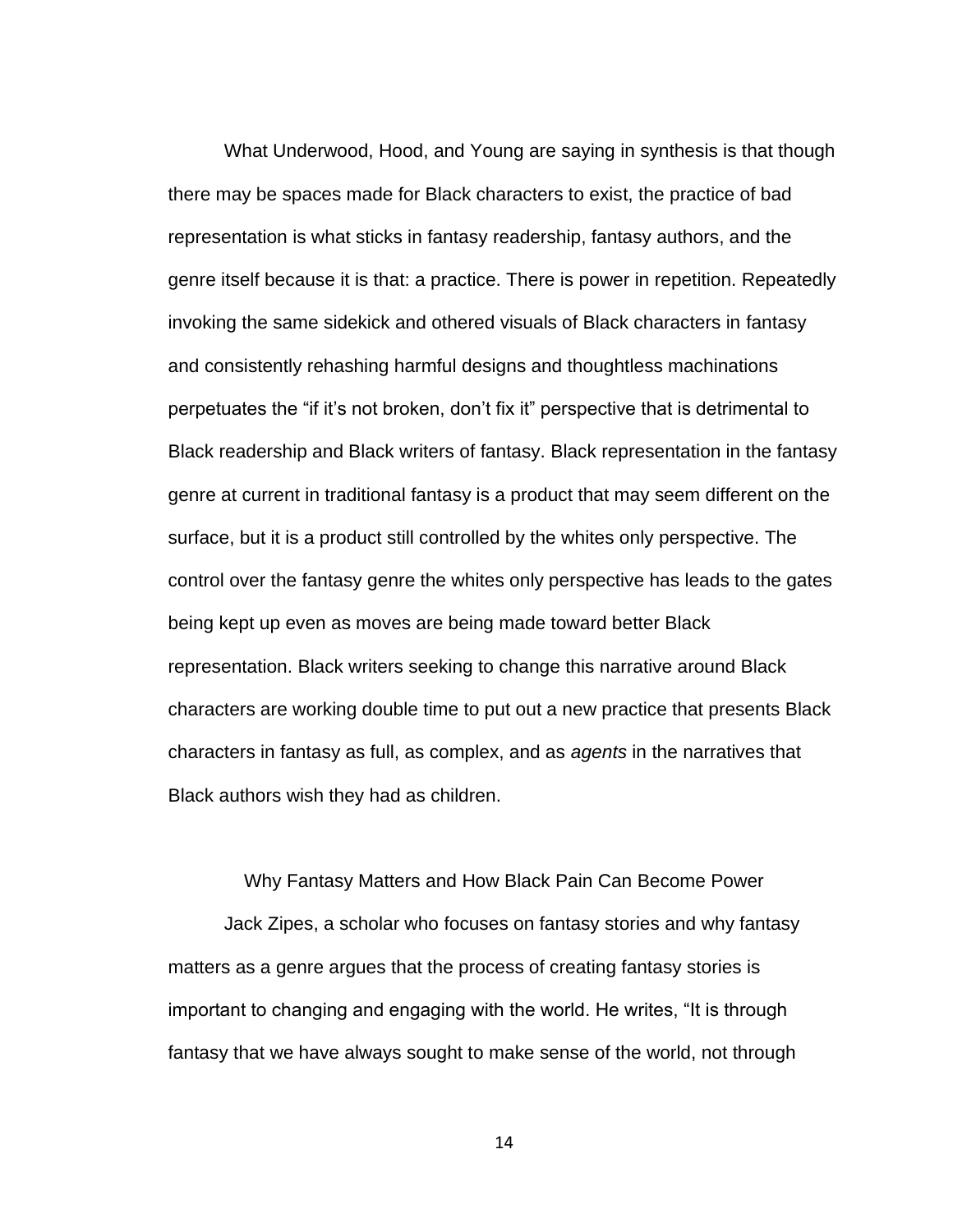reason" and it is the fantasy genre's power of influence that its "fictive projections of our imaginations based on personal experience that we have sought to grasp, explain, alter, and comment on reality" (Zipes 78). Fantasy stories and the practice of writing them is illustrative of the process in which creative minds engage with the world around them. In the fantasy writing realm, we can delve into mystery, adventure, and craft solutions to conflicts that are based in real life struggles, like the sense of belonging, coming of age, solving murders, saving the environment. Fantasy allows writers to amplify these issues to grasp their severity and fulfill our internal desire to be able to answer our fears with power and hope. By doing the work, whether that be through Afrofuturism or by positioning Black people within traditional fantasy worlds from a Black-positioned perspective that knows what needs to change, Black fantasy authors can find their power and their hope for better by creating what that Black-led, Blackwritten fantasy story may look like for themselves. They can find their power, they can hope that anything is truly possible in the fantasy realm by continuing to denounce anti-Black narratives and bad Black representation in addition to writing Black fantasy characters into those good, traditional roles of hero and protagonist, eventually overwriting what is considered real and unreal in the fantasy genre. The pain does not have to hinder the advancement of better Black representation in traditional fantasy.

There is scholarship suggests that the pain of bad representation of Black people in traditional fantasy can be turned into a force of encouragement for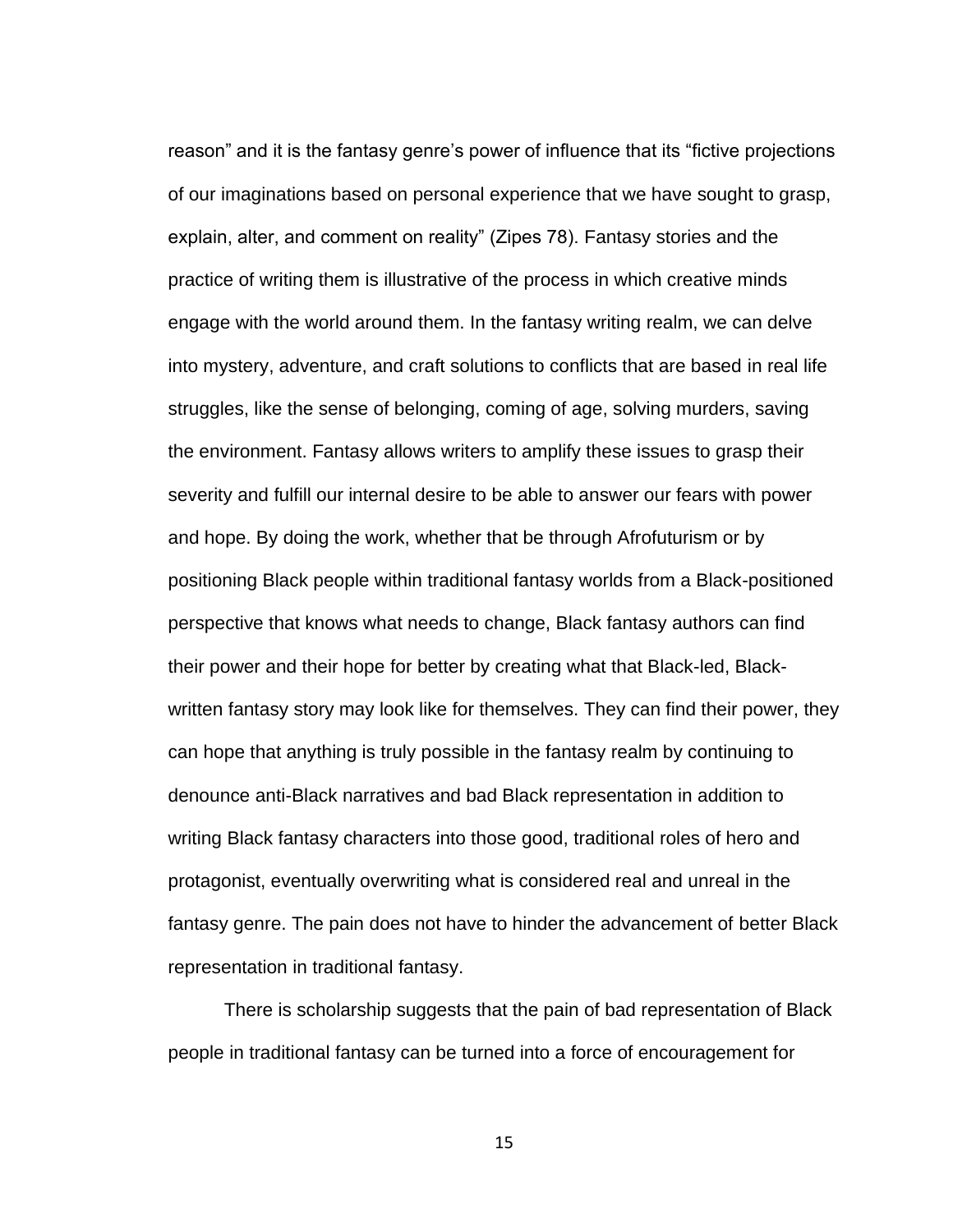Black fantasy writers. There is a power in facing the challenge as much as there is power in repetition; inner pain can become outer inspiration to drive Black fantasy authors to write through what Darieck Scott calls responsive, active writing. He argues that fantasy is highly significant to "the very process of the relation between the real and unreal, between the inner and outer, a process (or *the* process) which is inherent *to* the world as the world, and which constitutes the world, or at least the world as human beings move in it and are of it" (Scott 344). Connecting the inner and outer worlds is the double-edged sword of the fantasy genre when it comes to Black characters. While it may hurt to recognize that the representation Black readership has consumed all these years has caused harm to their engagement with the fantasy genre and the very world itself, it is still possible to create better modes of engagement with fantasy that Black readership can relate to and see themselves in. The blade of bad representation cuts us deep, but it can carve and transform the genre into a tool for meaning making and self-discovery. When Black people and the black experience are present in the hope-filled and endless worlds fantasy stories weave, it gives Black readers what Hood claims they are missing. It becomes possible that Black readers see that problems have solutions through the Black characters' internal struggle to find themselves and the external struggle against a great evil or challenge. Their inner hope of success becomes greater because a Black author who experienced the pain of bad representation used that hurt and turned it into magic for a Black reader to hold. Writing actively against bad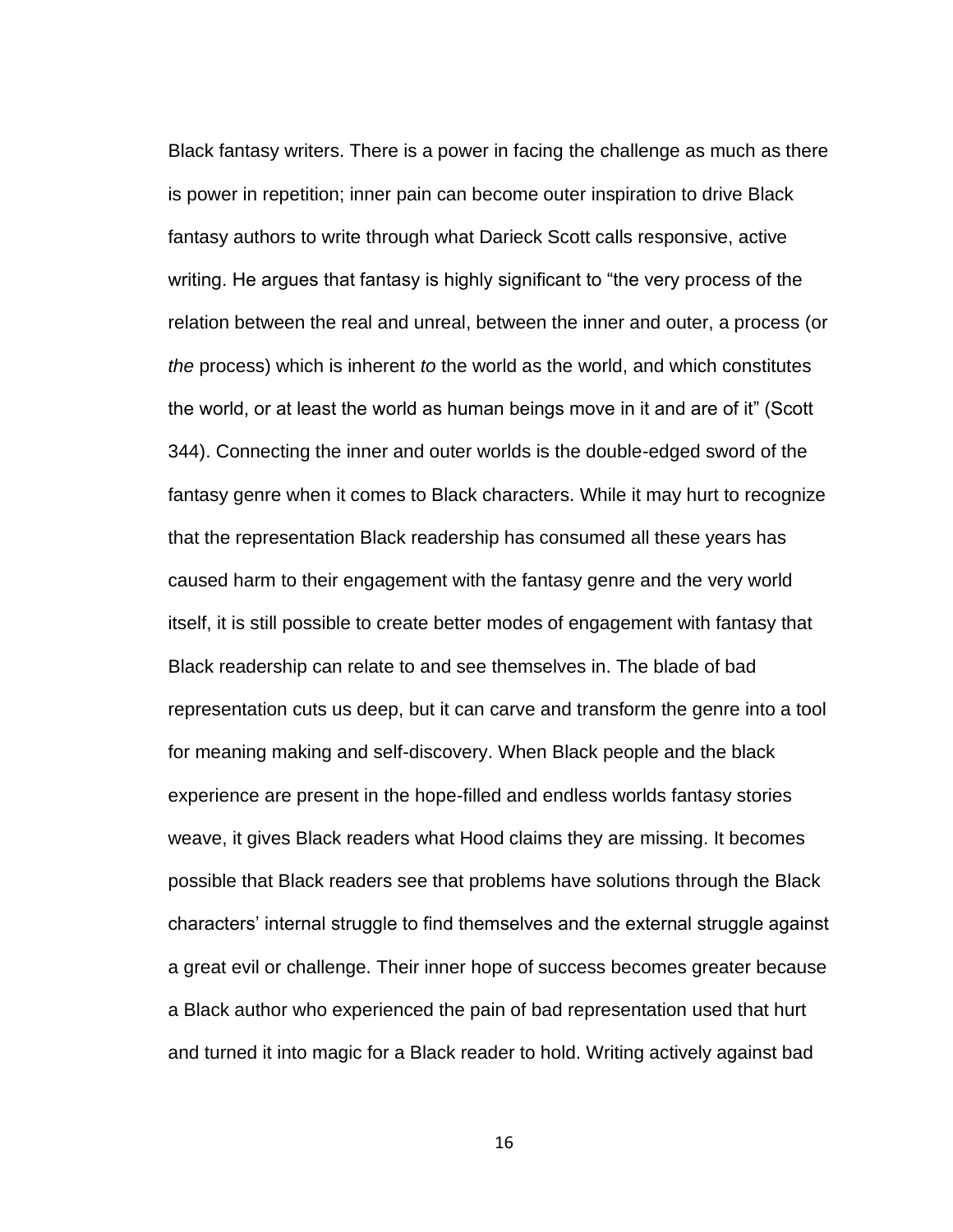Black representation can subvert the harm of what bad Black representation in fantasy stories cause. We need to know what we're responding to—the harm of bad Black representation in the fantasy genre—and activate our own power to write against it. Black writers can take elements of our world, concepts, studies, cultures, and mythos and converse with them through creativity and imagination, processing the real and unreal through a creative force, challenging and cutting against the grain of traditional fantasy portrayals of Black people.

Fantasy's white-positioned perspective can be significantly altered over time to feature more Black voices and Black experiences if Black writers continue to practice what Scott calls Black fantasy, a fantasy that "does not look at [B]lackness from a white-defined outside" and is a mode of creation "in despite of hegemonic power" (Scott 345). The goal is to be informed and write anyway. A Black author who knows why bad Black fantasy representation exists and who engages with other Black voices working to change the state of fantasy's representation of Black people is pivotal to transforming the narrative. Black authors who write to reinvent the fantasy genre to better represent Black people do so to claim space. By claiming space in the fantasy genre and using that space—tropes, worldbuilding elements, meaning, plotlines—to alter the course, the fantasy genre will have no choice but to change. Black characters in fantasy that are not other, sidekick, monster, or chimaera—that are *human* and *humanized* can meaningfully emerge and better yet, break out of the margins and claim the entire page as their own story. The power of practice changes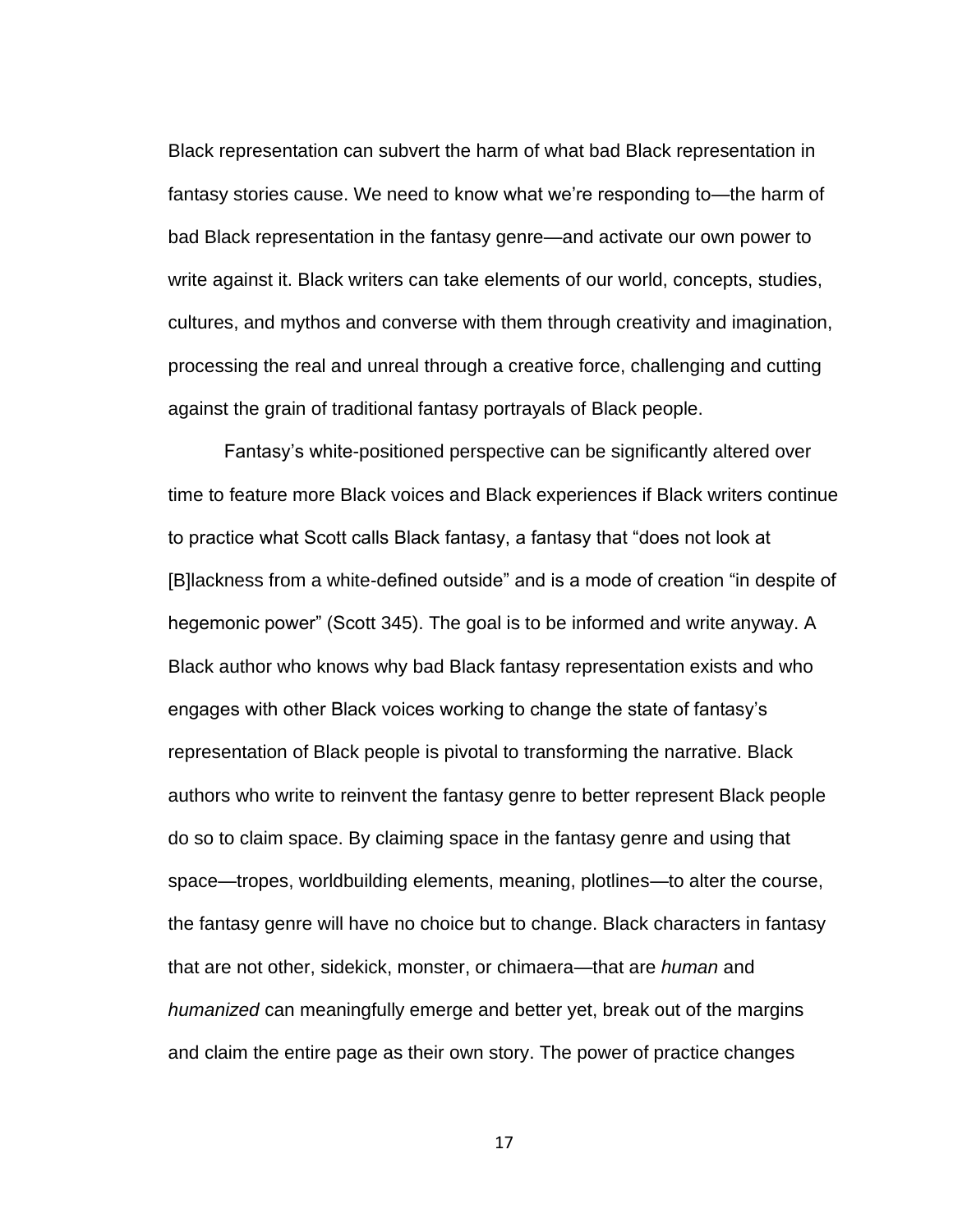perception, which is a pivotal point as to why this thesis exists. By writing a fantasy story excerpt from my Black positioned perspective, I am challenging the norms of popular culture; I am putting into play Black characters who are human, who are facing unnatural odds in another world, but they are agents working to change those odds to their favor. By doing the writing, I am putting into practice the change I want to see: a Black-positioned perspective to traditional fantasy.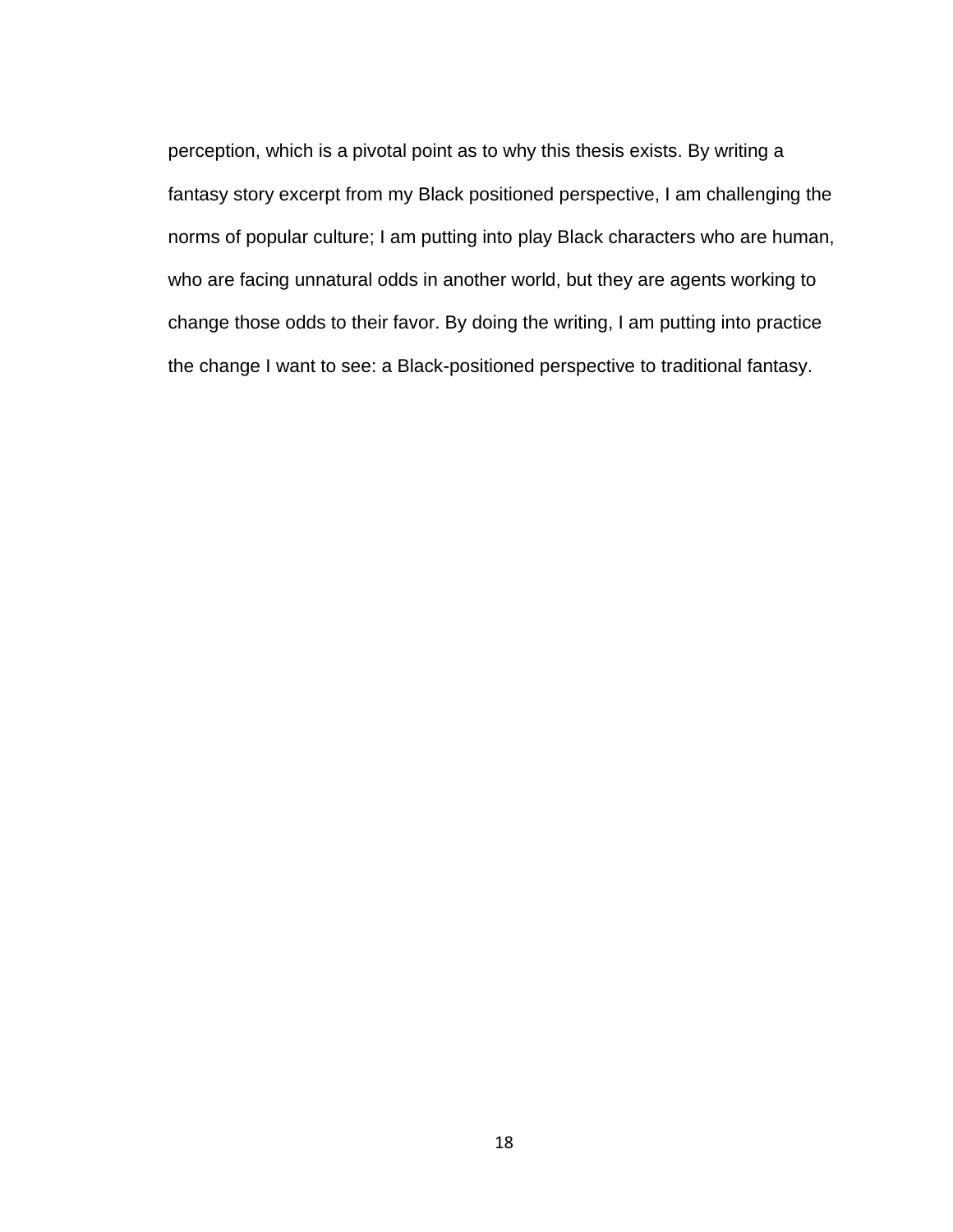## CHAPTER THREE ANALYZING THE EXCERPT

<span id="page-27-0"></span>The excerpt I have provided is the first five chapters of a passion project of mine, *Secrets of Candeo.* The series navigates the adventures of twelve curious minds as they traverse their world to uncover the secrets their government and historians have gone to great lengths to seal away. We follow the Black protagonist, Noah, who has not seen the world but knows all its history; he meets Alleluia, a Black man who has seen much of the world except for these 14 Secrets that he is driven to uncover, because infamy and adventure are what push him forward and give his life meaning. When describing these characters, I include descriptors that directly nod to Black human features, because that is who they are: Black humans simply written in a world that is not Earth. Some basic features I include when describing the characters are full lips, unique noses, cheekbones, skin, and hair. These are visual codes for non-white features that assist in visualizing Black people for my readers.

I found hair to be a very important aspect of character design to incorporate into the descriptions of the cast in text. Tabitha's hair is described as an afro (Parks 52, 68), Zavian's hair is braided and adorned with gold clips (64), Alleluia's hair is "thick and dark and coiling, smelling of intoxicating oils" (72), and Noah is described as having dreadlocks, "long, winding sections of hair" of a red and black gradient (40). Dreadlocks are a commitment of patience and love in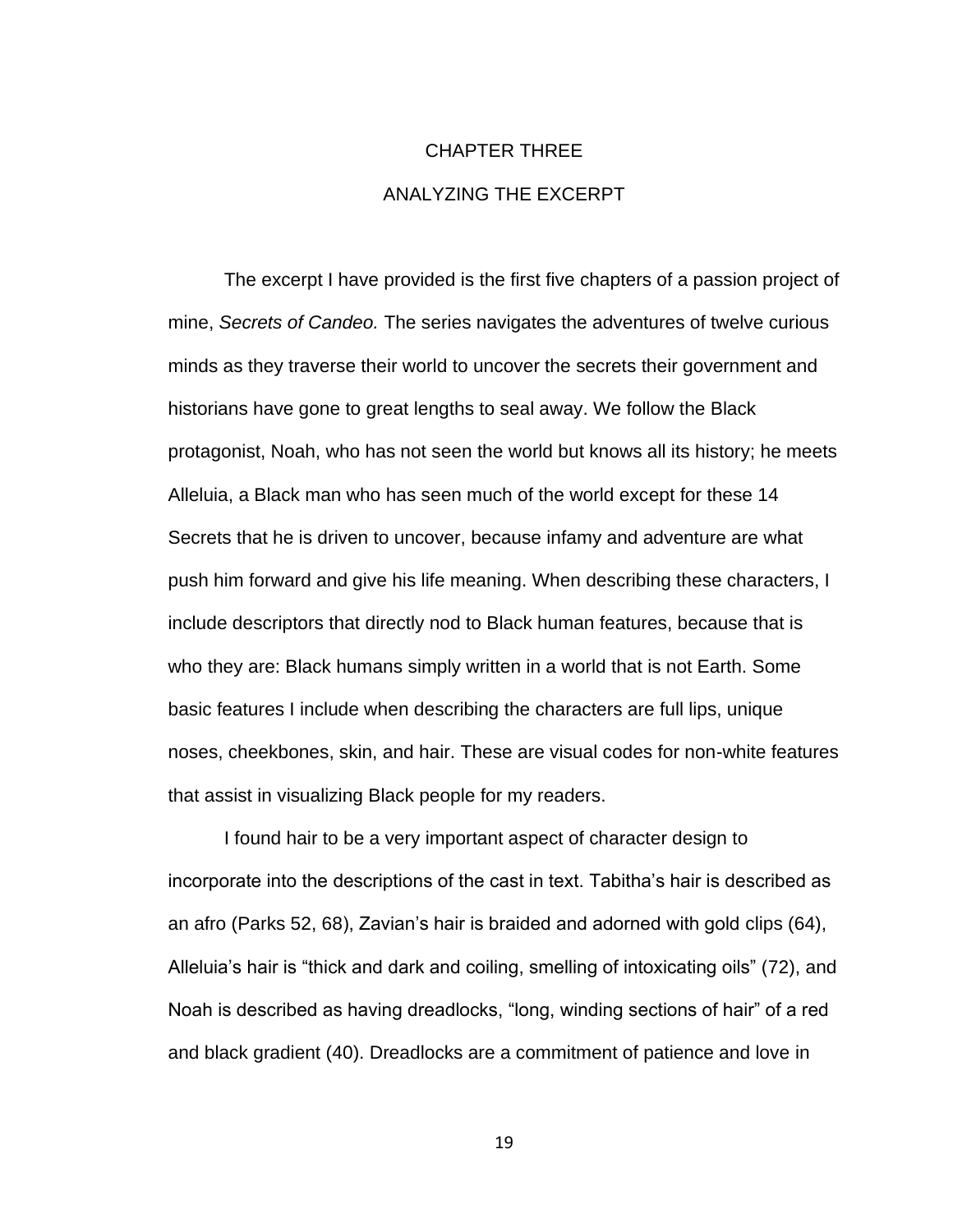Black communities, and instead of placing them in a monstrous light, such as with the *Lord of the Rings* and *Dungeons and Dragons'* orcs, I cast them in a light of natural affection. This sets the stage for further descriptions of Noah's relationship to his hair as well, such as when Noah finds shame in the excessively frizzy nature of his once well-kept locks after weeks of not tending to them; when he laments missing his palm-rolling, the practice of moisturizing and locking in new growth to keep the dreadlocks healthy; and, in his constant, anxious pulling of his dreadlocks as he works obsessively to uncover the truth of his prophesized death; "Part of one he pulls comes off, the remainder like a frayed candle, and it sinks his heart" (56). Noah's hair becoming frayed and frizzed from worry where it was once beautiful, long, and winding is a point of pain for him, one he tries to avoid. And Tabitha, who knows this about Noah, begs to do his hair for him like always (53); this act in Black communities is a bonding experience between Black people that goes deeper than cutting and styling, as it takes up to 12 hours to take care of Black hair in one sitting. This is a lot of time spent together, enjoying the process through conversation, gossip, watching a movie, more. Black people have a very strong relationship with their hair; it is a labor of love to use hair masks, specialized curl texture combs, braiding techniques, testing products to find one's hair type match, keeping a scheduled wash day, a chosen time to dedicate to detangling, keeping a style and watching for unintentional messiness, and so on. Incorporating this aspect of Black life into Noah's engagement with the world not only shows how the conflict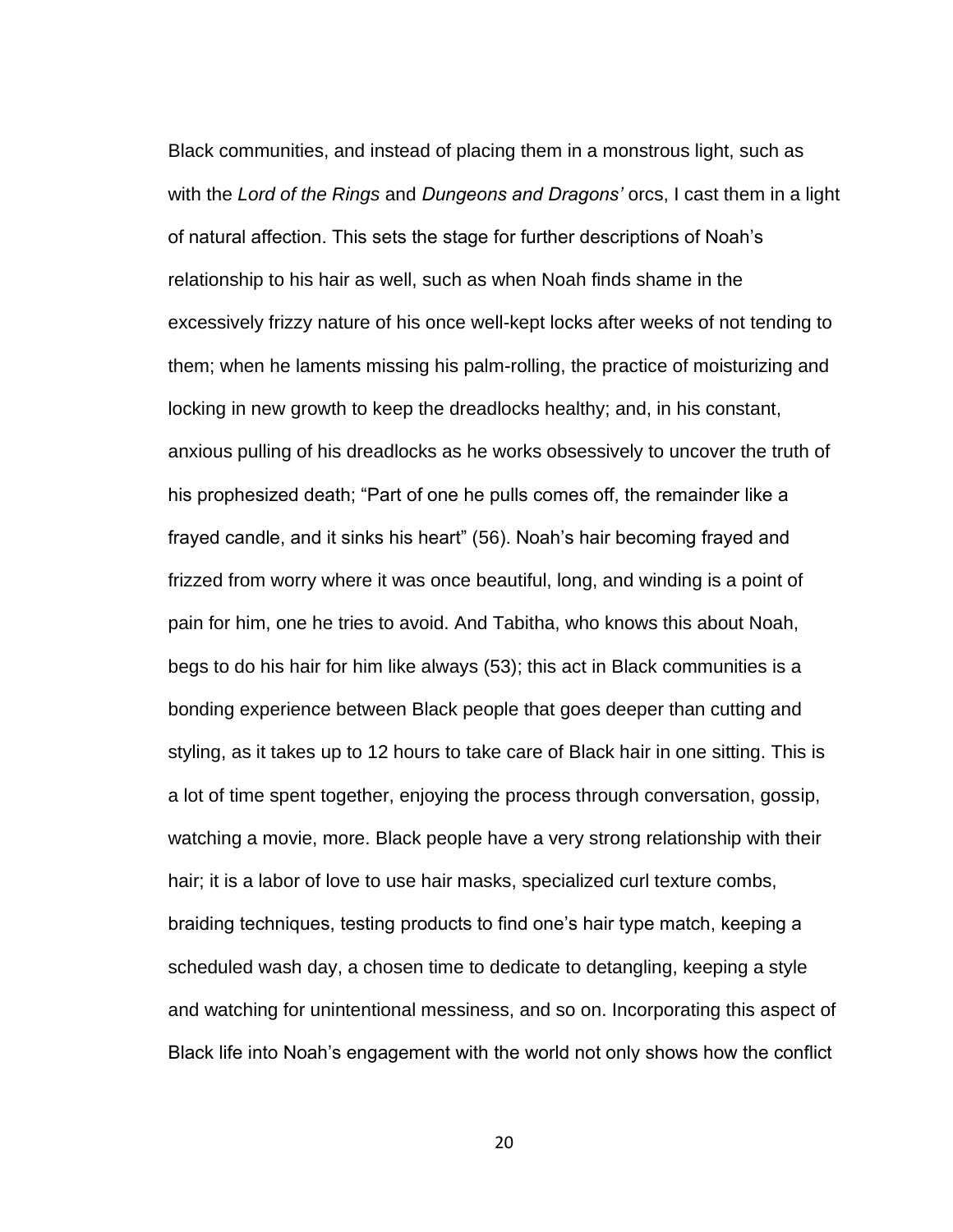is affecting his agency but how it is also affecting the aspects of himself that mean something to him and by extension, Black readers.

Another aspect that affects Black people at an emotional depth is our skin; Noah's skin is described as black in the beginning when he is padding to the entryway to meet with the Vault of Heaven (Parks 38). In Chapter Two, as the fear of his death continues to unfurl him, Noah's brown skin is described as dry and chapped, and it is one of the first things he thinks of as unkempt when Tabitha mentions he looks horrible. Skin care is important to Black people because it is another aspect of our natural design that we cherish on a level of worship; the body is a temple, and it is a packed image for Black readers when one describes brown skin as dry. Growing up with it ingrained into us that being dry-skinned or "ashy" is taboo, we can picture the very visible gray cast over dark skin in our mind's eye, feel the tension of dry skin and itchy pain of chapped skin, and sense the anxiety of being seen so dry by family, friends, and strangers alike. Ultimately, this is an indicator I found important to include and an important description to show Noah's Blackness and how it is being troubled by his fear of his death. Non-Black readers may also relate to the discomfort of dry skin; however, combining this with Noah's Blackness is key for showing the Blackpositioned perspective I am aiming for in the excerpt.

I found it equally important to include descriptions of Black skin that Black people can pick up on and relate to. When we talk of Black skin, we avoid words that describe our skin as food; this adds to the othering effect that we see in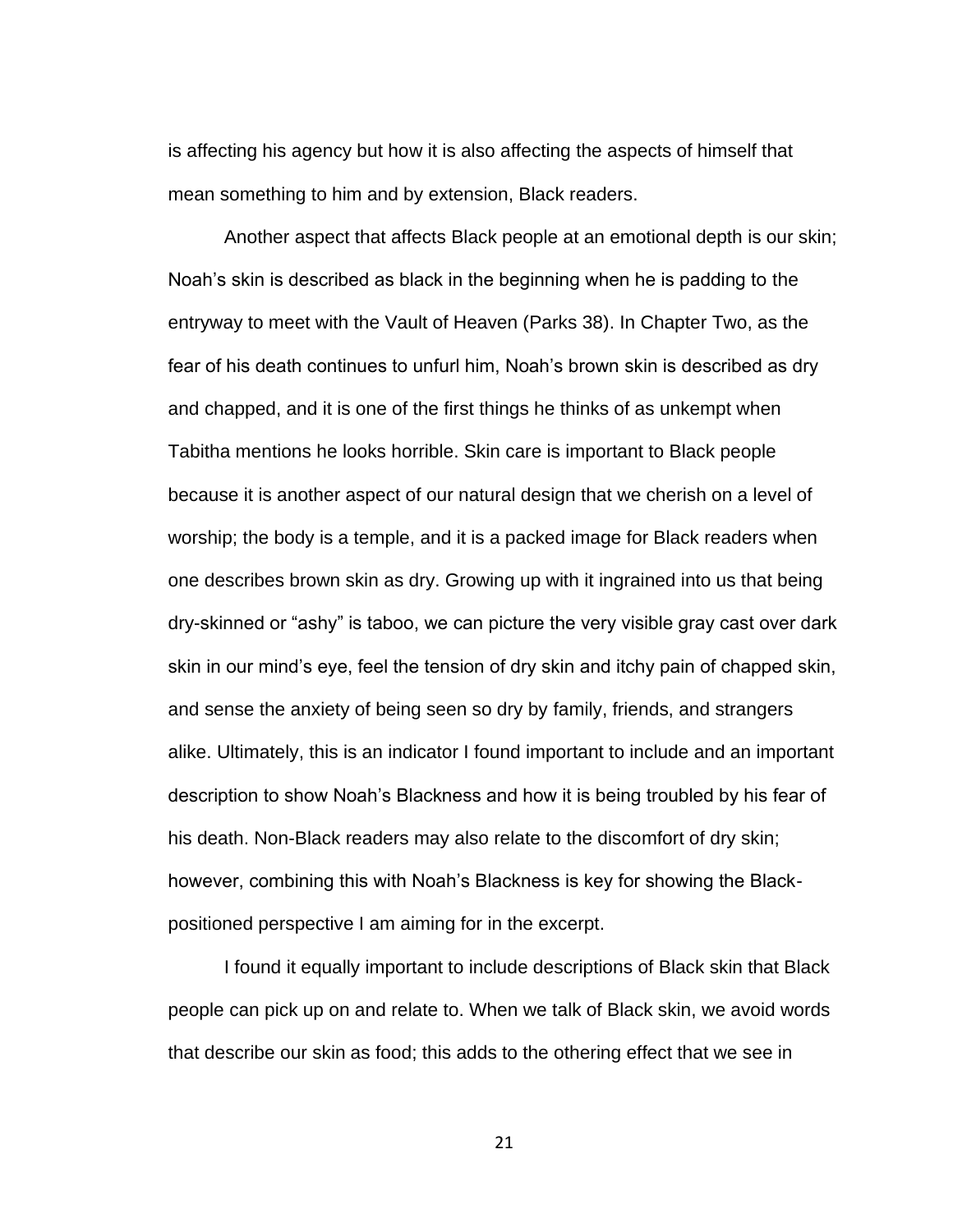traditional fantasy, where exotic, Black-coded people have "mocha" colored skin and "chocolate" colored skin. Avoiding the use of simple descriptors like "dark" without any other description also helps in defining different types of Black skin, as dark is too vague as a standalone term and can be interpreted as anything darker than pale, even slightly. To be compared to food is detrimental to the Black reading experience, and to be given a vague description such as "dark" for skin removes the opportunity to better describe Black skin and speak to a variety of skin tones. I exemplify this most in the side characters/the characters in the excerpt besides Noah and Alleluia, describing them with skin tones that speak to Black people; Tabitha has vitiligo which is described as brown and pink (52, 68), Chevelure is written to have medium-brown skin, Zavian is said to have deep brown skin (64), and Tsillah is described as having "a deep mahogany brown face" (95). Being specific when it comes to skin, refraining from "dark" as the descriptor and avoiding food terms offers an impactful description of the characters themselves that seals in the idea that I am writing about Black people. Black readers may see their skin tone among the characters that I've depicted, giving them a moment to connect to the characters' descriptions and how they embody Black elements of being. Black hair, Black skin, Black practices, and known Black features presented as natural aspects of character design normalizes that Black people exist and thrive in this world different from our own Earth, a world I have created where anything is possible.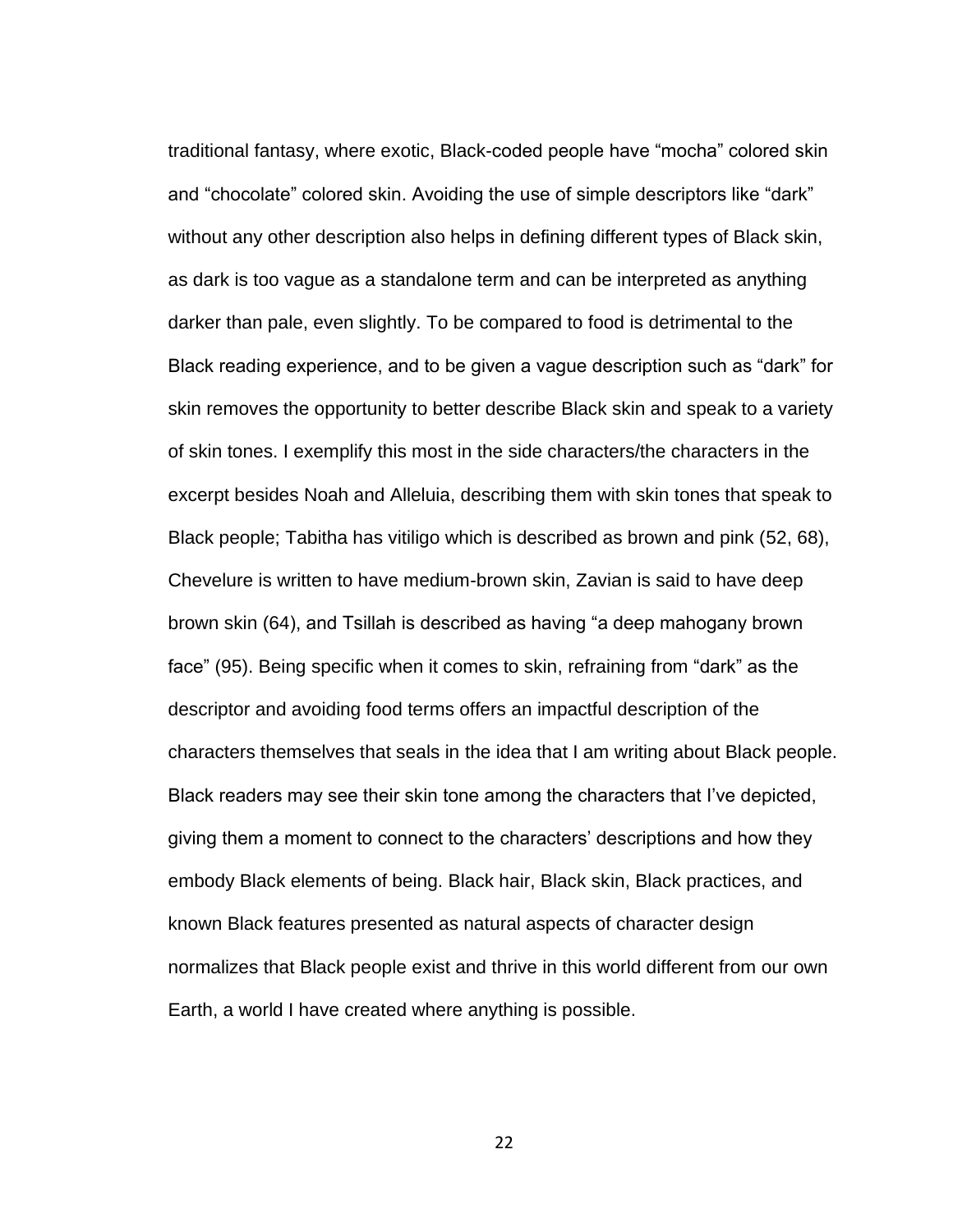I chose not to follow my published predecessors' paths and look to African and/or African diasporic cultures and mythology while developing Candeo for *Secrets of Candeo*. Such elements are intrinsic to classic and current Afrofuturism; the genre extends Earth into a future/other world where technology is positioned in Blackness and where African mythology and African cultures are present in the world design and character creation. My reasoning for avoiding this worldbuilding path is simply because I am not African. I am Black with Haitian Creole in my blood; however, I have no connection to that part of my culture due to it being lost as my family migrated to California. My grandmother and great grandmother were shut tight about their history, with good reason, I assume. Thus, I didn't reach for African mythology or any African cultures to extend into a fantasy world. Instead, I looked to the concepts of western astrology. The Zodiac signs, horoscopes, the 12 Astrological Houses, and the degree system astrology utilizes for measuring time and reading the stars are a few concepts I applied to my building of Candeo. While this is a system many people of different ethnicities and creeds look to for fun or for spiritual guidance, I find through my personal experience that it is something I can connect to as a Black person; spirituality has proven itself important to me and my Black peers, and the guidance of horoscopes has influenced our daily paths and has informed us about others on a level deeper than face value or that can be achieved through conversation. By bringing that connection into this fantasy world and connecting the Black characters to it, I still position Blackness in a world outside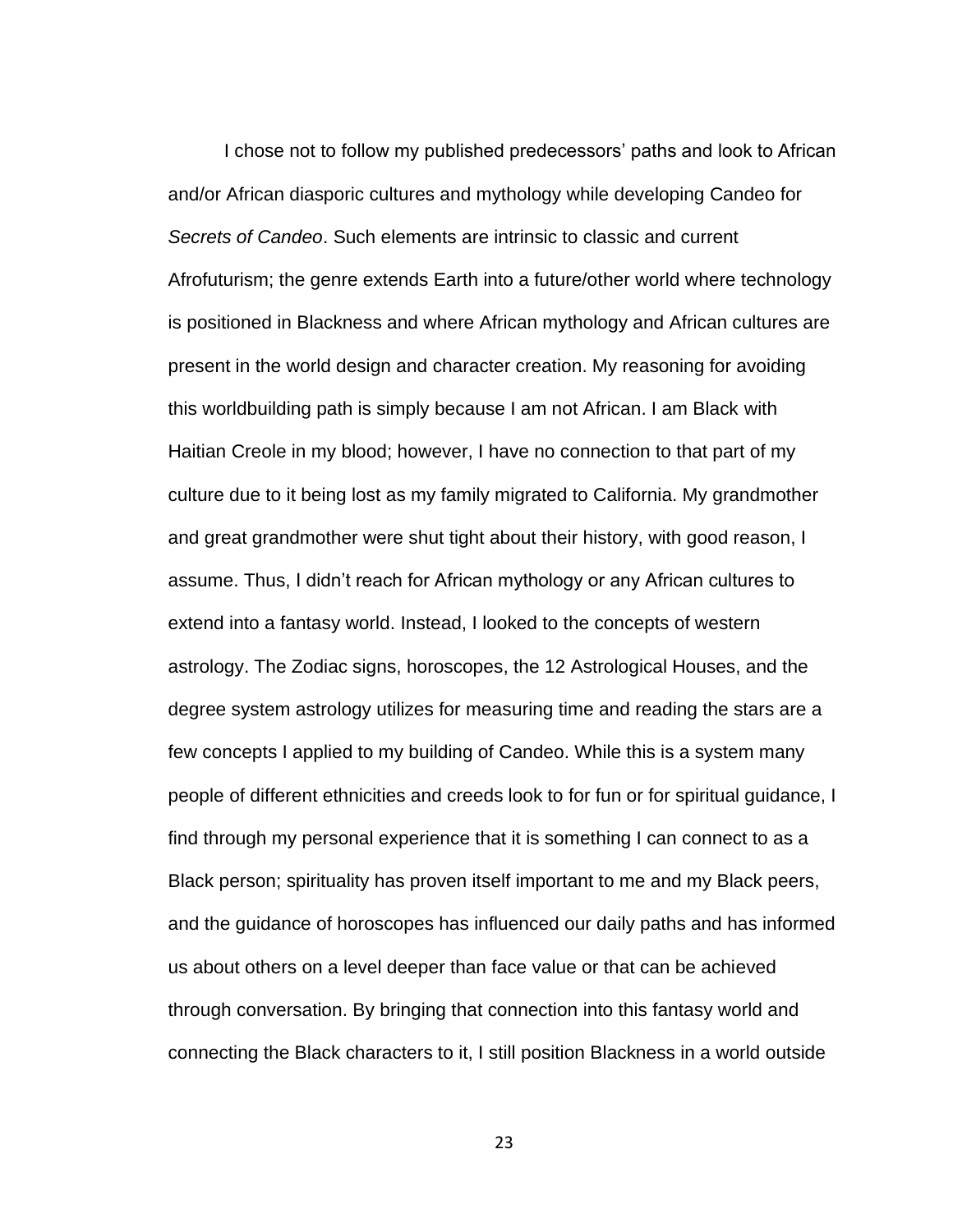our own. Black people who also connect to western astrology can see the connections in the worldbuilding, finding another element of the story that they can position themselves in.

The magic system for Candeo leans on beliefs of the cosmos in western astrology as an organic being that influences life choices and uncontrolled life occurrences. The Vault of Heaven, for example, is described as a giant tree of magic, wood, and stone by Alleluia in Chapter Three:

> So here Alleluia stands at the base of the grand tree of stone, magic, and time, Candeo's Keeper, the Vault of Heaven. It is wide like a city, "roots" winding like those of an old tree that has existed before time. He stands firmly on the ground, his gaze cast up the mighty trunk that continues into the swirling bodies of space and stars that form the tree's canopy, or at least what he can see of it without falling over. The Vault of Heaven seems to thrust up into the atmosphere and into space; a spire piercing past the clouds, into nothing. (Parks 63)

Time and magic/cosmos existing in living material like stone and wood creates a connection between the mystical and the biological, much like how Black people connect their living selves to the mystical nature of the cosmos as it is viewed and experienced in western astrology. Also, the canopies of the Vault of Heaven are described as swirling bodies of space and stars; the Vault of Heaven's "leaves" in this way are of a mystical nature that draws the eye and draws the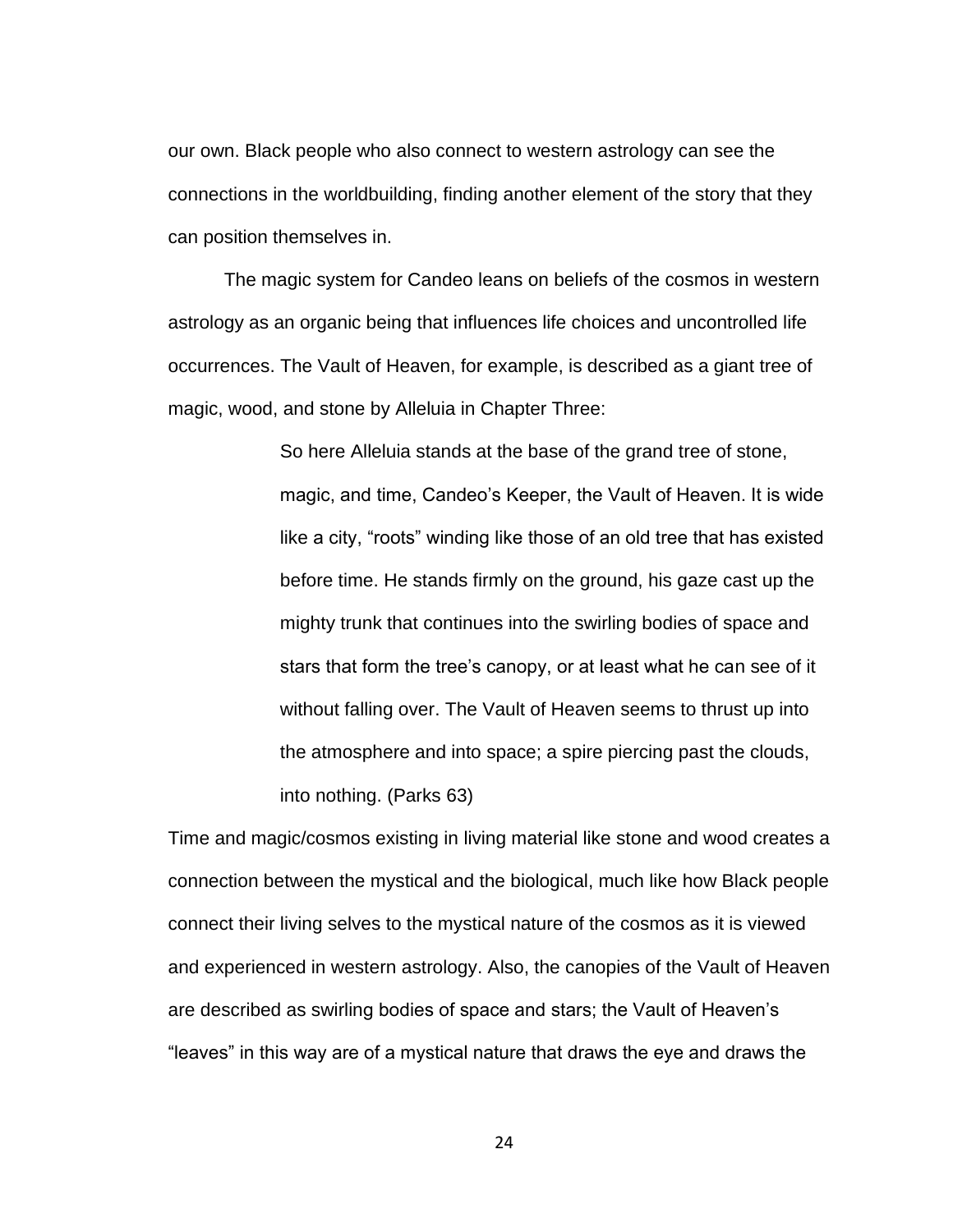cosmos to the Vault of Heaven. There is a gravitas, a spiritual welcome and unity, between the cosmos that makes up the physical Vault of Heaven and further influences the area around it to accept its roots, its living material as a natural effect of time and organic growth. It's a type of biological magic at play. The idea of biological magic has always inspired me when it comes to creating worlds, an idea I gathered from *Dragon Age* and *Dungeons and Dragons*. I morphed it into something intrinsic to Candeo as a world and as something the characters can interact with and see, like Black astrologers who read the cosmos for its effect on organic material and on people.

Another aspect of worldbuilding I find important to discuss is the time construction. As I have experienced and worked within it, time measurement in western astrology determines which Zodiac sign's "season" it is (Scorpio season vs. Aquarius season), which planet is in retrograde (Mercury retrograde, Venus retrograde), which planet is in which sign (Leo is in Venus, Taurus is in Pluto), and which sign is in which Astrological House (Libra in House II, Capricorn in House VII). These different classifications of time indicate which principles of astrology are to be read and summed up for people who have these placements in their birth charts. I pay attention to these things, as spirituality and world energy effect my everyday experience, and keeping these things in mind help organize my thoughts and how to prepare myself for the day's predictions. Most of these shifts happen within 30 days and within 30 degrees of celestial measurement, indicating a set period and space to commune with and remember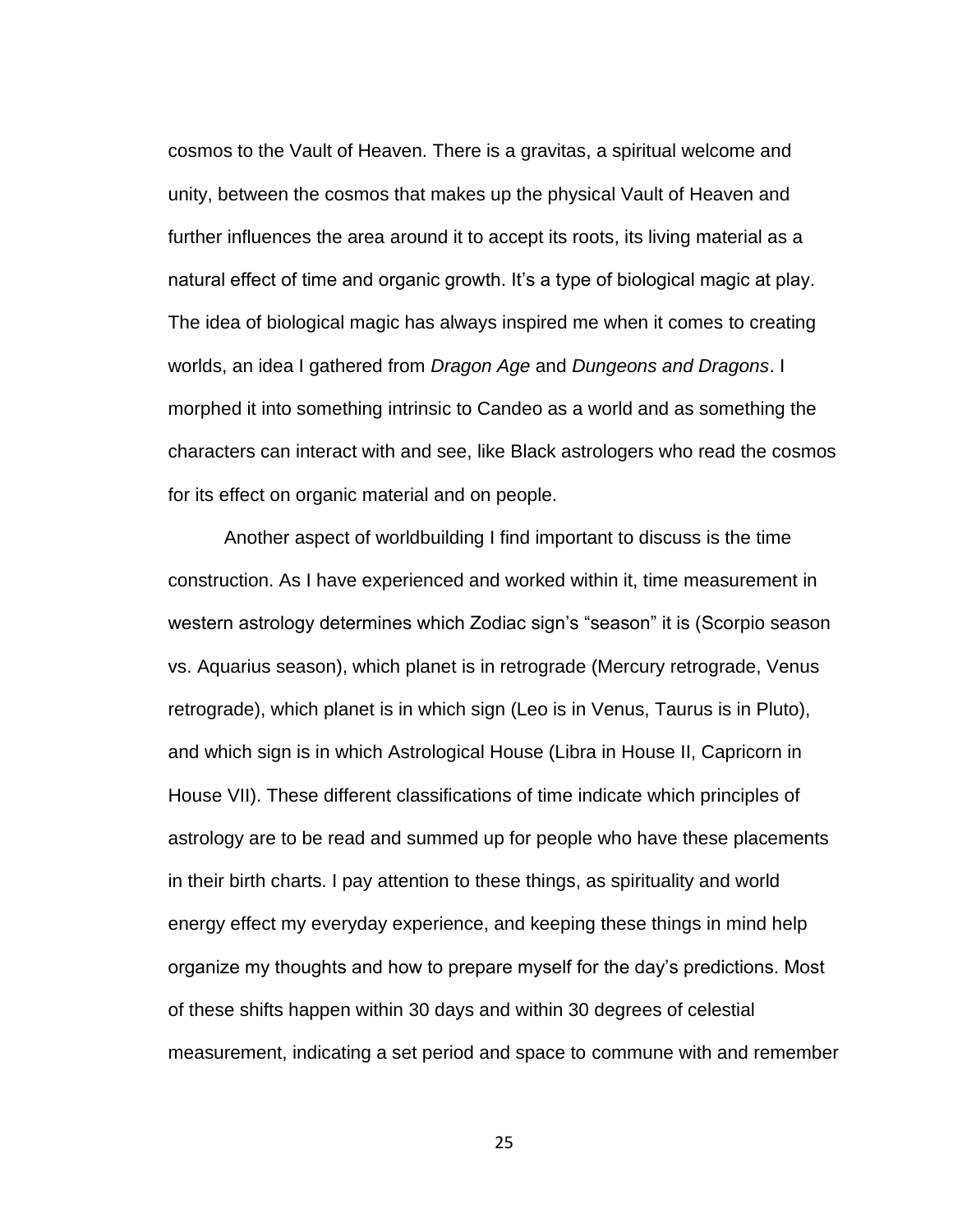on a day to day. For example, if I know that Mercury is in retrograde, I can expect communication and my interpersonal relationships, whether that be with work, family, or friends to be affected by this in an eye-opening way, and it is often very rough about how the effects come about. If a Zodiac sign has changed houses, I can expect what the house symbolizes to commune with who I am and what I am becoming for that 30-day period. It's a lifestyle to include the houses, planets, and star signs and how they intersect and interact in conversation with each other and myself.

I incorporate my connection to western astrology's idea of time into Candeo to create the experience of looking to the cosmos and time for answers. I show this in Chapter Two, the chapter following Noah receiving the prophecy that he will face a cruel death: "Time has even changed houses twice" during Noah's search (Parks 47). Houses in Candeo are the equivalent of months; they are 30 days long, calling back to the fact that Zodiac signs change houses and seasons month to month. That time has changed houses twice means Noah has been searching for answers to his prophecy for two months. He's aware of the time change in a way that panics him; the longer it takes him to find the truth to his prophecy, the bleaker his situation becomes for him. I convey that panic as well in Chapter Two when I write that Noah has spent "days, decans—houses" sifting through information (60). I create a sense of urgency with the comma and dash as well as a sense of pressure and shortness of breath, embodying how changes in astrological time can affect Black astrology followers abruptly. Some changes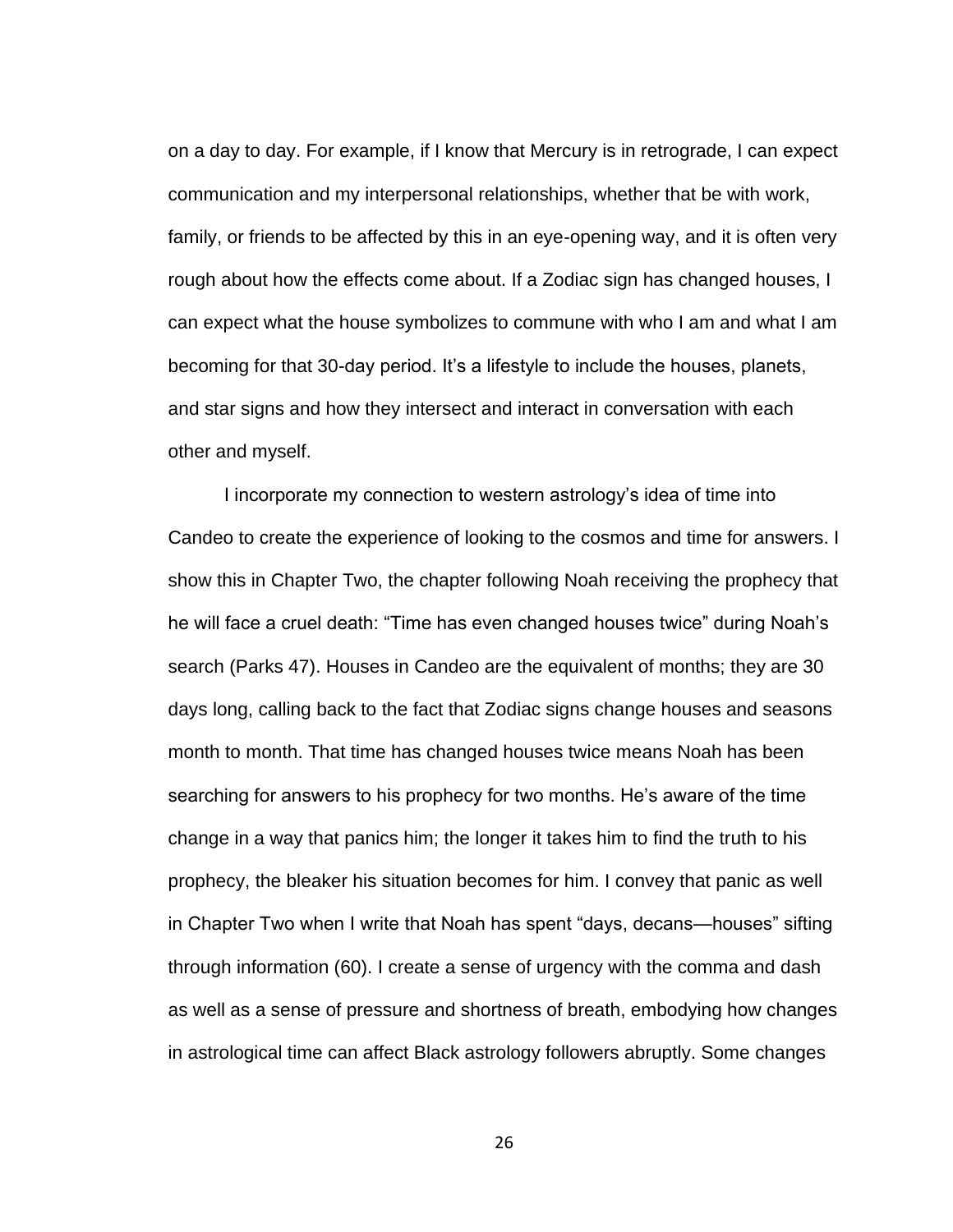in sign seasons, houses, and planets cause different emotions to come into play during each set of 30 days and can be jarring. Tying Noah's panic to time is illustrative of how deeply Black people feel when the shifts in astrological season and house reveal difficult truths and put them through difficult emotional experiences. Time matters to the plot and lives in the mind and actions of the protagonist and accomplishes what a lot of authors hope to achieve in a magical world. The time mechanic effecting the characters means it matters and it is lived in. Noah is tied so closely to how time affects his psyche, and there is a sense of importance built within the narrative that readers can pay attention to.

I write the magic system of Candeo as affecting multiple areas of the human consciousness, such as touch, sight, thought, and sound. Noah can hear the magic of the Vault when he visits it at night to breathe alongside it and see cosmic stars behind his eyelids in Chapter One. The group of five later in the excerpt can see the magic down in the Roots of the Vault of Heaven, where the water glows a vibrant teal in Chapter Five. Alleluia, Chevelure, and Zavian feel the cosmos at their backs, pushing them forward when they arrive at the Vault of Heaven in Chapter Three. They walk through magic clouds and step into the entryway of the Vault of Heaven in the same chapter. When Noah begins his divination of time, each time he projects into another space the sensations are described as if physical, such as "shoving" against a solid surface when he enters a divination space and "pulling" (Parks 44) energy from within and applying it out to help force the push. The magic is both within and outside of the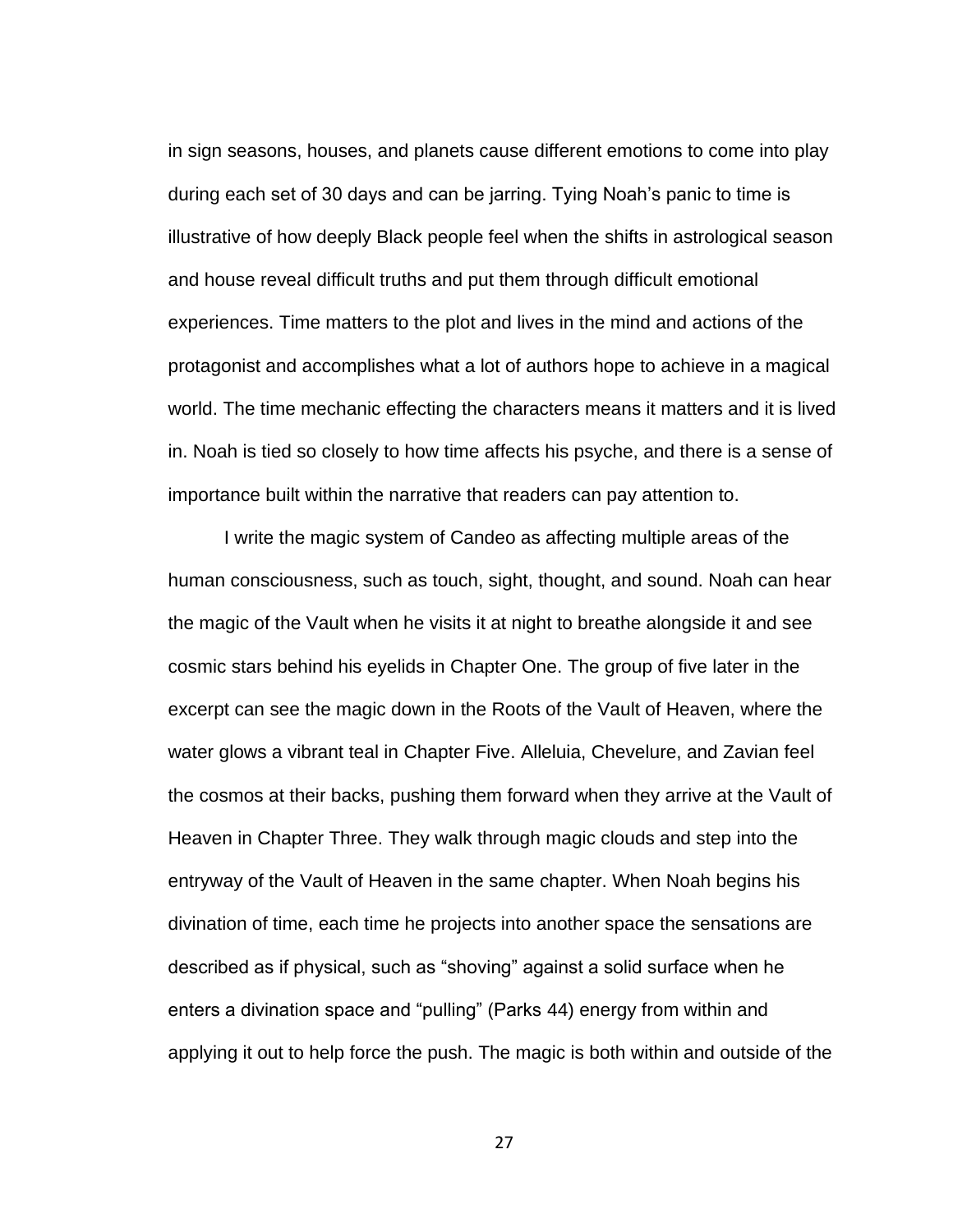characters' control, and what this does is illustrate that while the cosmos is something we can connect to, the cosmos is also its own entity that breathes as the characters do. It has its own agency as much as it allows the Black people in Candeo to have agency in their world. This is the type of magic and the type of becoming magic that Black fantasy readers seek to indulge in when they enter these worlds. It takes a concept Black readers can relate to, astrology, and shows that it has the possibility of power, a power that can be placed in their very hands. To see characters that look and behave like Black people being, doing, and experiencing magic, Black readers will be able to bond with the characters and see they are capable of power in this world. Their power is not sideline or other.

The most important aspect of this excerpt is that the protagonist is a Black person. Protagonists, by definition, are the characters that drive the plot forward. To give a Black character agency and the protagonist role is an invitation for Black readers to find belonging in the pages. It shows that yes, Black people exist here, and they act, and their actions have meaning. To show that not only is Noah Black but he has power to move the plot provides that kind of escapism that I enjoyed while playing *Dragon Age: Origins* for the first time. Making the Black character act and be magic in a way that changes the world completes the Black-positioned perspective I believe Black fantasy is capable of, giving Black readers the chance to engage with the lasting influence that a protagonist journey holds. For Noah, his choice to leave his room, go to the entryway, and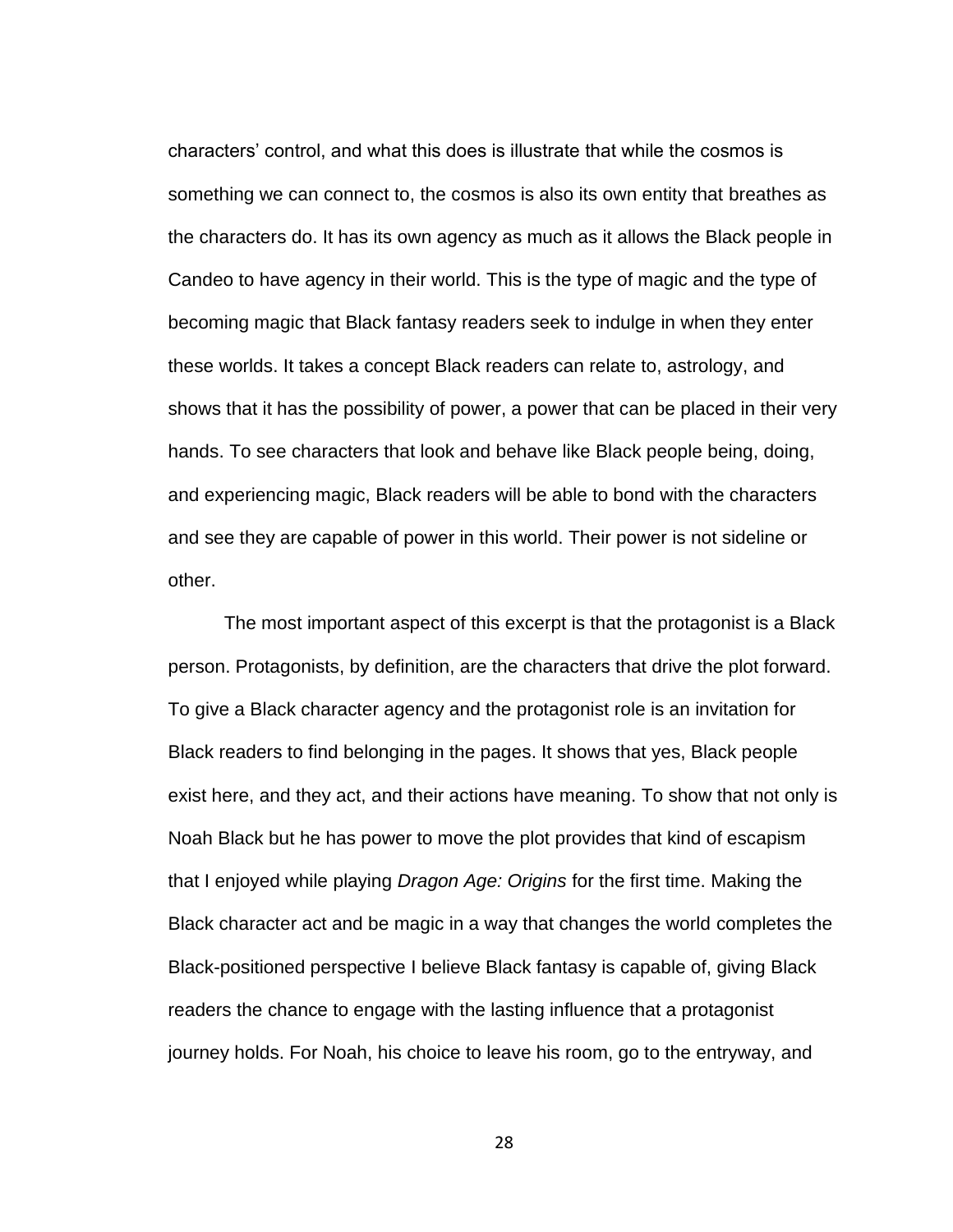breathe with the Vault of Heaven is described as a practice/ritual that he has each night. His choice to continue that practice puts him in a position to introduce the coming conflict to the readers in Chapter One, leading to the inciting incident, the trigger to the events that follow.

The Vault overwhelms him with its prophecy:

"What's wrong?" Noah asks, begging for specifics. "Why are you crying? Please, tell me—"

With how the Vault cries, Noah does not expect an answer.

But he receives one. In a voice without a sound, the Vault weeps:

*I fear for you, sweet seedling. The cruelty of this world will seek you soon. And I weep because I cannot save you from its evil.* (Parks 42).

The Vault of Heaven speaks to Noah through their cosmic connection, and in doing so, expresses a fear for him that becomes his own fear in a way that makes him desperate. Desperation is a human emotion that leads to mistakes and impulsive choices, and desperation and fear of this unknown, horrific event is what leads to Noah's next actions. In the following pages, Noah attempts to use his powers against the rules of said powers to find the truth:

> He has only ever been trained to reach back, never forward. But his anxious mind, his increasing fear of the unknown, needs some respite. If his divination skill is meant to find history, to pull from the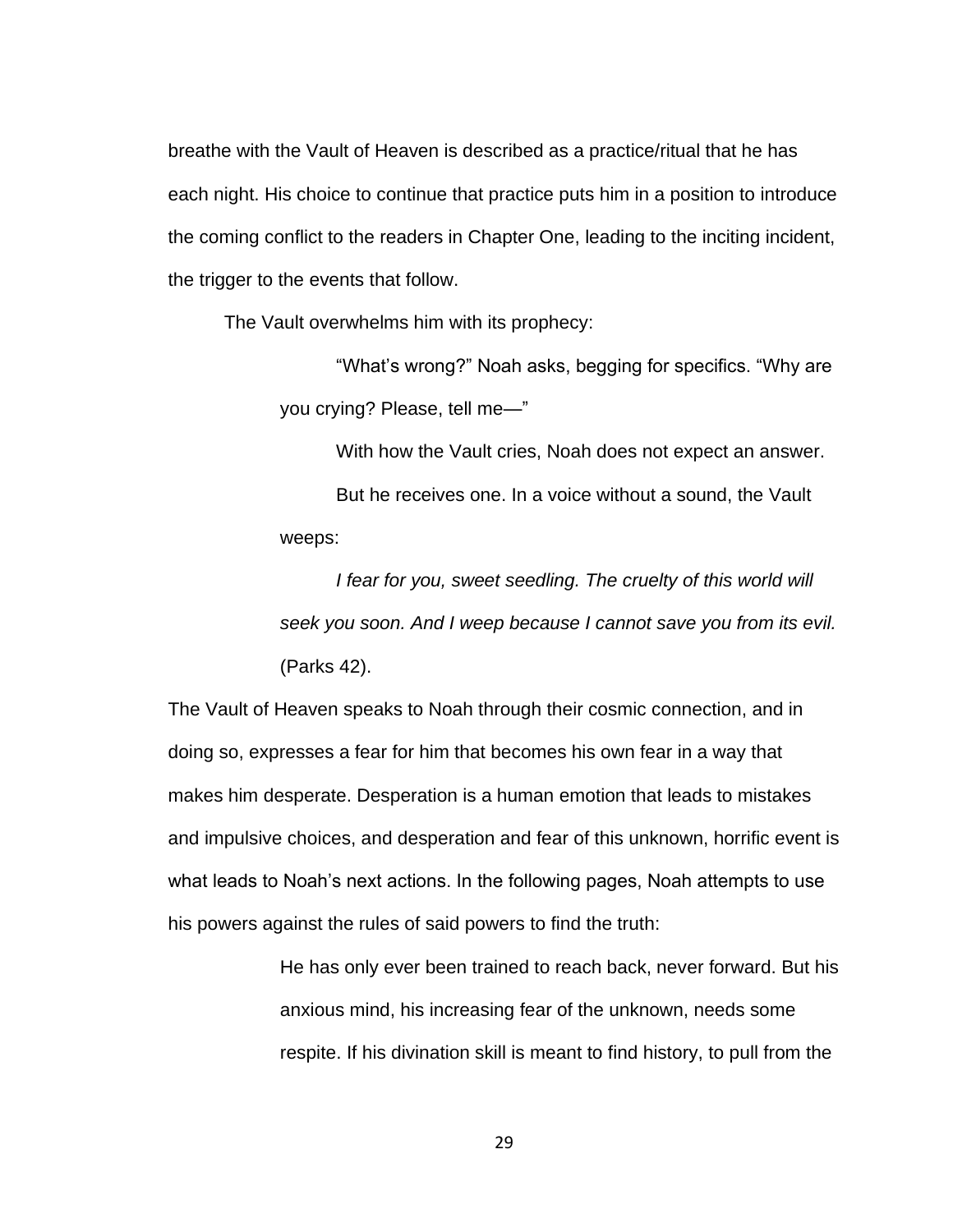cosmos above, around, within the events that fill the blanks in their recordings, reaching into the future just a bit cannot be that much different. Though the idea that cruelty would find him soon sets panic deep into his bones, it gives him drive to go against what he knows and learn what horror awaits him.

His powers are meant to read history, not the future. He has been trained throughout his formative years that only history is attainable. However, by making this choice to seek the future, Noah seals for himself that this prophecy is going to be his conflict. The stakes are that his life is threatened, and to find the truth is to break the rules and throw himself into the work of uncovering the truth. This is illustrated in his downward spiral in Chapter Two as well, where he works tirelessly to not only break the barrier of the future, but to scour the histories he has been taught to seek out for all information about deaths, horrors, and misfortunes that his people, the Quill society, may have faced. Noah's conflict is not solely internal (Noah versus his normal) but also external (Noah versus the truth), putting him at the opposing seat of what is causing his stakes to rise and his engagement with what he has known to change dramatically.

What is also important to the protagonist role is that there are underlying desires; these desires show themselves as a conflict within the conflict. Noah has an underlying desire that his foil and narrative opposite, Alleluia, is already experiencing. Noah wants to know the truth of the world he lives in, to see the

He must try. (44)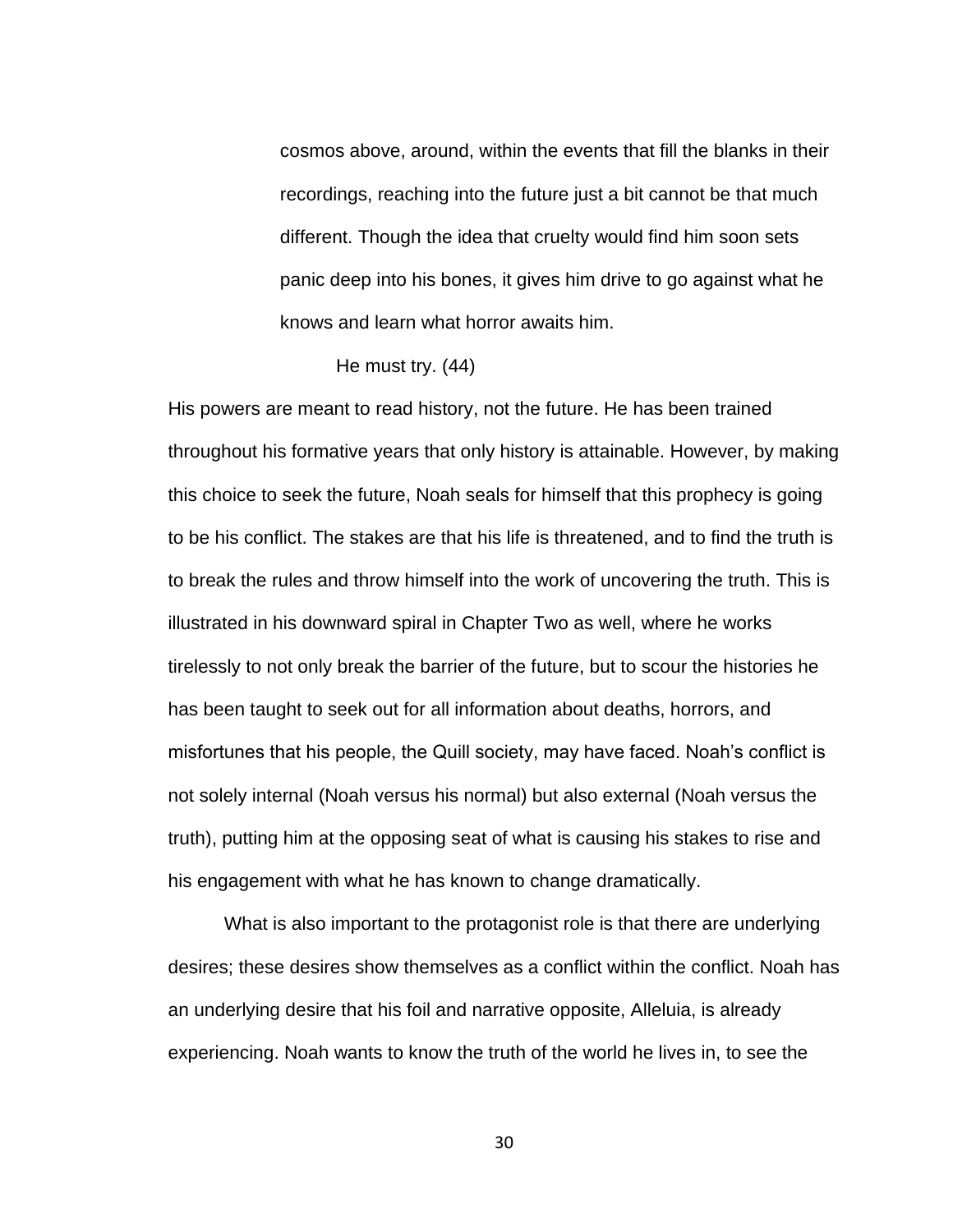world he lives in for himself, and to learn of its secrets. Alleluia being his narrative opposite means he has seen the world and been of the world, as illustrated in Chapter Three:

> Alleluia Noceur of the Orlaith has sailed the islands of Serendipity, Candeo's Treasurer, where the gems that make up the stars used for trade reside, their beds cradled in bioluminescent stone only the most skilled of geomancers can mine. He has scaled the Luminaries in Namika, Candeo's Trident, mountains that kiss the auroras. There he has uncovered the Stardust Caverns, those caves of old secluded and secretive that hold primordial scripture of the first worshipers of the cosmos. He has encountered many charybdi in the Shield Country Kairos's whirlpools and won, he has traveled the great plains of the Sickle Country Cystenia on dragon hound back. He has taken part in the Dies Irae, the Days of Wrath in the Country of Kings, Adira and its Coliseum, the Great Void. (61)

While using this paragraph to show that Alleluia is not only well-traveled, but also that this world is not of Earth and is its own space, readers can see that Alleluia has something Noah wants: freedom. Noah wants to leave the Vault of Heaven as his underlying desire, and he battles with this because no Quill has left the Vault and survived. Yet at the same time, Noah finds that within the histories, no Quill has tried to survive the outside or had the willpower. He knew that the Vault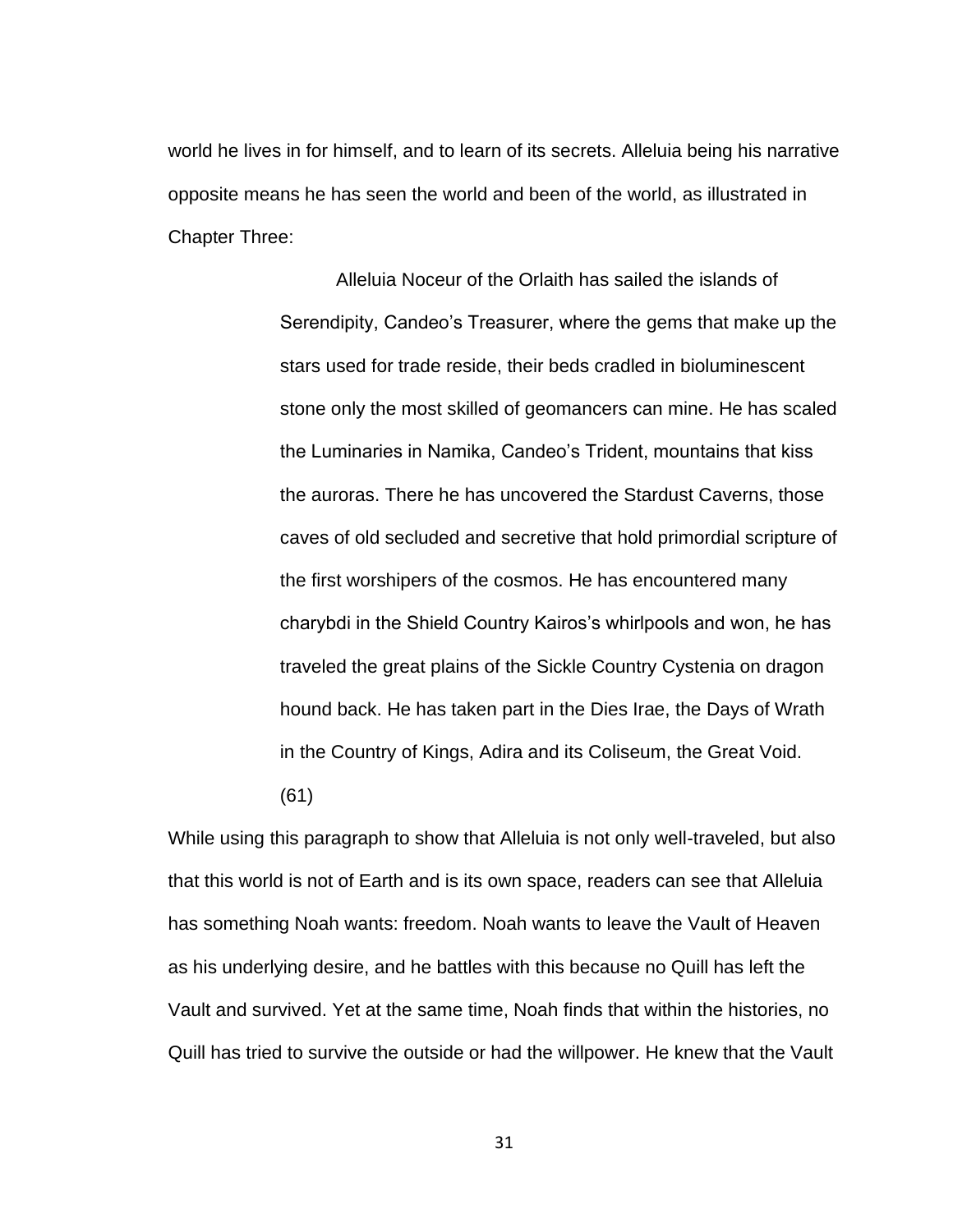is the safest place for him, yet once he received that prophecy, he questions it. He is constantly asked by his vision that came from his divination into the future, "You want to get out of here, don't you?" and when Alleluia voices that question in Chapter Four, it's a shock to Noah and drums up that underlying desire to see the world for himself. Noah's ultimate goal is finding the truth, and underlying that goal is freedom *to* find the truth for himself. This complex interest and hope led Noah to choose to work with Alleluia in Chapter Four to retrieve the maps to the Secrets of Candeo from the Roots:

That, in Noah's vibrant eyes, is a *spark.*

A spark Alleluia finds himself ready and willing to entertain. He barks another laugh, but he does not look away from Noah. Not even for a second.

"You want to get out of here, don't you?" Alleluia asks Noah. The Quill straightens his back. That spark alights into a fire. Noah nods. He nods quickly. (85-86).

Noah's desire to leave is affirmed in him and affirmed to readers at this stage of the story. He has been battling with it all this time, but now he has made his choice. Even written from another character's perspective, it is Noah's choice that leads to the events of Chapter Five, the climax of the excerpt. Noah's existence in the story is why the plot moves, and his choices ensure movement into the next chapter.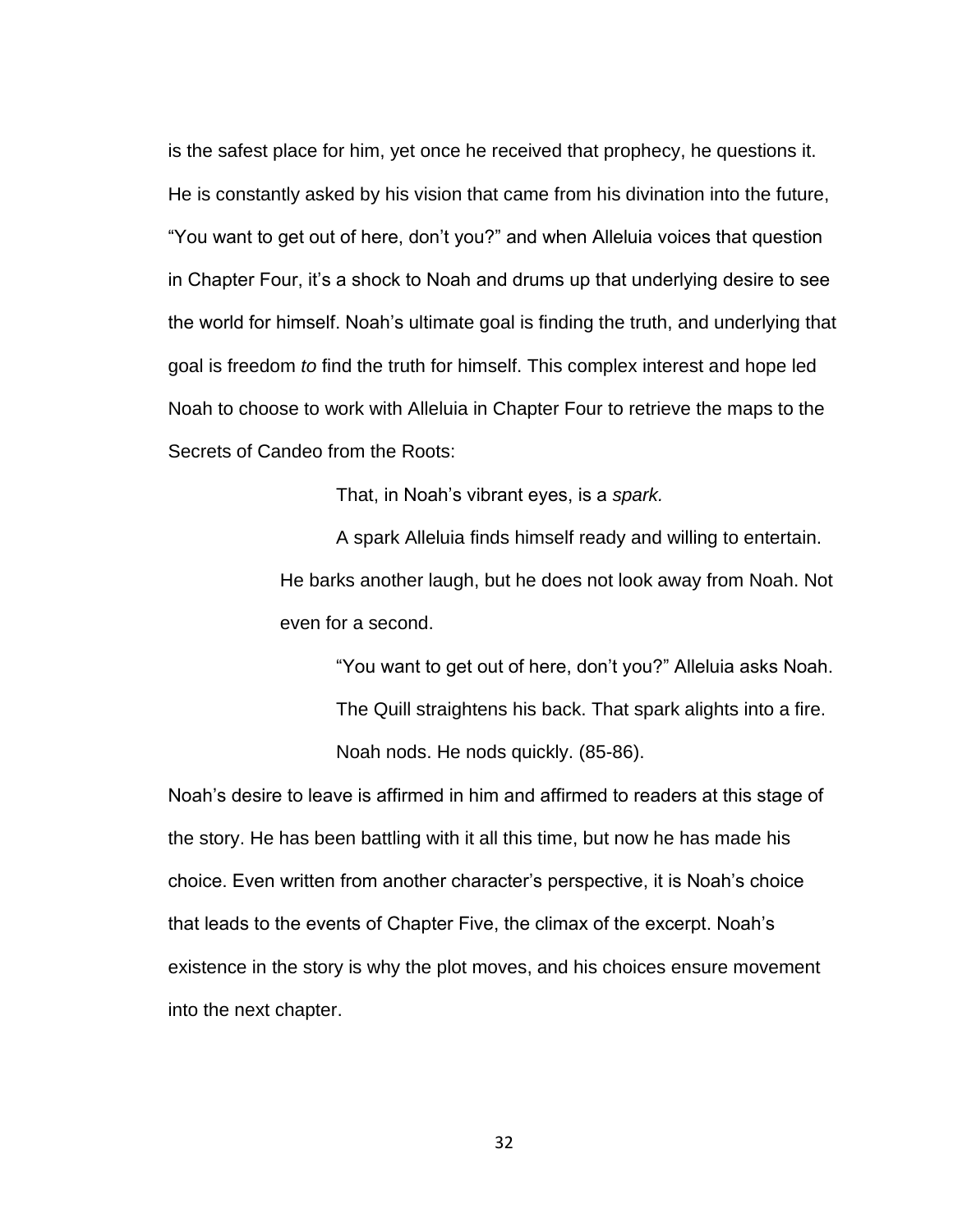Black characters, Black protagonists that make moves in their own worlds and stories is the kind of magic that makes escaping into fantasy realms so important. To be human is to have control over your own body and your life and creating Black characters in fantasy that are agents of their own change, positioned in worlds designed to include them as complex and natural entities is an act of humanizing Blackness and Black people. Humanizing Black people in fantasy fiction allows Black readers to see someone who looks like them and feel a connection deeper than following a white or non-Black protagonist through the same adventure. There is magic in reading about Black people doing what Black readers have been denied in the repeated installations of bad or at least lacking representation written by white and non-Black hands.

The magic is the ability to say, "There I am, and I can be magic."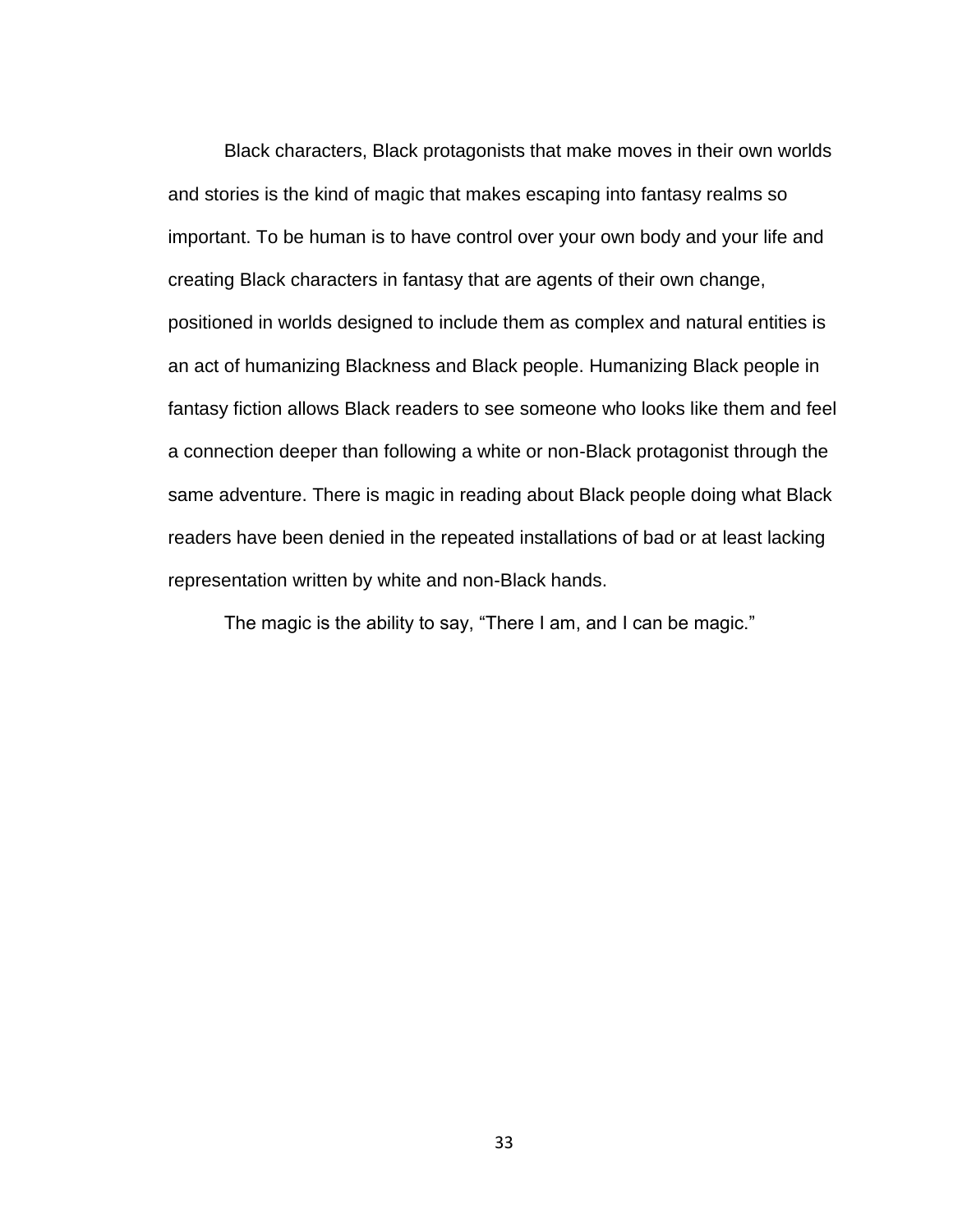# CHAPTER FOUR **CONCLUSION**

The call for more Black characters positioned in fantasy stories who have agency, presence, and magic is, at its core, a hope. There is so much humanness, creativity, and diverse experience in Blackness that traditional fantasy woefully ignores. And with so few Black fantasy novels and Black speculative fiction books out there that receive similar promotion to that of their white counterparts, there is much, much more work to be done. Publishers and popular culture need to open the door for the authors and specifically the Black authors who write Black characters outside the margins. Black writers given the opportunity to write their Black characters in worlds they, as Black people, have designed can create the experience of escapism for Black readers that encompasses the importance of fantasy as a meaning making object and an object of hope itself. Black characters in Black fantasy show that though there are trials, there are also solutions, and we, as Black people hold the power to change the course of the trial and save the day. Our own days included.

I took this thesis as my chance to show that by doing the writing, by giving a Black person the chance to do the active, responsive writing to the issue of Black representation in the fantasy genre, it is possible to see the creativity that can come from a Black mind positioning Blackness in a fantasy world. I weaved a fantasy story that comes from a Black-positioned perspective through this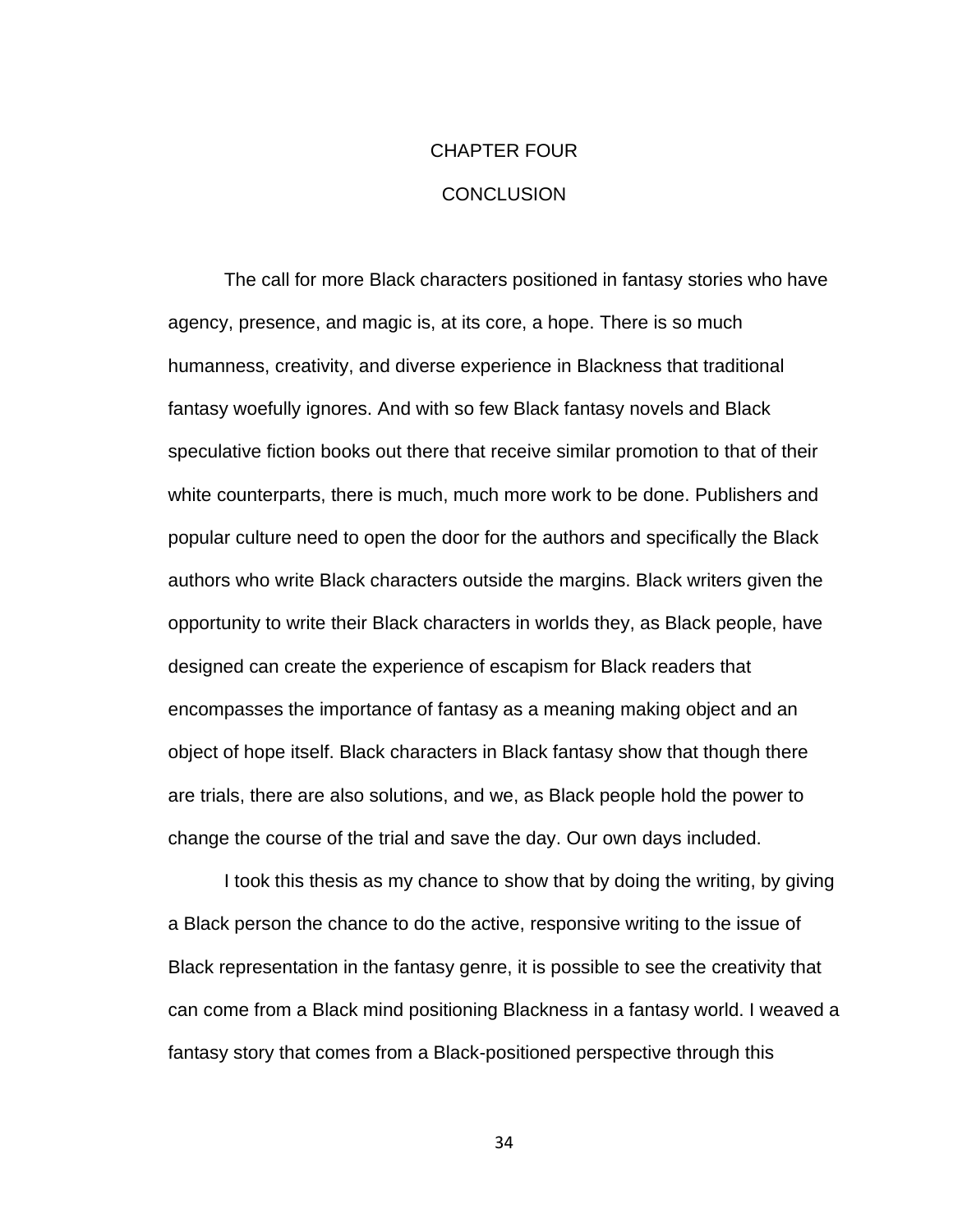excerpt from the greater project that is Candeo. It is a hope of mine that one day I will be published alongside the works of Tomi Adeyemi, Nnedi Okorafor, Octavia Butler, N.K. Jemisin, Marlon James, Rivers Solomon, and more Black authors of speculative fiction/sci-fi/fantasy. At the same time, I want to be different from them as well; I don't want to mimic their success but make my own. I want to bring to the table a perspective of Blackness that comes from the aspects of Black culture that we may not consider magic on the surface. *Secrets of Candeo* is a love letter to astrology and how it manifests, guides, and embodies my reality. I have stories planned that explore how Black people's relationship to music and dance can manifest as and within a magical world. I have stories in mind where a Black girl faces demons while blinded, putting into imagination how my poor eyesight effects my engagement with the world around me. I want to join my fellow Black fantasy authors and Black Afrofuturist authors out there who write about magic and power with the magic of the personal. It is my hope that as more Black fantasy perspectives get published it becomes possible for more diverse Blackness emerge.

My project hopes for more Black people that can perform Black practices and be Black in worlds that are magic and changeable by Black people and Black hands. My project shows that Blackness is experienced diversly. Incorporating my Black experience into this project academically and creatively gives me a voice on the stage of Black fantasy. There will be Black people who find kinship in my characters and my world, and there will be Black people whose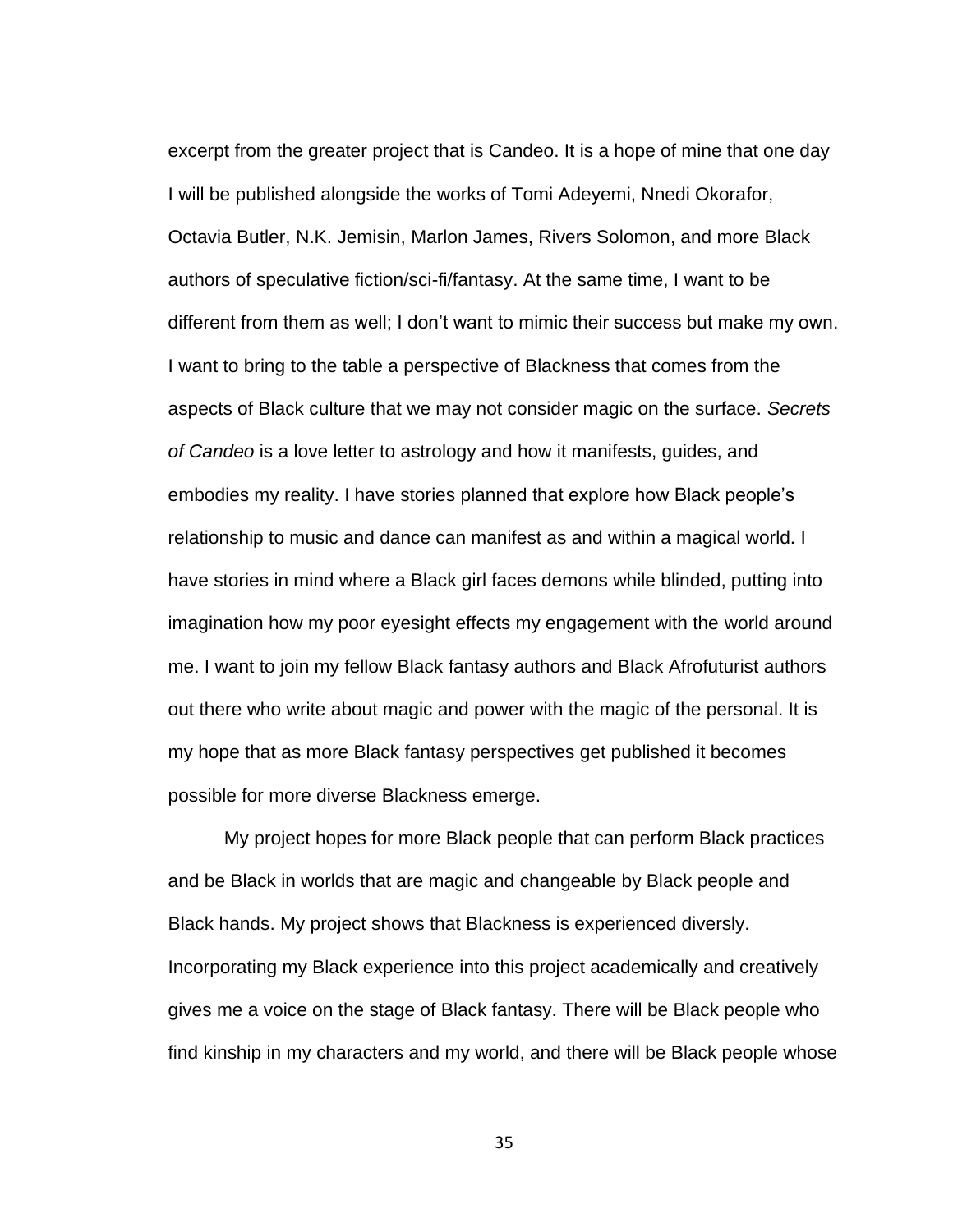tastes are not met in my books, which, in of itself, is a success. Because it gives Black people a choice. With more books out there from more diverse Black perspectives, Black people will be given the agency to decide which worlds will become their escape and their place of joy. This project culminates as a hope that more Black voices will be able to publish their Black-led, Black-written fantasy novels, and it stands as a hope that Black people will be able to choose more than one type of magic they want to be in time.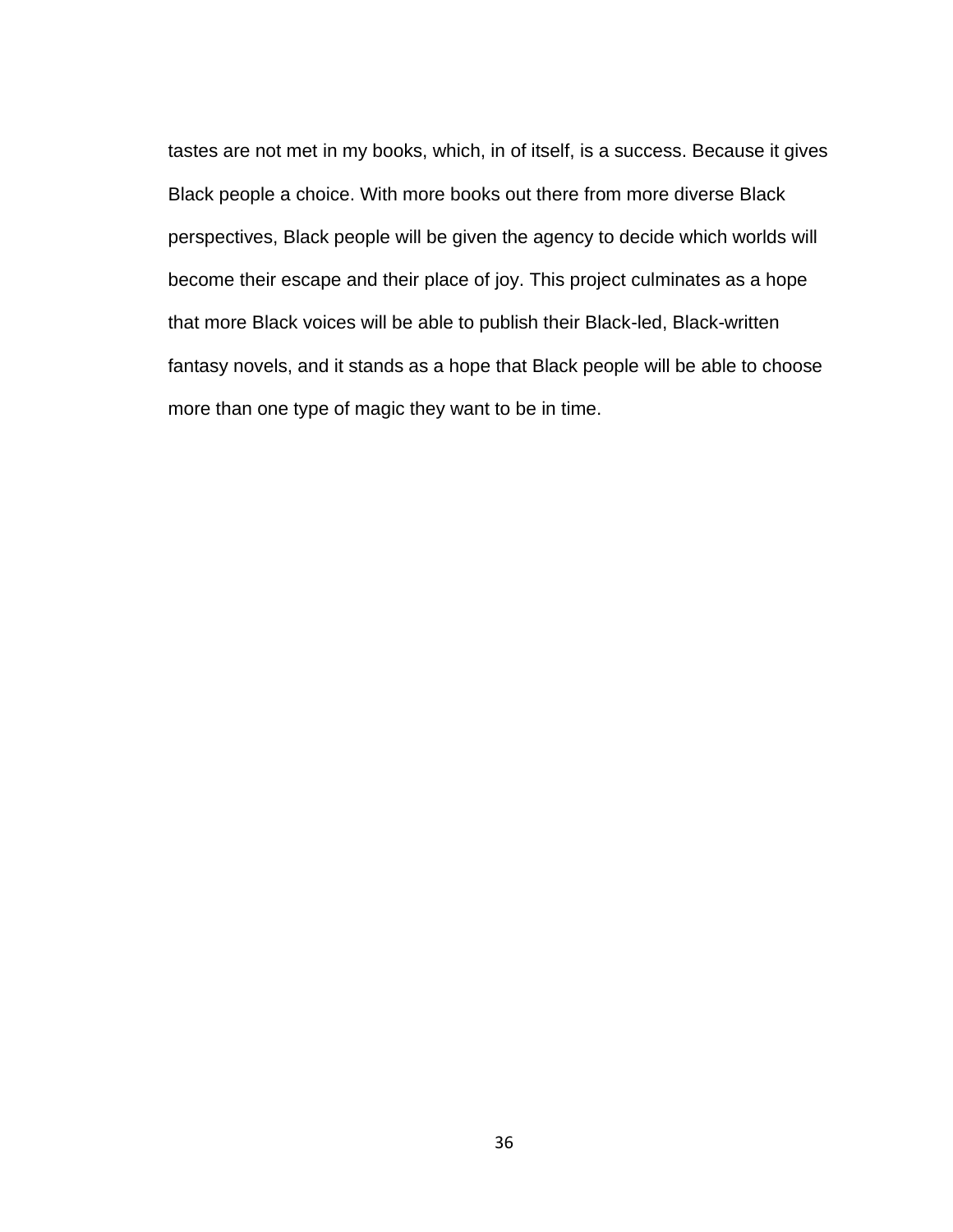APPENDIX

*SECRETS OF CANDEO*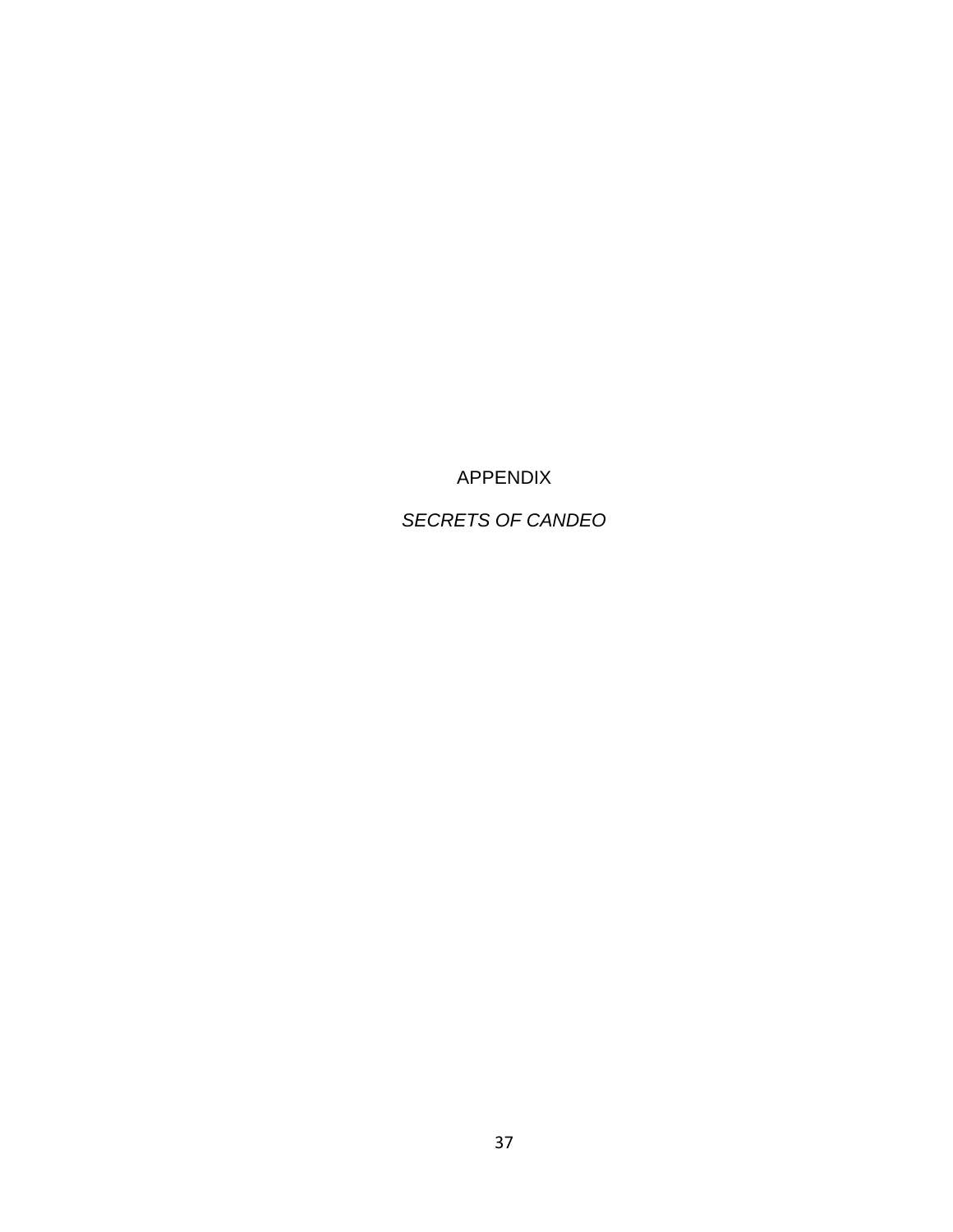### NOAH

The Vault takes its first breath at night. To witness it is to stand on the ground floor in the Vault of Heaven's entryway, close one's eyes, and wait for the zenith star to cross where the azimuth has just been.

Noah never misses it. In fact, he has ruined his sleep schedule to ensure that he is wide awake when it happens. It has become important to him; a priceless part of his rituals is to visit the ground floor where his world becomes the most natural.

It may be odd, but Noah considers the Vault of Heaven his close friend. Family. He has known no other place than the Vault, the world of Candeo's divine keeper, and while the people who live within its organic, yet stoic walls communicate with one another and provide company, it is not the same connection. As far back as he can remember—or more accurately reach back through cosmic time, Noah has been able to hear the Vault come alive when the zenith's light dims, leaving Candeo's skies an ambient, deep purple hue freckled with starlight. He has been told by visitors that the same color makes up his eyes. Noah's hands had barely began to hold pens when he resonated with the Vault's first breath for the first time, and now as a young nonbinary of twenty-two, he continues to resonate.

Other than that, it is an isolated existence within the Vault. Nothing to engage meaningfully with but the books and time. Noah's only chances to glance at the outside are when travelers, scholars, officials, and similar folk enter to seek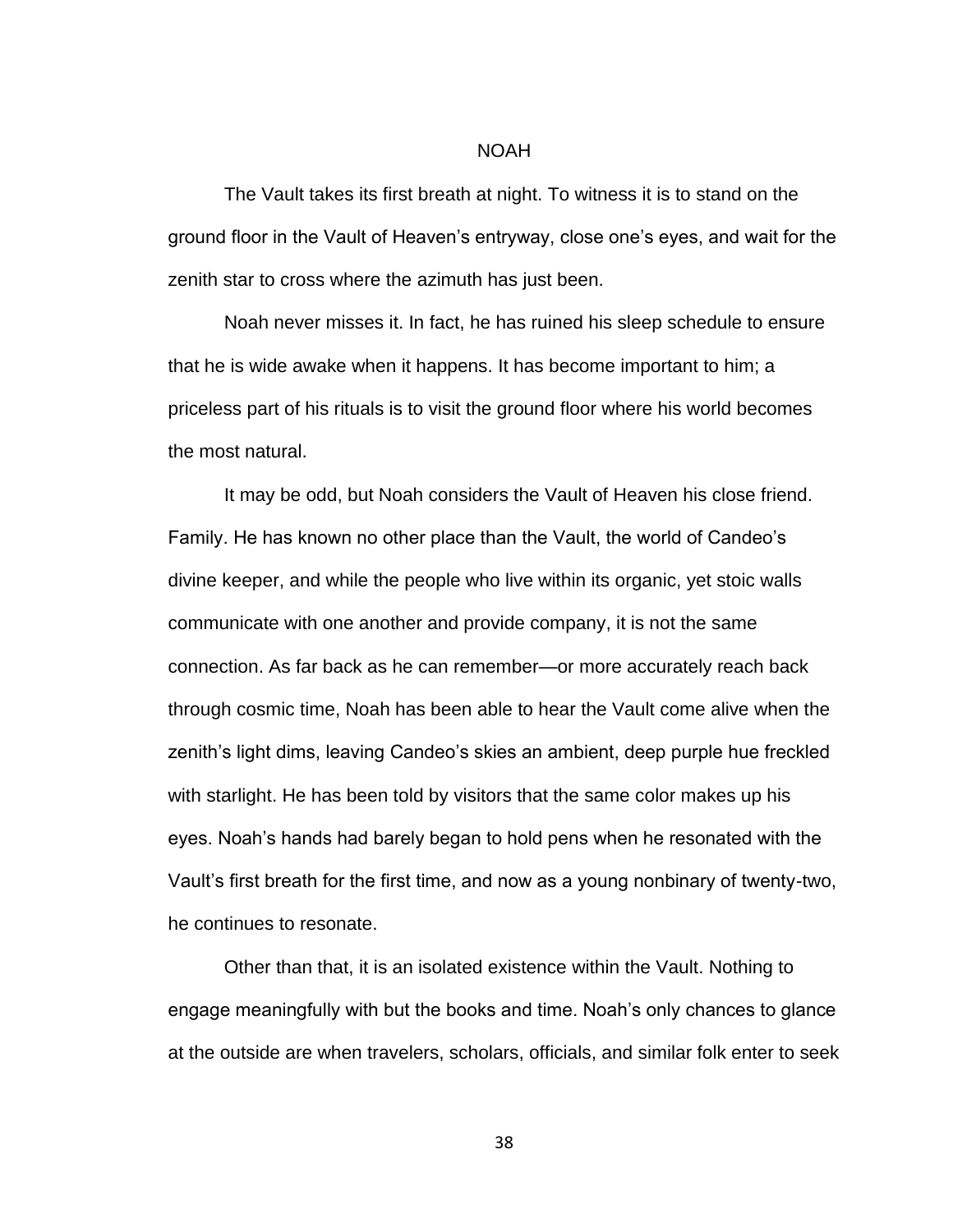the aid of the Vault's society, the Quills. The windows in the Vault only ever overlook the galactic swirling seas of the Midheaven, waters Noah has, during his growing years, thought the only living, natural aspect of the world outside. This and the sky moving from its morning pastels to the day's vibrant hues, the evening's richness to the night's complete cover. If not for the spheres upon spheres of history the Quills store in the Vault's many floors, Noah would have continued to believe it.

But at night? Noah does not seek the natural world beyond what the Vault shows him. There is a part of him in his core that craves just the night hour when the cosmos around, within, beneath, above the Vault of Heaven merely exists for the sake of it. To breathe. He feels a kinship with these hours, the closest with the first breath the Vault takes at night. It is something to hold dear when you are not a question, but part of the answer.

Noah takes the stairs down from his chambers, floating sconces emitting moon-white light softly on the black wood steps. His bare black feet hit tile, the polished floor smooth and deep blue, and he pads the walkways between the tall bookcases that press against the ceiling. Warm light from the constellation painting above reveals the books on the shelves, histories of magic, codices of the monstrous, and teachings of the arcane in their most current renditions; the deeper history emerges the higher the Vault goes. There is a straight shot path from the Quill chambers to the entryway, but Noah prefers weaving his way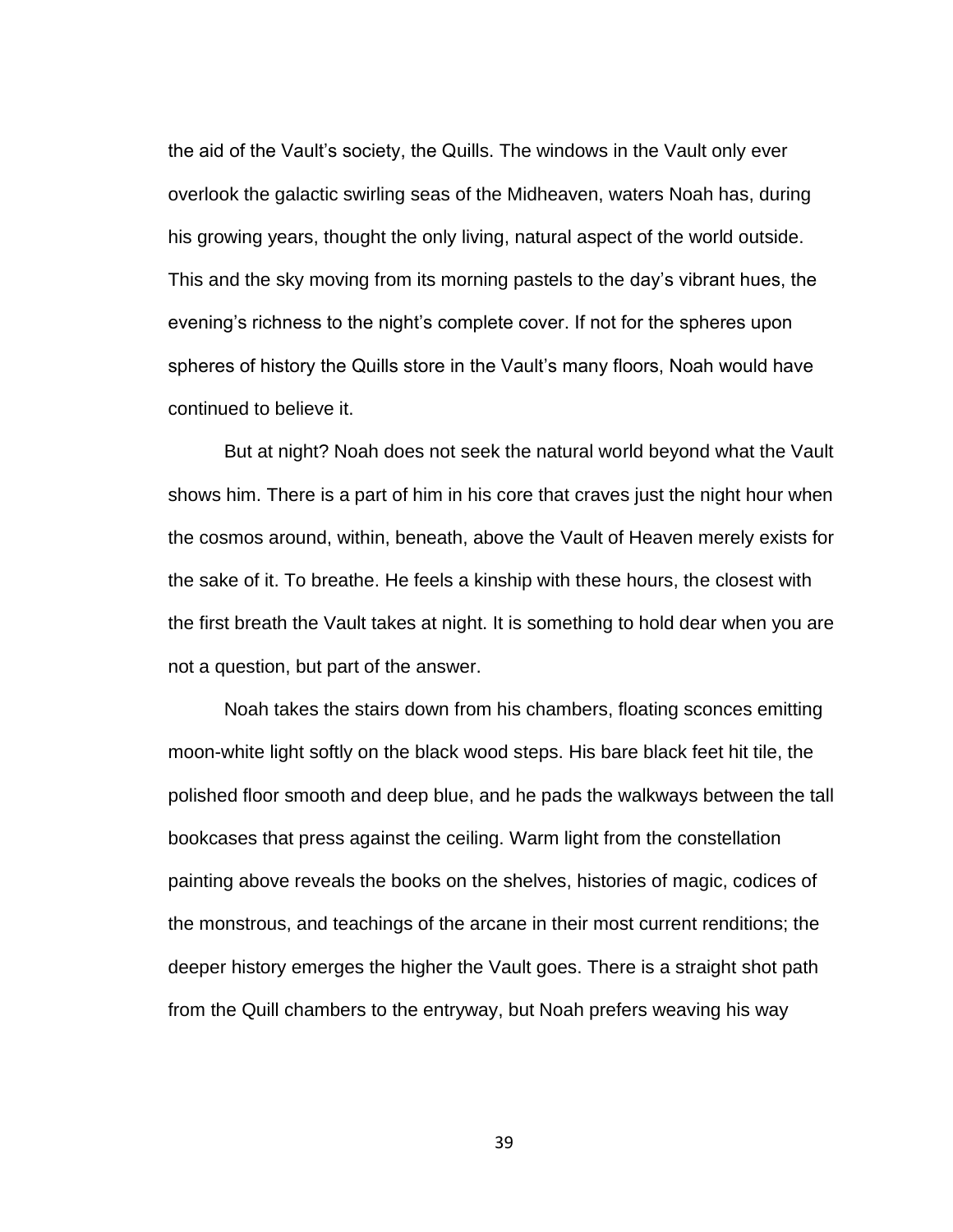around and through different aisles, like a maze. Finding new ways to the front each time is like winning a game when he makes it.

Noah reaches the round entryway, surrounded by twelve decorative doors that lead to study and conference rooms equidistant from each other. It is here where Noah finally stops, looking down to be captivated by the star map speaking of travel in the twists and turns of its rose gold lines. With a careful combination of cosmos and magic, this spot teleports visitors to the outside of the Vault of Heaven—there is a path up, but not down—wiping from their mind the way they come inside to protect the Vault's secrets.

Noah tucks his dreadlocks behind his ears, the long, winding sections of hair an ombre of red to jet black down his back; he closes his eyes, red and black lashes kissing his broad cheekbones so he cannot just witness the first breath but hear it and feel its thrum. His senses synthesize on more than just this one type of occasion; Noah feels the world differently, beautifully, according to the Quill society. The life of a synesthete.

As Noah relaxes, his hands gently cupping his neck, he feels the soothing, rising vibration of the cosmos. The Vault is humming, but no breaths yet. He smiles ever so softly as the humming brings colors in clouds and smoke paths to his vision, as his skin feels its caress and sweet hold. A greeting from a friend.

"Hello," Noah whispers, his smile spreading just that bit wider. He receives no response yet, but he does feel the Vault still and quiet. It is time.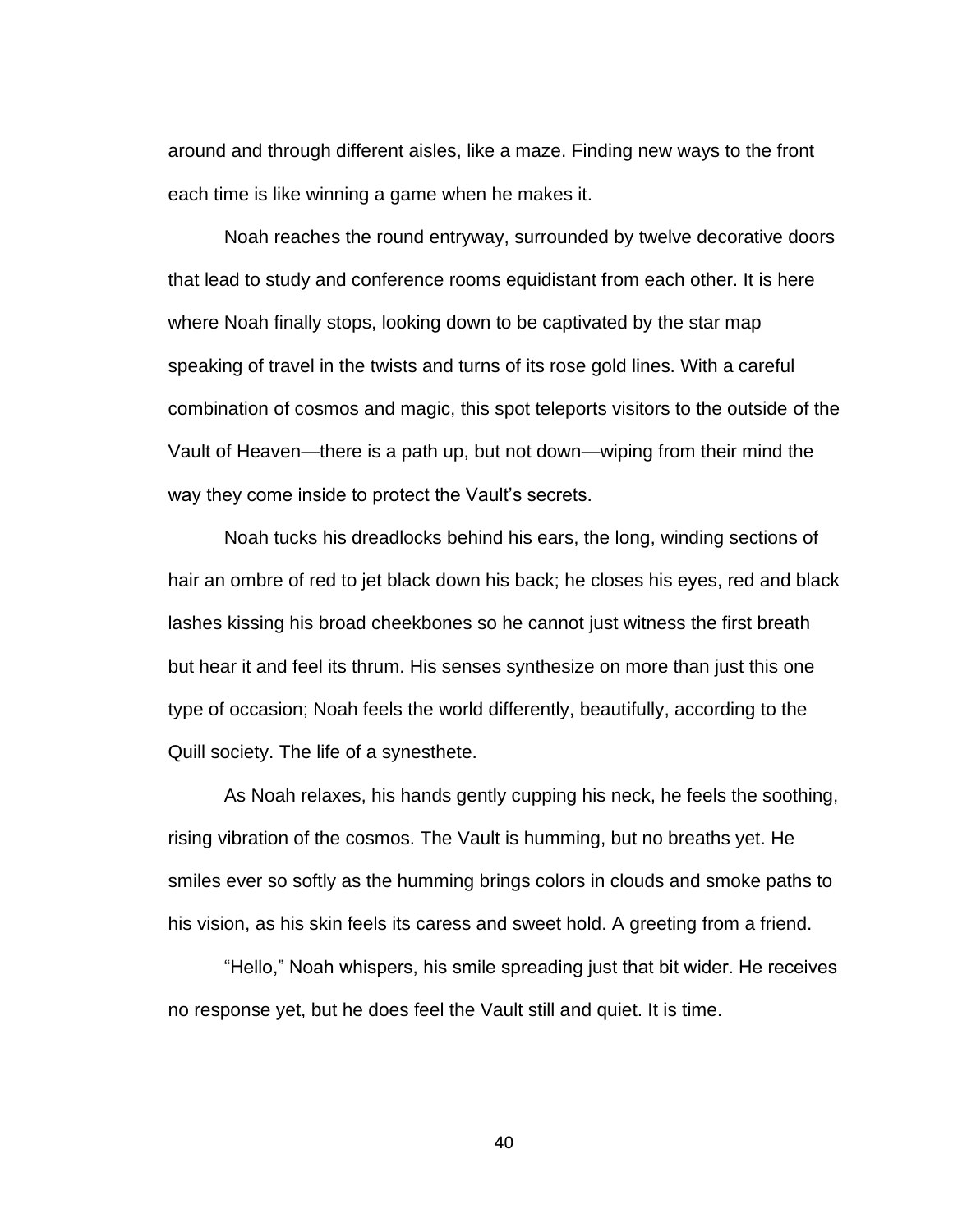It is just as he expects at first; behind his eyelids it is as though stars, white-gold and brilliant come down from the shadows and nestle at his feet, much like what the histories have shown him of leaves when they fall free from their branches and rest on the earth below. He waits as they settle, holding his own breath. Then when they rise, he inhales, the stars soaring up in a swell like Noah's lungs in his chest.

He revels in it. That awakening first breath.

The hues of blues, reds, and purples that make up the cosmic colors he sees and senses emerging in full, the stars reclaiming their places in the night as it becomes theirs, the Vault's, and Noah's eyes behind his eyelids.

But something is different. Noah notices it almost immediately. When Noah and the Vault of Heaven sigh their first sigh, the hot wet of tears slip from Noah's lashes and down his dark skin in tendrils. The Vault's own breath trembles. A rush of sadness comes over Noah, an uncanny surge of emotion different to what he expects to feel each night he spends breathing with the Vault until rest finds him and urges him to bed. And the Vault of Heaven feels it, too. His poor friend.

Noah has cried here before. The Vault has cried with him to soothe him. But never together have they shared a moment of such deep pain and mourning that Noah crumples to the floor, weeping into his knees.

What has happened?

*Why does it hurt so much to breathe?*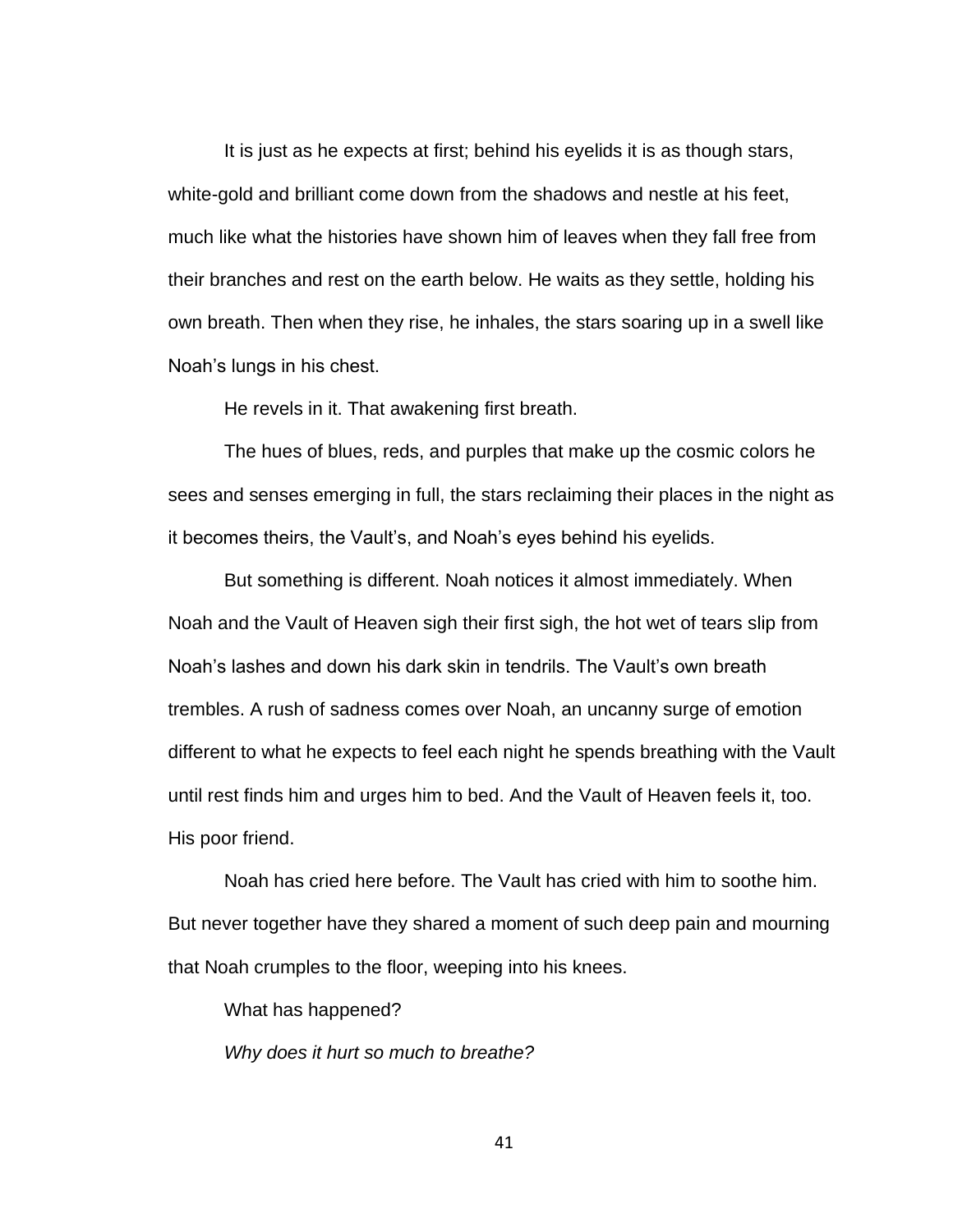These questions flurry in Noah's mind and he picks at his memory, his knowledge, his history for the answer. As he looks and looks, the Vault of Heaven mourns deeper. Noah reaches into a thought that can be it. Can it be that a history so sorrowful, so bleak and paining has found them both, and they both must weep harder over it than they have the rest?

But the Vault of Heaven's sobs to tug him back to the reality, shivering and stomach-knotting that something is very wrong, and the Vault's only sure answer to Noah's question is tears.

"What's wrong?" Noah asks, begging for specifics. "Why are you crying? Please, tell me—"

With how the Vault cries, Noah does not expect an answer.

But he receives one. In a voice without a sound, the Vault weeps:

*I fear for you, sweet seedling. The cruelty of this world will seek you soon.* 

*And I weep because I cannot save you from its evil.*

Noah's brow furrows, his heart sinking as the tears continue to run.

Seek him? And it cannot save him? Did it mean he will be hurt?

*Is he dying?*

Noah trusts the Vault. He trusts it with his very life, but this seems too

much. So left field. Death—Death is a concept Noah has not yet thought of the

gravity of, and it drops on him now, heavy and real.

He trembles underneath it. Completely overcome.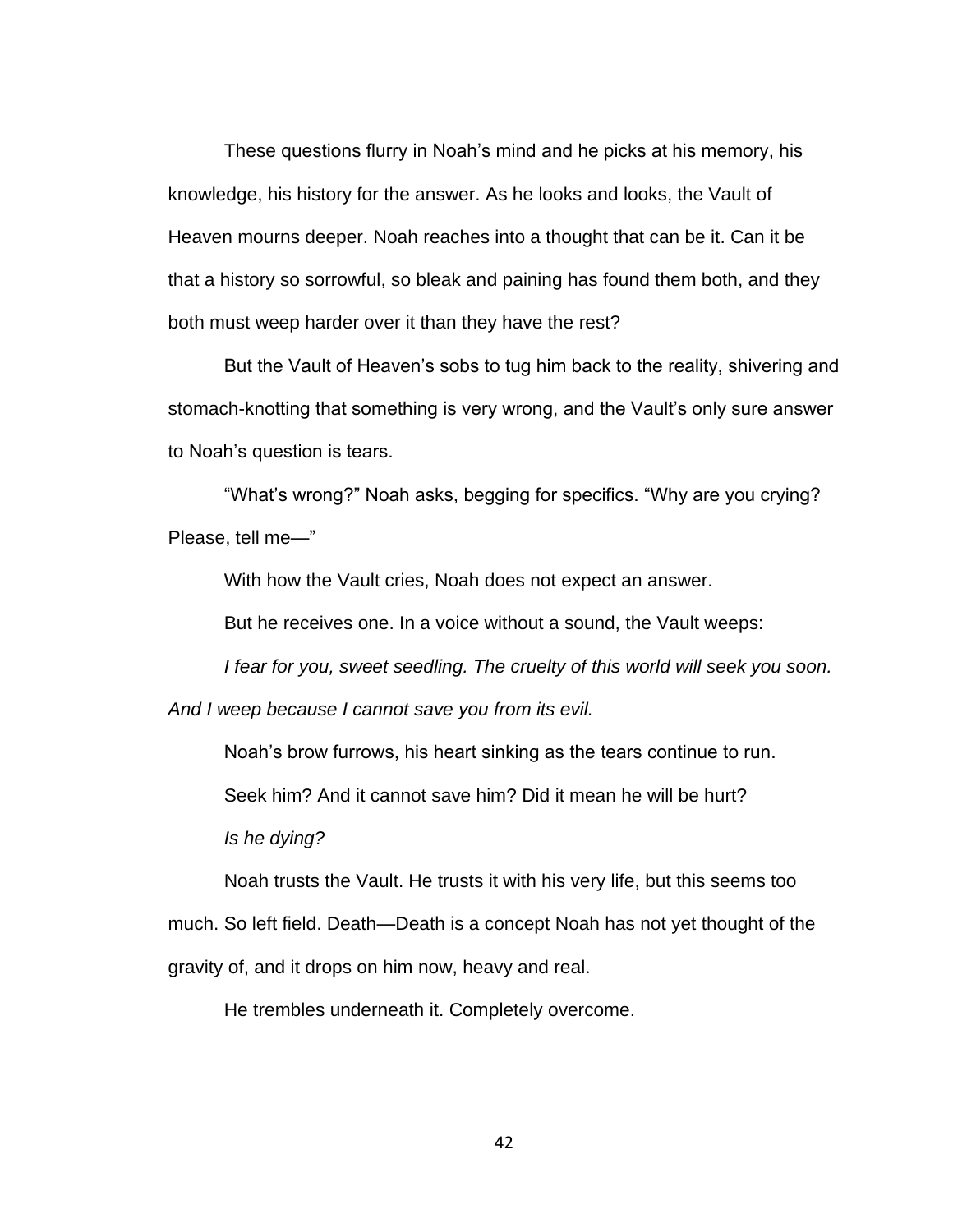Noah shakes the thoughts away and stammers, "What can I do? How can I save me?"

The Vault's voiceless words carry a tone of mourning, *I do not know. I do not know…*

It does not know…? For all the history the Vault carries, it does not know his future beyond this bleak, heart-dropping prophecy?

Noah tries to pull more answers from the Vault, but it does not speak. Its breaths continue to rise and shudder like a crying person struggling to regain their composure. Unsettled, Noah opens his eyes and stands, wiping his face with the heels and backs of his hands. Something shimmers in his eye, and he glances down to see the glimmer of luminescent purples and blues flecked with white stars wetting his hands. His breath hitches in his chest. The tears…they sit like ink on his hands.

He does not know what to ask, what to say—*do.* He looks to the north, where the zenith surely rests on the azimuth's path still, as the night has only begun. He presses his lips into a line, wringing his galaxy-stained hands. The Vault has been Noah's home, his only refuge. The Quills have always preached that its walls are safe and its foundation sturdy—it is already well known. And yet to know that he is in danger, that his world may change, that a test of that safety may bring down this Vault he calls friend and the other Quill too, it puts a knot in his chest, a tense furrow in his brow, and the shaking airy chill of anxiety in his short soft form.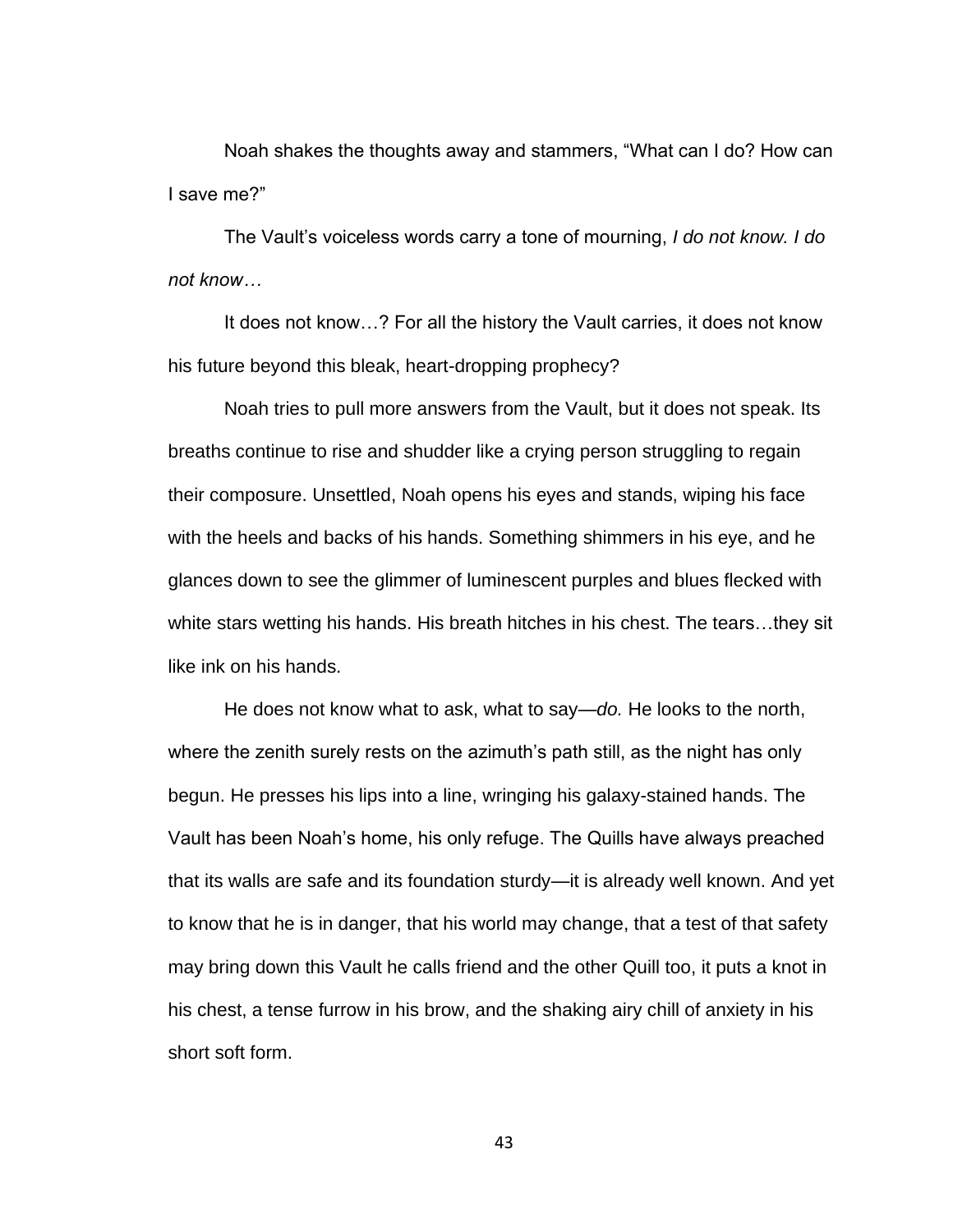He must breathe deeply. He paces as he does, eyes shut to the world, only the stars of the Vault's breathing in his vision. If there is something he must do, *can* do, what is it?

### *What is it?*

Is the answer patience? Fear? Or maybe…the answer can be to seek it out himself. He is no stranger to knowing things others do not or do not care to know.

Noah is one of many in the Vault who trains in and is trusted with the divining of time. These powers are only meant to reach into the past, to excavate from the cosmos the histories of the natural and the celestial that Candeo's primordial peoples have not recorded. He has only ever been trained to reach back, never forward. But his anxious mind, his increasing fear of the unknown, needs some respite. If his divination skill is meant to find history, to pull from the cosmos above, around, within the events that fill the blanks in their recordings, reaching into the future just a bit cannot be that much different. Though the idea that cruelty would find him soon sets panic deep into his bones, it gives him drive to go against what he knows and learn what horror awaits him.

He must try.

Noah sits in the center of the entryway's floor once more and wipes his eyes, starry tears still spilling down his cheeks and jaw. With his own deep breathing, he calms his jitters as best he can to reach inward. A pressure swells in his center and phantom dust brushes down his skin. A pulling sensation tugs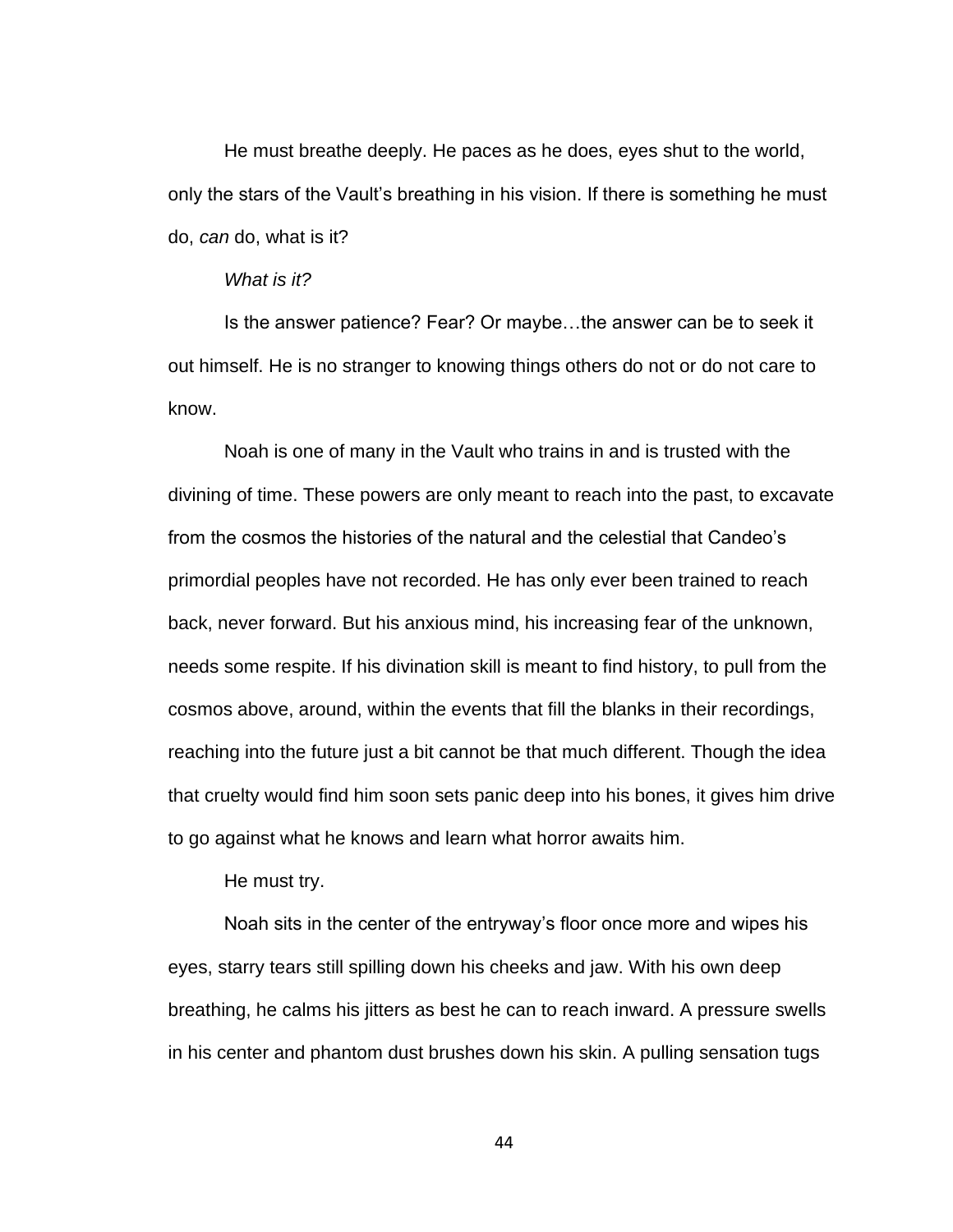at his shoulders and he leans forward as a white glow lights his eyes behind his eyelids. A type of trance begins to circle him, his mind, the cue that it is safe to rejoin the predecessors of Candeo and commune with them. He opens his eyes, seeing deep blue space and constellations of their history. The entryway of the Vault of Heaven is gone, the floor replaced with swirling stars. And instead of laying back to sink into the star floor and dive to the past, Noah urges his astral form to stand from him. He crosses the floor, the stars rippling with each step. He presses on, seeking the future.

He is unsure how to do this, but he jumps in. He makes a path on his latest memory: the prophecy. It is much like pressing against a brick wall instead of opening a door. Black and blue auras wisp around him as he shoves against a solid surface just short of his present time. It ticks along, moving with time. He must push against it harder, maybe? He tries it. Noah pulls more power from within and presses more, and the wall is starting to budge. He just wants to see past it, just a bit. His breathing starts to race; shakily, he folds his hands together and tenses.

The wall is moving, he thinks. The horrible truth of his future is coming. He is scared. He continues to push. Something must give. And it will not be him. If he is in danger, he must know the truth—

As if the Vault senses the change in direction of Noah's divination, it shouts in his ears.

*Noah, No!*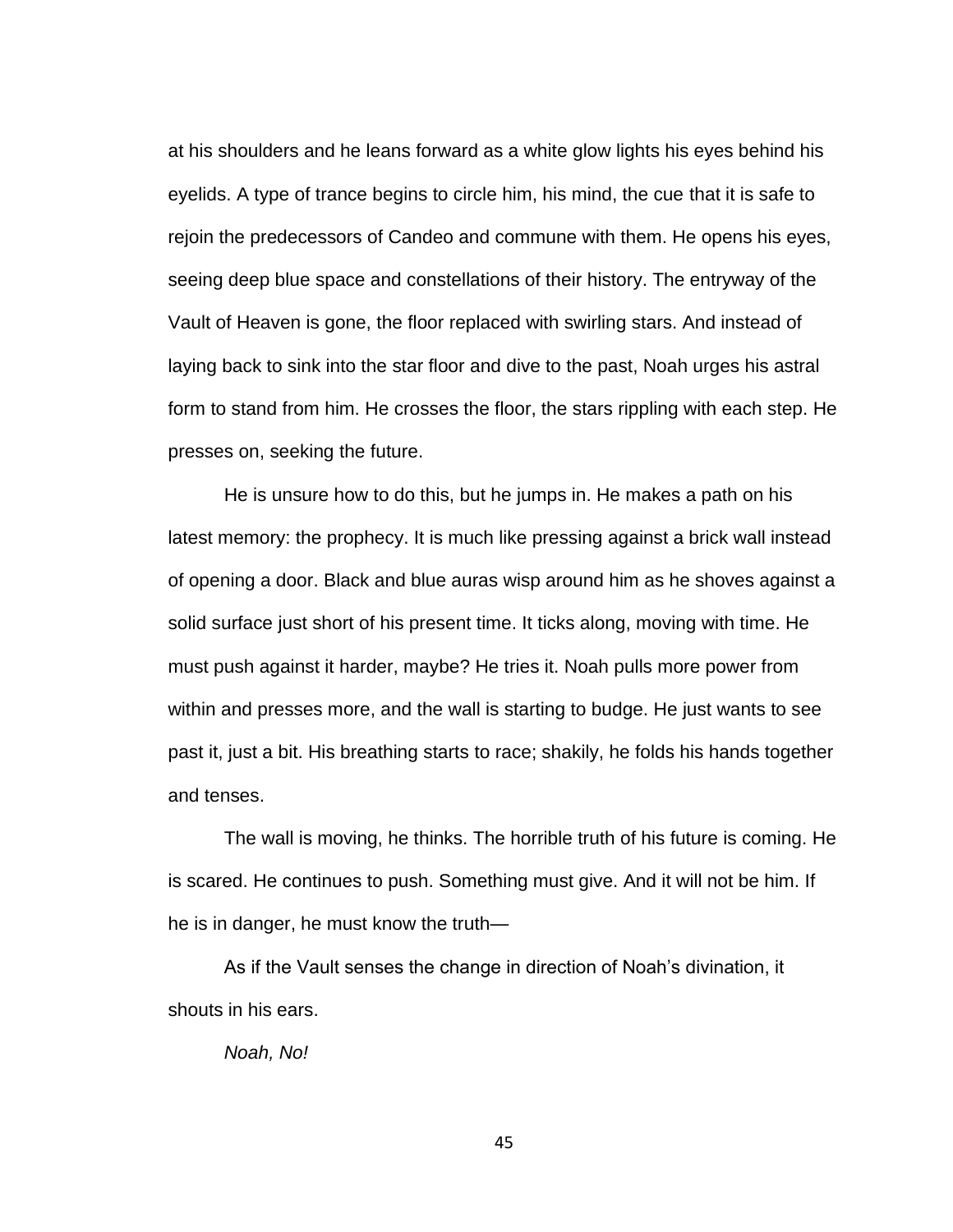He is just there, exactly right there. It will only take another second—

"Noah!" something shouts. It is a voice emerging sharply from the pressuring silence. The wall before his eyes flashes bright and shoves him back, and his astral form shoots back into his body. He cries out and falls, his head hitting the tile of the Vault of Heaven's floor.

His breathing is panicked as his eyes fly open.

He…he cannot see.

The painting on the ground floor's ceiling does not appear to his eyes. Instead, he sees flashes of images.

A surge of purple and gold light. Many maps with different divine

purposes. Deep tan skin, a haughty smile, and eyes of reds, oranges, and golds.

Sunsets. Then nothing but darkness, and a voice in his ear.

*You want to get out of here, don't you?*

## NOAH

Noah can hear their whispers, and he tries to shut them out. Some of them worry, some of them are appalled at his reckless dares. Quills have come up to him, ones he has known as peer or caretaker, asking him when he plans to give up this foolishness of saving his already protected life.

The Vault is impenetrable, they say.

The danger is all in his mind, they assure him.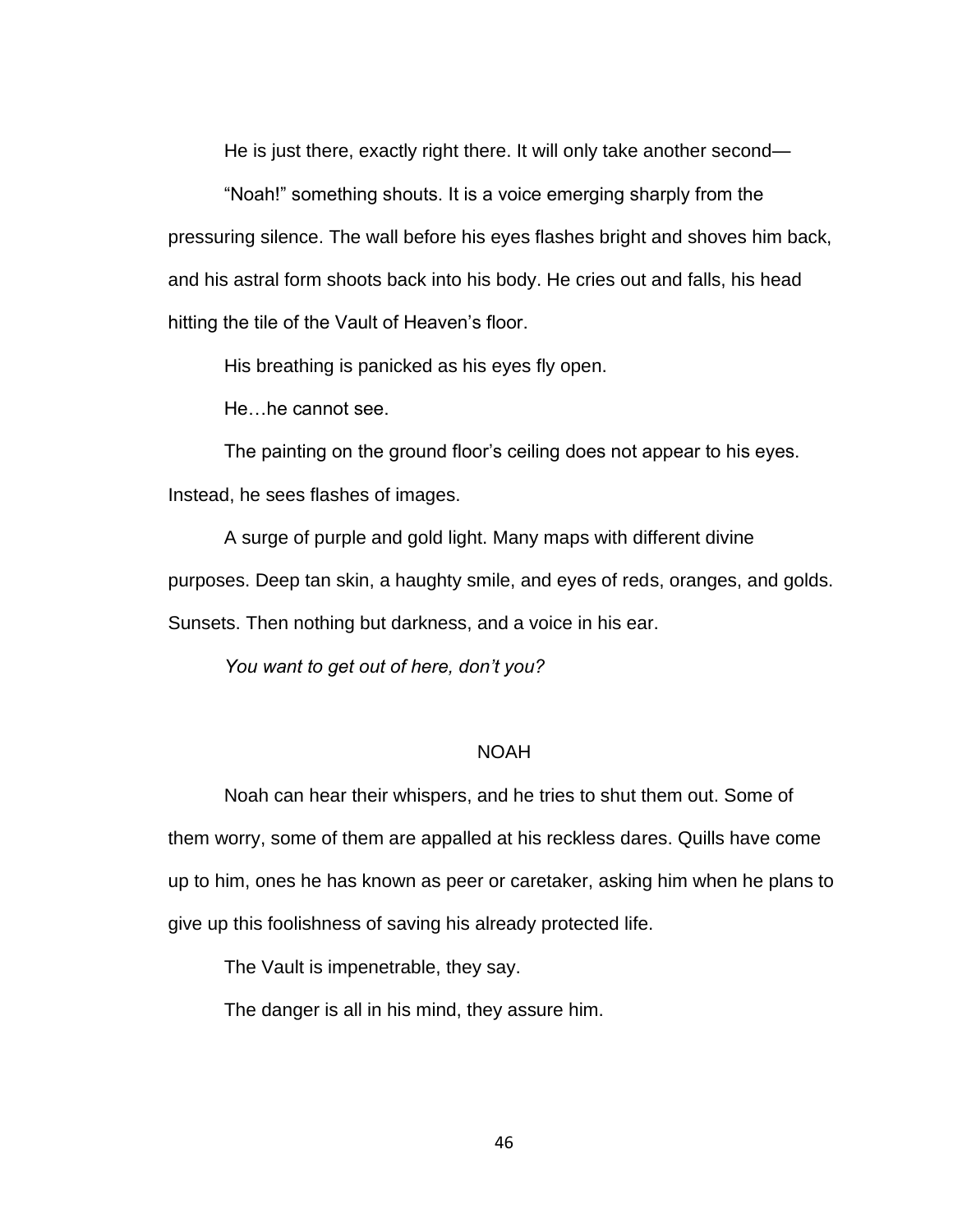But they did not hear what he heard that night. The Vault that is so protective, strong, and stable has told him a cruelty and an evil seek him out and it is something the Vault of Heaven, nor anyone he assumes can save him from. They have not felt for themselves the tears that the Vault cried that night and every night since. The sobs that pushed a frantic Noah to do what he had—and still has been doing.

He has not yet given up forcing his divination of time in the other direction toward the future as the degrees of day turn to the longer decans without rest time has even changed houses twice. He keeps pushing his will against the wall blocking what horrors await him, of course the Quill society worries for him. Who would not hear of it? Sense it themselves? Feel the odd twist and off-roading of the cosmos in their home that corrupts the flow of time and shoves forward instead of floating back?

Noah will not blame them for being cautious, for side-eying him. What he has been doing is against their teachings, their very rules and lifestyle. As if to keep it more secret and out of the others' hair, Noah seeks the future when he knows the cosmic dating process is underway; when the Quills have gathered a team and set the Vault of Heaven to be busy divining backward, his small effort to reach forward goes unnoticed until he has been straining so long that he misses when cosmic dating ends and questions arise. It has happened more often than the once. Even so, Noah has the times memorized, as he has also been called to the task of reaching back to commune with the past and bring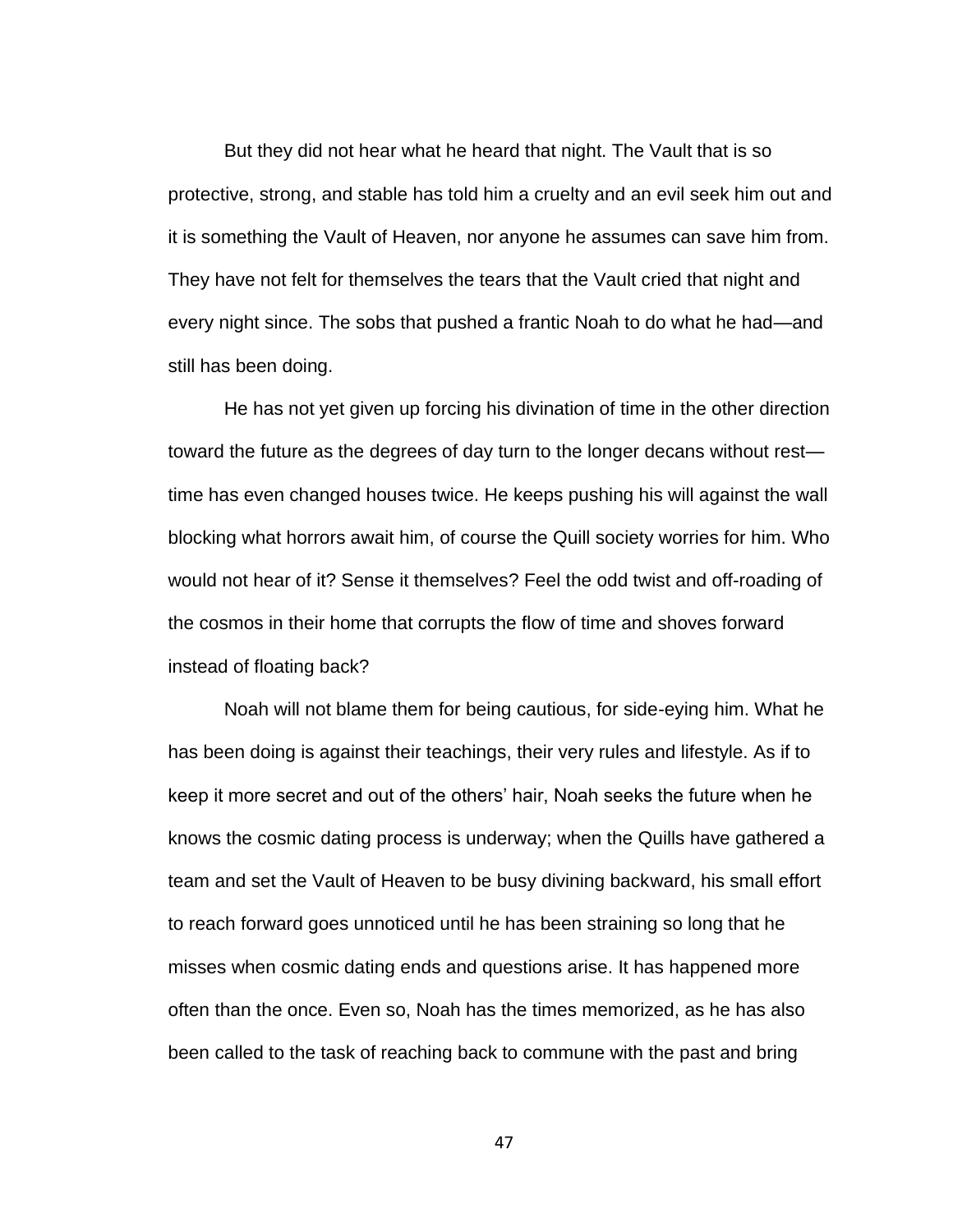history forward before. It is appalling that he is so strange, that his actions are concerning. It is a bit silly to his weary mind that no one has ever tried to turn chronomancy beyond a work of record keeping and into a magic of foresight. How many lives could be helped, *saved,* if the surety of chronomancy can be used for peering into the future in ways the divination of dreams, oneiromancy, cannot?

But that must be the weariness talking. It must be the growing isolation, self and societal as Noah loses tune with the other Quills and his duties and he becomes more concerned with this future of his to which he is damned. He has been losing his mind, and he is not necessarily focused on finding it as far as he and the other Quills are concerned, is he?

It has become a wild thought to ever stop looking for the truth to him. He may be a pariah, or on his way to be, but the other Quills, they who know him, teach him, or suspect him do not know the pain of their only loved one, the pain of his home and security, telling him that there is no way possible for him to save his own life from cruelty and evil soon approaching.

As if by a natural order of things, Noah finds himself in his room more often. If he is not in his room, he is tucked away in the most isolated corners of the Vault of Heaven to think and tug at his lips and sometimes weep. One reason is because he does not want the eyes of judgment on him, the second being he does not wish for anyone to see him, a once quiet, soft, yet social butterfly of a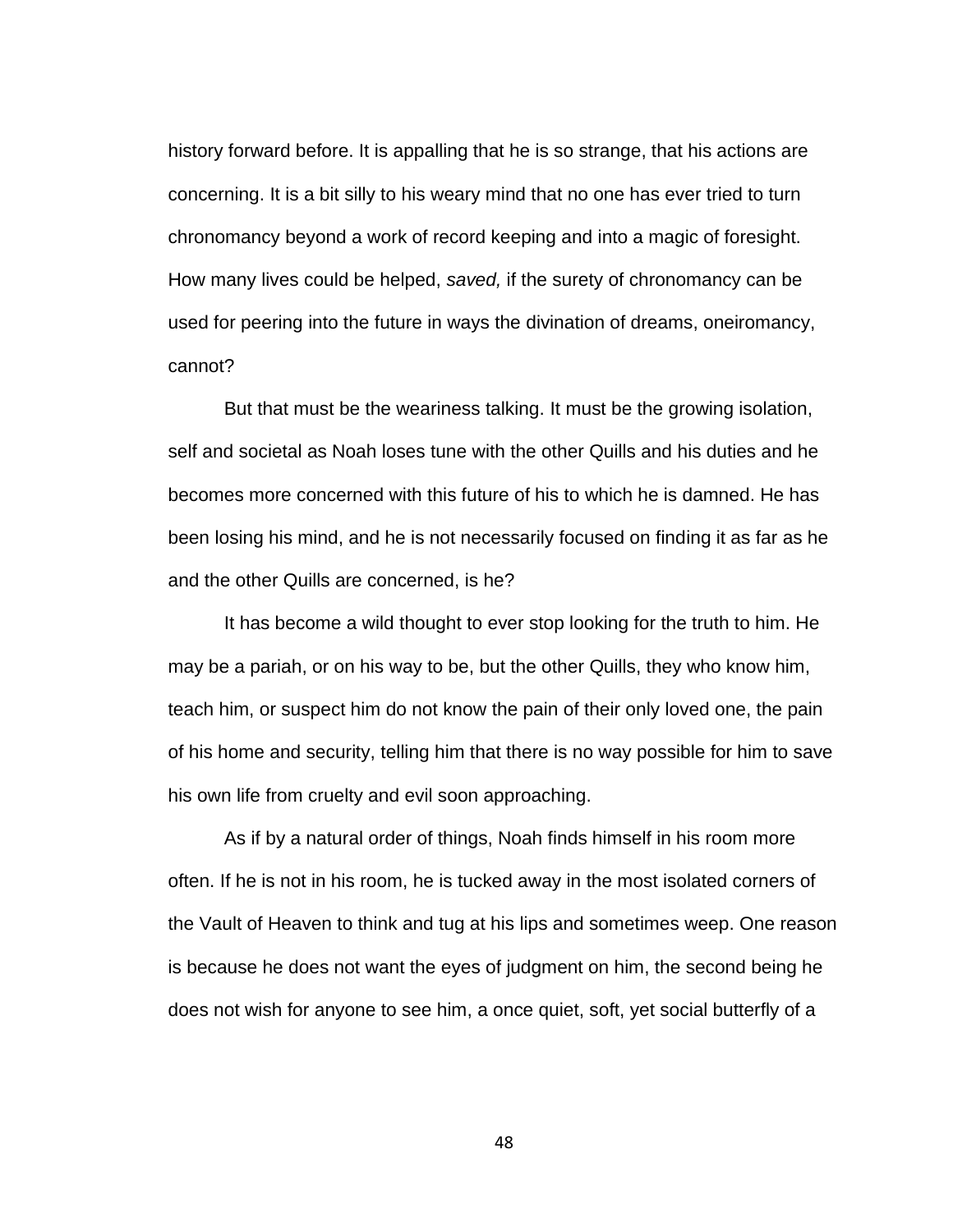soul like this. Pale, brittle, lacking sleep, full lips picked raw in some places, hands wringing to keep them from worsening the sting.

His only comfort is the night hour still. No, he has not given up his rituals it is not the Vault's fault that something is coming for him, and he may not survive it—but the Vault has not spoken to him since that night and its harrowing prophecy. Its breaths still quiver whenever Noah joins it in the entryway, and Noah quivers, too. They are both scared for him, and that fact alone, that Noah does not have to fear for his safety alone, is a comfort in of itself, even if whenever he leaves his room to sit and breathe in the night hour, those words echo in his head in a steady repeating stream.

*The cruelty of this world will seek you soon.*

Noah has been tensing ever since, an icy bomb going off in his gut whenever he thinks on those words.

What does that mean? He wonders obsessively, What cruelty?

In his room, Noah has been digging through histories in no specific order to find at least some sort of hint. Some way to prepare himself for what is to come. Books and tomes of all shapes and size are stacked on his desk, bedside table, on the floor pushed against the starry walls that light his room in the day and keep it basking in warm light at night. He has gathered books on the horrors of Candeo, cycling out histories from different spheres of time—sifting through sets and sets of 360 years of information on monsters, demons, blights of cruel cosmos brought on by war, and natural obscenities each and all has been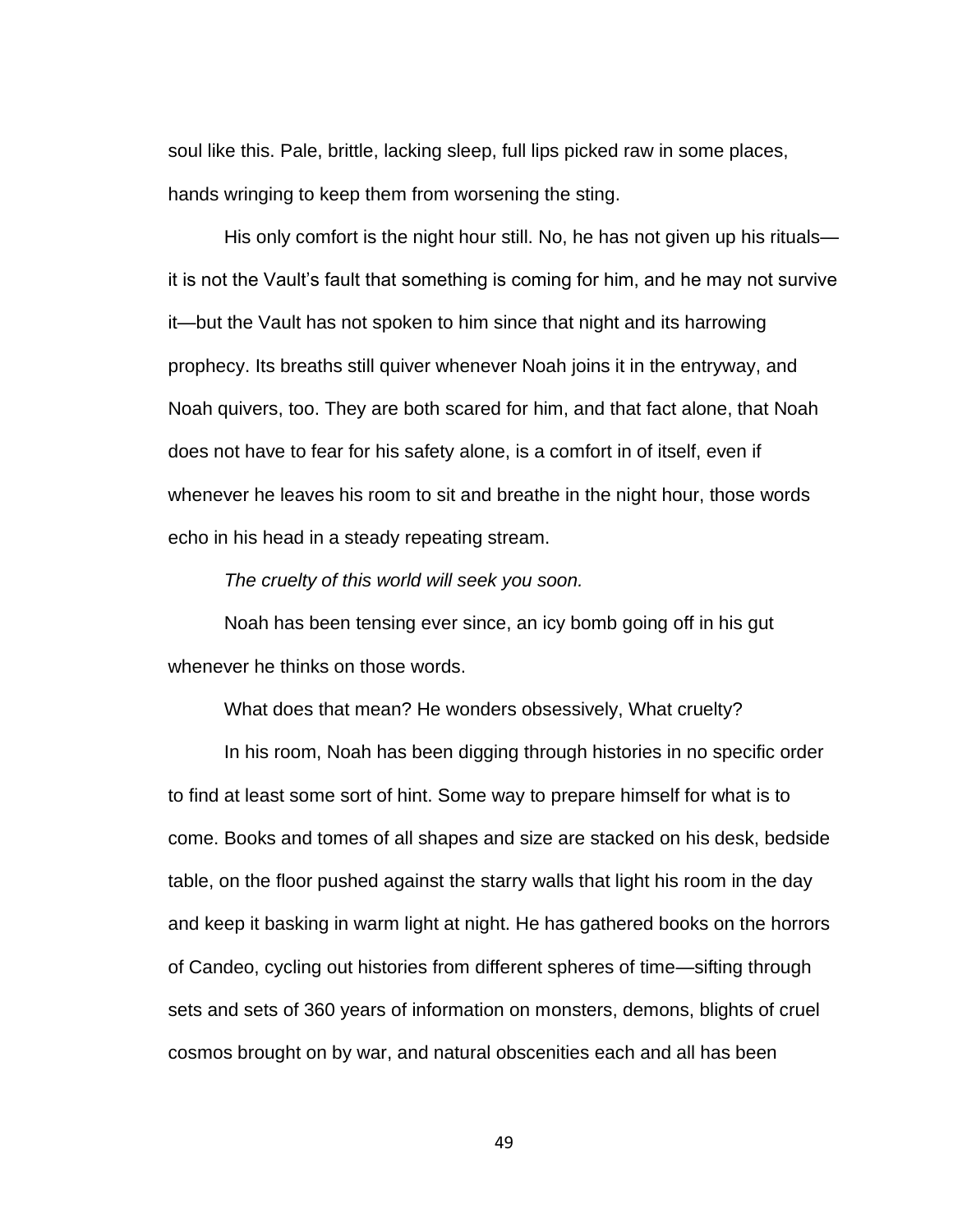enough to keep him up at night, fuel his nightmares, and set in him a sleep paralysis he has not yet felt before. Or at all. His night's rest has turned against him, pinning him to his bed by the chest and whispering his fears right back to him.

Certainly, he is absorbing plenty about the darkest acts, experiences, and creatures of this world, all that in surplus, but something is missing. He is sure of it. And in that missing part, the evil that is after him *must* lie.

He has refreshed his mind of the old and learned of new horrors, but none have any stories, accounts, or records of Quill deaths by others' hands? Not a damn one?

In a better mindset this information would soothe some part of Noah and allow him to think differently about the prophecy. The lack of Quill murders in the histories stored here must mean the Vault is *truly* safe.

He wishes so much that that is the case, because in his current state, knowing this has given him no rest. Knowing has only fueled the growing numbness and cold fear in his limbs from stress and worry. It is as if knowing is futile. As if Noah can assure himself of the Vault's protections as much as he likes and study the horrors of Candeo for degrees and degrees, but his swift, sudden death will come either way. It has been eating at him to be so well-read, so intelligent, so resourceful, but a single prophecy has brought into question all he knows, ripping his confidence in himself, his society, and his home to shreds.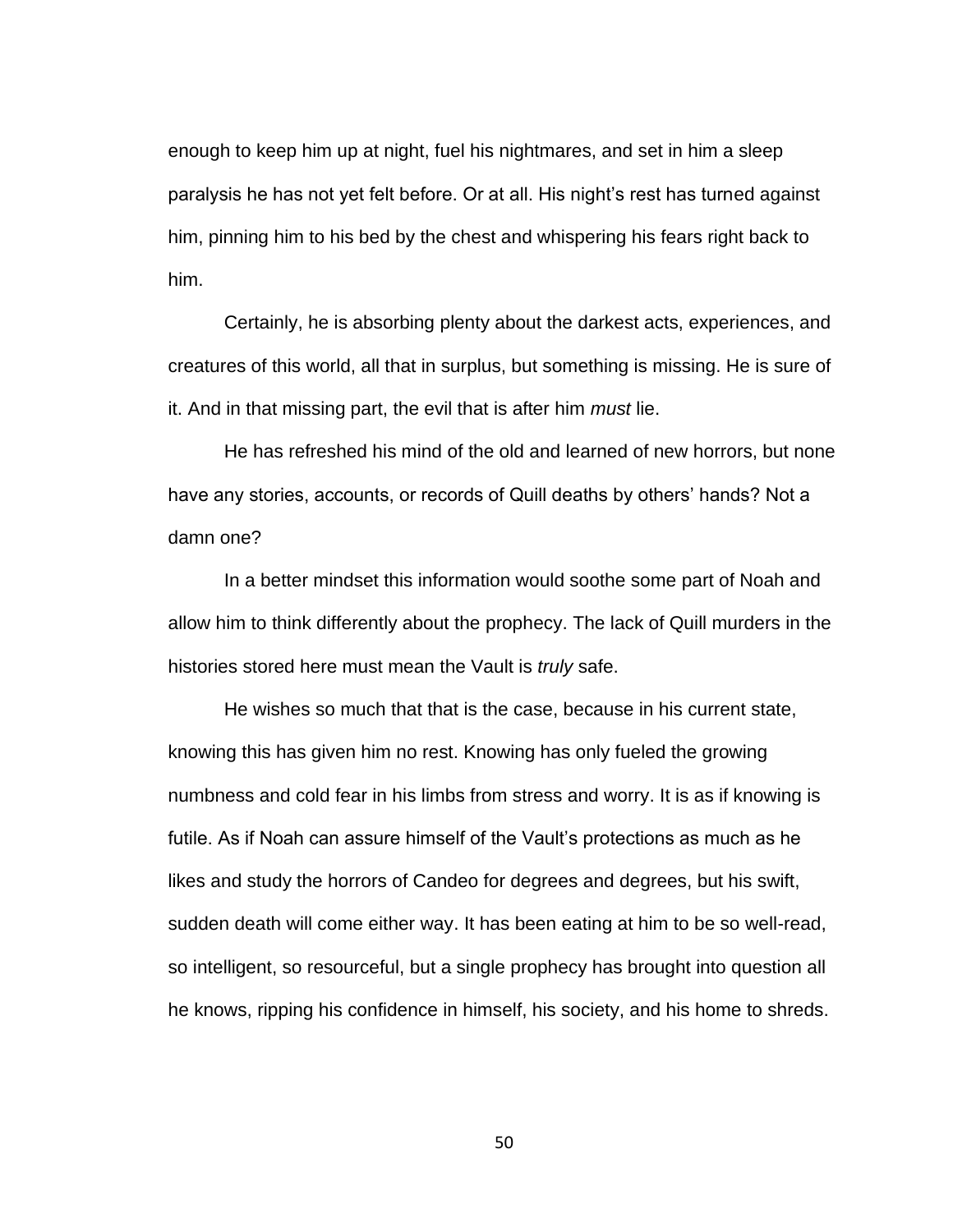How Quills—usually, typically, only—die is by natural cause. Their time runs out, their duty is complete when their last second ticks, and they become a part of the cosmos that keeps the Vault of Heaven safe. It is the ancestral Quills of the Vault that guard this place from facing any ill will, any evil. The Vault is not only Candeo's keeper, but the Quills' protector; it is so hard for Noah to swallow this prophecy that he will die by a cruel hand as a result. A Quill dying by murder? And after scouring the lengthiest of texts for such an event, it seems true that it has never happened to a Quill, either.

Noah curses his brain for keeping him so paranoid. There must be something in these libraries that will answer his question and assuage his worry. The Vault of Heaven has never failed to answer clearly. But it is so quiet on this; so quiet as if it is resigned to Noah's fate and has been mourning him ever since that prophecy.

There must be something.

Whenever Noah catches himself lain on a floor or on his bed, staring blankly at the piles and pillars of books or out the window to the Midheaven, the latter when Noah needs something that breathes to look to instead of the rigidity of books, bookcases, and night black walls, it is usually then that the vision that came after his first burrow into the future finds his stiff eyes.

The maps, the golds and purples, the haughty smile, those sunset eyes.

He wishes he had been smarter about that attempt, to at least remember the visuals more clearly. There must be something more, something clearer to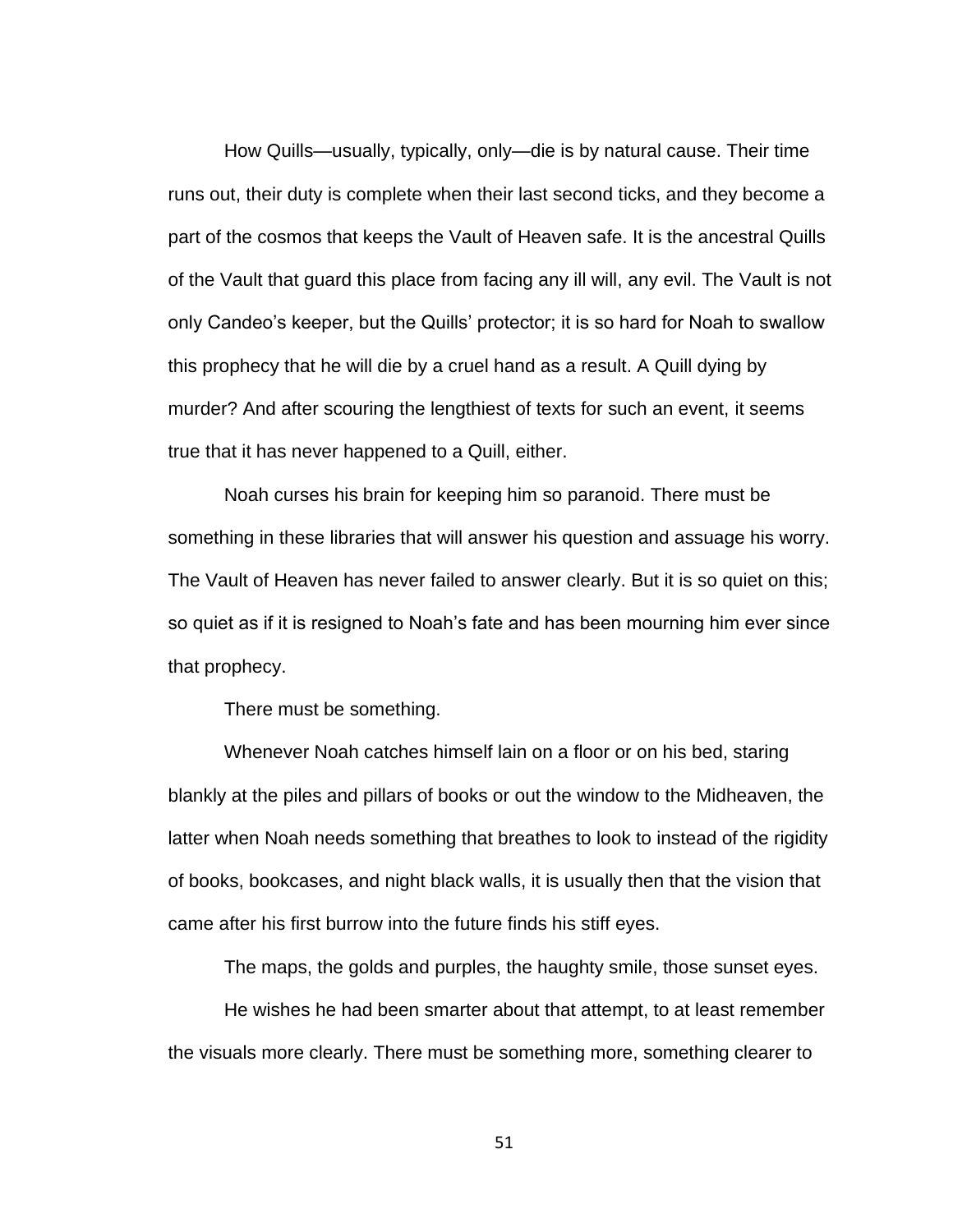explain those visuals, but he gets no further. Each time he pushes into the future it ends in the same visual, the same pain, and each time it leaves him crying stars and galactic waters, his eyes blinded for a time.

After or during this added aspect to his rituals, Noah is always caught by the same Quill who stopped him that first night from digging too far in the future. Xe is his friend, but xe worries too much.

In other words, Tabitha has been keeping xir eye on him, and while Noah has a challenging time finding a moment where he has, in the past, found xir presence insufferable, he does now, especially those times he needs to push against the wall his teachings have erected to prevent him from knowing before it is time to know. He wishes xe'd leave him be for his peace; the moment he begins breathing and synchronizing with the cosmos to stand at the future's gate is the only peace and rest he gets nowadays. Agitation when it is disturbed and shaken is a given.

This time, though, Tabitha has found Noah before he has even had a chance to attempt abusing his chronomancy today.

Noah is returning his horde of books to their proper shelves when Tabitha trots up to his side, xir afro of spun gold hair that crowns their brown and pale pink vitiligo skin bouncing with each energetic step to join him. Noah sees xem coming from the corner of his eye. Xir white and purple gradient robes are hard to miss, and so is xir hair that catches any light and magnifies it, as if it is a cosmic body itself. It might be just how slow-moving Noah is nowadays, but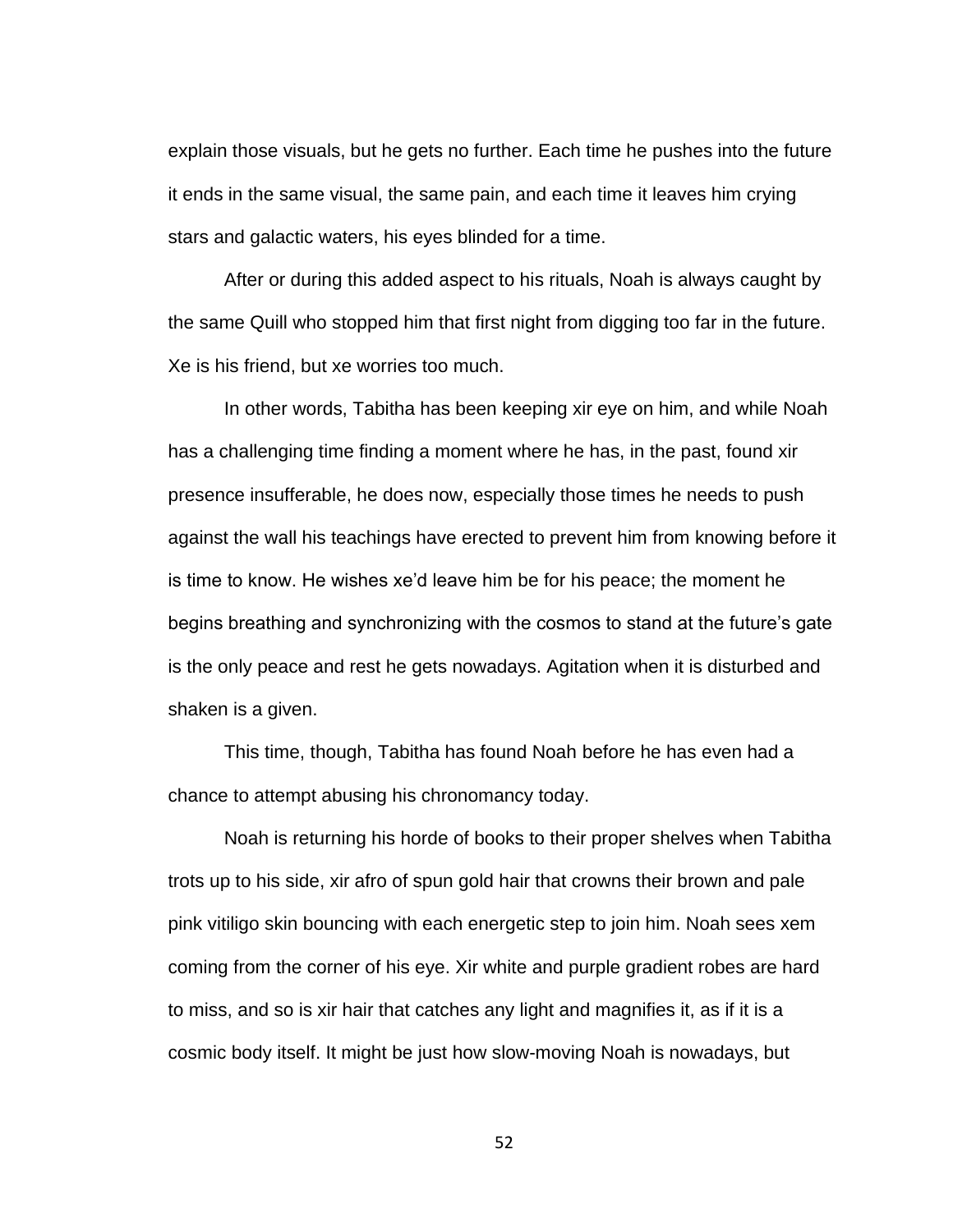Tabitha seems to come upon him quicker now than all other times, as if xe is trying to corner Noah before he has a chance to run or elude xem. Noah makes the mistake of looking at xem and xir pale gold eyes, large and round under the furrow of xir eyebrows. The mistake of seeing the tip of their round broad nose touched to their pouty lips.

"I already know what you're going to say," Noah murmurs; even his voice is worn, and his throat is angry with him for speaking.

"Noah, you look horrible," are the first words from Tabitha's mouth.

Noah's shame in himself at the comment and its truth could be more prevalent. He knows how he looks; he avoids mirrors not wishing to see how purple his under eyes are, how frizzy his dreadlocks are from his constant pulling to soothe himself and his missed palm rolling, how dry his own brown skin is and how chapped his lips are. His gentle movements are replaced with stiff sluggish ones. He may feel shame about this at some point, yet tiredness and numbness have yet to leave him be any time soon. So, put off are his concerns to care about his appearance as he once had.

"At least let me do your hair," Tabitha supplies. "Just like always." Noah does not answer. "Noah, let me help."

Noah sighs deeply, eyelids heavy, and tilts his head back to find patterns in the starry ceiling. He is not sure if he even needs help. Or wants it. But he is poked in the side by a sharp fingernail, right in his ribs and he hisses, batting Tabitha's hand away and turning to look at xem again. As exhausted and testy as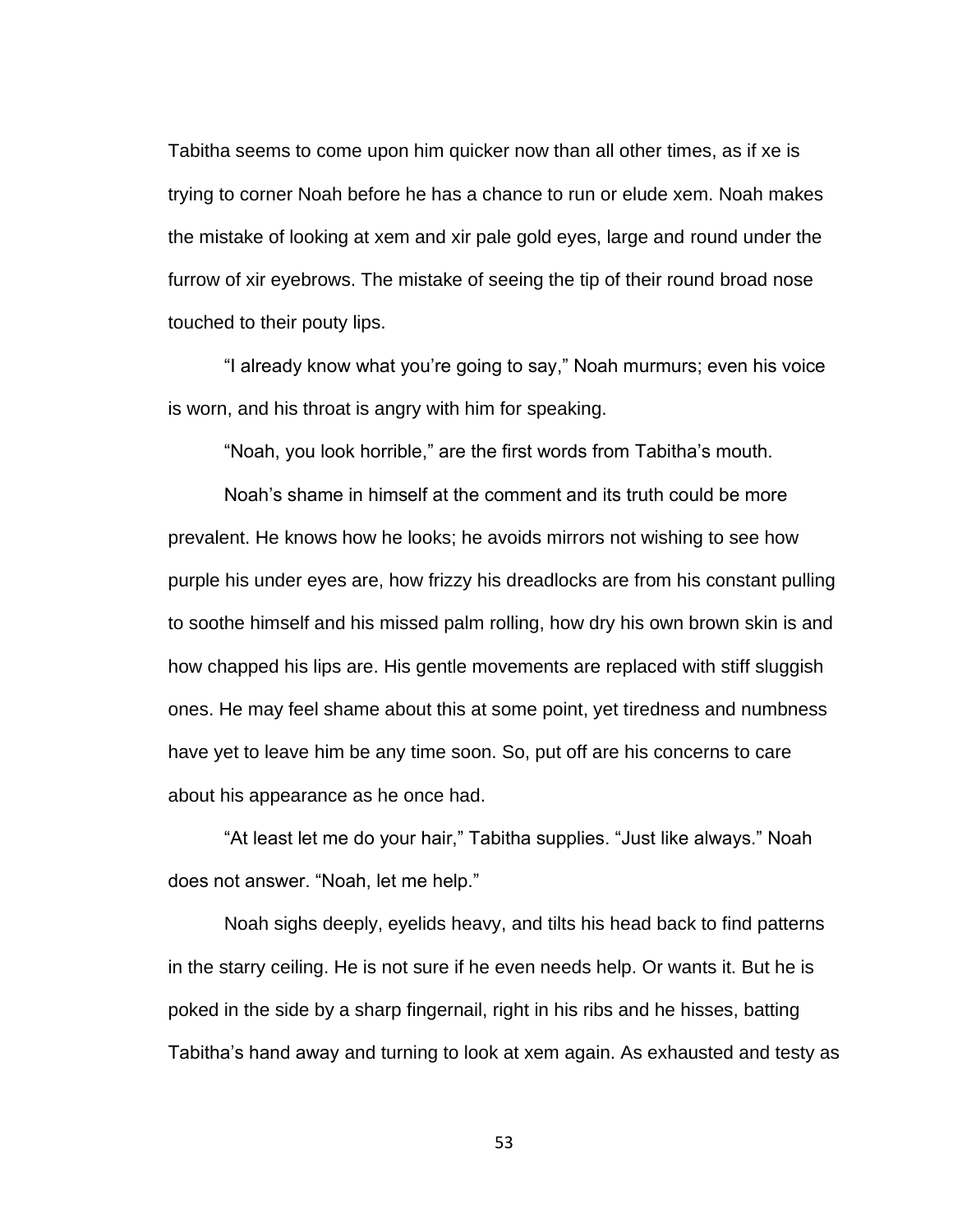he is, he cannot be angry with xem when xir brow is tight with such worry and xir eyes scan his face for signs of sickness and keep finding things to worry over.

Noah remembers waking in his bed with Tabitha sitting beside him the morning after this obsession of his began, a compress to his head and xir eyes as rife with worry as they are now.

Xe had begged him then what xe begs him now in silence, "Don't do that again. Please Noah, don't do that again."

Noah did not listen. He is determined to a fault, and that fault is now affecting him visibly after degrees spent stressing, day hour to night hour, over this prophecy.

Noah realizes Tabitha is waiting for him to answer xem, but he does not know what to say that they both already do not know about his current condition.

Tabitha speaks again instead, not waiting for him any longer. "You're going to fulfill that prophecy yourself if you keep this up," xe says, "fear's cruelty is eating you alive."

Noah sighs, sets the book in his hands, only slightly worn around the edges but still freshly bound, back in its place. His fingers linger on the material as his other hand raises up and rubs his temples.

"You think I haven't thought of that as the answer already?" he asks. "I know what I'm doing is dangerous, I know the fear of death can be what's killing me, yet I can't stop looking." It is his turn to look Tabitha in the eyes with a worried brow, with an additional dismayed expression and pain. There is a wild,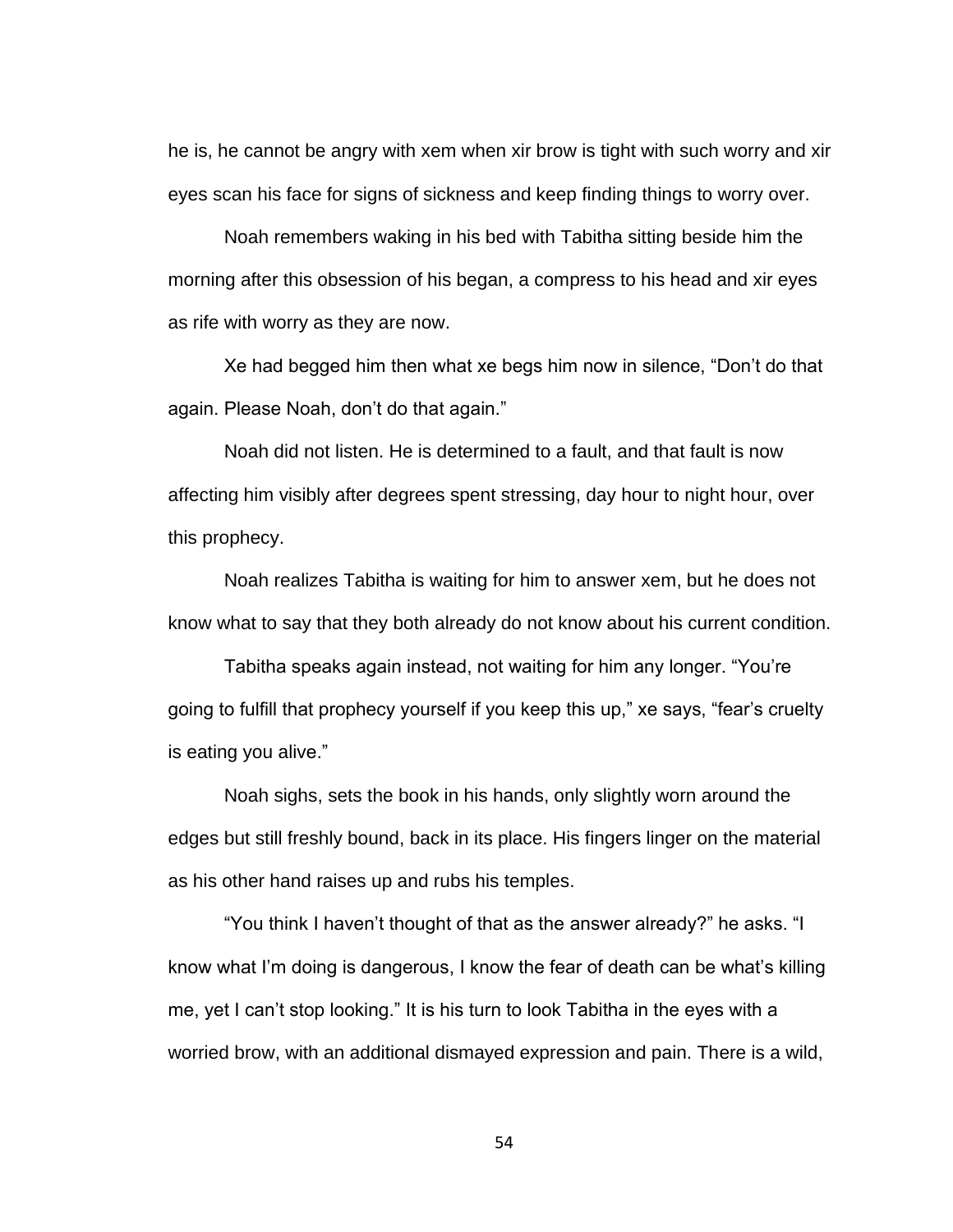morbid curiosity in his eyes that has only gained intensity with each failure and attempt, he knows it, and is assured of it when Tabitha reaches up to cup his face. "It can't be fear that the Vault spoke of. That doesn't feel right. True. It has to be something else—"

A suggestion Tabitha has yet to let die bursts from xir lips again, "Why don't you just ask an elder for help, an interpretation—"

"They'll wipe my memory," he says, again, as his answer to xem has not changed since the last time xe suggested it. "The elders are already watching me because of rumors that I'm breaking rules."

The elders, as far as Noah are concerned, can stay in the dark—or mostly the dark—about his exploits. They are always available for the younger Quills' needs, open to assist with their studies, their training, their uncertainty of their dreams. The elder Quills are a source of comfort and advice when the histories and records that the younger Quills retrieve daily trouble them. Noah informing the elders that he is afraid of his death, as other Quills might be due to what they have seen of the *past*, that would be something Noah is more willing to seek their insight on. Their claims that he is safe here, that no Quill has ever died horrifically, would be helpful to Noah's fears.

But dying in the future? Dying by a cruel hand? An unstoppable evil?

Who has answers for that? Who can soothe such fear but the truth? Wiping his mind so that he forgets he is afraid and in danger sounds, to Noah, an even greater fear than the fear of death itself.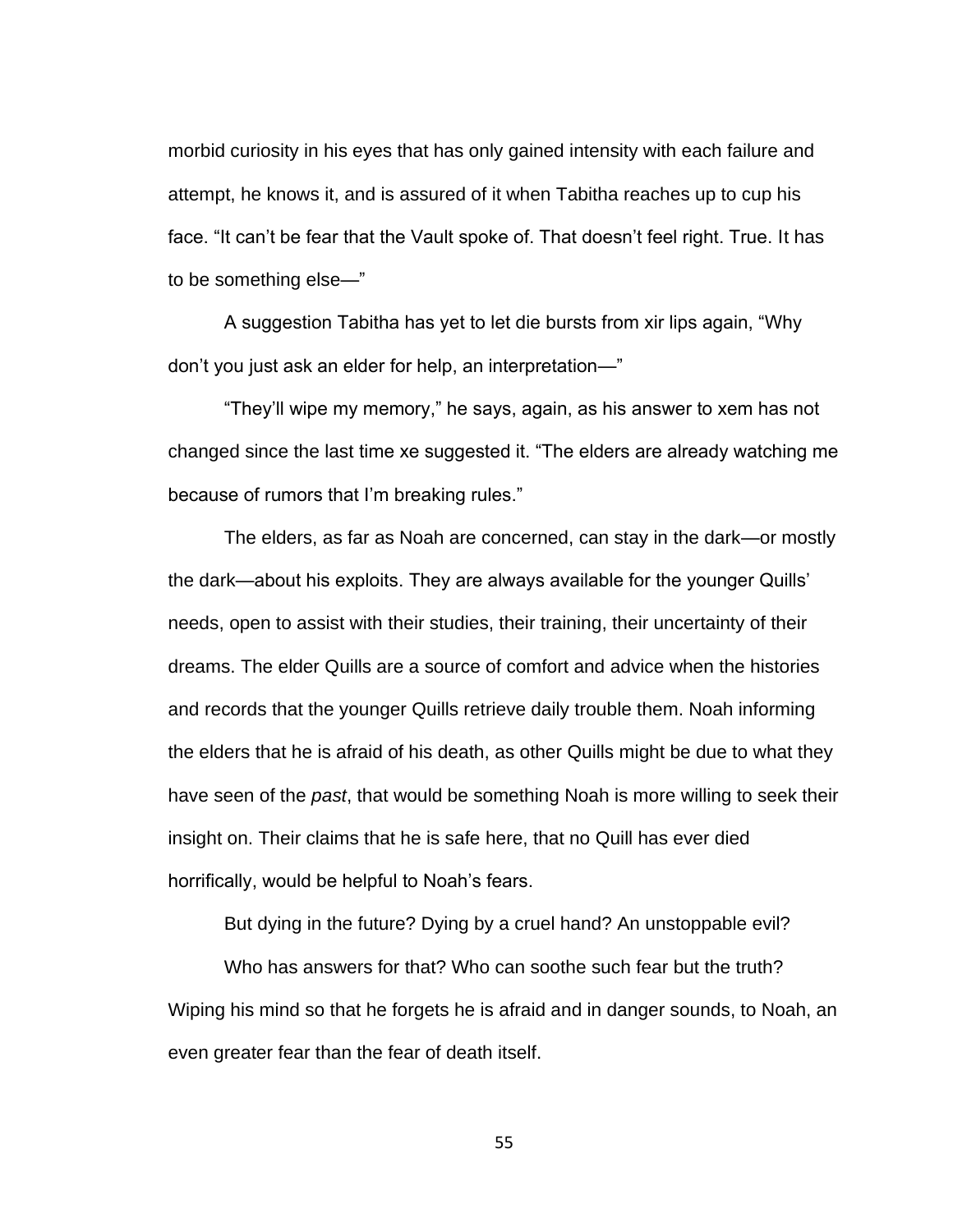He shakes his head, pushes a hand over his frizzy dreadlocks, "I don't want my assailant—or whatever the Vault means by cruelty and evil—to surprise me. I need to know what it is. What my gut says it is."

"But why?" Tabitha presses. "The truth is none of that can enter here. No danger can find you in these walls. The Vault of Heaven is the safest place in Candeo, ever."

And that's what concerns me, Noah thinks. I am a ship docked and tethered.

If something dangerous is coming for him, coming to kill him, he is right where they or it expects him to be. They can find him in an instant. He will die before he has even had a chance to truly fight to live. What a sad fate, for his only chance at survival being reading up on the many ways people have died in Candeo. At least right now, that is the truth.

Noah reaches back to gather his hair and pull his dreadlocks over his shoulder one more time, tugging at the braids so the thick coils at the ends spring back as a distraction. Part of one he pulls comes off, the remainder like a frayed candle, and it sinks his heart. This hunt of his is messing with his most comforting process about his health, tending to his dreadlocks. Tabitha must see the pain in his face, for xe takes the broken hair from him and tucks it in xir pocket. Noah murmurs a thank you and hides the broken dreadlock among the healthy ones.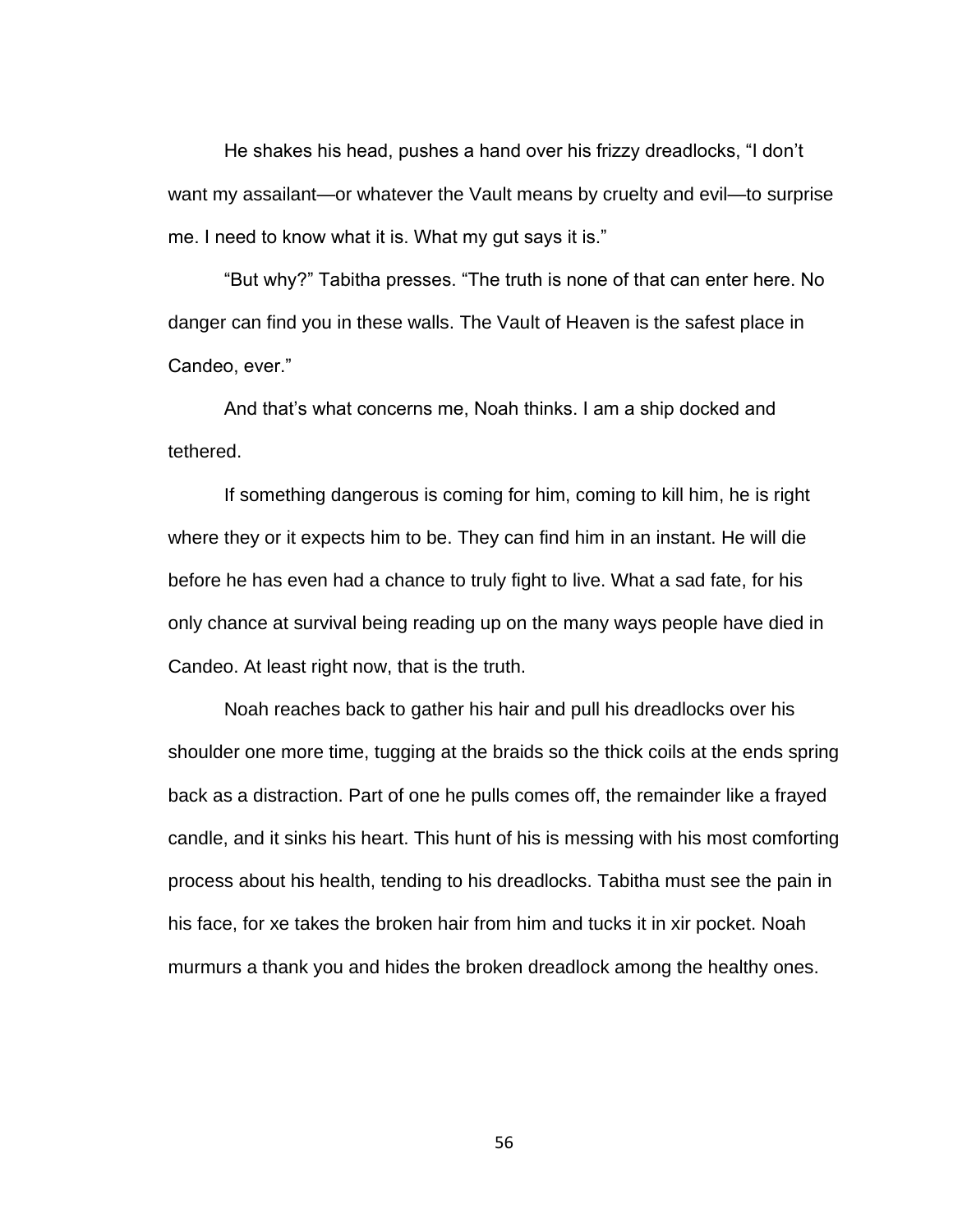"The more I look Tabitha, the more I can't trust these walls," Noah says. He looks to xem again; he pushes down the guilt at the slight horror that crosses xir face. He speaks softly, "I feel like I've been taught lies."

"If you can't trust your home, who can you trust?" Tabitha asks, leaning xirself against the bookcase. Xe's no doubt tired too of Noah's stressful endeavors; if xe leans against the bookcase to support xirself, Noah does not blame xem. Noah looks past xem to see other Quills meandering about, reading, stocking shelves, sitting at the round tables, editing. He drops his gaze back to Tabitha.

"I trust the truth," Noah says. He does not intend to be vague, but that is all his weary brain has as an explanation.

"The truth isn't here," Tabitha says. Xir worry carries an exasperation, especially now that they both know Noah's hair is affected. "And even if the truth was elsewhere…Quills can't leave the tower. There's no way for you to know it."

"That's one truth…I'm not so sure about," Noah says. Tabitha looks as if xe needs an answer to that statement, but Noah does not have one. He stresses over it himself. Why does he keep searching even when no answers come to him? What happens when he runs out of books? When all ways to find the answers are gone?

There is no way else besides trying to break that wall to the future, and that has taken more of a toll on Noah than obsessive study. The thought of escaping is somehow even more tasking than that to consider; once claimed,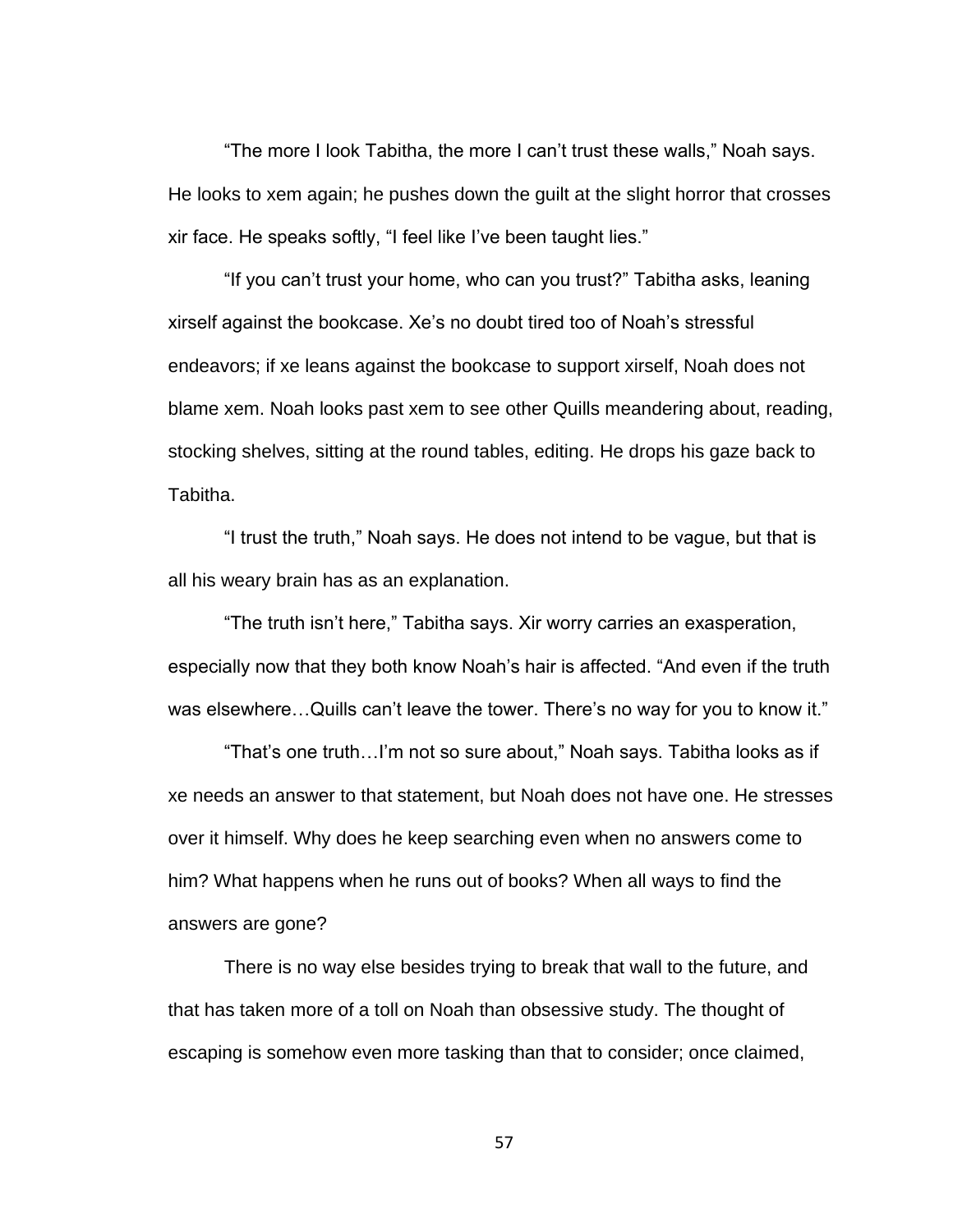raised, and taught as a Quill, there is no escape. Proof of that is Noah has never thought of it until now, and that scares him. Even if a Quill does, by some rare chance manage to leave, there is no chance of them surviving on the outside; Noah has read the horrors of Candeo. There's evidence that even the peoples outside the Vault of Heaven cannot survive it. And a Quill thinking of the outside? A person who all they know is the Vault and its many floors? There is no way the outside terrain, weather, and vast unknown will ever be absorbed by a Quill in an effortless way. They can read all they like; it is a separation, of a kind. But to be out in that world, the true bright world, Candeo? Unheard of. Noah has been warned that it is but a death sentence.

And yet…Noah still questions it.

He has been questioning many things, not just what deadly future awaits him.

Noah cannot deny that challenging what he knows has been giving him a bit of a thrill. A liveliness that has such a hold on him that part of him wonders if he is seeking the answer to his prophecy for his own peace, or if he is enjoying the disappointment of getting no closer to the truth because the drive to continue makes him want the truth more.

He has not admitted this to Tabitha; xe'd drag him to an elder xirself and the next thing Noah will know is that he is comatose in the healing ward unsure of his own name. Whenever he comes back from a bout with the future's wall, there is an adrenaline in him and his shaky breaths that, while terrifying, is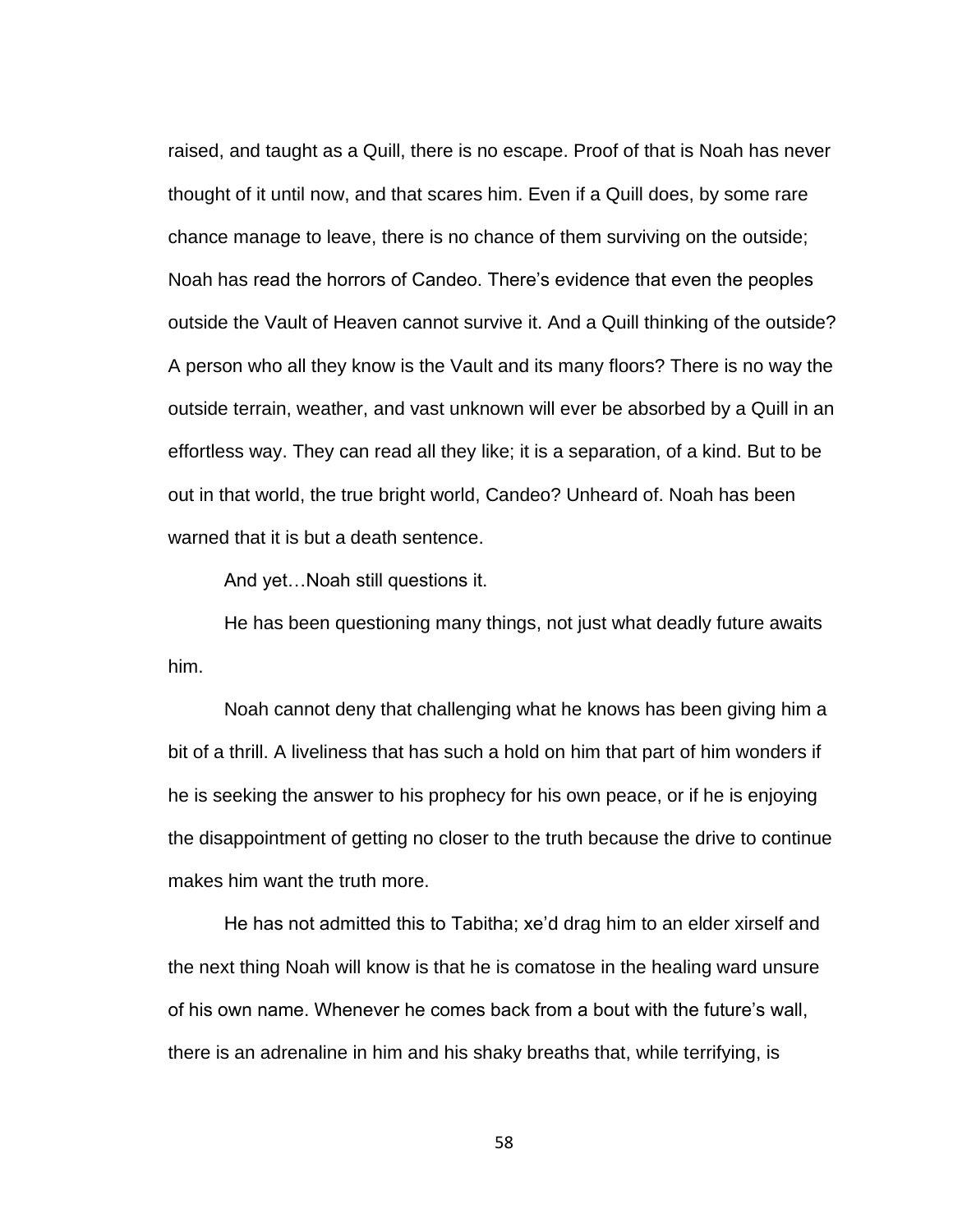addictingly so. It truly is driving him crazy, this hunt for knowledge; he has become abnormal, and that is why the Vault of Heaven's society whispers.

But the hunt for the truth to something so critical as his own death and the fear, frustration, and mystery that comes with it makes him feel differently about his life here, about the life the Quills raise him to be okay with. It makes him wonder if he has ever truly felt content. Content that he is satisfied with just witnessing the sea instead of being in it, content to watch the sky as the zenith star and the azimuth turn from morning to night instead of being underneath it, content to imagine the temperatures change as the histories have told instead of being out there, to feel it. The wind. The heat of the zenith star. The cool of the azimuth. He wonders if, in his adult years, especially now that fear is haunting his steps, that he has been truly satisfied that the only bit of the natural and the cosmic he needs experience are those moments on the ground floor of the Vault, where he sits, ironically enough on top of the enchanted place that lets people from the outside come and go.

# *You want to get out of here, don't you?*

Tapping his forehead against a shelf, the rounded edge supporting his head's weight, Noah realizes he has not yet considered the answer to that specific question. Through all his hunting, diving, sleepless nights, and fearing, that might be the most important question of all.

Is there any reason not to consider it now? What can he lose, wondering if braving the outside was a better fate than holing up and worrying himself to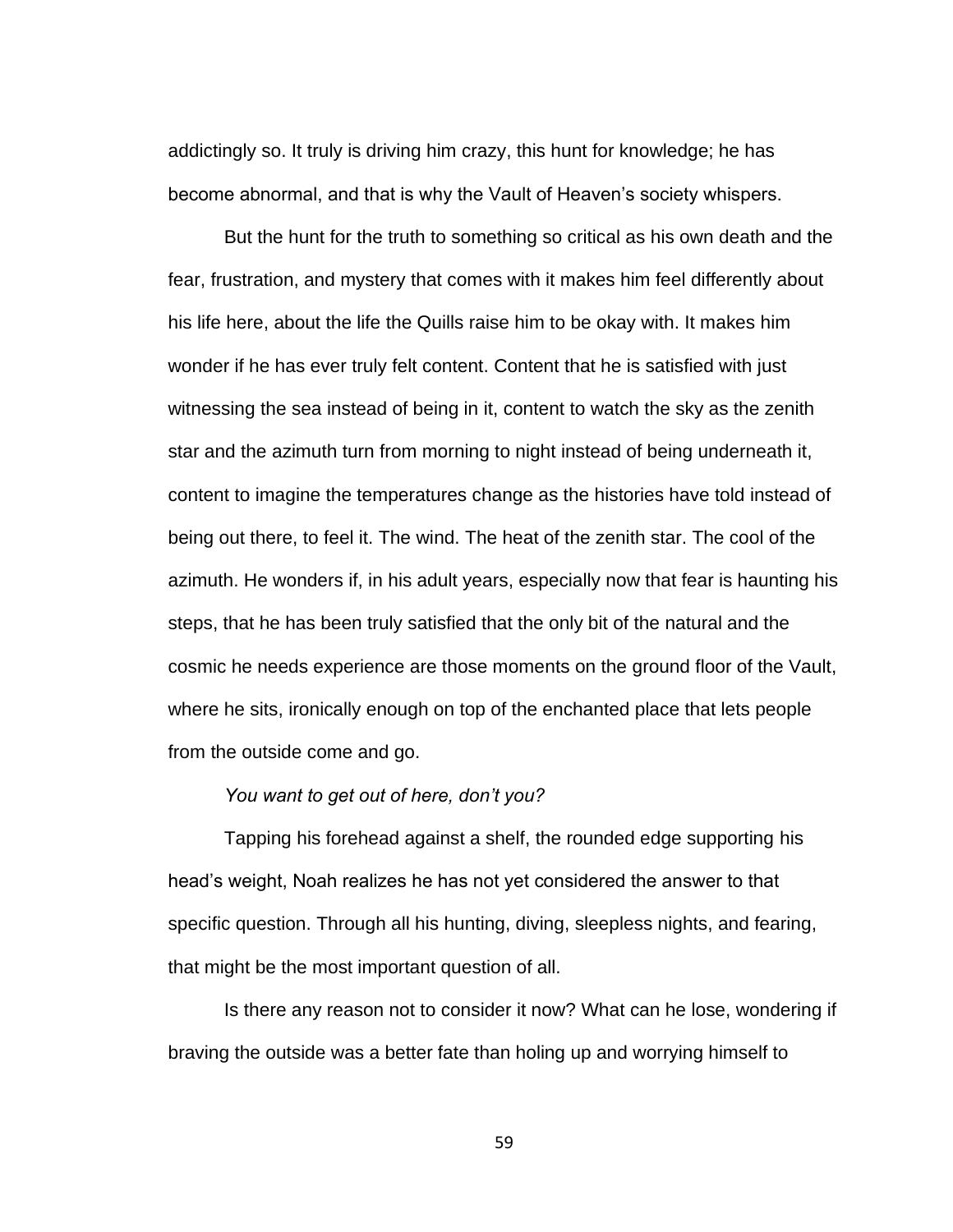madness on the in? After days—decans, houses of searching for every plausible form of death the histories tell could be his, he finally considers that question.

*You want to get out of here, don't you?*

A shudder runs through Noah, but not from cold, or fear. It might be that tempter, adrenaline, the one that spikes when he is afraid but eager.

Tabitha is here still. He must tell xir, right?

He parts his lips to speak then something changes in the air. Something shifts in the encompassing aura around Noah that keeps him from speaking. It is not unusual; it is a common feeling Noah and Tabitha and other Quill like them and before them have felt. It is like a pressure in Noah's chest. It is a similar jolt one feels when hearing a surprising sound. Due to their training as Quill, it is a subconscious reaction to feel the cosmos's pull as it concentrates in the entryway on the Vault's ground floor, at the star map that decorates the deep blue tile in rose gold swirls and angles.

Someone has come.

Not just anyone, Noah thinks on impulse. There is something about the shift in cosmos this time that compels him to see who has come in the Vault of Heaven's impenetrable walls. The sunset eyes he sees whenever he breaks free of divining the future flash before his mind.

*The cruelty of this world will seek you soon. You want to get out of here, don't you? I cannot protect you from its evil.*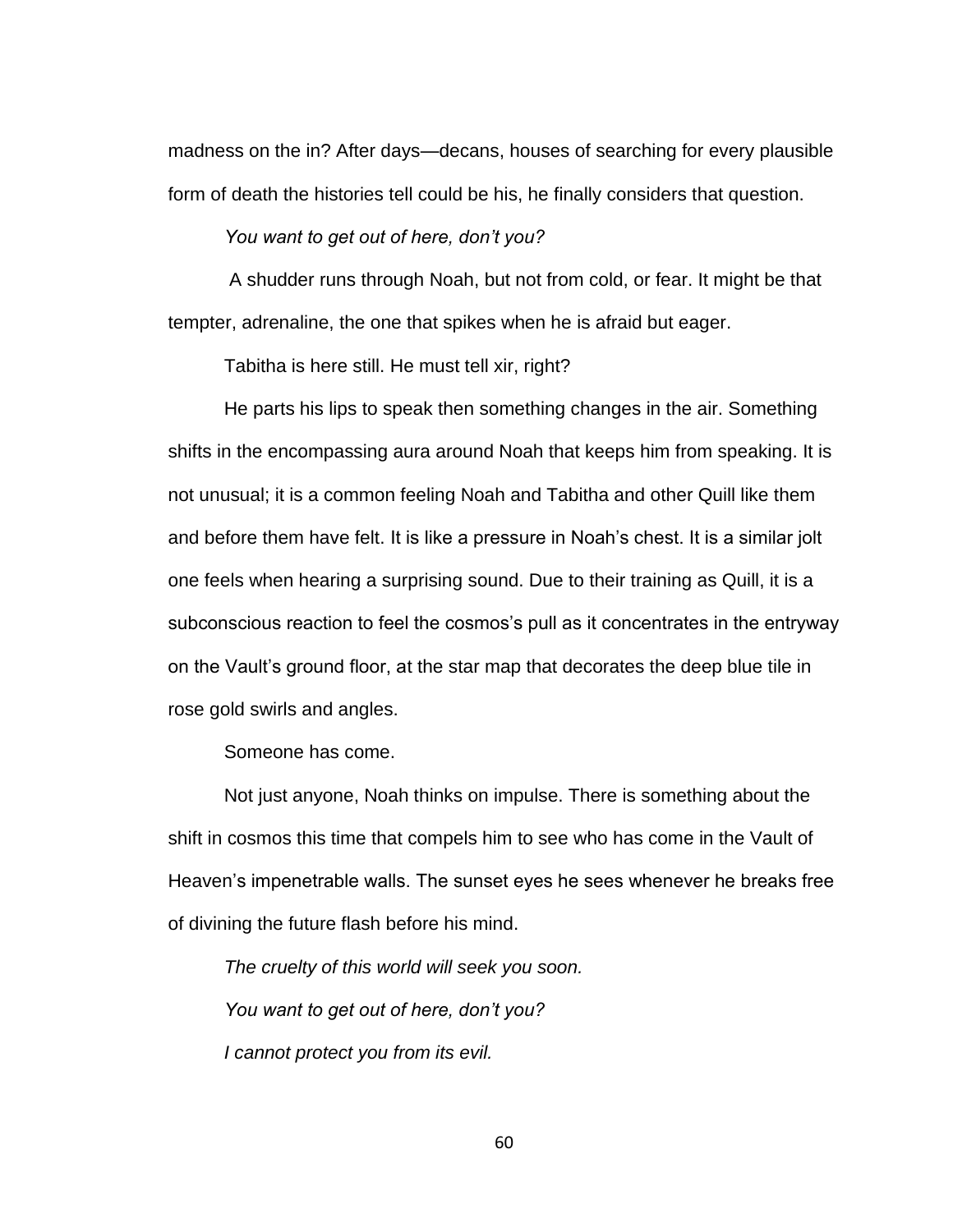*You want to—*

Noah leaves his books, trotting off to the teleport map on this floor. These maps are the only way to travel the numerous levels in the Vault of Heaven and not take decans to find your desired place. Tabitha calls out to him. It sounds too as though xe follows close behind him, but Noah keeps walking briskly to make it to the ground floor before whomever has shown up has been engaged, chatted with, and guided to what they seek. He feels a deep urge to be the one who guides this visitor, to speak with them.

As he hops onto the map and begins the swift process of synchronizing his inner cosmos to it, divining the mythic path from here to the ground floor, Tabitha grabs his sleeve and syncs xirself too, coming along for Noah's impulsive ride to the ground floor. As they go, what comes to Noah's mind is that vision.

Purple and gold.

Maps of divine make.

A haughty smile.

And eyes like the sunset.

## ALLELUIA

Alleluia Noceur of the Orlaith has sailed the islands of Serendipity, Candeo's Treasurer, where the gems that make up the stars used for trade reside, their beds cradled in bioluminescent stone only the most skilled of geomancers can mine. He has scaled the Luminaries in Namika, Candeo's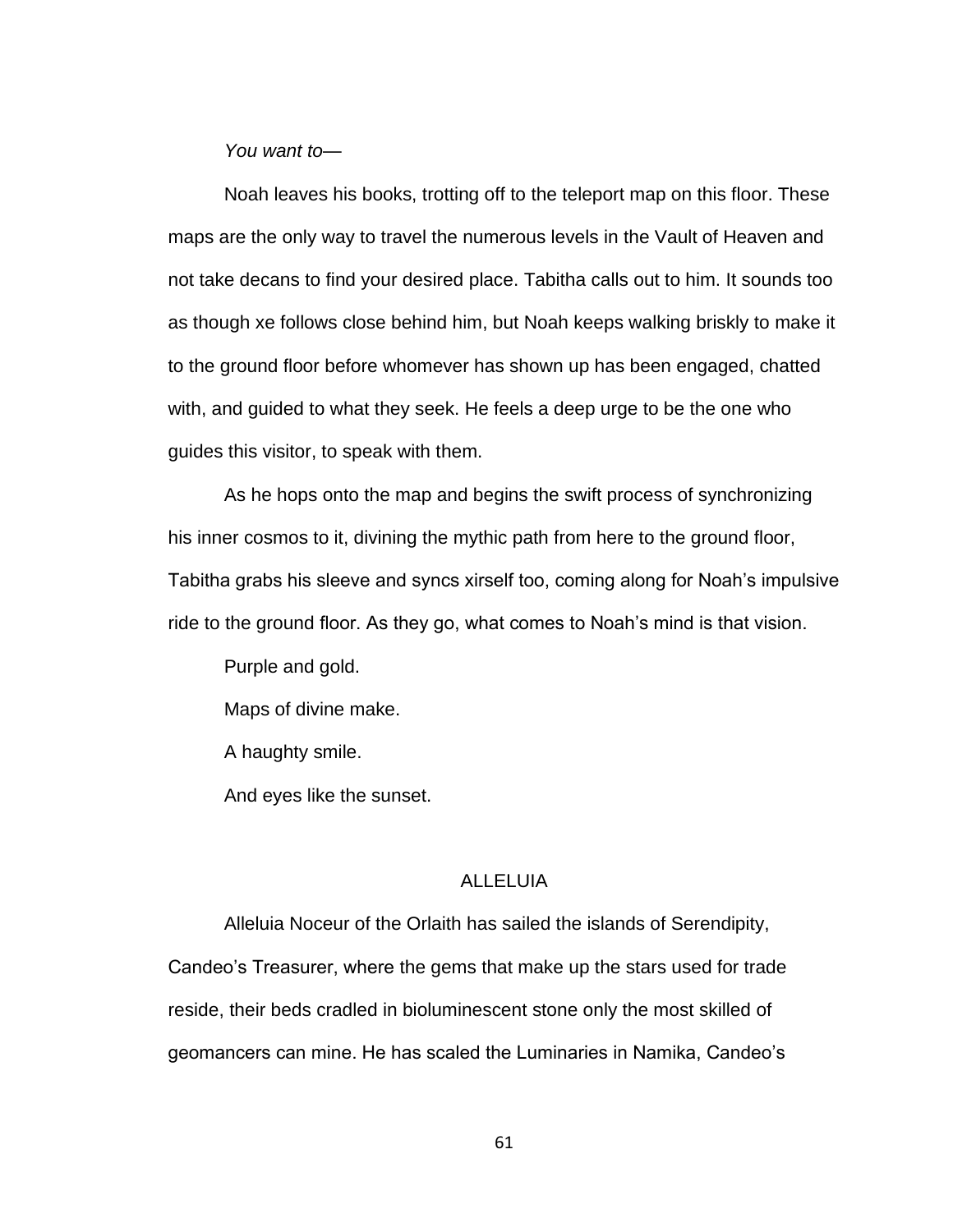Trident, mountains that kiss the auroras. There he has uncovered the Stardust Caverns, those caves of old secluded and secretive that hold primordial scripture of the first worshipers of the cosmos. He has encountered many charybdi in the Shield Country Kairos's whirlpools and won, he has traveled the great plains of the Sickle Country Cystenia on dragon hound back. He has taken part in the Dies Irae, the Days of Wrath in the Country of Kings, Adira and its Coliseum, the Great Void.

And yet somehow this is his first time visiting the center of the world, the island that sits amid the Midheaven waters. Those waters are interesting to traverse; it put his crew on their toes for sure, following the strict instructions the histories, the ones shared with the world outside the Vault, tell. He feels so in the sky but on the ground at the same time, floating without rising. Now he feels part of something much greater than himself, greater than the world.

He has heard much about the Vault of Heaven. At the same time, he has heard not much at all. He knows the society within are called the Quills, a people who come in as children when memories are a new concept and never leave. They receive a calling of sorts from something within the tower, elders come for them, and once they make it here, they have come "home." They are then trained in chronomancy, the divination of time, and they draft books until they become the history they write about. And that is it about the Quills.

About the place in general, the Vault of Heaven keeps the world's history in its rawest form. All of it, every second of time, every hour, every degree. As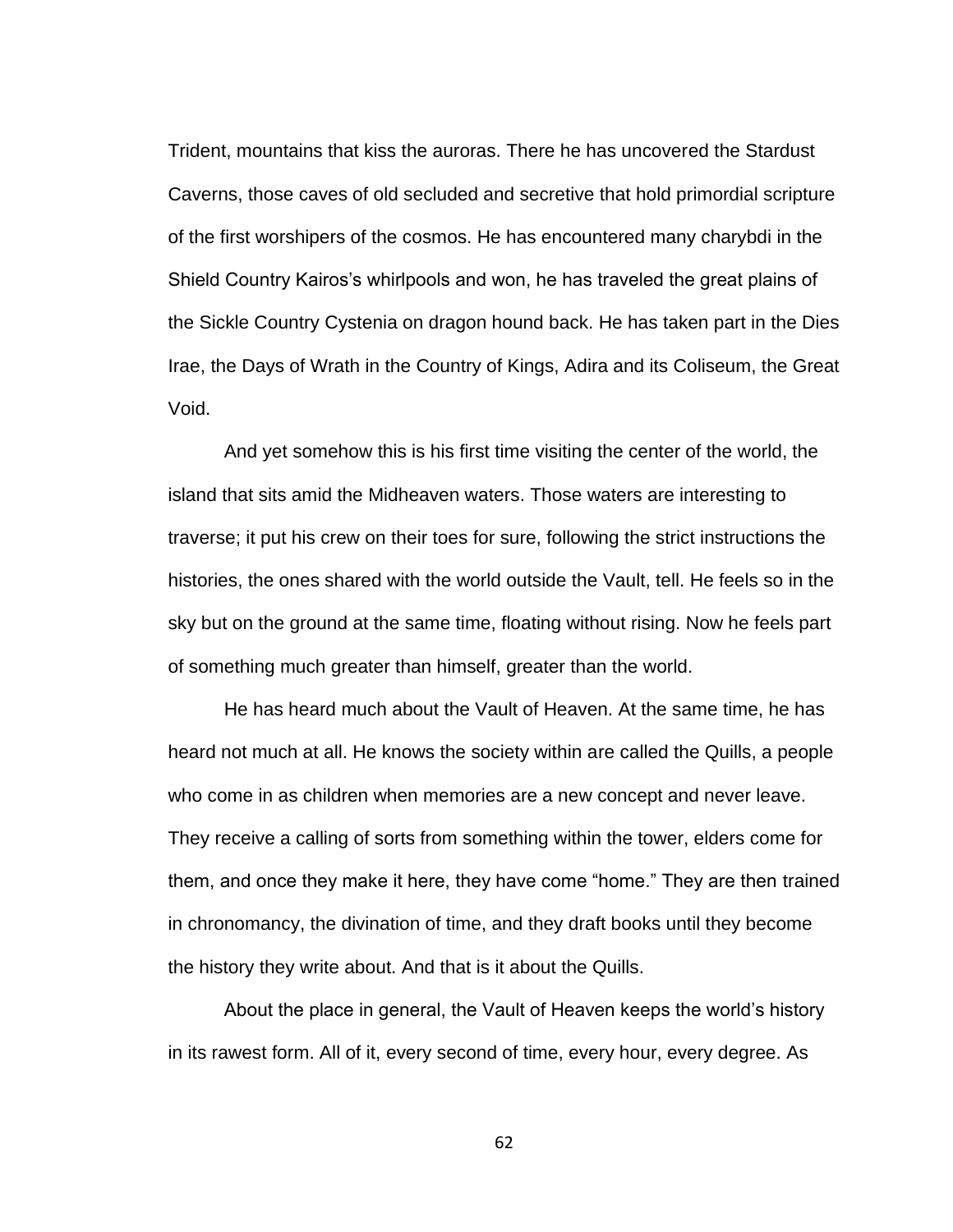well, this is the only place in Candeo that anyone can get a true map. The world has misused them, is the rumor. History must be curated to keep the same mistakes from happening again, and some aspects of history must be held back from the world entirely.

That is the kind of rumor Alleluia likes. The kind of musts that spark his adventuring eye.

So here Alleluia stands at the base of the grand tree of stone, magic, and time, Candeo's Keeper, the Vault of Heaven. It is wide like a city, "roots" winding like those of an old tree that has existed before time. He stands firmly on the ground, his gaze cast up the mighty trunk that continues into the swirling bodies of space and stars that form the tree's canopy, or at least what he can see of it without falling over. The Vault of Heaven seems to thrust up into the atmosphere and into space; a spire piercing past the clouds, into nothing.

The cosmos is different here; it is the first thing he has noticed. It feels like a brush on the skin yet a weight on the shoulders. A pressure, yet a lightness. Something that, to Alleluia, feels like it acknowledges his presence. Looking around, there are small lights no bigger than a fingernail floating about on the breeze, lighting the darkening pink and purple sky like strokes of a paintbrush. The walkway, a massive and broad tree root, the wood a brown one would expect of a tree, is alight with the same starlight, except it strictly follows the path up to the grand doors of the Vault of Heaven.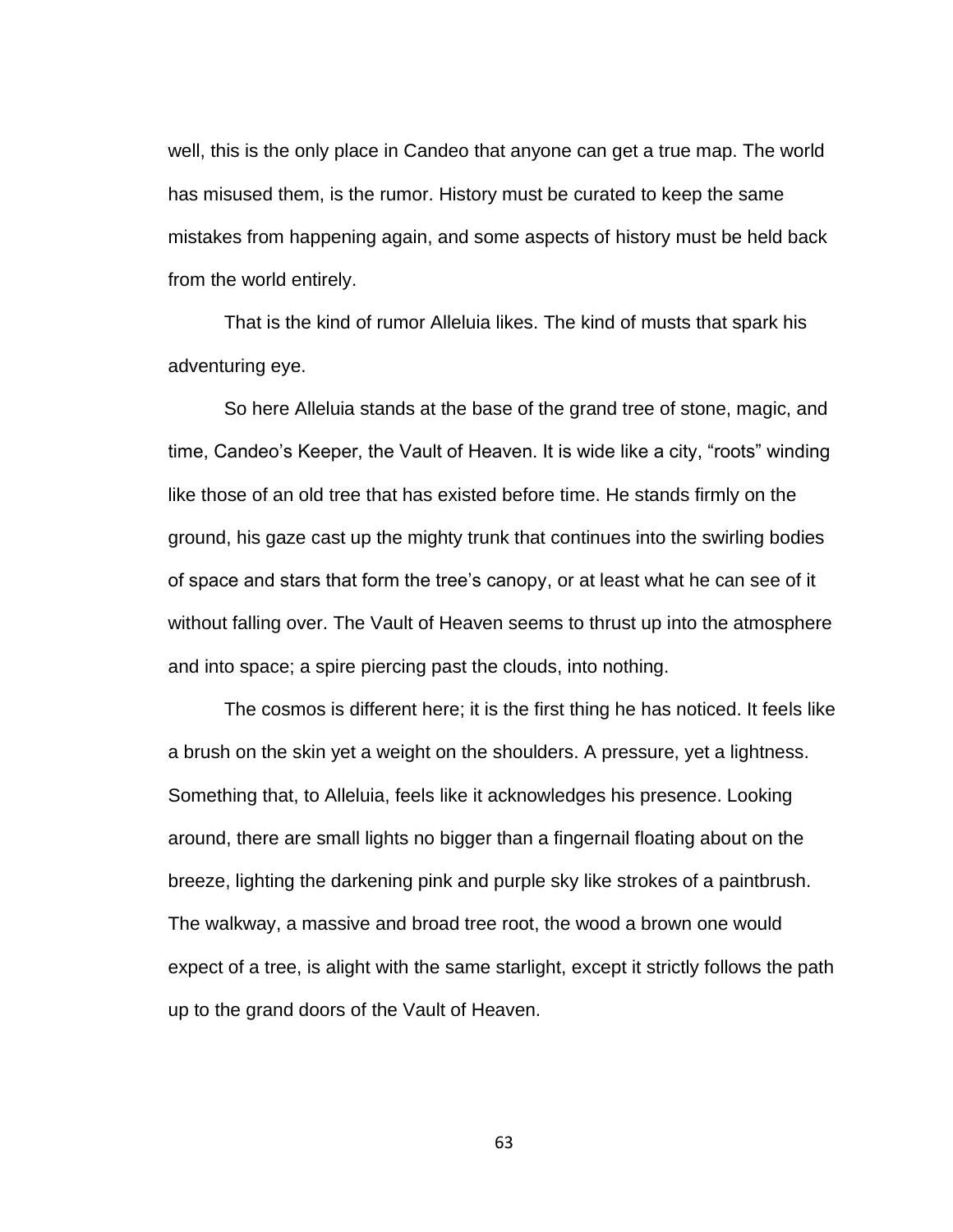"Pretty welcoming for a place that doesn't want you to remember the way up," Alleluia says, a smirk coiling his full lips.

He speaks to the two flanking his left and right sides: a broad-shouldered woman with medium brown skin on the left and a taller, deep brown man on his right with many short, honey-colored braids adorned with gold clips framing his face.

The woman, Chevelure, flips her thick silver hair over her shoulder; it cascades down her back like a waterfall, sheet straight and cut asymmetrically with the right side longer than the left at a steep angle. It is held out of her face by a dark blue bandana tied around her head like a cap.

"Maybe we're reading it wrong," she offers, "it could be a warning sign."

"I don't necessarily like being wrong," Alleluia says, his tone only playfully serious, "so I'm right until further notice."

"Or you're getting old," Zavian, the man to Alleluia's right says, taking initiative with his long legs and long sleeves clinking like metal on metal absolutely the knives hidden among the clothes—striking the first steps up the path. Alleluia and Chevelure fall in line with him, catching up easily.

A put-upon sigh gusts from Alleluia's mouth. "If I didn't like you, I'd use all your knives to gut you for that one," he says, and Zavian cackles in response.

Alleluia is far from old; he has just hit his early thirties, a ripe thirty-two. He is confident in his age and ability, make no mistake. He has been crafting, curating, leaping into his life as an explorer and a hunter of truth since he was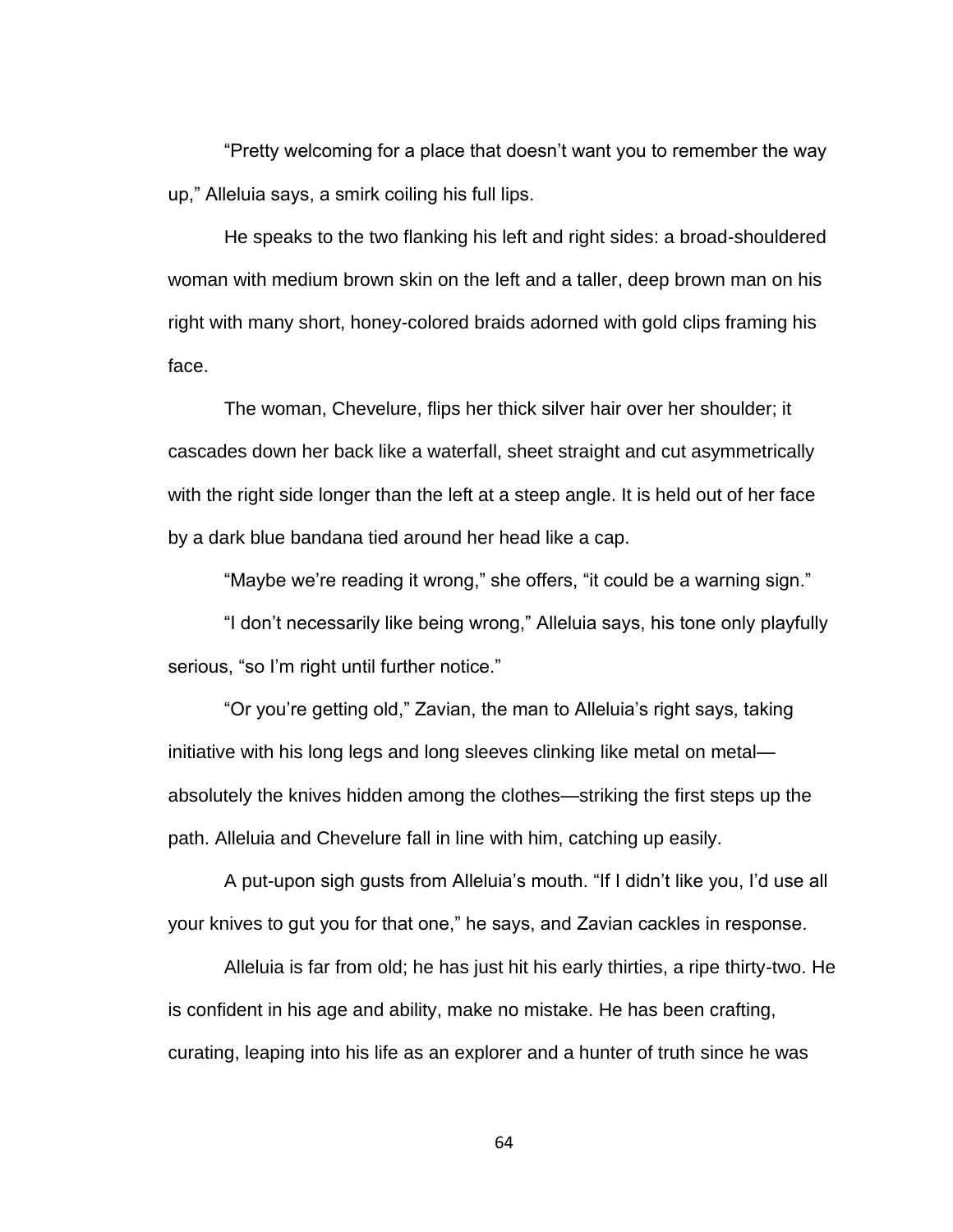fifteen, before he could even think of growing the majestic beard he has now. Zavian in all their infinite irritation, just loves picking at his age even though Zavian is only a few years Alleluia's junior. "Grandad" has yet to leave Zavian's vocabulary when referring to Alleluia. And Chevelure, as usual, chooses to stay out of it.

The path up is much longer than it seems; after a few minutes walking, the door has hardly grown closer. It is curious to Alleluia, not yet concerning. Alleluia knows they are moving forward; the path is inclined, even if it is slightly. What comes to stand out to him is what is happening behind.

Something is pushing him, as if urging him forward by a tugging hand and arm. He glances to Chevelure, who has tensed up, her hackles risen; she hates things at her back that she has no control over, so it is clear to him that she feels it, too. He pats her on the back of the arm to keep walking.

"Easy, Chevy," he says. "I feel it, too."

Chevelure visibly relaxes just a smidge, but Alleluia does not miss how she folds her arms over her chest, leans more forward, and murmurs to pick up the pace.

As far as Alleluia can tell, as he is the most arcane, the most skilled diviner among them all, this pressure has no intention of hurting them. He chances a look behind Chevelure to see what is pushing against them. Usually, he can see the raw cosmos as clear as leaves on a tree if he opens his eyes to it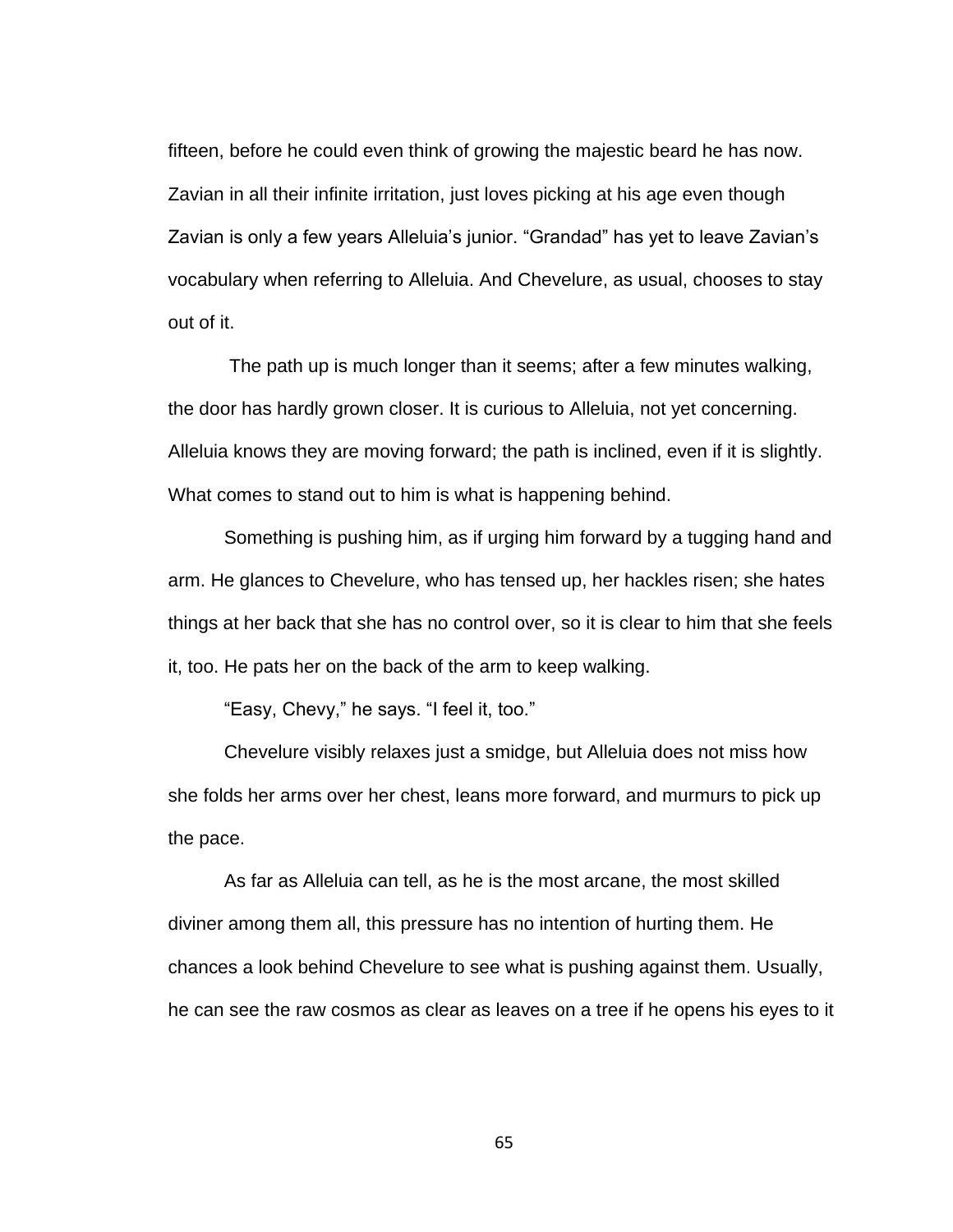with a little help from his own cosmic connection, but now he cannot turn his head. He can only see as far as the side of Chevelure's face.

He turns the other way to look at Zavian, who, if the pressure that is pushing them on bothers him, it is missing on his face, which usually means something *is* picking at the strings of his nerves. Alleluia cannot see as far as the side of Zavian's face, either. The peripheral of his vision also cuts off at that point; nothing but black there. There is a power at work here, strange, and unusual. Odd. Unsettling.

It seems the powers that rule the Vault do not want them remembering the path back down, either. It does not want them to turn around. Alleluia's had yet to visit a place or cave or mysterious wonder that wanted him inside. So, Alleluia decides to play along; he faces forward once more, looking onward toward the doors that become clearer and more ornate in their decoration the closer the three of them get.

Alleluia blinks and they are suddenly at the doors. He and the others frown at the deep blue wood with gold marbling through it like veins. He opts to wave off his own worry as he observes it, seeing black metal accenting the hinges, the frame, and the inside where the two doors meet.

"Pretty," Chevelure hums. "Strange, but pretty."

Alleluia agrees with a hum of his own. Something tells him to place a hand on both doors and push. Without much of a thought, since he feels no danger, Alleluia does.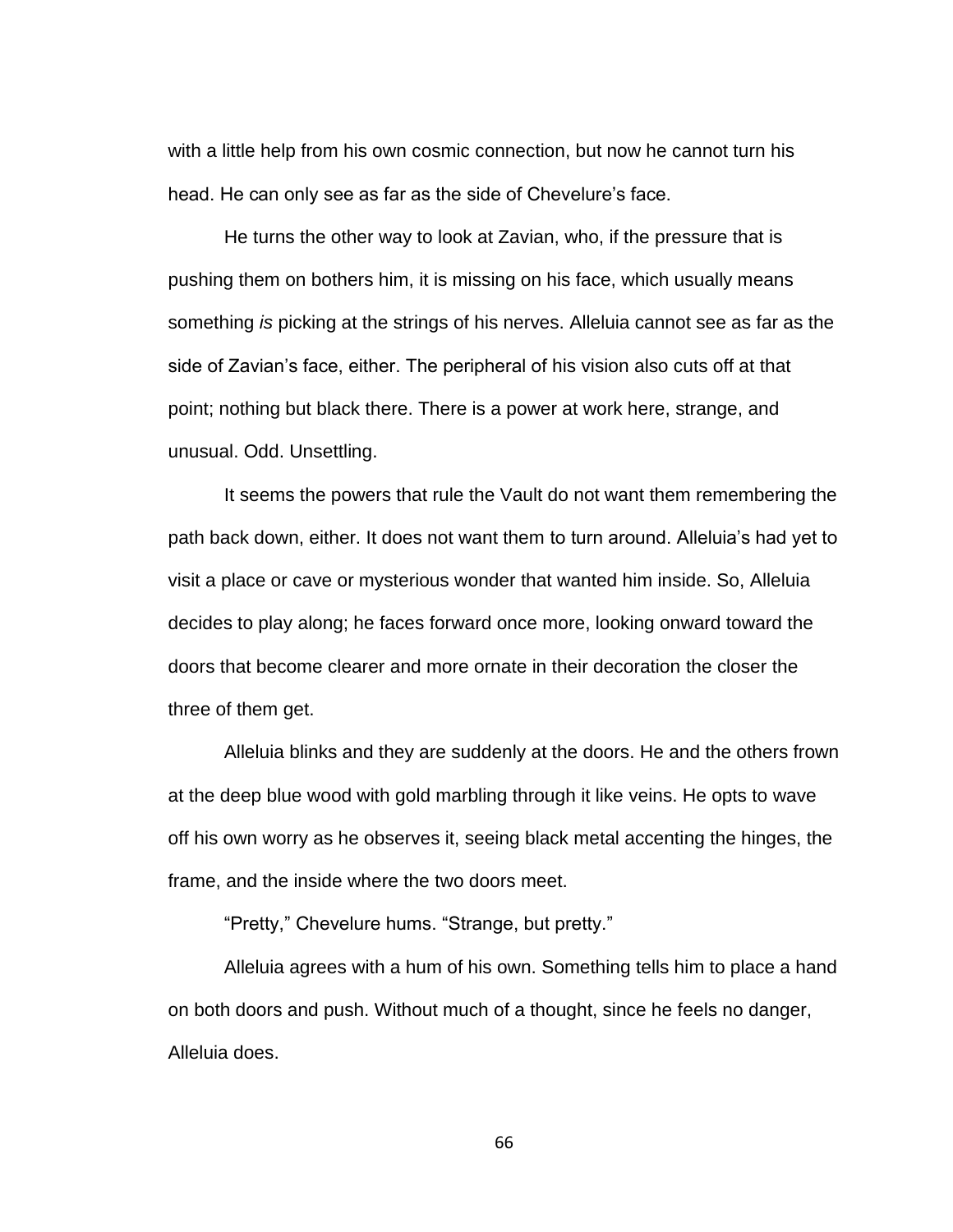The gold in the doors glitter and both doors swing open without a sound. Nothing but pastel clouds meet their eyes as the dark blue doors disappear inside. The pressure at their backs pushes them more insistently, and Alleluia leads the way into the smoke and cloud.

He has learned not to fear what he cannot see. Whatever may come, may come. And no matter what comes, Alleluia is going to win, every time. His pride commands it.

His boot hits tile after that first step, and Chevelure and Zavian both audibly release the tension in their bodies as the two of them stumble forward. When Alleluia blinks next, there are no more pastel clouds before his eyes. There's a round entryway and further ahead is an open, gothic arc leading into a dense library where the books float off the shelves and warm light shines down from above. There is a star map, no doubt for travel out of this place at their feet, its rose gold glyphs speaking of paths down and memories stored. Erased.

Alleluia, Chevelure, and Zavian are surrounded by more decorative doors, smaller versions of the two they all just stepped through, equal steps apart. There is a painting on the roof, detailed in its make, telling a story—no, a history, which must be of immense importance to be the first impression of the Vault of Heaven. He gazes up at it, entranced.

There are storms at one end, a wave of people led by a woman figure in white into a more stable world. Then there is a mass of purple and blue and green spiraling toward the center of the ceiling.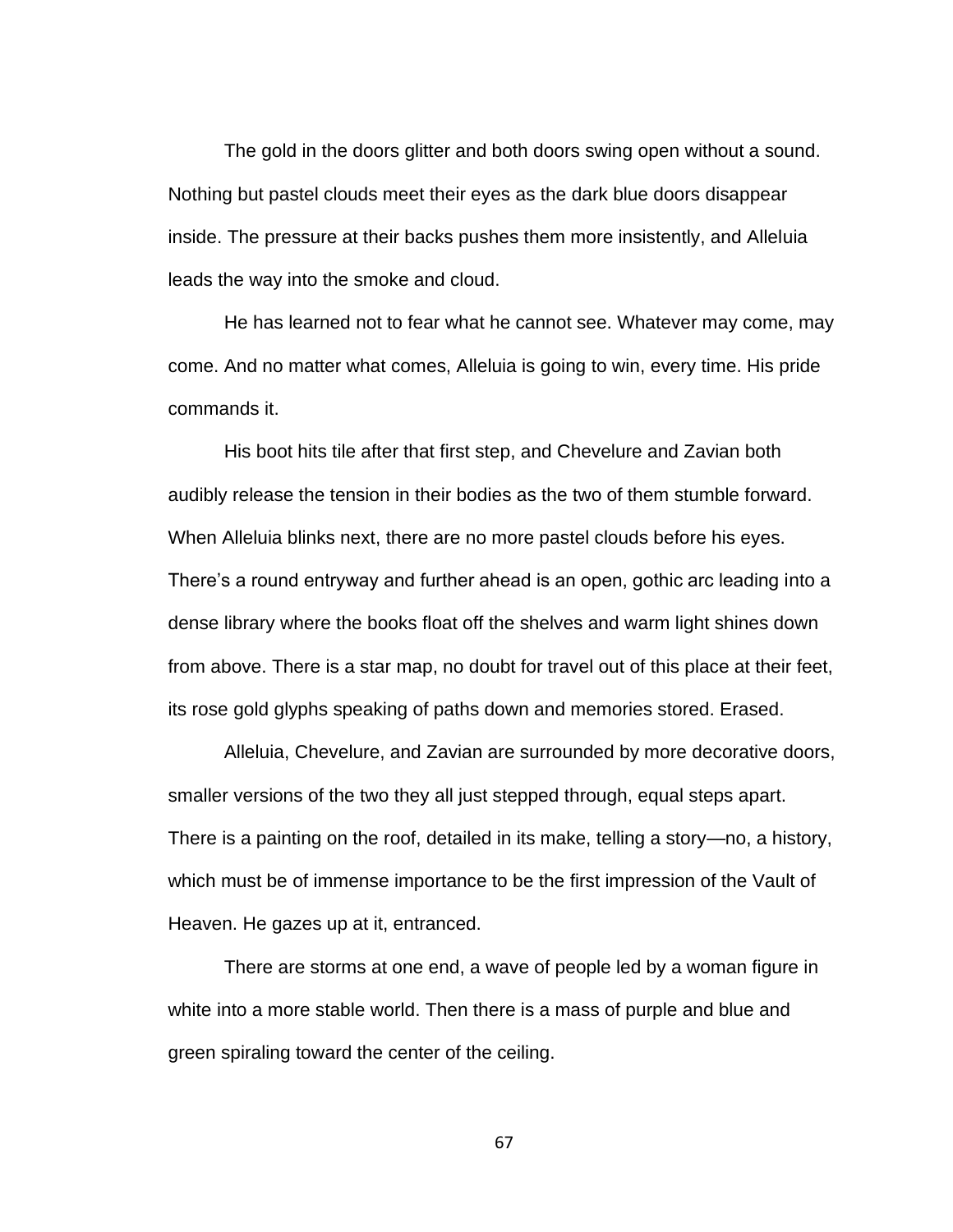"Well. That looks expensive," Zavian murmurs. Alleluia puffs out his nose, and he grins just slightly.

"It seems we've made it inside," he says. "What's this on the roof?"

A soft, musical voice calls out to them, "It's the origins of the Vault!" it says.

Alleluia lowers his eyes back to the world below the art. A youth with red and black dreadlocks and brown skin trots over to them, their silver and blue robes hanging loosely about their frame. Their tired eyes are yet bright and curious, the irises the most engaging purple Alleluia has ever seen. He has never seen such a shade like that before. Their freckled face smiles at him, beaming white teeth with a small gap between the front top two revealed.

"It seems proper that the first history people see in the Vault is its own, no?" the person says. "It's not complete, but it's still pretty."

"Indeed," Alleluia says, amusement plain on his face.

Following behind them is another robed person, their round brown and pink face haloed with an afro of gold curls. They have a more elegant trot to their step; a casual glide with no rush, but pale gold eyes scanning and calculative.

"Ah, I should introduce myself—You call me Noah—May. Call me Noah," the purple-eyed one bows quickly, "he/him pronouns, please." He blushes as he tucks his hair back behind his ears. "E-Excuse my hair; I missed my wash day and palm rolling, but I promise I'm capable and ready to help as your Quill of the day. Whatever you need."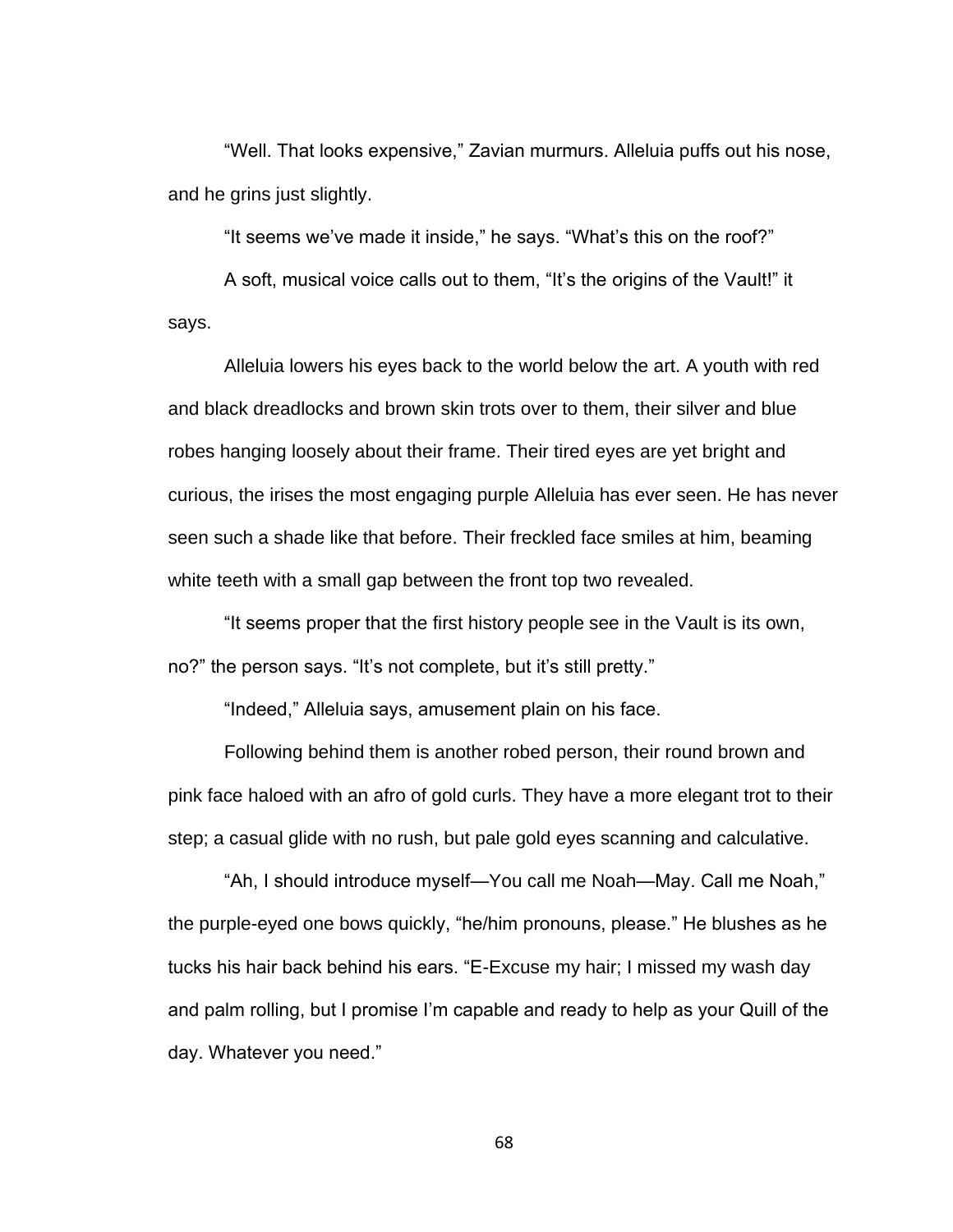The other Quill places their hand on Noah's arm with a light squeeze. Noah nods and takes a deep breath as the second Quill speaks. "You may call me Tabitha," they say evenly. "xe/xir/xem pronouns, thank you."

Greetings are universal, Alleluia thinks, which, good, that customs stretch even to a place so isolated as the Vault of Heaven. He has never seen a Quill before, never heard of what they look like, how they move. He feels at ease that they are not so different from the people outside where looks are concerned. There is a certain serenity to Tabitha and a jittery curiosity to Noah he finds, hmm, endearing. Either way, they are his help today, and he needs to be polite. He dons his most charming smile.

"Well met, Noah, Tabitha." He nods to them both, and they nod in return. Chevelure and Zavian speak their greetings as well.

Alleluia goes to speak again, yet he pauses. Noah's purple eyes meet his in an instant as soon as he turns to look at their Quill guides. It is then that he realizes Noah's gaze has not ever left him. The way he beholds Alleluia borders on unnatural. The gaze scans, dissects, is in awe, a bit wild, fearful, nervous. But Alleluia supposes he would also, at least in some part, find visitors from the outside world, people different from everything he has ever known curious to the point of staring with intent to memorize.

Though there is something else about Noah's eyes. Something Alleluia has yet to place.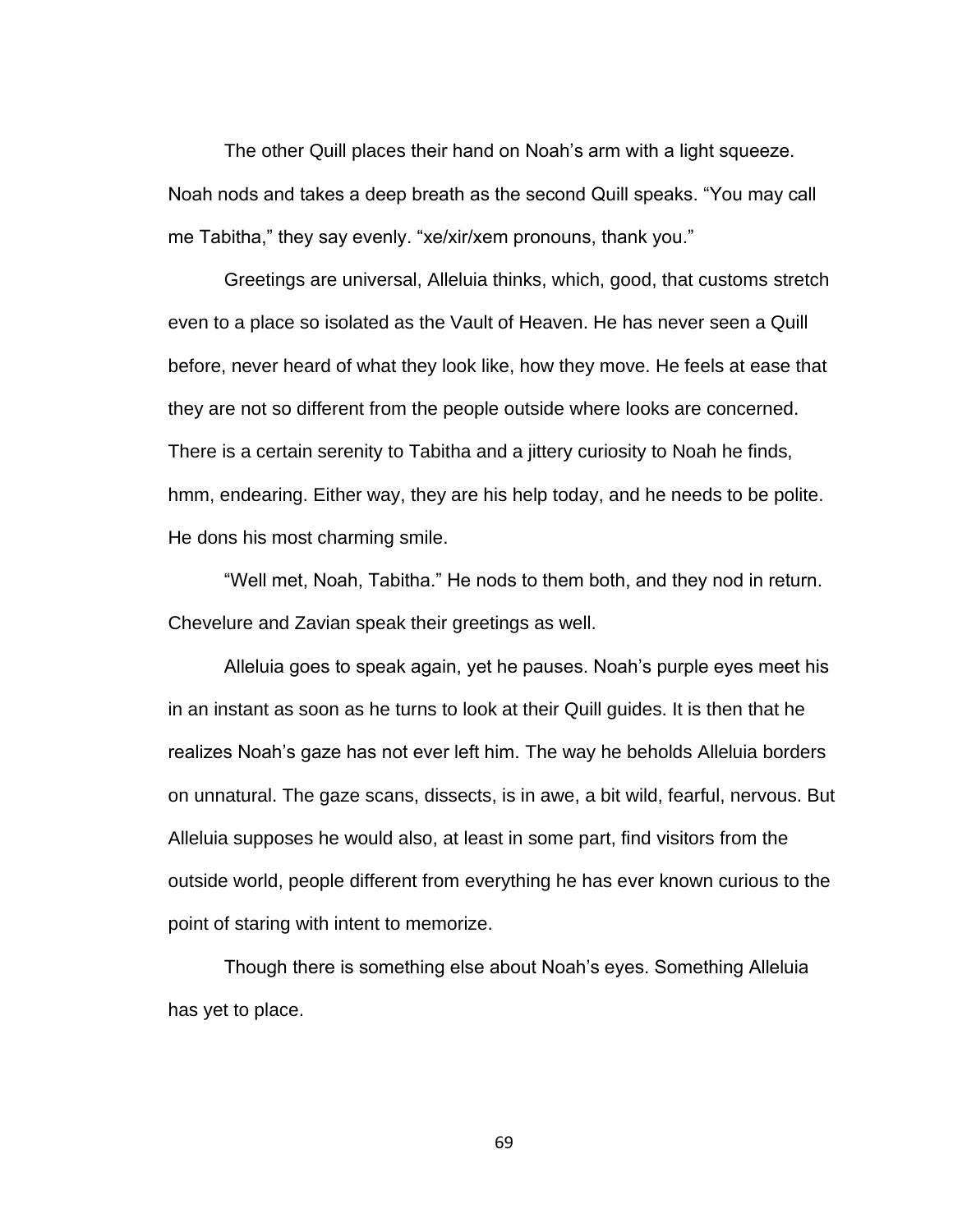He internally shakes it off, remembering himself, his manners. "I am Alleluia, he/him," he says. He wears a confident yet casual grin. "A pleasure."

"Chevelure, she/her."

"Call me Zavian, by he/him or they/them, no preference."

Alleluia watches as Noah mouths their names as they say them, nodding sharply when he has their pronouns, while Tabitha merely tips xir head up in acknowledgement just the once. A pair cannot be so different from each other than these two, can there?

"Welcome to the Vault, Alleluia, Chevelure, Zavian," Noah says, looking to each. He claps his hands together, raising his fingers to his lips. His brown hands are stained with purple and blue and reds, flecks of white…inks? Tattoos?

"How can we assist you?" Tabitha says. "What do you seek from the Quills?"

"Ah! Yes," Noah chimes in. "What does this group seek indeed?"

"I'm looking for a map of Candeo," Alleluia says. He looks between Noah and Tabitha, his eyes landing on Noah's, looking into that set of vibrant purple eyes a hue he has never seen before. "The most complete one you can manifest, even if it is from apocrypha."

As is characteristic of him through and through, Alleluia has a mission. His greatest hunt. As well traveled, as daring, as adventurous as a man as Alleluia is, word travels with him. Word finds him. He has heard the apocryphal tales that have traveled from oral tradition to oral tradition, dialect to dialect. The stories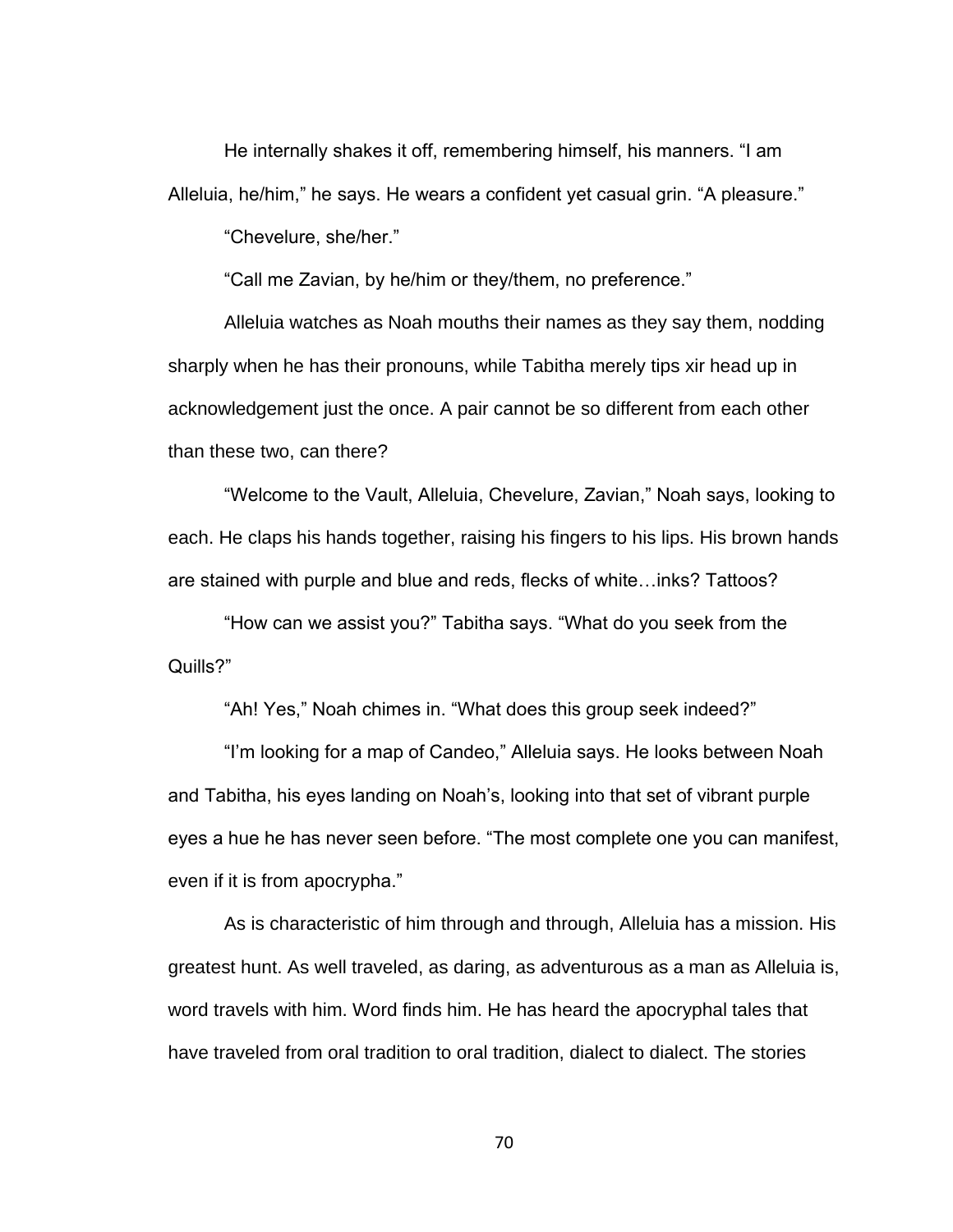grandmothers croon at bedtime. The boastings sailors without their first sunburns yet shout to the rooftops that they have found before anyone else. The escapes that fairy tales and books imagine, and Alleluia is the one foolish enough to belief there is a kernel of truth to them. Each time he hears them his knowledge of what wonders make up these stories grows; however, to his recollection, and he remembers much, no one has dared find out if those tales were truth. If they had value.

To have a full map of Candeo, a map with nothing to hide even if it tells lies, is what Alleluia seeks. What the tales say, what the Secrets of Candeo say, will be proven true. Alleluia swears his pride, his entire career as an explorer where no danger, no matter how great, how looming is deadly upon it.

His declaration seems to have startled the Quills. Tabitha shows it most.

"A map? Including apocrypha? As in places?" xe questions. There is a hint of hesitance in xir voice; Alleluia can see it in xir face as well. Does xe know something?

"The Vault of Heaven is the only place anyone can get a map to anywhere of any place, correct?" Zavian asks. When Alleluia looks to them, Zavian tilts their head to the side, gold adornments clinking as their braids move. Alleluia can hear the smile in his voice; he is trying to coerce a Quill, something even Alleluia is not sure is possible. They have never spoken with one before. "There has to be maps that include that of the fairy tales?"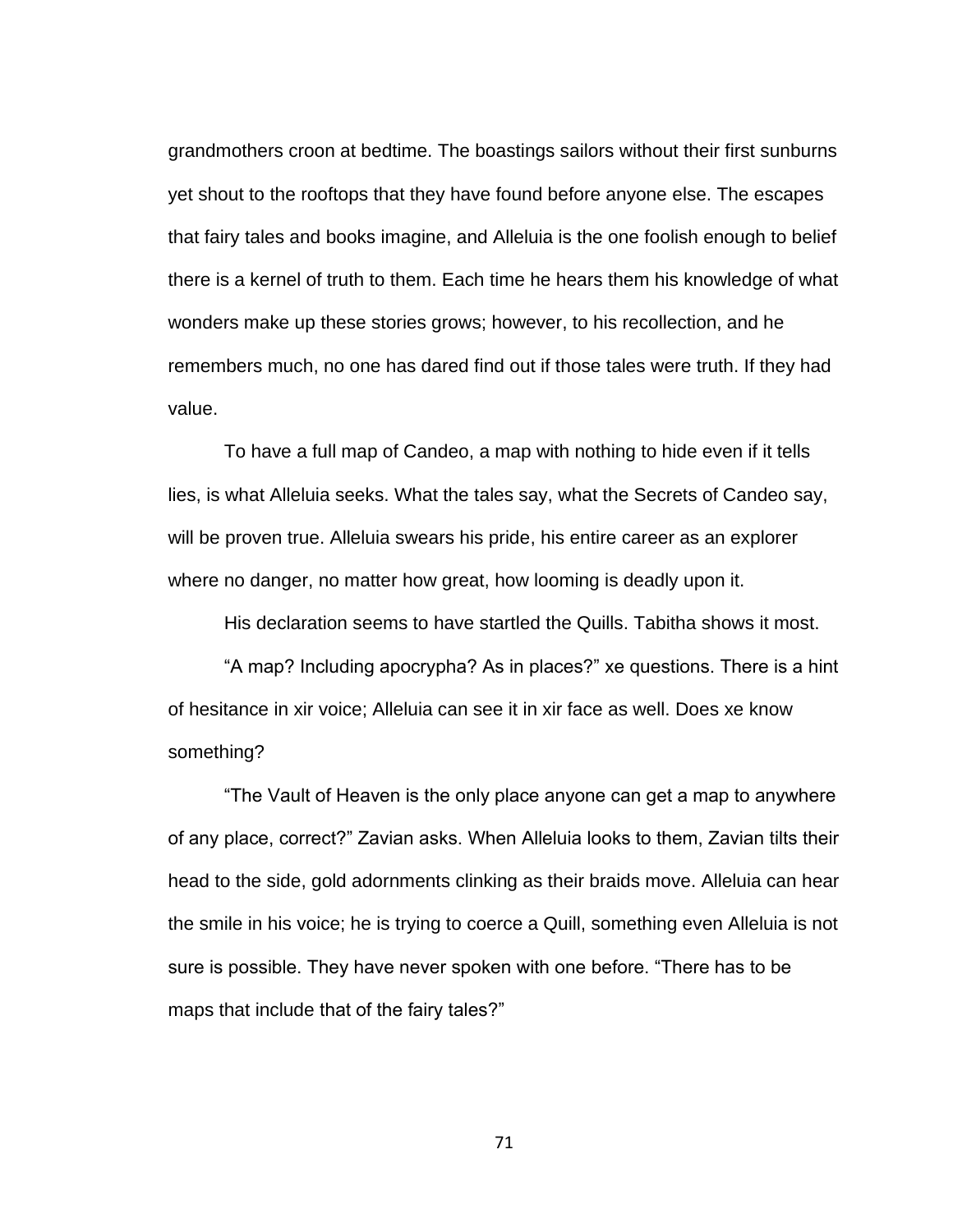"The Vault provides *legitimate* maps," Tabitha corrects. "Fairy tale maps are typically drawn in books. From the imaginations of their authors. Outside the Vault of Heaven."

"I shall rephrase, then. There must be a *legitimate* map that those fairy tale maps are based on," Zavian says. "Is there not?"

The look on Tabitha's face crosses into annoyance for just a moment before sliding back into its cool elegance and a lifted chin. Xe must be a younger Quill, as must be Noah, who has yet to stop studying Alleluia's face. Alleluia cannot say he minds it; he knows he is handsome. His cheekbones are sharp, his beard a deep brown and well-trimmed, his hair a mane thick and dark and coiling smelling of intoxicating oils and finery. He is broad, full, and sculpted in the most favorable of places. He will not lie, it is going to his head a bit, as it always does when someone is suddenly beholding him like a wonder of the world himself.

It almost startles them all when Noah speaks. "S-Sorry to be so bold, but—Alleluia? Your eyes," he says, stepping forward into Alleluia's space. Amidst all the tiredness and pinning curiosity of Noah's gaze, there is a roundness, a softness, a quiet excitement in his eyes framed with long lashes.

Alleluia raises an eyebrow. "My eyes?" he repeats.

"Yes," Noah says, standing before him fully, eyes locked with his. "They're like sunsets."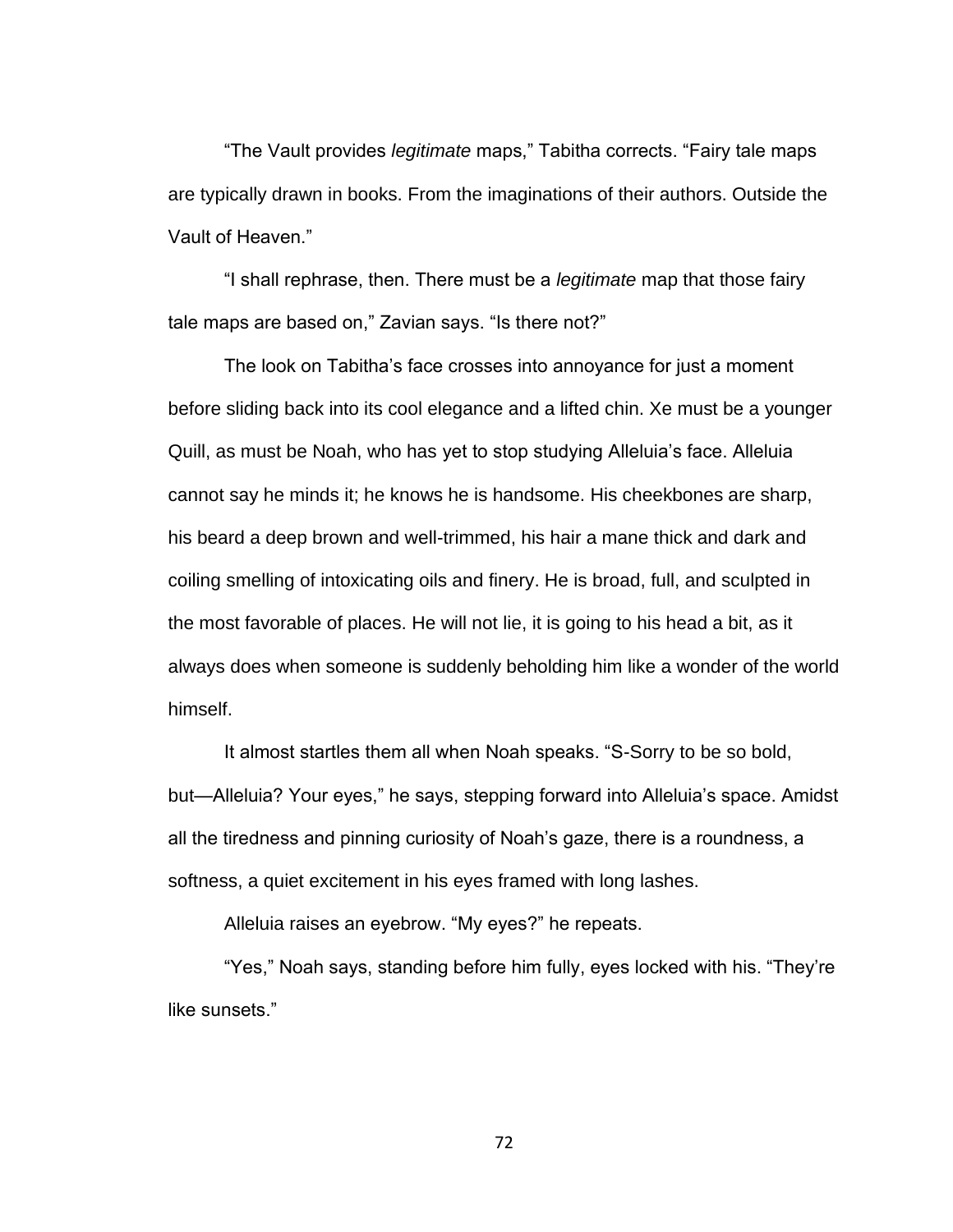Out of the corner of his eye, he catches Tabitha jump. Oh? Alleluia looks to xem, seeing uncertainty and pause cross xir face; the clearest emotion since they began this exchange.

"Yes, yes they are," Alleluia says. Or so he is told. Depending on the day, they shift from ambers to golds, reds to yellows, with his pupils taking a bluish, purplish hue, no matter the hour. When he looks at his eyes in a mirror, yes, he can agree that they look like sunsets.

This excites Noah, excites him even more than he has been before.

"And you wear golds—" Noah points out, waving at Alleluia's neck, cupping his own.

Alleluia does wear gold—his choker is gold with a turquoise orb dangling from it on a single chain link.

"And purples—"

Alleluia's robes at current were a royal purple, though the color was desaturated compared to Noah's eyes. And right now, those eyes were glimmering, sparkling, brighter than any stone or star.

It takes a moment for Alleluia to realize that what twinkles Noah's eyes are tears.

"Golds, purples, looking for maps," Noah ticks these off on his fingers, his grin wide, "a haughty smile—"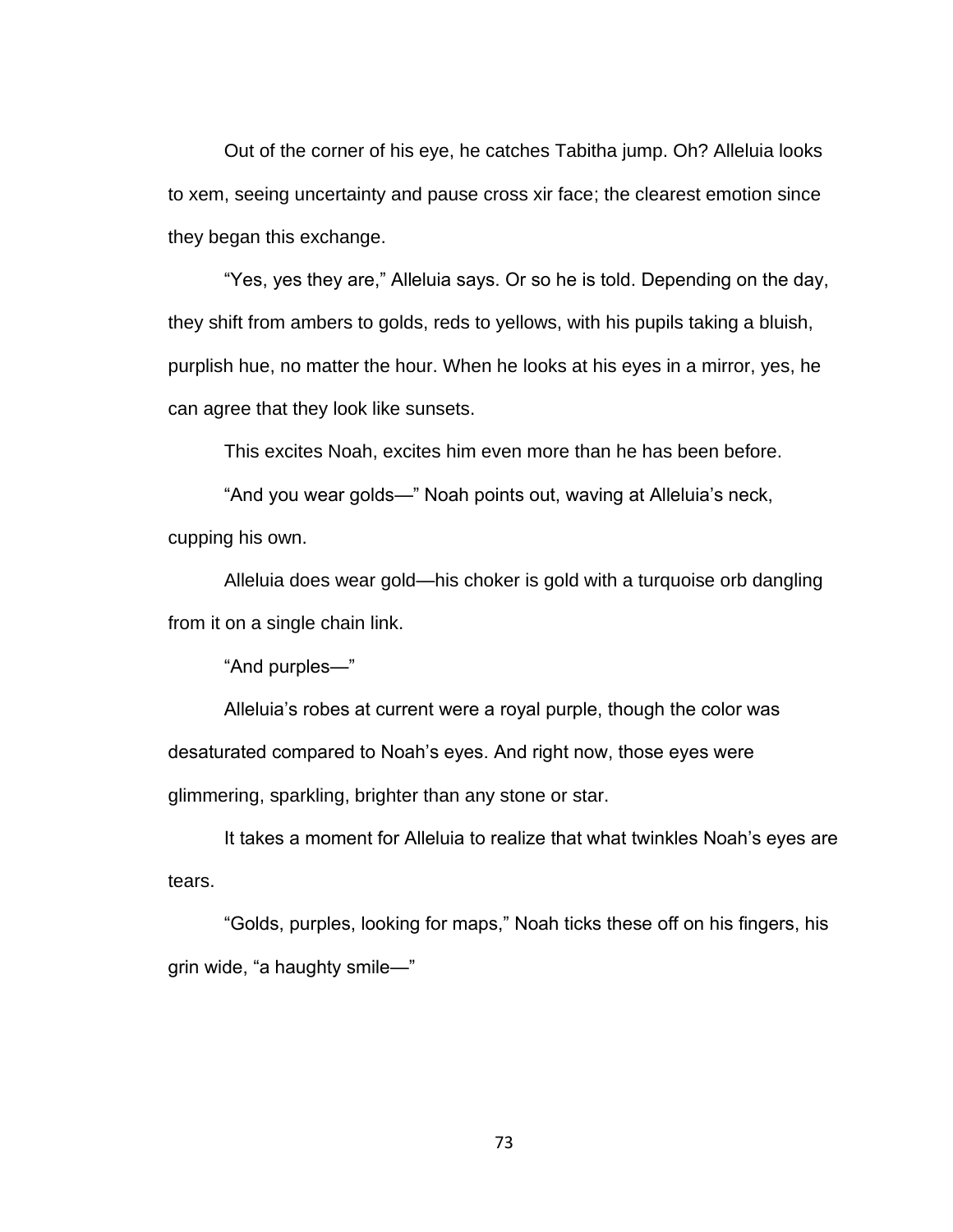This…has caught Alleluia off guard. It is so sudden, and all eyes in this moment are watching him. He does not mind center stage, he prefers it, but this…this is different.

This is a person who, if Alleluia's hunch is correct, is claiming to know him from somewhere. A person who has seen nothing outside the pages of books, these walls, and the Midheaven waters, Alleluia knows for certain.

He interjects into Noah's babbling anyway, awkwardly, "I wouldn't call it *haughty—*"

"No, it is," Noah says, nodding quickly. "And your eyes." Noah touches Alleluia's face, soft but holding. Alleluia would flinch away, but he cannot move. "Eyes like sunsets."

Alleluia wants to blink, to turn away, but he is compelled to keep Noah's gaze.

"You," Noah says. He presses his hands into Alleluia's face, his grin bubbling up. "You, I've been waiting for you!"

"Waiting?" Chevelure says.

"For him?" Zavian adds.

"Noah, wait—" Tabitha reaches out for him, but Noah brushes xem off. "I've been waiting," Noah says. "I've been *looking* for you."

For the first time in a long time, Alleluia does not know what to say. He balks.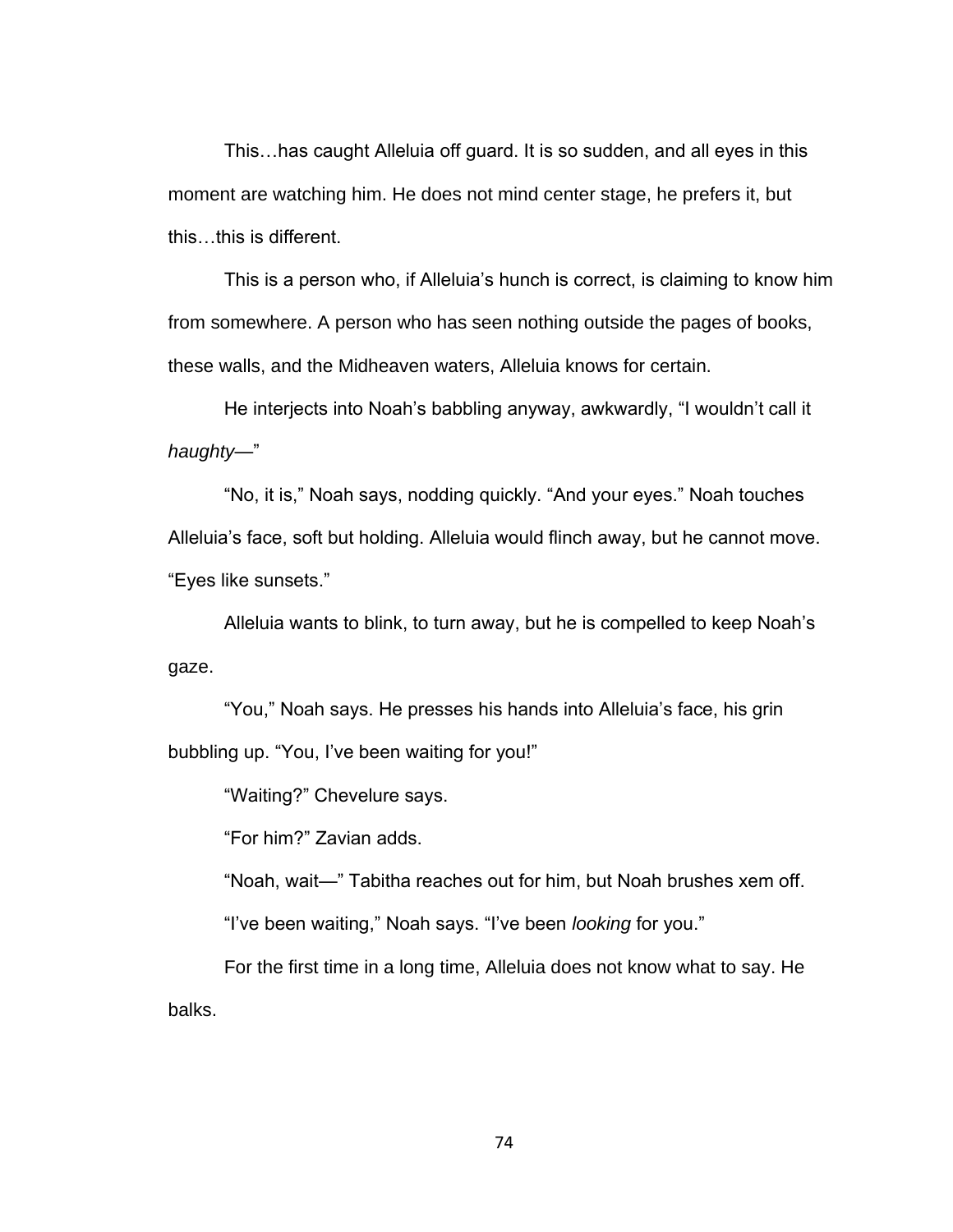"You," Noah says. Both hands raising up to softly rest on Alleluia's cheeks. "You're who I saw in the future!" Noah hops in place. He laughs. "It's you, Alleluia…"

"Me?" Alleluia finally says, softly.

"Yes…" Noah blinks away the tears, a genuine happiness bursting forth.

"I've been looking for you."

Noah hugs Alleluia around his shoulders, so much relief in his tone.

"It's you…you're the one," Noah laughs a sob. Happy, a bit sad, right in

Alleluia's ear. "You're the cruelty of this world that's going to kill me."

#### ALLELUIA

Something unfamiliar to Alleluia sits heavy in his gut as shock writes itself across his every facial feature.

It is fear.

He is meant to…

…be the *death* of someone?

"Wait, hold—" Zavian stammers, moving to get in between Alleluia and Noah, "hold on, what did you say? *Kill?"*

Say something, Alleluia barks at himself. Say something, you fool.

Instead, Alleluia looks at Tabitha, whose stricken face is what his horror needs to look like, if he was not fighting so hard to keep composure. This. This is not what he has come to the Vault for.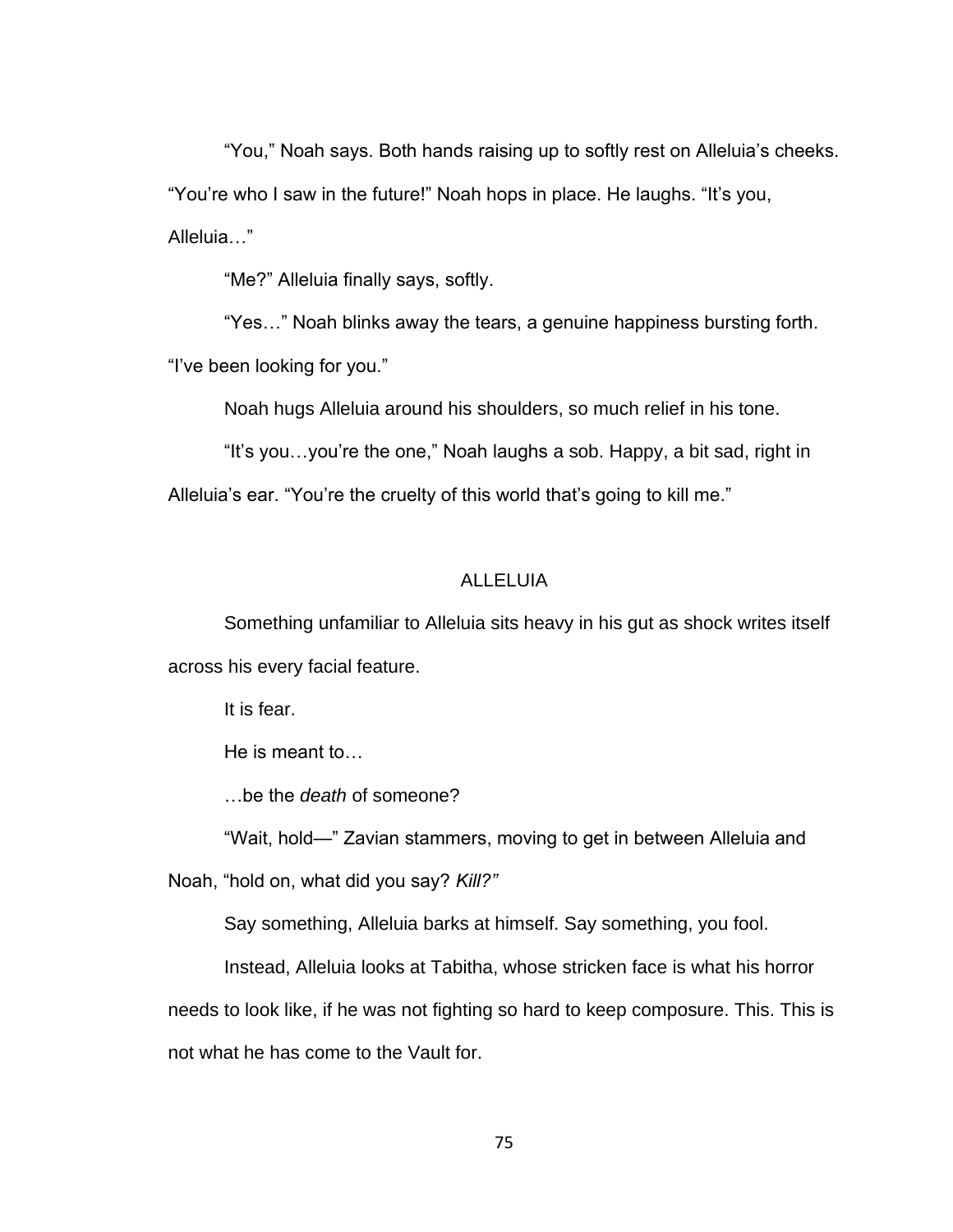He shakes out of the stun by shaking his head, getting his own arms between himself and Noah and pushing this strange Quill back from him. And there they are, those damn eyes—Alleluia looks down. Away.

"No," Alleluia says, closing his eyes, "No, no, no, Noah, I am *no one's* death."

While Alleluia is no stranger to battle, no stranger to fighting for his life and coming out the one still living, that is not every case. Especially not here.

"But Alleluia," Noah says. "You check all the boxes—"

Of what, a *murderer?* Alleluia is accustomed to checking people's boxes,

but not that of a *murderer—*

In such a revered place? The Vault of Heaven?

That is a death sentence, and not one Alleluia seeks willingly. It is the antithesis of what he plans to do. Of what he is even looking for.

Coming here just to kill someone? A single Quill?

For what?

Influence?

No—

"You have me mistaken for someone—some*thing* else," Alleluia says. He finds the strength to look Noah in the eyes again, but there is no fear there. Alleluia's not sure *what is* exactly in Noah's expression right now, but he knows for certain it is not surprise, which just unnerves Alleluia further. He stumbles on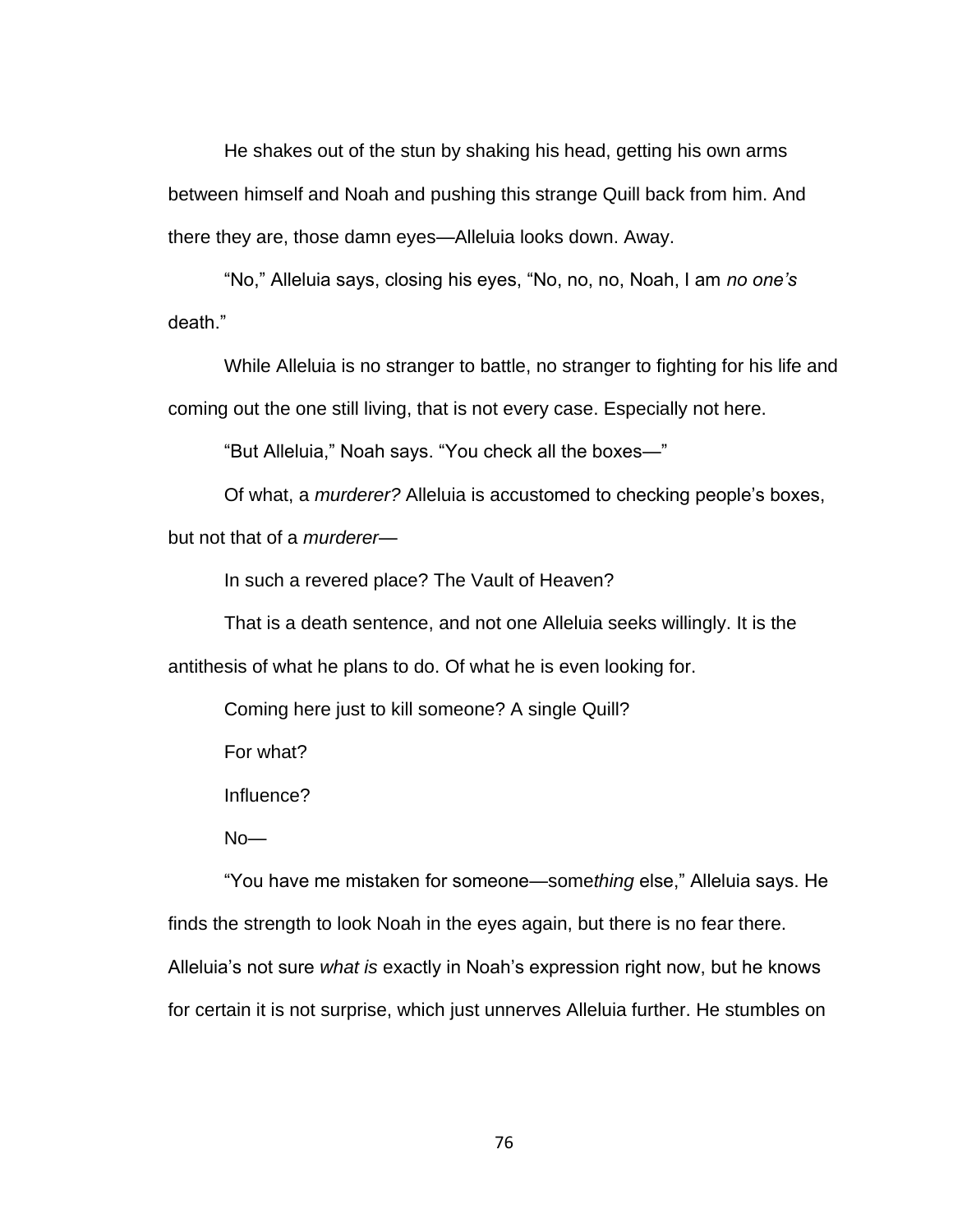what to say; it is more of a struggle than he would like to admit, keeping the unsurety out of his voice. He shakes his head again.

"I'm not here to kill anyone, at all." Alleluia pushes Noah further away. The Quill moves easily, thankfully, as Alleluia holds him at arm's length and eventually backs up a step himself, holding up his hands, washing himself clean of any such prophecy.

In a different circumstance, maybe outside here, such an accusation has enough gall to spark rage in Alleluia, maybe at least an arrogant laugh. But this Quill is small, soft, *frail.* Alleluia has no ill will toward this being! He is reeling with confusion more than anything the longer he wrestles with this. Stands with this, stark still.

Looking at Noah now, if he is any bit phased by his own words, he is not showing it. It is not like Zavian, where even his hiding is readable. Noah is new and strange and a bit frightening—he does not look ashamed, or even embarrassed that he might be wrong—that he *is* wrong. He still holds that same, dreamy relief.

*You are the cruelty of this world that is going to kill me.* Why does he seem so confident of that? *Why does he look so relieved?* 

Chevelure cuts the tension with her voice, husky and sharp. "Let's just calm down," she says. Alleluia ducks his head and looks away, taking this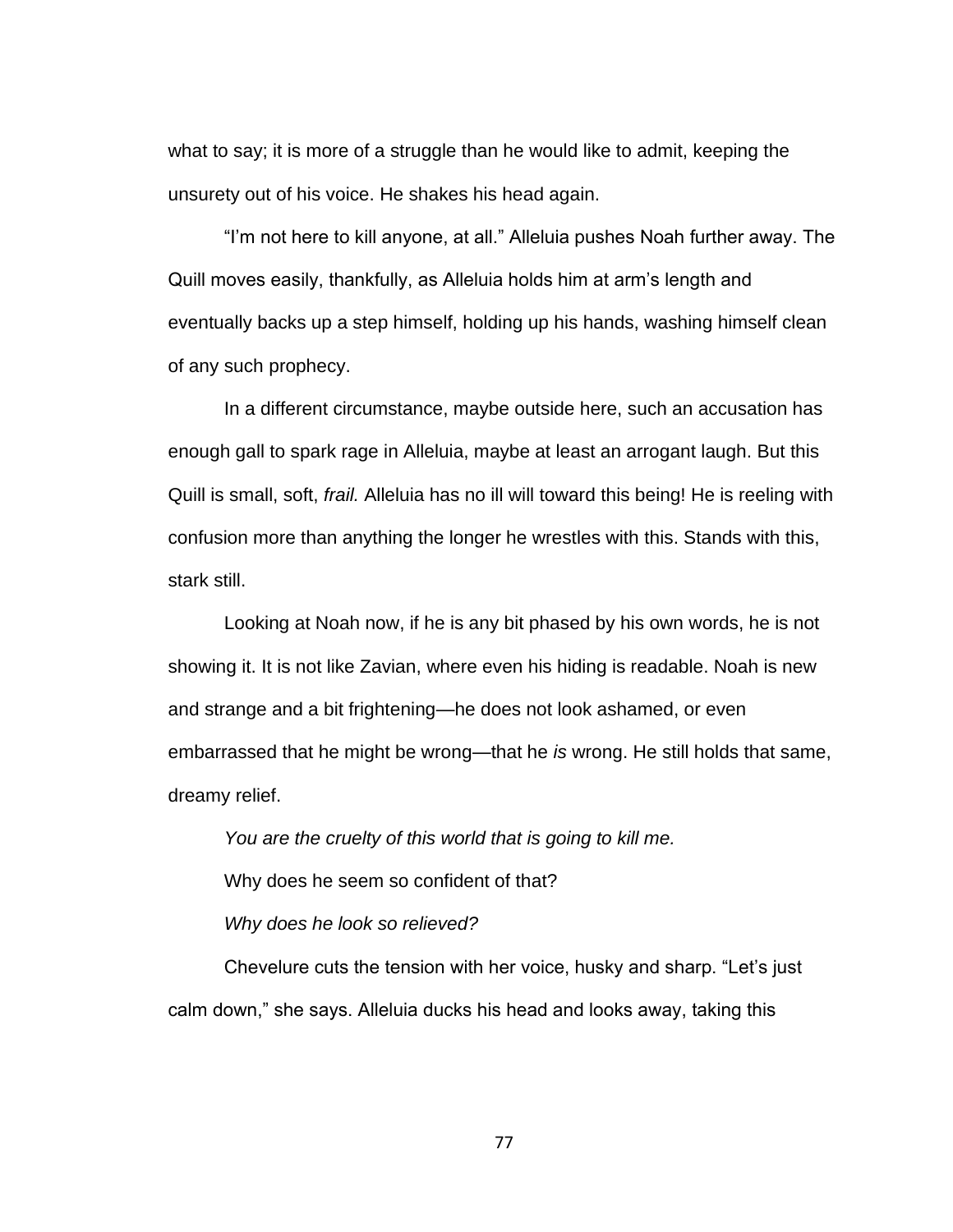chance to regain himself. "Is there somewhere we can go? Somewhere not so…out in the open?"

That is right; they are barely in the entryway, and it is already going unaccording to plan. Alleluia checks their surroundings. While there is no one else here, thank the seas, it gets Alleluia hot and disgruntled to be taken by surprise like this.

He adjusts his robes, calming himself down when he just catches Tabitha murmuring something about one of the rooms nearby. He looks up, expecting Noah to be staring at him. He is half right; Noah has looked his way, but Tabitha has taken him by the hand, getting his attention. Xe pulls him off to the room closest to them, and Chevelure is right behind xem.

Alleluia sighs, muttering to himself to get his shit together, and he follows the path Tabitha has set, Zavian alongside him. They put a hand on his shoulder and squeeze, but Alleluia waves him off. Of course, this has shaken him, but he is not out done. Not breaking.

No matter what comes, he will win. That is fact.

When they all file into the room, Alleluia takes a chance to observe where they are to mask his discomfort. The ceiling is high, just like the entryway, but instead of a grand masterpiece of the Vault's history, it is simply a night sky with constellations. Floating orb sconces light the room with a wave of Tabitha's hand. There are seats in this room, a table, all a dark wood with gold accents. At least the Vault is fashionable with its strange residents.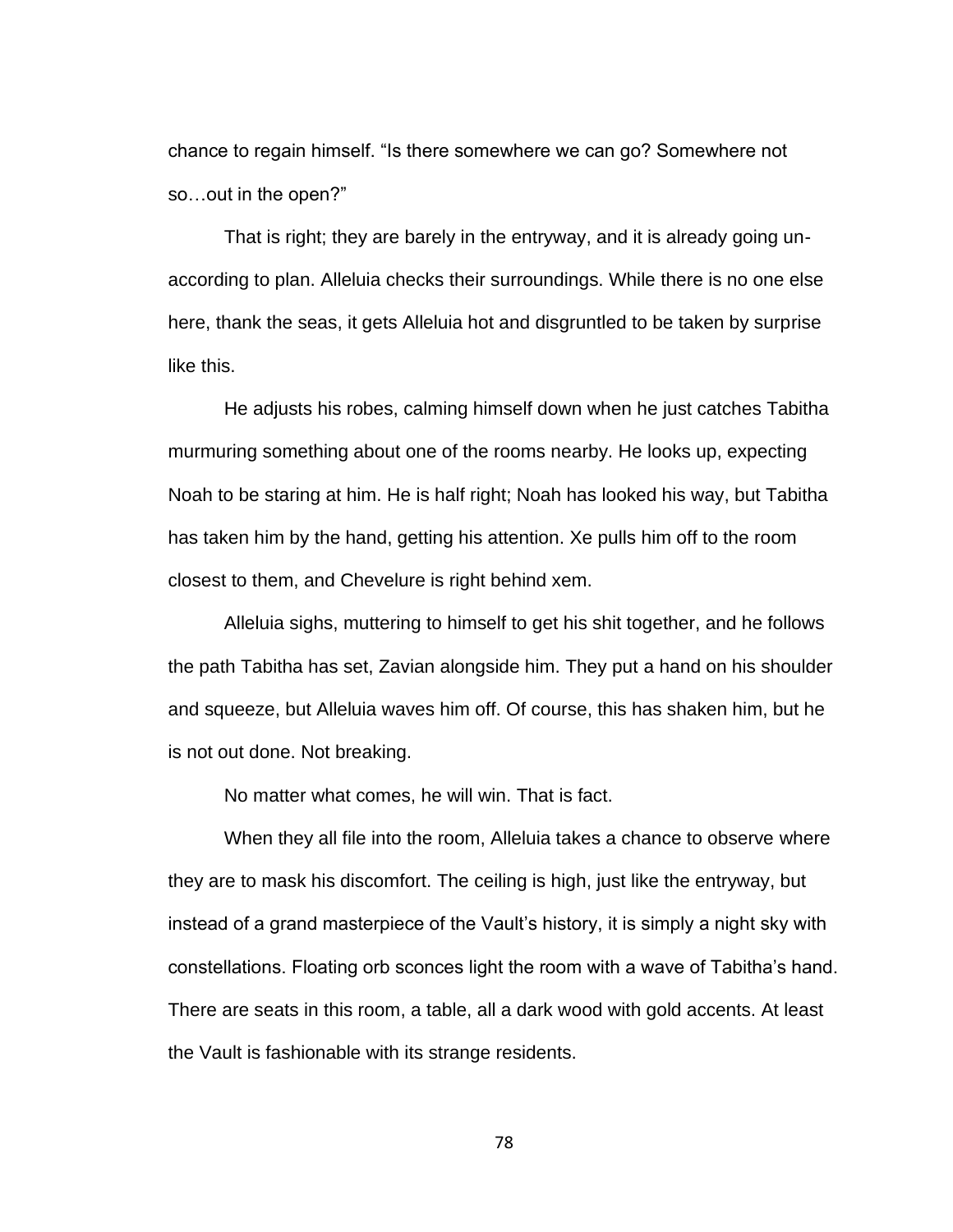Alleluia has a seat while Chevelure shuts the door. Alleluia does not trust himself to speak quite yet—he is not one to keep making a fool of himself when he needs to calculate—so he gestures for Zavian to fill his space. With a nod, his companion does move into that role. In circumstances outside now as well, Zavian retrieves information as his principal duty to Alleluia's campaigns.

"So, Noah, yes?" Zavian says, stepping closer to the Quill who is no longer fidgeting, no longer a bundle of jitters. It might have something to do with Tabitha having settled him in a seat, a hand of xirs keeping him still. Noah's eyes slide from Alleluia to Zavian.

"Yes," he says. "Zavian?"

"Correct," Zavian says. He claims the seat close by Noah, nodding at Tabitha, who still has xir hand on Noah's shoulder. "You say there's a prophecy."

"Yes," Noah says.

Zavian nods. "Right. And this prophecy says, what, that Alleluia is come to kill you?"

"Well, no," Noah rubs his hands, "it says that the cruelty of the world with seek me out soon. And the Vault won't be able to protect me from its evil."

Alleluia furrows his brow. His looks? Devilish, but he is far from *evil.*

Zavian takes in what is said in that slow nod of his. "We're not here to harm anyone, is the thing, Noah. We are just here for a map. We can't be who your prophecy speaks of."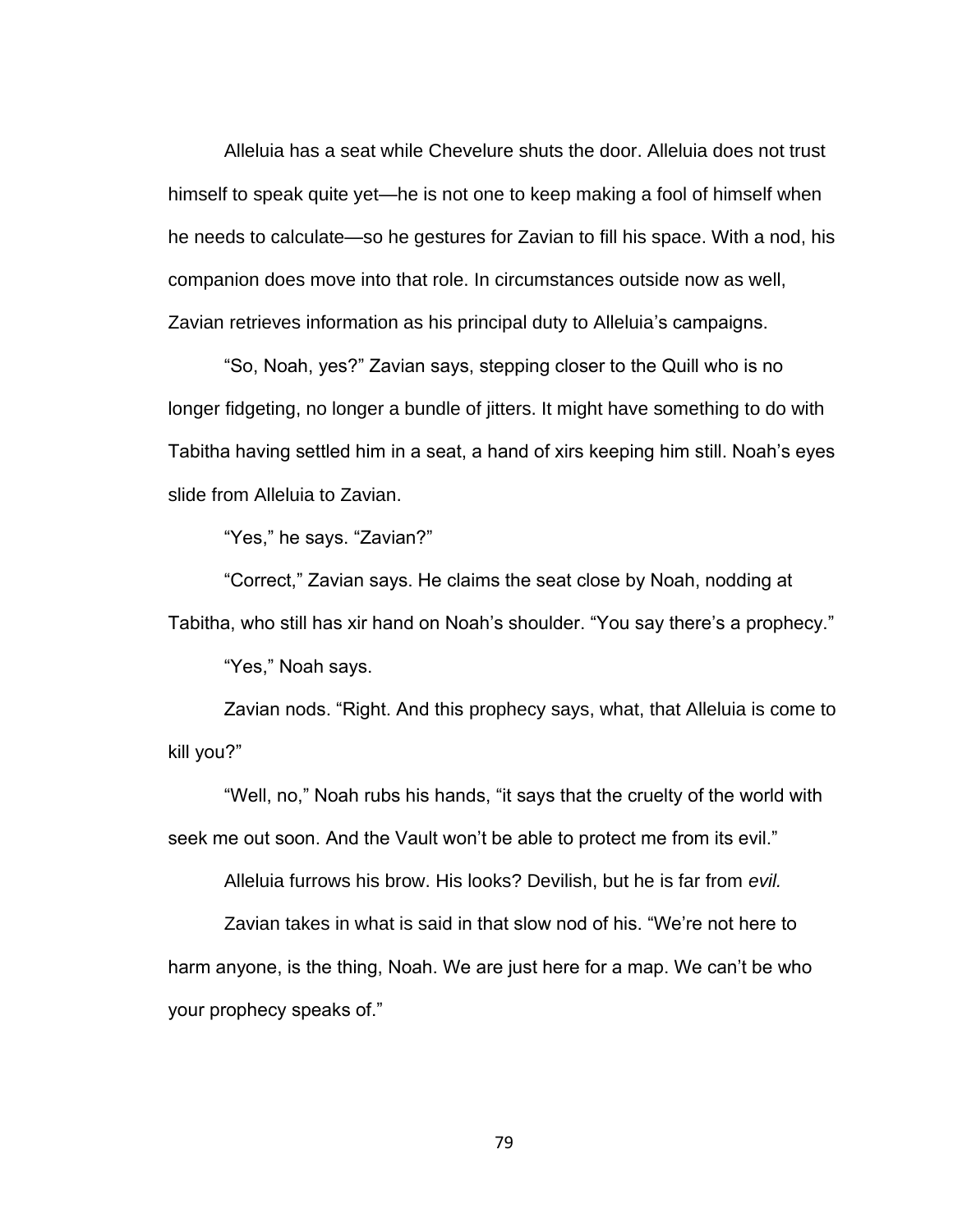"But the map, it's a part of the prophecy," Noah says. "In the vision that follows it. The Vault itself gave it to me."

Noah sounds so sure. Alleluia might be impressed at some other time when it is not his ego on the line. But Noah's face falls and he casts his eyes to his lap, where he fiddles with his stained hands and his robes.

"It's been decans, I've been looking," Noah says. "Scouring all of the histories about the darkest things, about monsters, about the kinds of death people experience. Murders. The other Quills have not approved of this—they have seen what it has been doing to me, what I have been doing because of it, but I just. I need to know. I even tried to turn chronomancy forward, toward the future—"

"You can do that?" Zavian asks, incredulous. Alleluia's own eyebrows raise; that is the first Alleluia's heard of such use. Chronomancy is only for the past, is what he recalls of it from what little there is about the Quill society outside these walls.

Noah leans his head side to side, musing. "Well, no, not completely. I get small visions whenever I try, so I consider that a win." Noah rubs his chin, looking away from them. "And each time it has been of you, Alleluia. Aspects." Noah glances up into Alleluia's eyes. Where Alleluia remembers being captive to Noah's eyes just moments ago, now Alleluia's stomach twists. This disturbance is too fresh. "Your eyes, your smile. Your colors. And the maps you're looking for."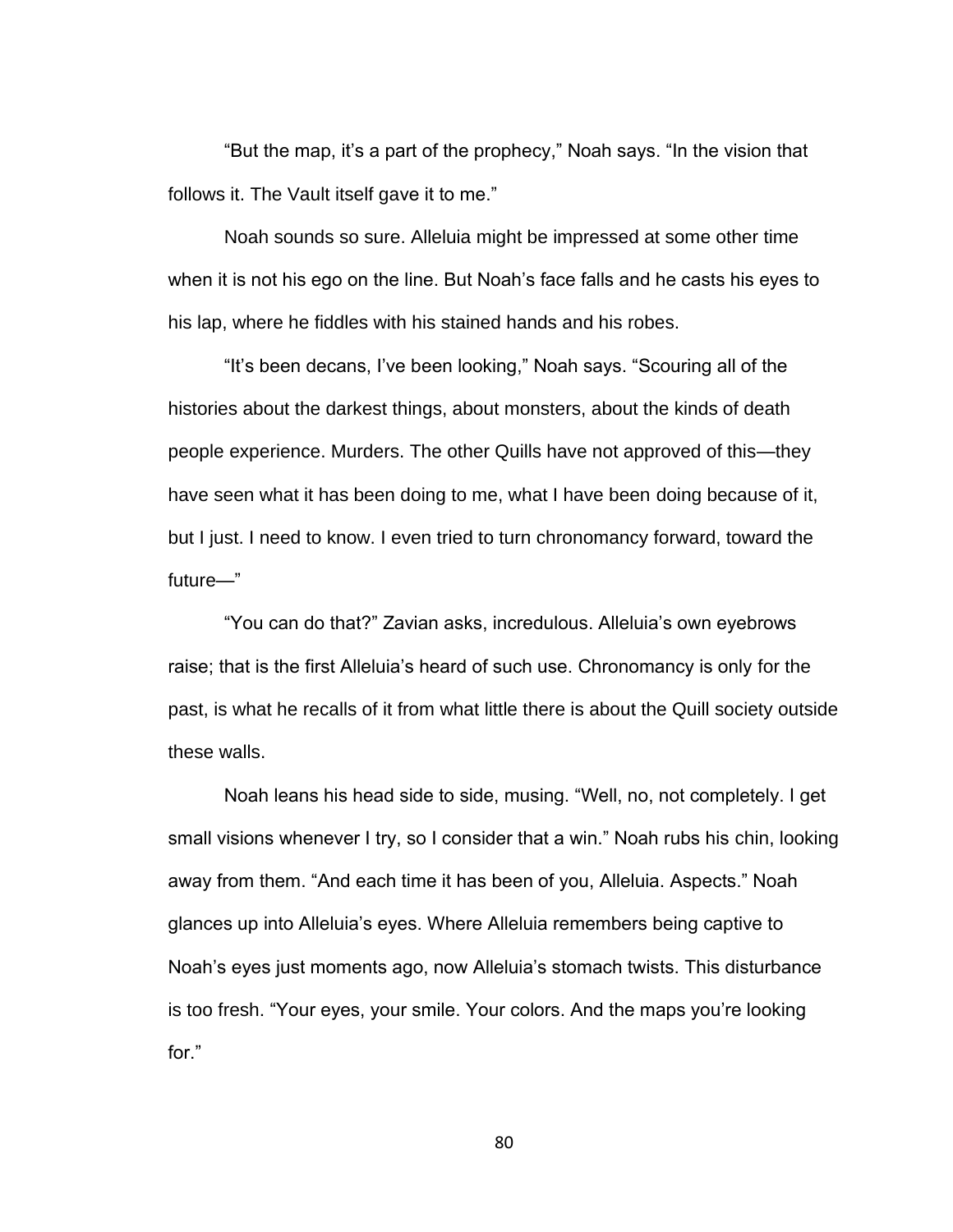Zavian turns in his seat to look back to Alleluia. His look says, *are you sure this quest of ours is worth it?* 

Alleluia takes a moment to wonder that himself. Is his desire to find the Secrets of Candeo worth all this?

# *Of damn course it is.*

Alleluia sighs and sits upright, folding his hands in his lap and landing his gaze on Noah. They will be able to leave once they get what they need, and Noah—and Tabitha as well—knows where it is. Alleluia has been in this business too long. He has not and just will not be scared off by some prophecy. Some odd vision that follows. His goals are far greater than the ravings of a small Quill who, by some strange machinations—who thinks this tower speaks, even—believes he is going to be taken out of this world by Alleluia's hand.

Alleluia takes the reins. He is back in the seat. "Right. Let us change course. Noah, regardless of who you *think* I am," Alleluia says, keeping his tone measured, even. "You seem to know what I'm here for."

Tabitha opens xir mouth to cut in, to protest, deny Alleluia, tell them all to go, but Noah holds up his hand, whispering a quiet word to get Tabitha to step back. Xe folds xir arms, discomfort furrowing xir brow.

Alleluia fills the space, taking that as a cue to continue, "you say there were maps in your prophecy. The vision parts. Do you know where they are? Are they here?"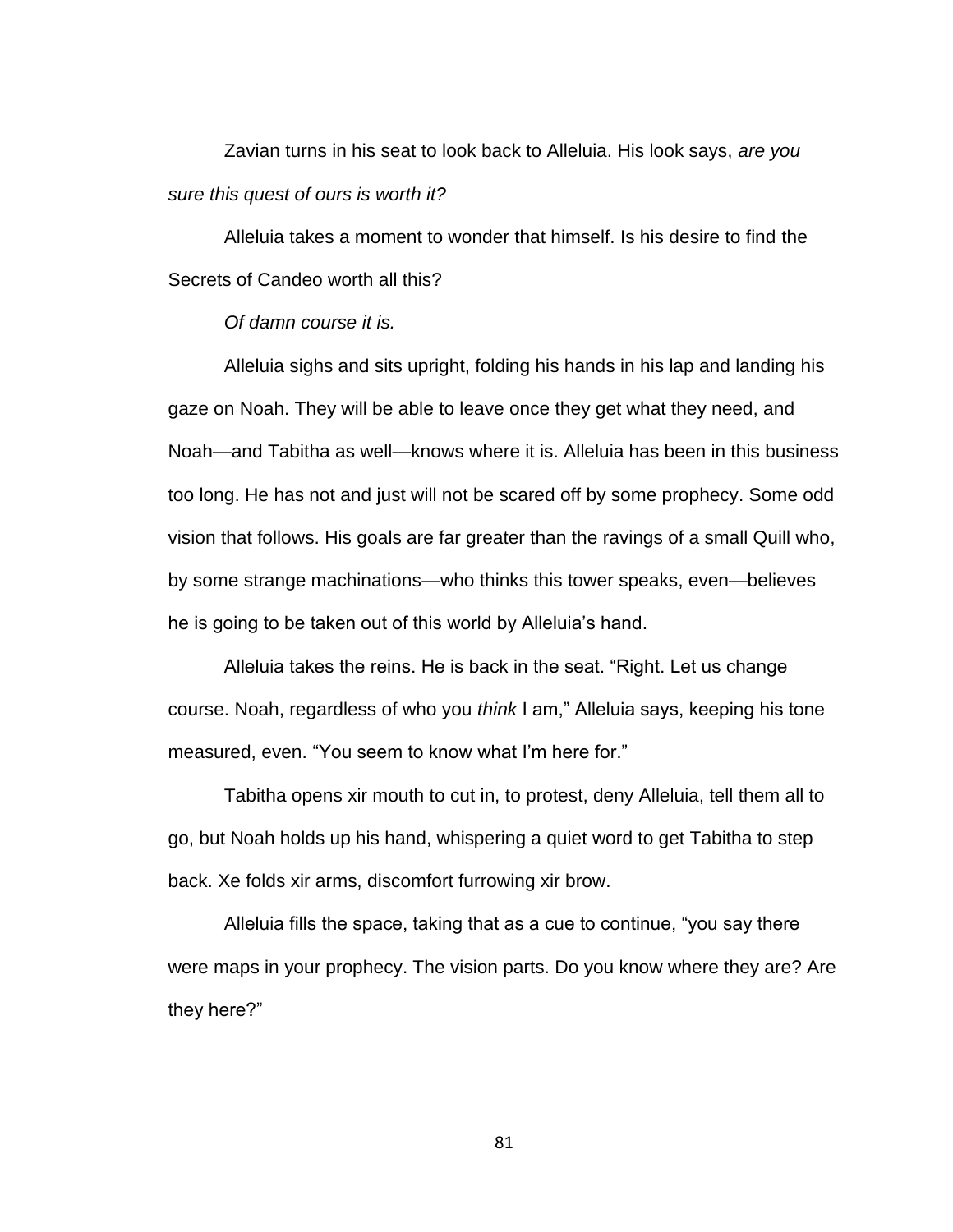"Well, they must be," Noah says. He stands, once again rubbing his chin as he begins to pace. Away from the three of them, thankfully, but he paces, both hands finding his cheeks, tucking his dreadlocks behind his ears, then cupping the sides of his neck. "This is the only place in Candeo to get maps. And you are looking for maps that we do not make. We don't give maps that speak of apocrypha, though I question that."

"Noah," Tabitha hisses as xe watches on, looking between Noah and Alleluia. There is a fear in xir face that Alleluia notices now. Xe truly does appear as if xe knows something that not even Noah knows. Alleluia has never so much wanted to pick someone's brain apart, but he waits. Noah is who he wants answers from at current.

"So Zavian's right," Alleluia says, nodding to his companion who has regained his own stability and turned to face the Quills, "there are maps that lead to the apocrypha of Candeo."

"Hypothetically," Noah corrects, holding up a finger, though it does not move from his neck. He does not face them, either. "We can check the Roots, not usually where maps are made, but we'll have to work quickly."

"Noah," Tabitha finally speaks, "We can't go down there. The older Quills will not like the idea of us digging up old maps. They'll know what we're after."

*There we go,* Alleluia muses as Tabitha's face changes from exasperation to embarrassed regret. Even Noah is surprised.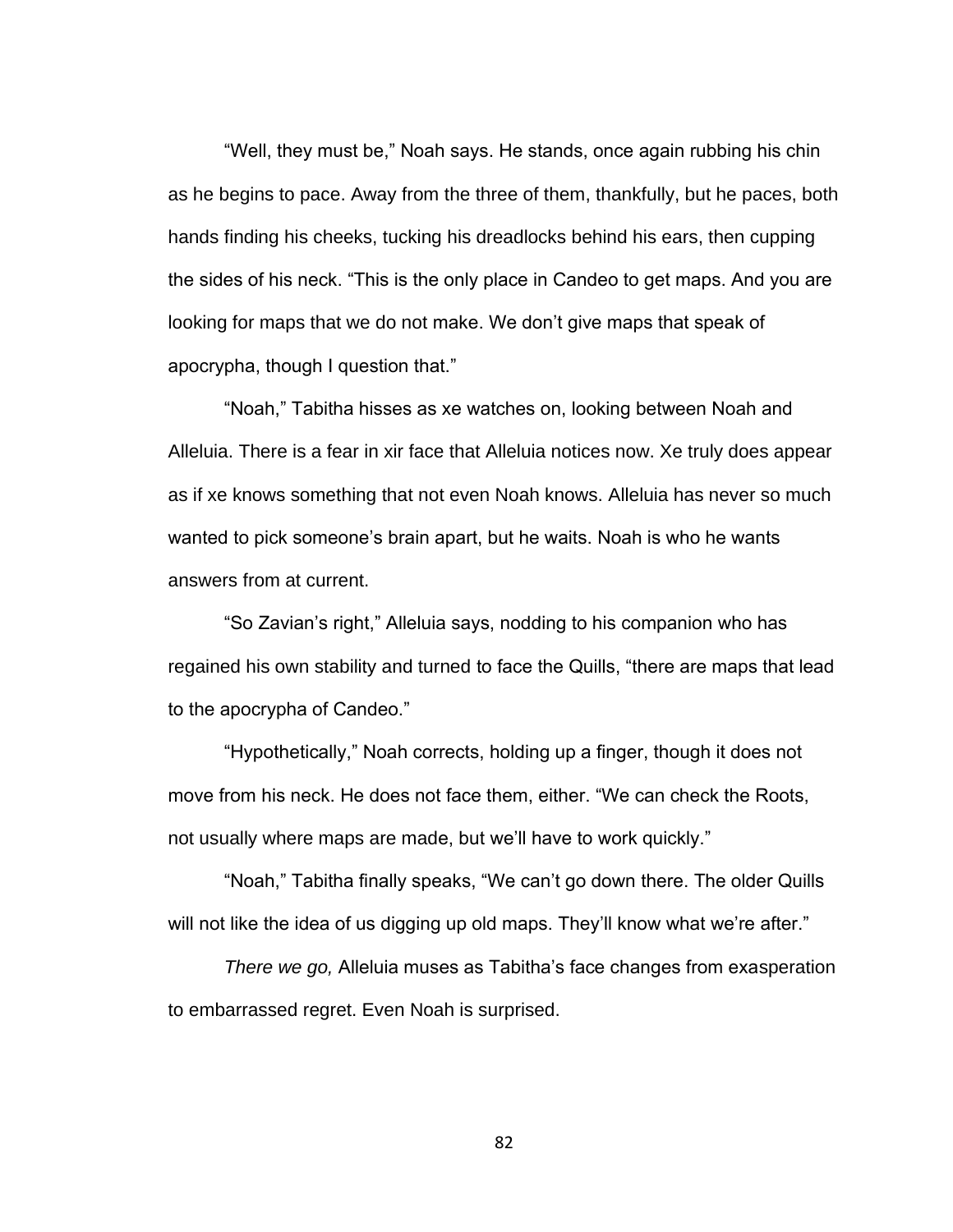"There's nothing down there," Tabitha says, far too quickly. "I already checked." Xe looks away from Noah to Chevelure by the door, Zavian at Alleluia's side, and Alleluia himself. "There's nothing of that sort here, not in the Vault. The older Quills don't speak of those maps or even entertain the idea of them, why would there be anything?"

"We both know that's a lie," Alleluia accuses. "The maps are here. You implied it yourself." Tabitha flaps xir lips, but xe says nothing. Tabitha's stammering only drives Alleluia to more confidence. He is taking it as a sign that something is here.

And he wants it.

"If we get the maps, we'll leave," Alleluia says, simply put. "If there are no maps, we'll leave. Either way, we will leave, and you'll never have to think of us again." He leans forward and glances between the two Quills. Tabitha and Noah's eyes find him. And this time, Alleluia does not feel that same fear when he looks in Noah's eyes. A mild discomfort, but what burns brighter in Alleluia is determination to get what he wants.

He always wins.

His grin—haughty, by Noah's words—cuts his face open, baring his teeth, the canines capped with gold.

"There's no harm in looking, now is there?" Alleluia asks, a cunning coercive rumble to his voice that, to his minute delight, warms Tabitha's cheeks.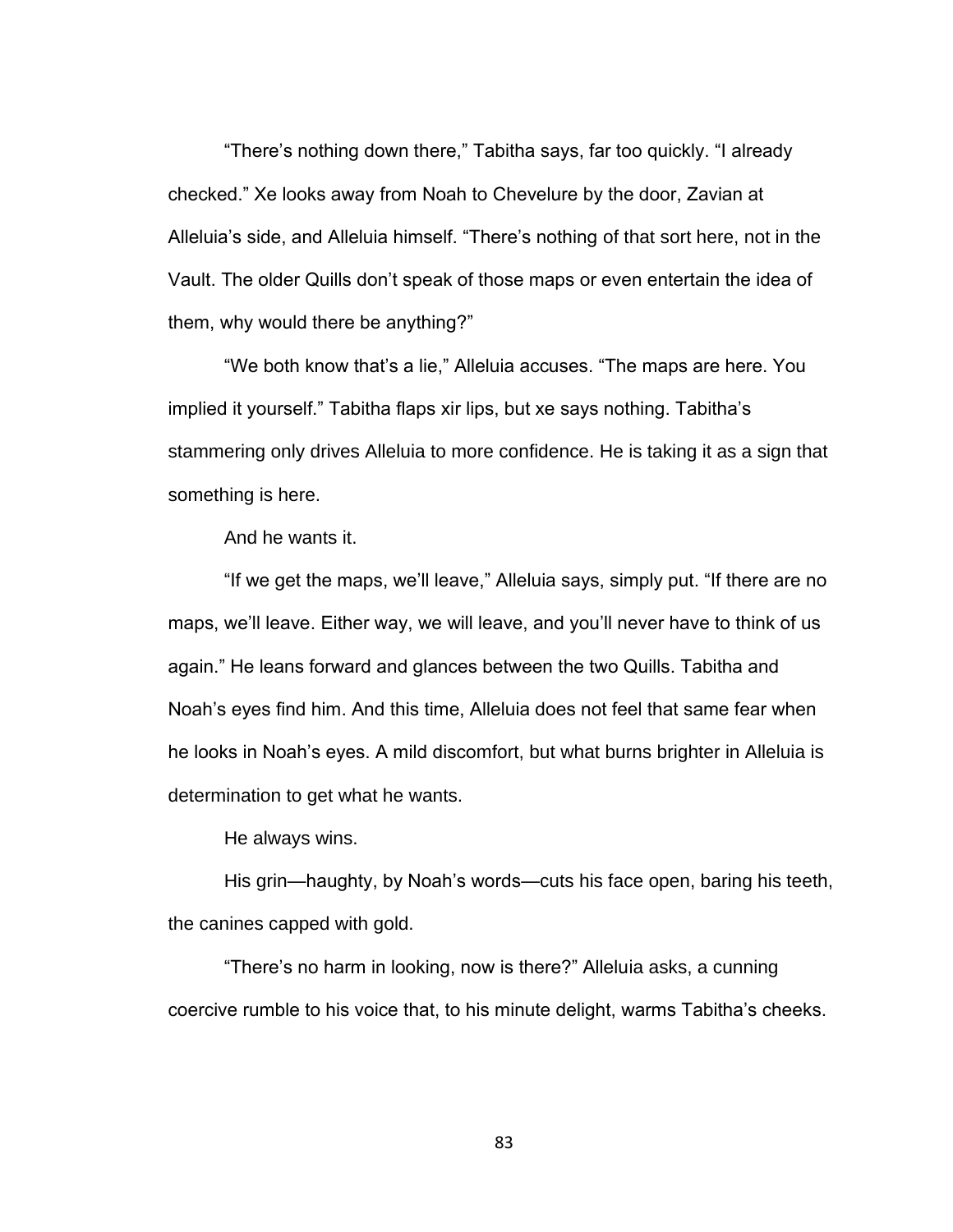Xe sighs and looks away from him. Noah beside xem slips his hands off his neck, clapping them together in thought.

"Alright," he chirps, "I'll help you find the maps. Alone, if Tabitha doesn't want to come."

His eyes, that vibrant unique hue, are sparkling again. This time not with tears, or jitters, or nerves. It is a sparkle Alleluia knows well. One he had and still has, ever since he was that wiry teen with big dreams of mapping the entire world through its dangers and wonders.

That there, in Noah's eyes?

That is *adventure.*

It is there in Tabitha's eyes too as much as xe wants to hide it. Something new, strange, and invigorating has come into their midst; for Alleluiah's first time meeting Quill, it is not what he expected but he loves it, nonetheless.

"I'm going too. Since I've looked before." Xe is still hiding something, but Alleluia lets xem pass. For now, that is.

"What a turn this is," Alleluia says, still smiling. Tabitha will not look at him. He cannot help but sit back and laugh. It is a loud, booming one that shakes the chest and the weird energy out of the room. He stands and moves around the table to join the Quills' side of the room. He comes right into Noah's space. It is his turn to lock eyes with him, to take Noah by the face.

"I know that look," Alleluia says, speaking low. "That's the look of a hunter."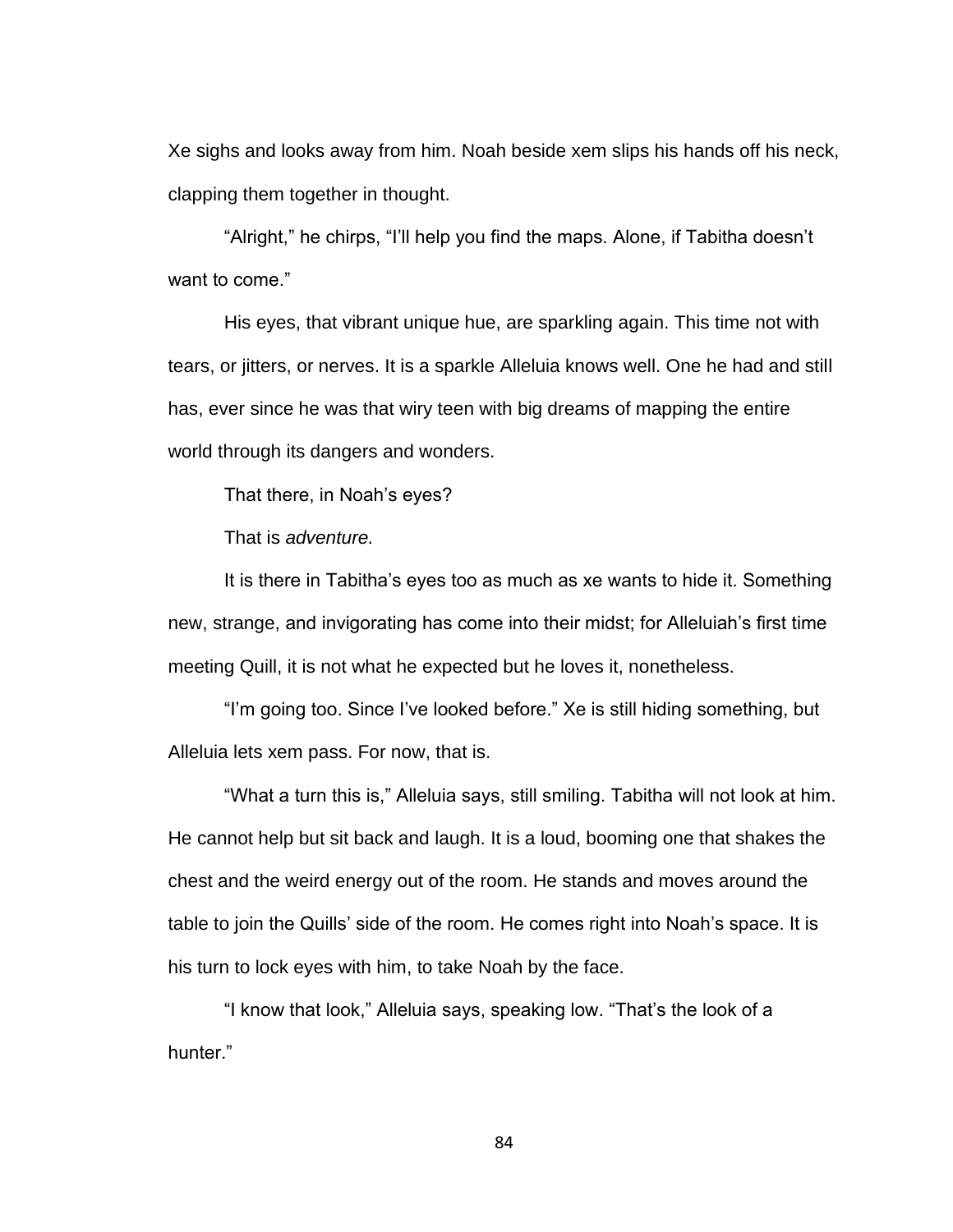Noah tries to look away, but he cannot. Those eyes are waiting, expectant for Alleluia to say something. He does not let himself get off game by that. Not again. Especially not when Alleluia glimpses that sparkle in Noah's eyes. With all the arrogance in his body, Alleluia asks a daring question.

"You want to get out of here," Alleluia says. "Don't you?"

Noah's eyes fly wide. He flinches back and away as if he has been shocked or struck. Alleluia raises an eyebrow.

"Am I on the nose?" Alleluia asks.

He grins as Noah bites his lip. Noah brings his stained hands together to rub at his palms and fidget.

"What did you say?" Noah asks.

Ah…pretending he did not hear, is he?

Alleluia smiles anyway, and yes, it is haughty. "I do not stutter, Noah."

It takes several ticks before Noah raises his gaze away from his hands

and looks to Alleluia's face. Their growing number of staring contests gains

another notch. Even so, that sparkle Alleluia saw once before is still there. It has

become even more than that in such a fleeting time.

That, in Noah's vibrant eyes, is a *spark.*

A spark Alleluia finds himself ready and willing to entertain. He barks another laugh, but he does not look away from Noah. Not even for a second.

"You want to get out of here, don't you?" Alleluia asks Noah.

The Quill straightens his back. That spark alights into a fire.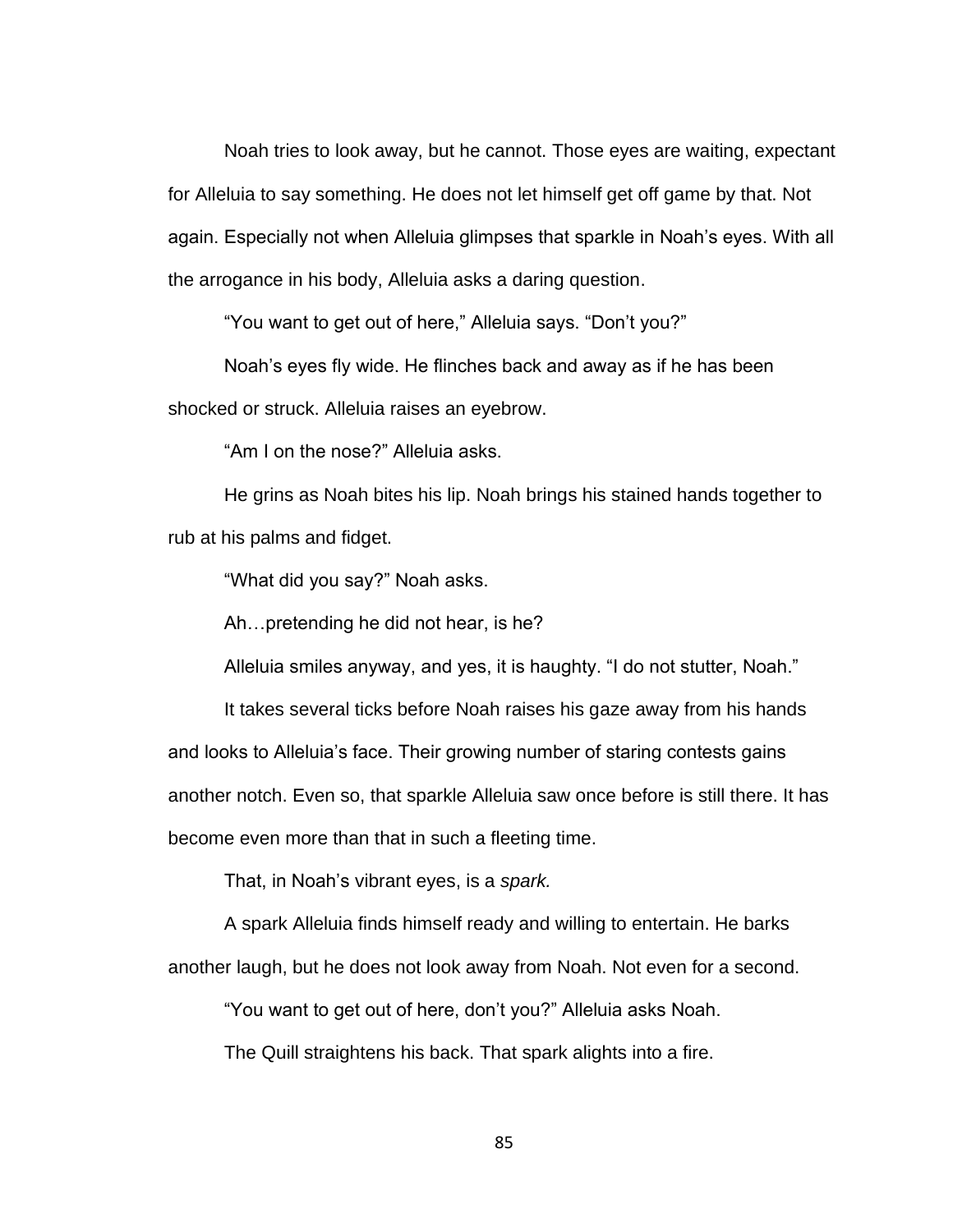Noah nods. He nods quickly.

# NOAH

As the island and tree above are the stars and the sky, the Roots so below the Vault are the caves and the sea.

The water alongside the carved stone walkways glows a vibrant teal, the brightest parts reflecting on the ground. Noah can hear the water speaking; it is a different type of sound than that which runs from a faucet, for sure. It is a gentle hush, a soothing trickle. The teal is a cold but purposeful touch on the skin, and the soft music it makes matches the color of the pools. Already Noah's mind is moving to accustom himself to this place, like he is made to be down here where his world is finally, finally so different. Color, sound, sensation—all mingling the longer he stands where he, Alleluia, Chevelure, Zavian, and Tabitha entered.

He has known this place exists, but he has never thought much on it. He has only heard in passing that it is where the Vault keeps its deepest histories. And it keeps Candeo's secrets, too. The space that gives the Vault of Heaven its epithet.

Where they five stand is a wide platform at the base of a staircase Tabitha has snuck them to and down by casually diminishing their collective presence, all while xe weaved them around and through bookshelves and rooms to get here. It only tells Noah, and he's sure Alleluia and the others too, that he is not the only Quill among them who has thought of leaving this place.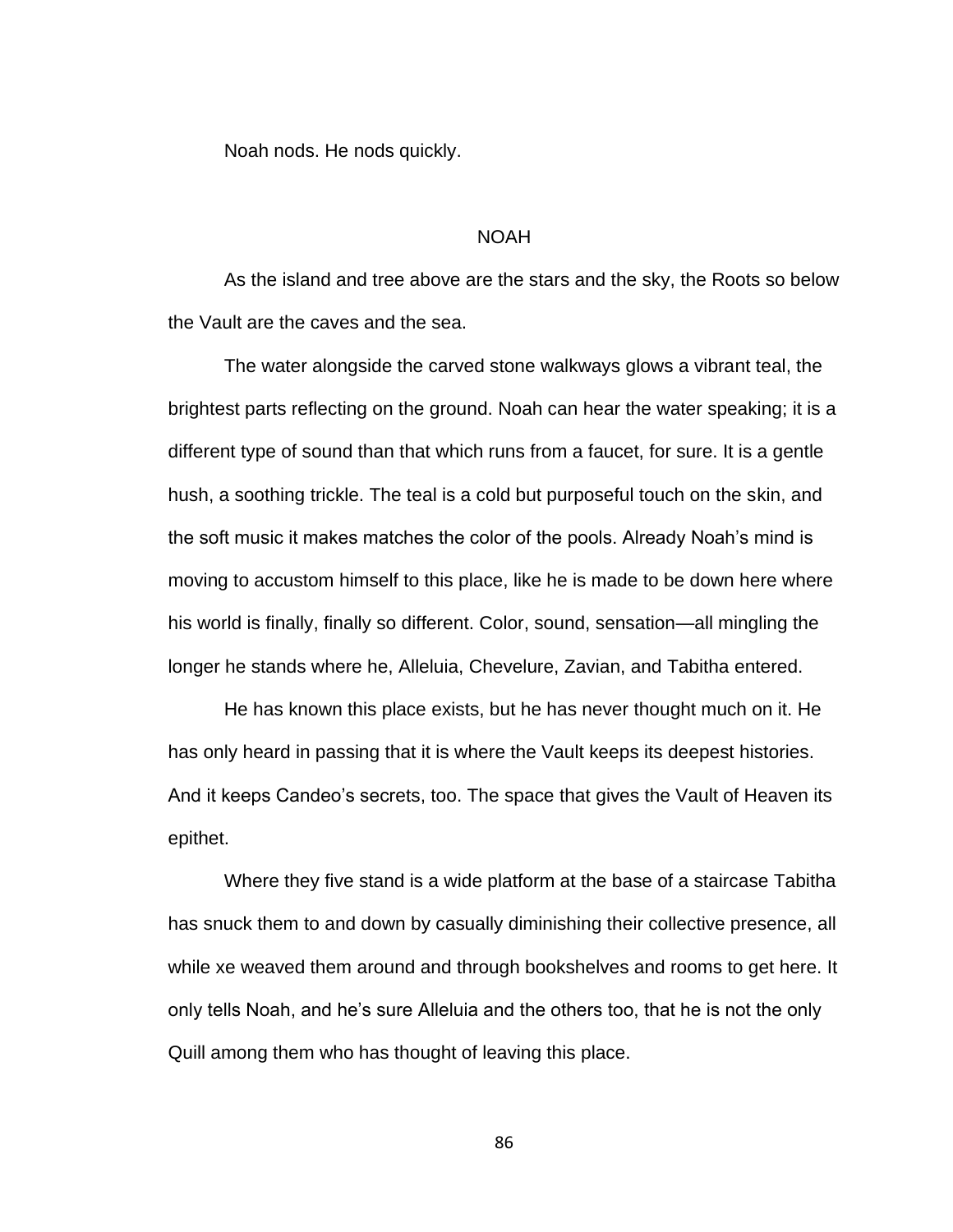Noah thinks back to his and Tabitha's conversation before Alleluia, Chevelure, and Zavian arrived.

*Even if the truth is elsewhere…Quills cannot leave the tower.* Maybe they can.

Maybe they will.

Zavian's whistle cuts the silence; as vast and open as this place is, it does not echo.

"Sound doesn't carry down here?" he asks. Whether it is directed at Noah, he is not sure. He turns to Tabitha who, although xe's loosened up a bit now that they are all here, is still holding xir arms in a guarded position across xir stomach. Something unsettles xem about this place.

"It's dense with cosmic energy," Tabitha says. "This water is raw cosmos that feeds the tree and keeps it growing as the spheres pass."

A pause follows. "For seventeen spheres of concentrated cosmos, this doesn't feel that heavy," Chevelure muses aloud. It is true enough; the Balance Sphere of old is three-sixty times seventeen years ago…to this exact date, if Noah remembers right from his studies as a child.

"It decides who and what to let down here," Tabitha says. "It's not crushing us for a reason."

"How do you know this?" Noah asks, quietly, but still loud enough that Tabitha hears him.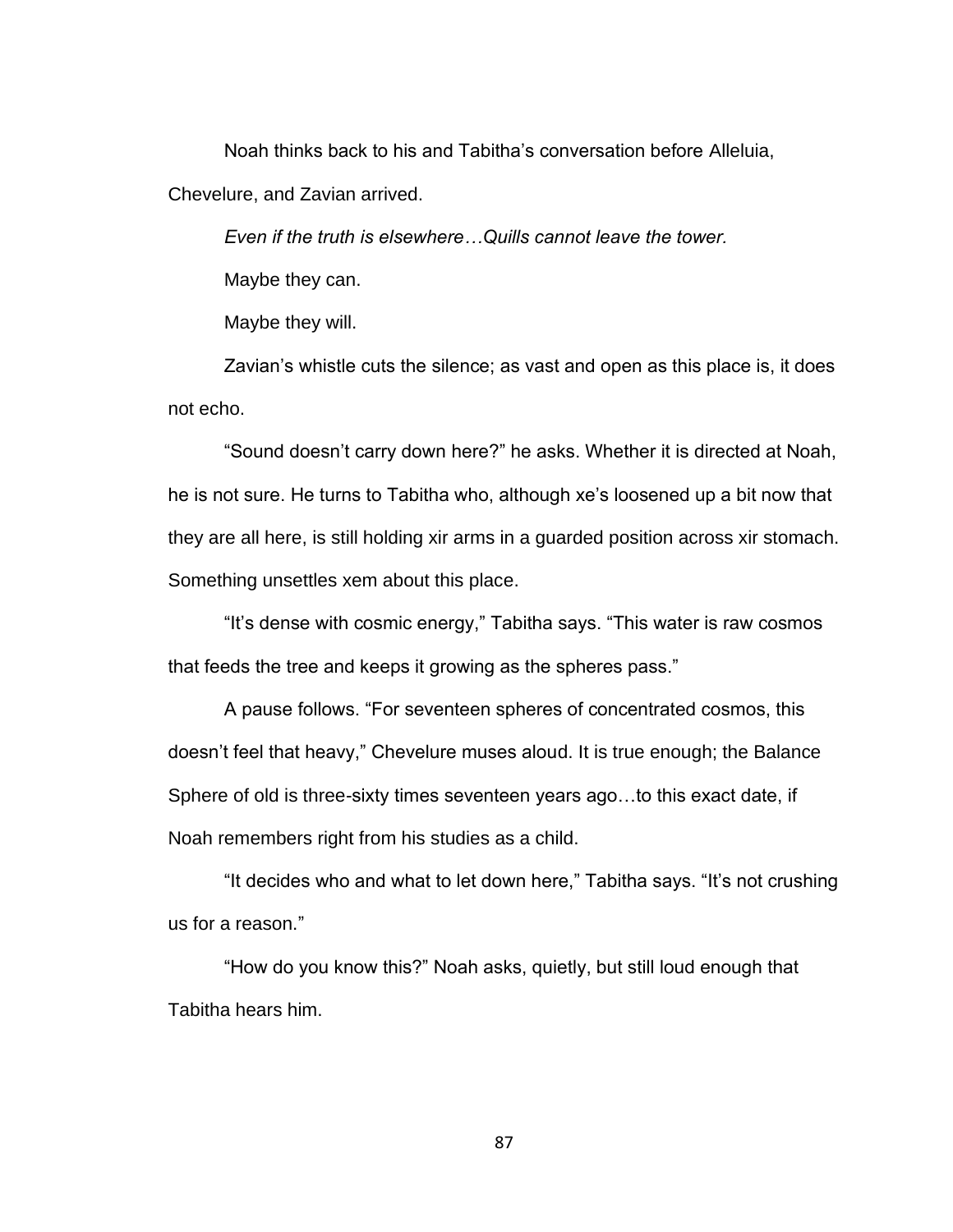Tabitha is hesitant to answer. "You're not the only one of us who's been looking into things they shouldn't," Tabitha says. Before anyone can respond to xem, Tabitha raises xir voice. "Keep your connections to the cosmos quiet and within. The Vault *is* still aware of us, just not giving us away yet."

Tabitha starts down the path to the right of them, and Noah and the three others follow xem close behind. Noah continues staring around, taking in all details he can. Which surprisingly are not much. These walkways and the water are the only clear objects he can make out, even the deeper they go into the darkness. The rest of the area swallowed up in shadows that feel heavy. Consuming. He glances back to see the way up gone; it too has become consumed by the darkness. He also catches Alleluia and his sunset eyes as he makes to turn around, this time their eyes merely locking by chance.

Noah inhales and turns forward, taking a few nervous steps before finding his peace again. He supposes it is fitting now that embarrassment comes upon him; he *did* just embrace a man who he is certain is going to be the death of him.

Though now, down here in a place he had prepared to hunt for, but has not had to because of Tabitha, he is learning to question everything. Perhaps that prophecy did not mean Alleluia and his friends.

What did it mean? What is it about? *You want to get out of here, don't you?*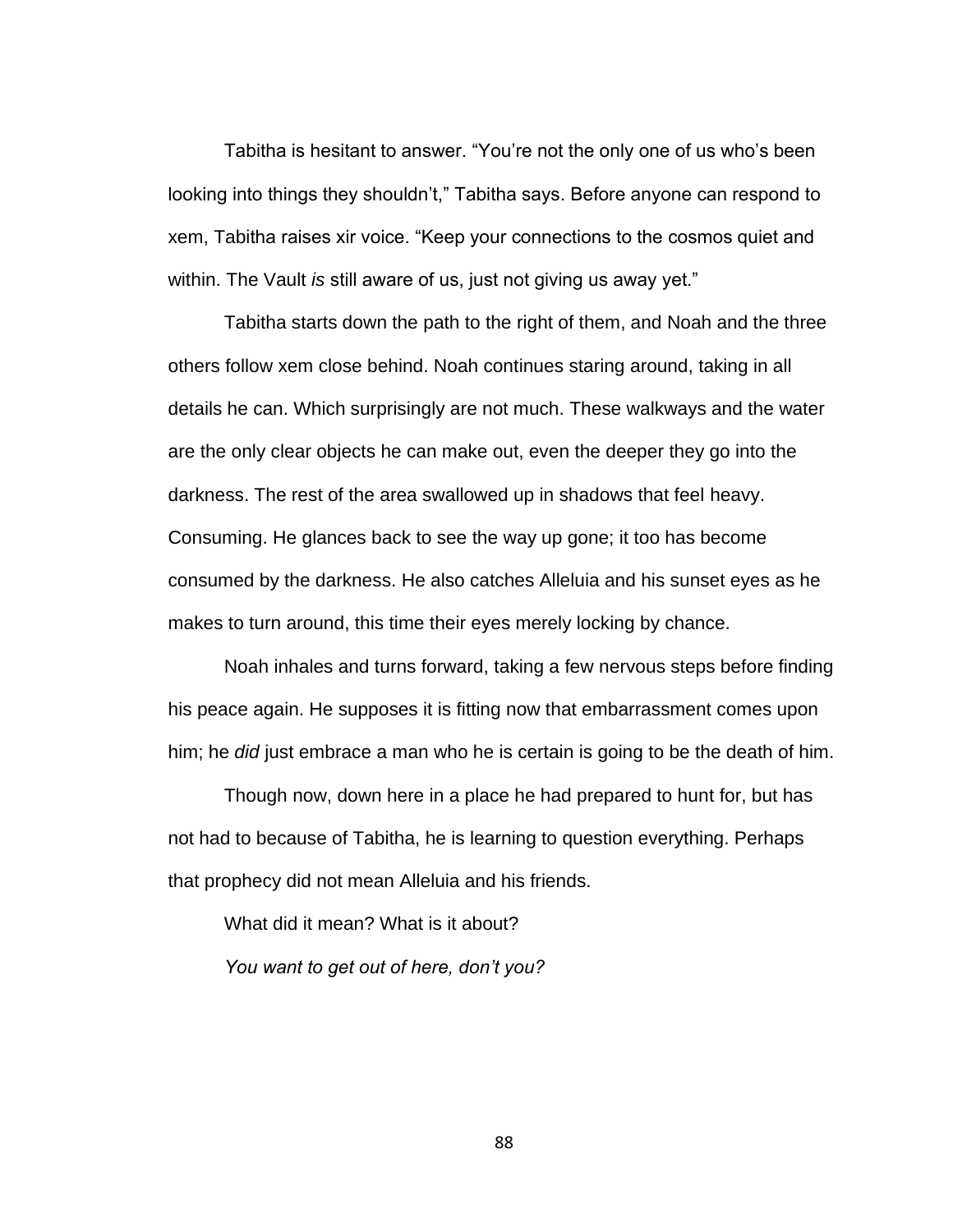The more Noah finds out about this place he has called home his whole life, this place he has trusted since he was a toddler holding his first pen, the truer his answer to that question becomes.

Out, it seems, is his only path.

It is swiftly becoming his plan.

+

After what feels like an hour of walking, taking cross paths on small platforms, standing still on moving stone that keeps its own path back and forth from one path to another, Tabitha brings them to another wide platform, the first in a while. Half of it extends into the shadows before them all.

"Wait," Tabitha says, raising xir hand.

"Is this it?" Alleluia says. His tone is not surprised, so much as it is patient.

Noah watches Tabitha as xe steps to the center of the room. Xe crouches down, xir white and purple robes fluttering down about them like resting wings, the hems forming a purple circle around xirself, still cloaked in the white. Noah feels a shift in the air.

# Cosmos.

It is like a blanket pulling over him then off his head as it flows toward Tabitha in the center. Xe begins to glow, ethereal, just like a moon.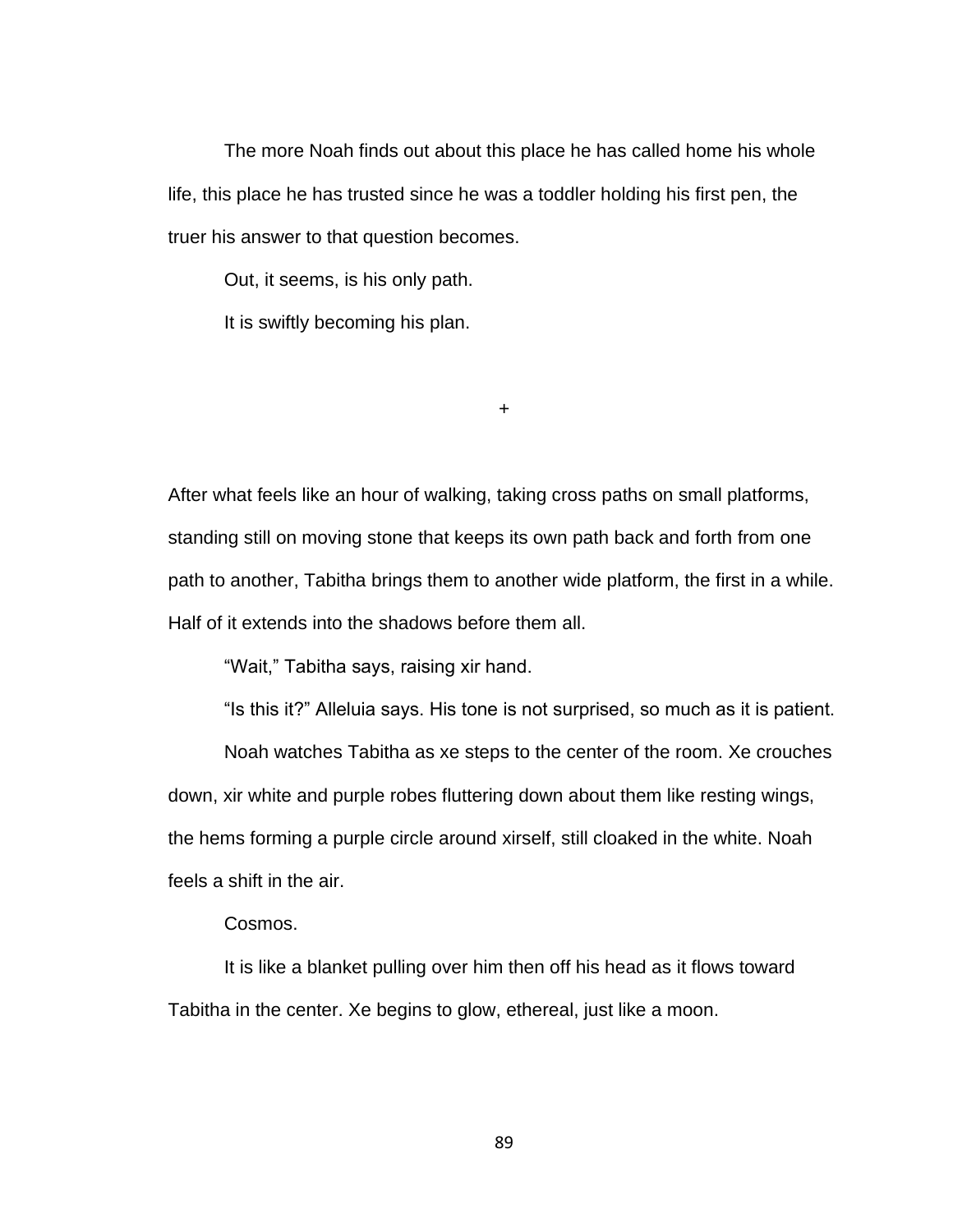Then the darkness pushes back, this obscure secret place suddenly opening to them all in a whoosh of amber light.

Before them now are not bookshelves, but a series of globes—fourteen by Noah's quick count—each gleaming that teal glow, just like the water. They float above a curved table like judges at a podium.

Noah takes a cautious step forward. "These are…"

"The maps," Alleluia says. His voice is so close to Noah he jumps; he notices just then that Alleluia has come to stand beside him, and he watches as Alleluiah continues walking, moving closer to Tabitha. His voice carries an air of amusement. "I knew you knew something more."

Without a word, Tabitha stands and turns to face the group. Noah wants to ask so many questions, but his tongue ties into knots trying to form them. His breath also just catches in his throat as he looks Tabitha in the face.

Xir eyes are different.

No longer pale gold, they glow the same teal as the waters around them. Xe has synchronized to the Roots' cosmos. Tabitha looks to Alleluia who is standing just before xir side by the time he stops walking.

"The maps you're looking for are here," Tabitha says. "I don't know what will happen if you take them, but I can read them, so you'll need me, too."

"You can read them?" Noah asks. Tabitha fidgets. An excitement bubbles in Noah, despite his weariness. "Can you teach me?"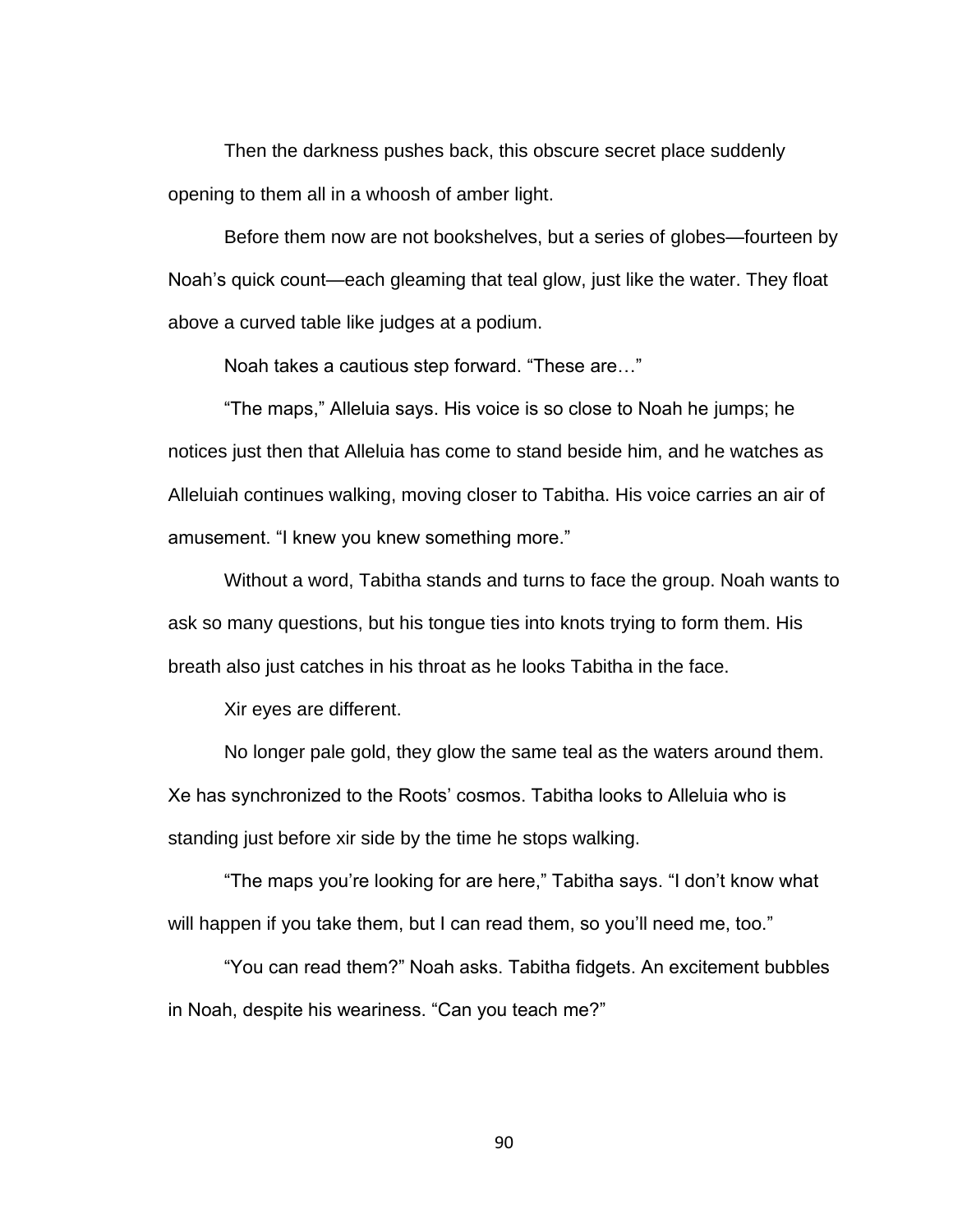"Later," Tabitha mutters. Alleluia starts toward the glowing teal orbs, following the curve of the table, stopping as he reaches the center one. Noah watches as Alleluia raises his hand to touch.

And for the first time since that first prophecy, the Vault speaks to Noah. Loud, clear. Disappointed. Pained.

*I told you no, Noah.*

Noah runs cold.

*I told you…I told you…*

The waters around them begin to slosh and stir. No longer peaceful, the water sounds sharp, a sound that cuts on Noah's skin. The ground rumbles underneath Noah, too, and the room fills with light. Galactic colors swarm Noah's vision, and among the clouds are visuals that flash clear with a boom yet haze out before another strikes. It scares Noah. It hurts. Each boom is like a deep resounding bell counting down time.

Yet Noah sees. As terrified as he has become, Noah does not look away.

He sees a deep place of stone and creatures violent and strange. A freezing place with reflecting walls. A golden moon, a glittering, dangerous mine, a Coliseum of black and white, a demon, temples under frozen lakes, catacombs of the sea—a dark library with shadows that eat, twelve broken ships full of foul things, a black starry sea, a gleaming purple eye, and where they stand now.

The Vault of Heaven.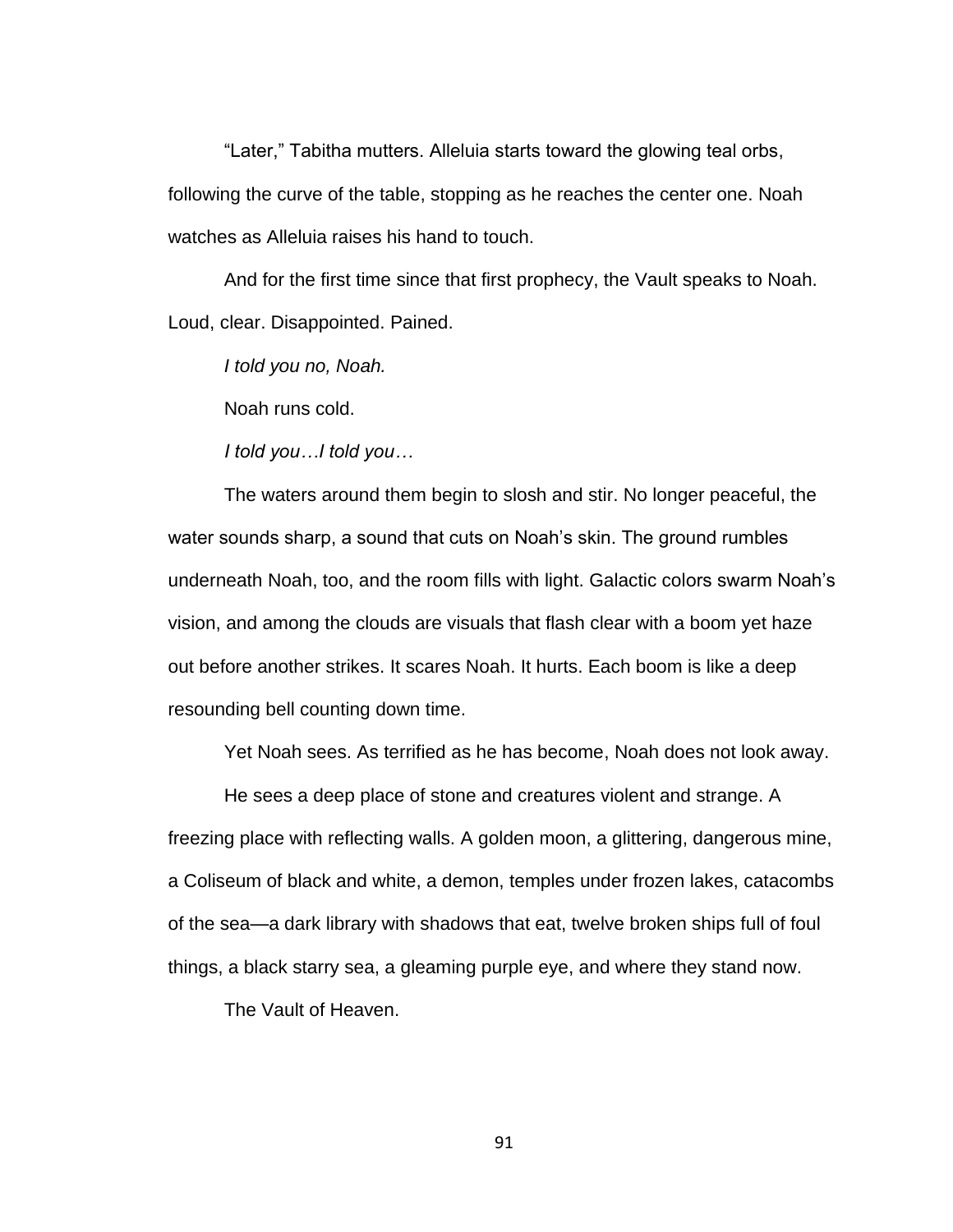"What's happened to you?" Noah cries out. "Tell me!" Tabitha rushes to him, taking his arm, tugging him to follow but he does not move. These visions what do they mean? "Help me understand!"

*I told you, Noah. I cannot save you.*

"Uh, Alleluia?" Chevelure calls out, "We need to move—"

The galaxy before his eyes snaps away as Noah blinks through his tears. He is back in the Roots, surrounded by terrified cosmos and people. Noah looks to Alleluia who seems the most unphased. He still reaches for one of the maps, yet the globes shoot up into the air just as Alleluia's fingers finally contact. It is then that Alleluia jumps back, his head snapping up. Noah calls out to him, but the teal orbs sail straight toward Noah even as Tabitha and who must be Chevelure pull him back, away.

The orbs fuse into one as they press against Noah's chest. He feels his heart pang and race, each beat a sharp pain, and it spreads across his chest, his torso. Noah grips the front of his robes in both fists and loses his feet. Thankfully Chevelure and Tabitha catch him.

"Noah—" Tabitha squeaks; is xe crying for him?

"I'm fine," Noah says. He stands upright just as Alleluia joins them. They two catch eyes once more, sharing the same conviction.

They must move. And quickly.

Tabitha starts them off, Zavian and Chevelure close behind. Alleluia stays back as much as he can with Noah, but Noah continues to fall behind him. His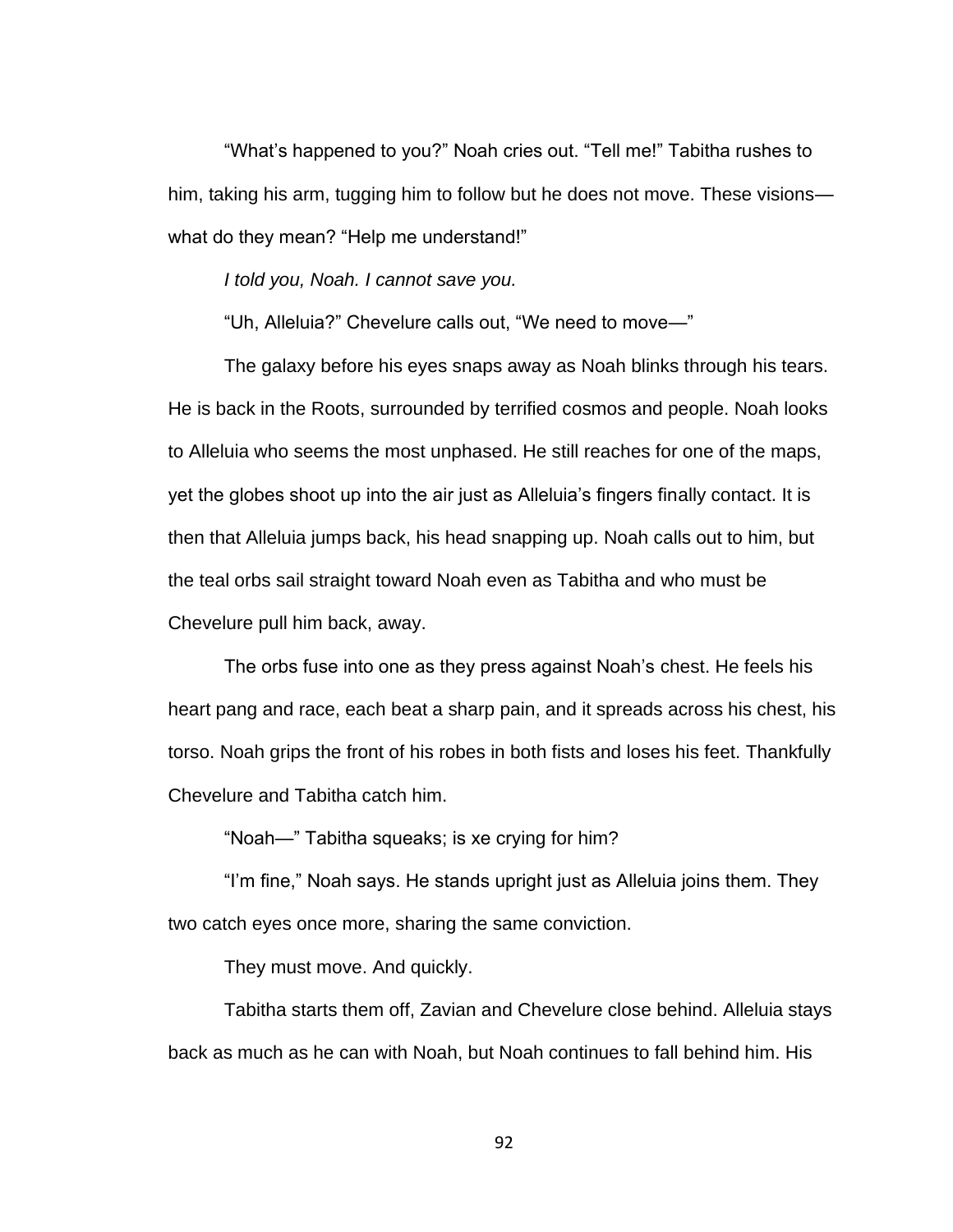chest aches. The pressure of the cosmos is surging into his chest, crushing his ribs. The Vault's groaning is in his ear, blinding him with color. And the very ground is crumbling beneath his feet; it breaks and breaks with each foot fall. Noah dares a look back, seeking the darkness that is surely close behind.

Instead of a wall of darkness, it is a wall of light.

Water.

A wave.

Noah whips back around, his chest pain be damned, and he forces himself forward.

*The cruelty of this world will seek you out soon. And I cannot protect you from its evil.*

The cruelty of this world is the summoner of this wave. The summoner is this place that Noah has only ever known as his home.

He realizes now that he was wrong. Very, very, very wrong.

The Vault of Heaven is going to kill him.

It cannot save him.

It holds the knife.

"Noah, hurry!" Tabitha screams, bringing Noah back to the terror at hand. He is reeling but he is too intent on running to lose his way now. The booming is in his ears, galaxy hues clouding his vision with each one. His body burns and freezes.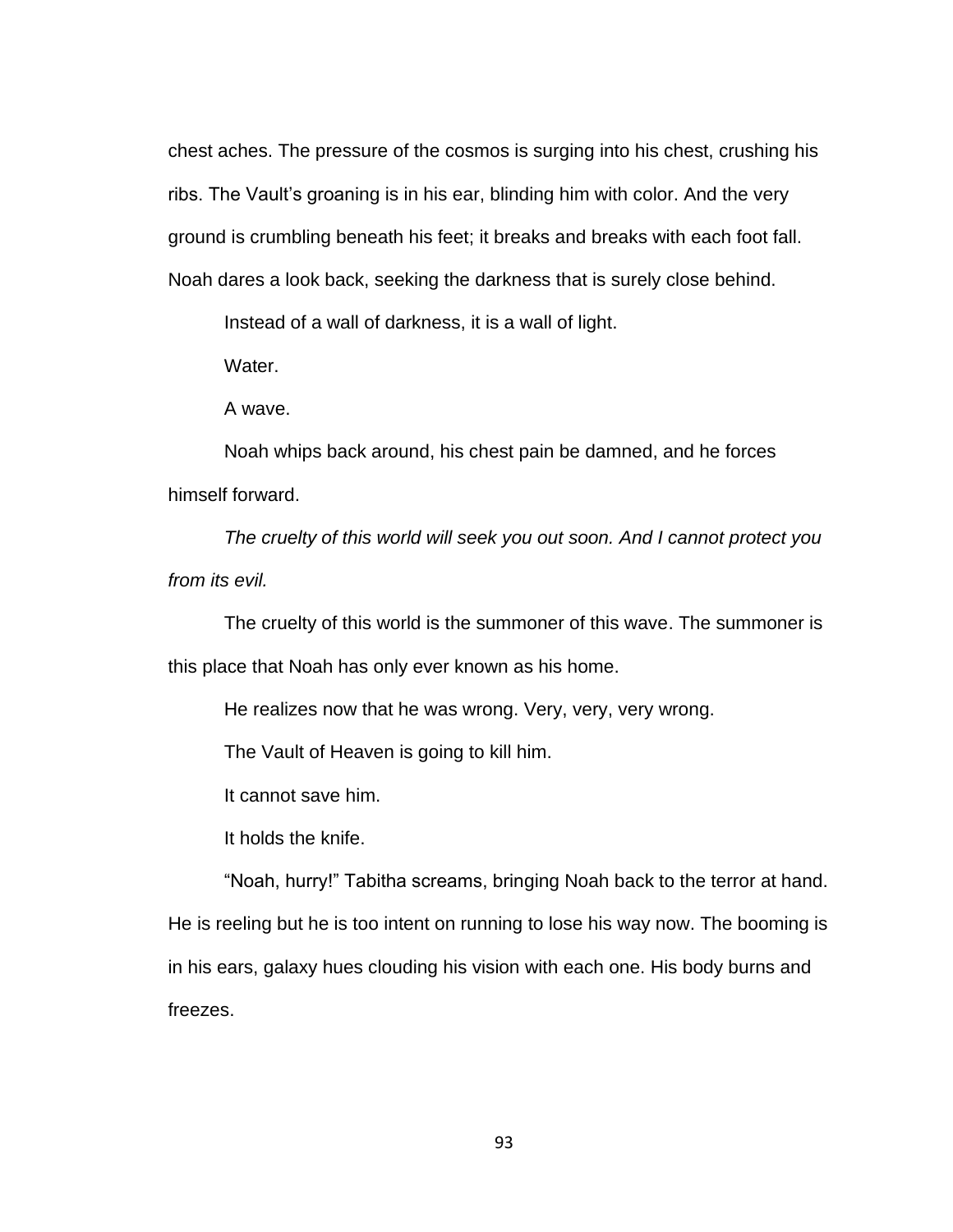The ground before Noah starts to crumble away as Alleluia hits the platform that leads the way up. Chevelure and Zavian are rushing up—are those weapons drawn? —and Tabitha and Alleluia wait at the base of the steps. The ground shaking and crumbling with a quickening force trips Noah up. He stumbles, off his feet.

A boom of color flashes before his eyes—he is going to fall. Fall into the Vault's waters.

Drown.

He looks up once more and there is a hand there, held out to him. An arrogant, haughty smile beset under sunset eyes wild with adrenaline. Noah, with all the might left in him, snatches Alleluia by the hand. Noah is tugged. He is caught. He falls unconscious. His heart stops.

+

Noah wakes to a familiar scene.

He is laid on something soft, his vision dark, his chest rising and falling slowly. Sore, but slow. A hand and something warm are pressed to his cheek, and there is a voice whispering prayers over him. Tabitha?

He realizes it is a language he has not heard before the longer he listens. Spoken before, at least. It is Namikaite, musical and lulling.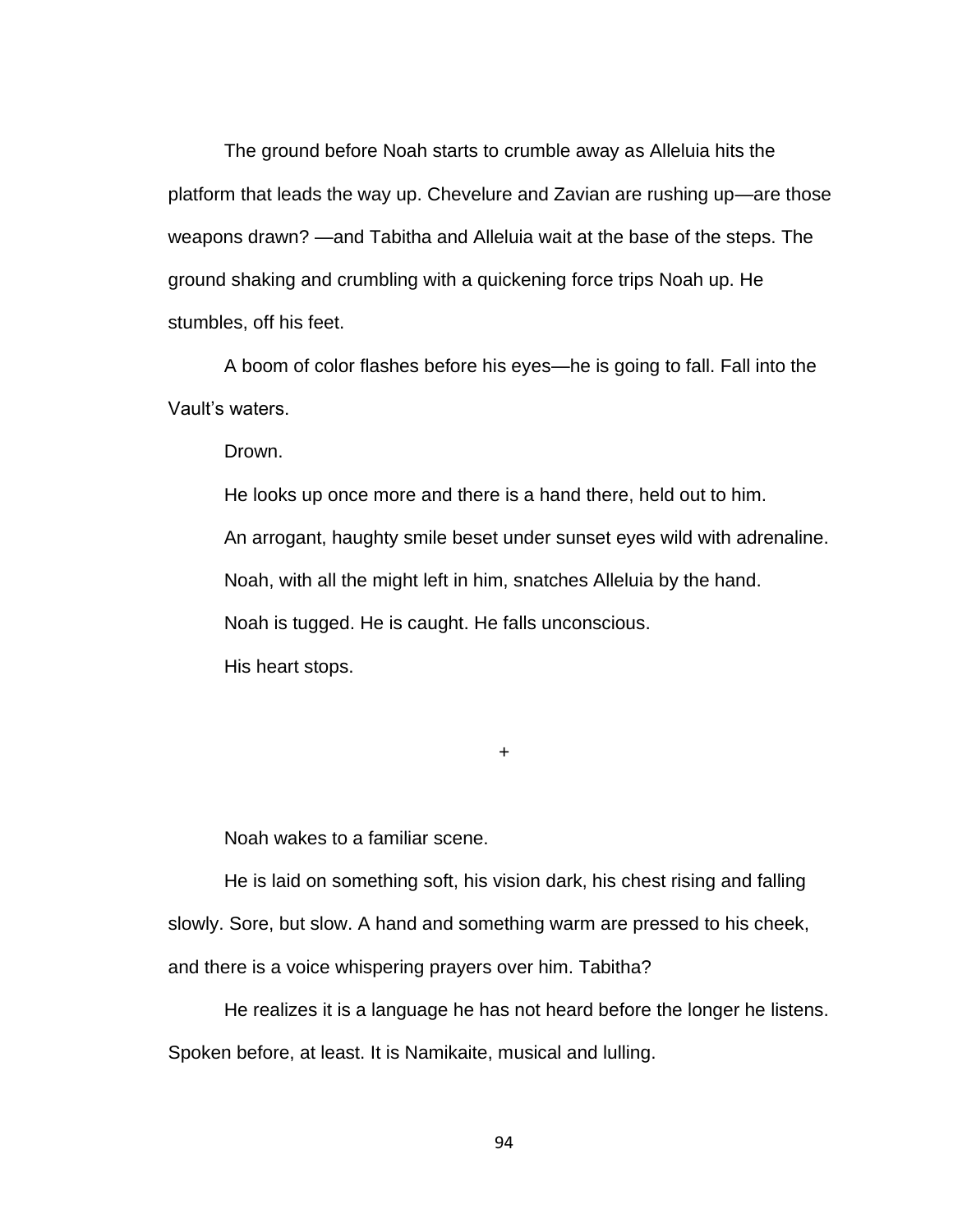He opens his eyes to a stranger. He cringes hard and they shush him, their warm blue and pink eyes set in their deep mahogany brown face gentle and caring. Pink braids curtain Noah's vision on either side as he still stirs nervously underneath their gaze.

"Shh, sweet one," the person sings to him. He relaxes against his will. His brain screeches with concern—with visions of what happened before every time he blinks. A wail raises in his throat—

Yet this person still holds him, tenderly. His breaths are panicked and shaky out his nose as he finally regains his hands and grips the person over him by their arms. They nod, as if giving him permission to squeeze.

"Shh. It is all right. You're safe now."

"W-who?" Noah stammers. Thankful he can speak and gain some control over the situation. "Who are you? Where- where am I?"

"Alleluia brought you aboard," they say. They speak slowly, softly, but clear. "You're on a ship, *The Aurelia.* My name is Tsillah. She/her, please."

Noah swallows. His throat hurts, his eyes sting from tears. Tsillah brushes them away with her thumbs. Then she moves away from him, turning to something at her left. Noah takes this as a chance to look around him. He struggles, his chest aching, but he sits up. He is on a bed of golden sheets and linens, the walls purple, the floor tiled black and white. Noah glances for any windows, any doors. And for a sudden, worried moment, Tabitha.

Where is xe? Did xe come, too?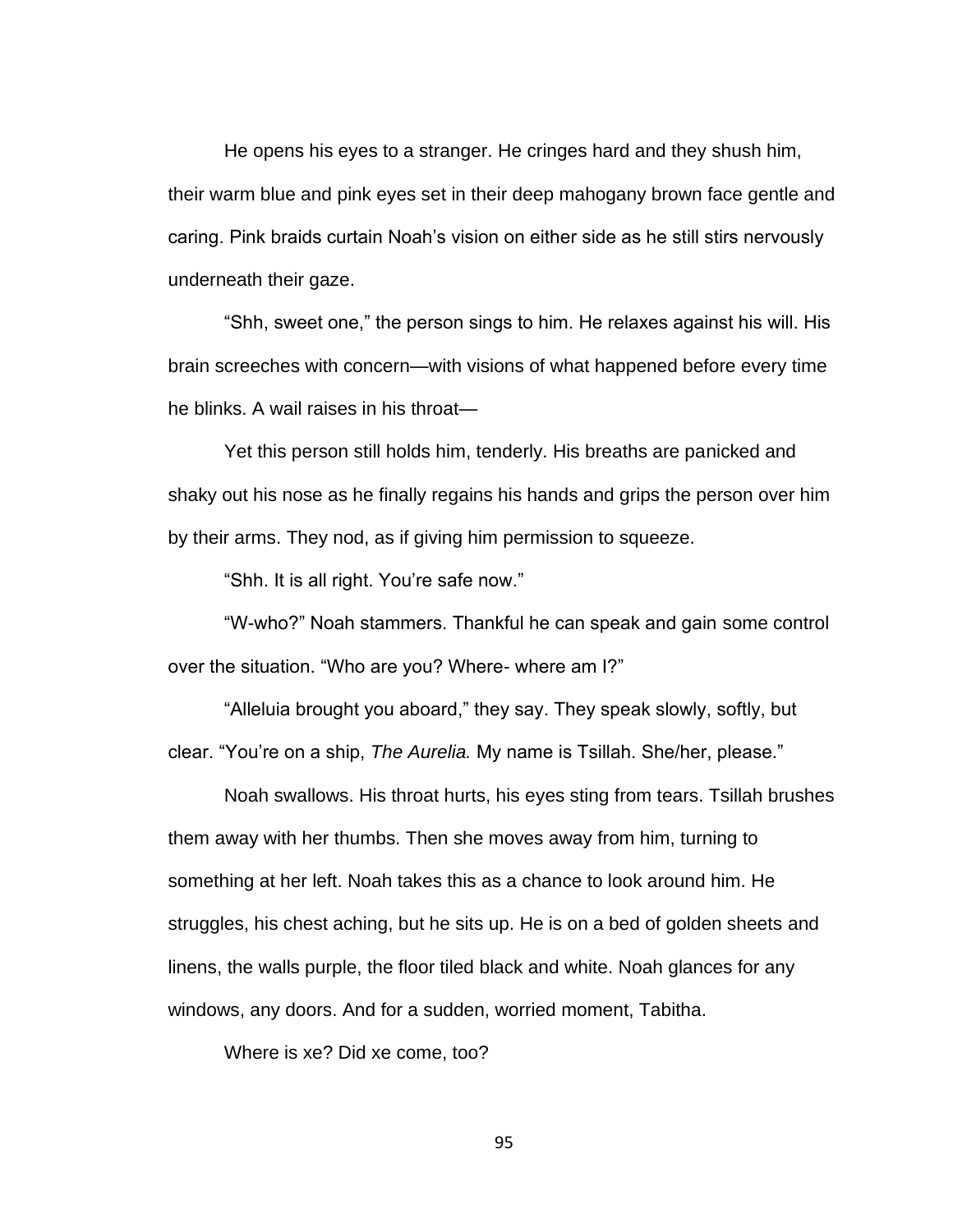He jumps as Tsillah brushes his arm. He turns and she is holding up a cup. She sips the glass herself, then offers it to Noah.

"It's for your good," Tsillah says. "Drink. I'll get your companion and Alleluia."

Noah shakily takes the cup. If she is drinking it, it cannot be bad, can it? "Tabitha? Xe's here too?"

Tsillah nods. "You both survived the escape." She reaches over and cups Noah's cheek with a reassuring hold. "I'll be right back. Please, drink."

Noah remains still, even with the reassurance. Tsillah waits for him to raise the glass to his lips before she stands and glides toward the door. Her willowy form slides out, and she pulls the door shut behind her. Noah cannot hear anything as she does, so he returns to his task at hand, this drink.

He studies the cup's contents. The drink is a jade color, not smoky but clear, as he can see his fingers through the other side of the glass. He swishes it about and it seems thin. It must just be a hydrating potion. Thus, as asked, he sips the drink. He blinks trying to calculate its flavor, then raises the glass back to his lips, drinking deeper. It is a curious taste, certainly not something he has tasted before if it truly is a simple potion. There may be no real taste or no real strength behind it that he can recognize, but he is beginning to soothe. His chest pain is dulling. It moves through his system quicker than anything he has taken for illness or pain before now.

Though a lot of things are different now, aren't they?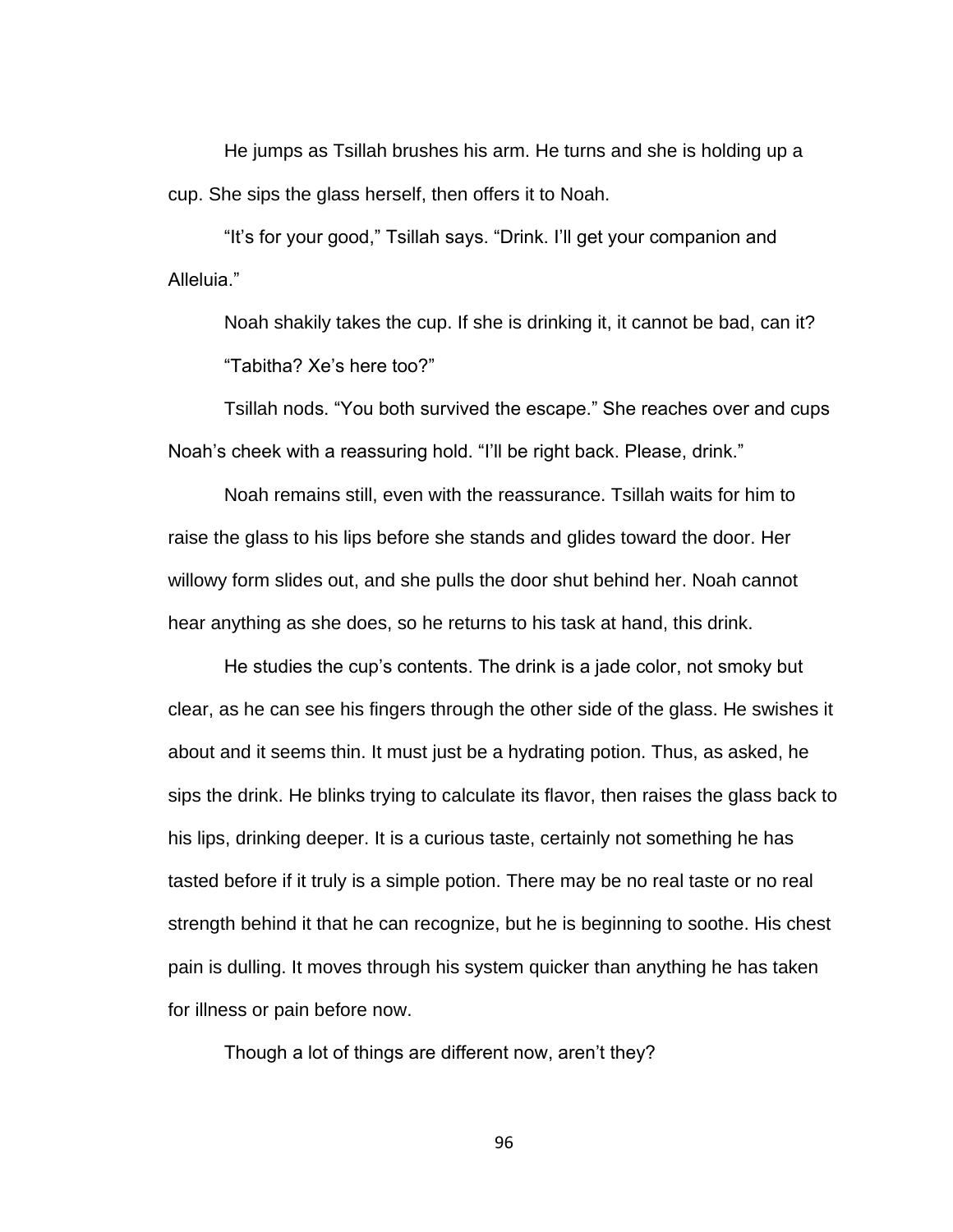Noah's breath hitches in his aching chest. Tremors take over him, and he knows it is not from the drink.

It hits him what this means. What his being here on Alleluia's ship means. It means he is out. He has left the Vault of Heaven, as a Quill. He is alive.

If Tsillah is true to her word, that he truly is on Alleluia's ship, it must mean he is going along with him, Chevelure, Zavian, and a greater crew, he suspects? If Tabitha is here as well, it must mean that, surely.

He figures he will get his answer soon as he drinks again. He flinches, however, when the door opens with a flourish. Coming in on a gust is Tabitha, and xe bounds across the room to Noah's side. Xe stops at the bedside and cups his face, tapping their foreheads together. He can feel xem shaking. Noah shuts his eyes, thankful for a familiar presence and touch.

Tabitha then backs away. Xe glances down, but flicks xir gaze back up wordlessly and claims the seat next to him. Noah sees Alleluia enter next with a lazy prowl, having changed out of his purple into something blue, like daylight.

"Tell him," Tabitha says, demanding it of Alleluia.

"I'm getting there," Alleluia says, taking a seat on the bed's edge. He gestures for Tabitha to hand him the pitcher beside xir on the bedside table. Xe does after a moment's hesitation, and Alleluia takes a swig from it once it is in his hands. "I'm sure you're feeling all kinds of awful, Noah. It took quite a bit of effort to stabilize you, so you're welcome." He takes another drink, nods approvingly. "How do you feel?"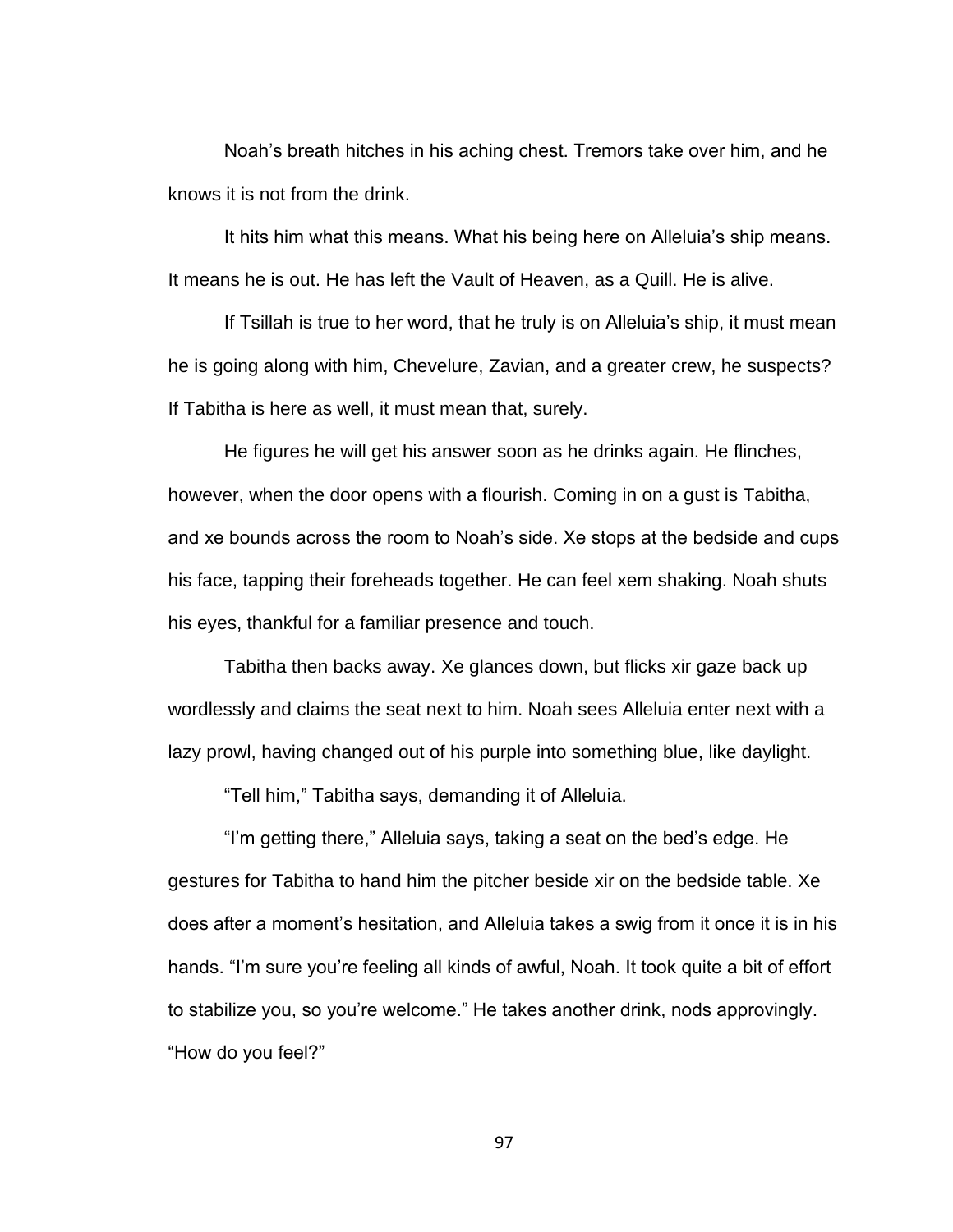Noah runs his finger up and down the smooth glass of the cup. "Honestly? That's probably the best night's sleep I've gotten in a while." Alleluia's chuckle at that makes Noah smile just a bit, but not much. He is still confused. Head swimming with questions. What happened seems too broad of a question. Asking how they fled, though a simpler question, is not one Noah is sure he wants the answer to.

"What happened to the maps?" Noah decides to ask. Alleluia seems pleasantly surprised by the question, but he is no less prepared. He does not skip a beat.

He reaches over and pokes Noah in the chest, right over his heart. Looking down, Noah sees his entire chest is no longer his brown, freckled skin. It is painted over with deep space. Vibrant golds, purples, blues, rich blacks, and reds stroke across his skin, each dusted with different concentrations of stars that glow.

# What...*What has happened to his chest?*

Noah knows the surprise is plain on his face. And as Noah has come to know, Alleluia speaks smoothly in response, the surest person in the room always.

*"You* are the map," Alleluia says. "You, young Quill, are my ticket to greatness. My crew's ticket to infamy." Alleluia's hand moves from Noah's line of sight, back into his own lap. "Tabitha has already agreed to come with us, of xir own free will, of course. Adventure is an enticer to all. It's all down to you.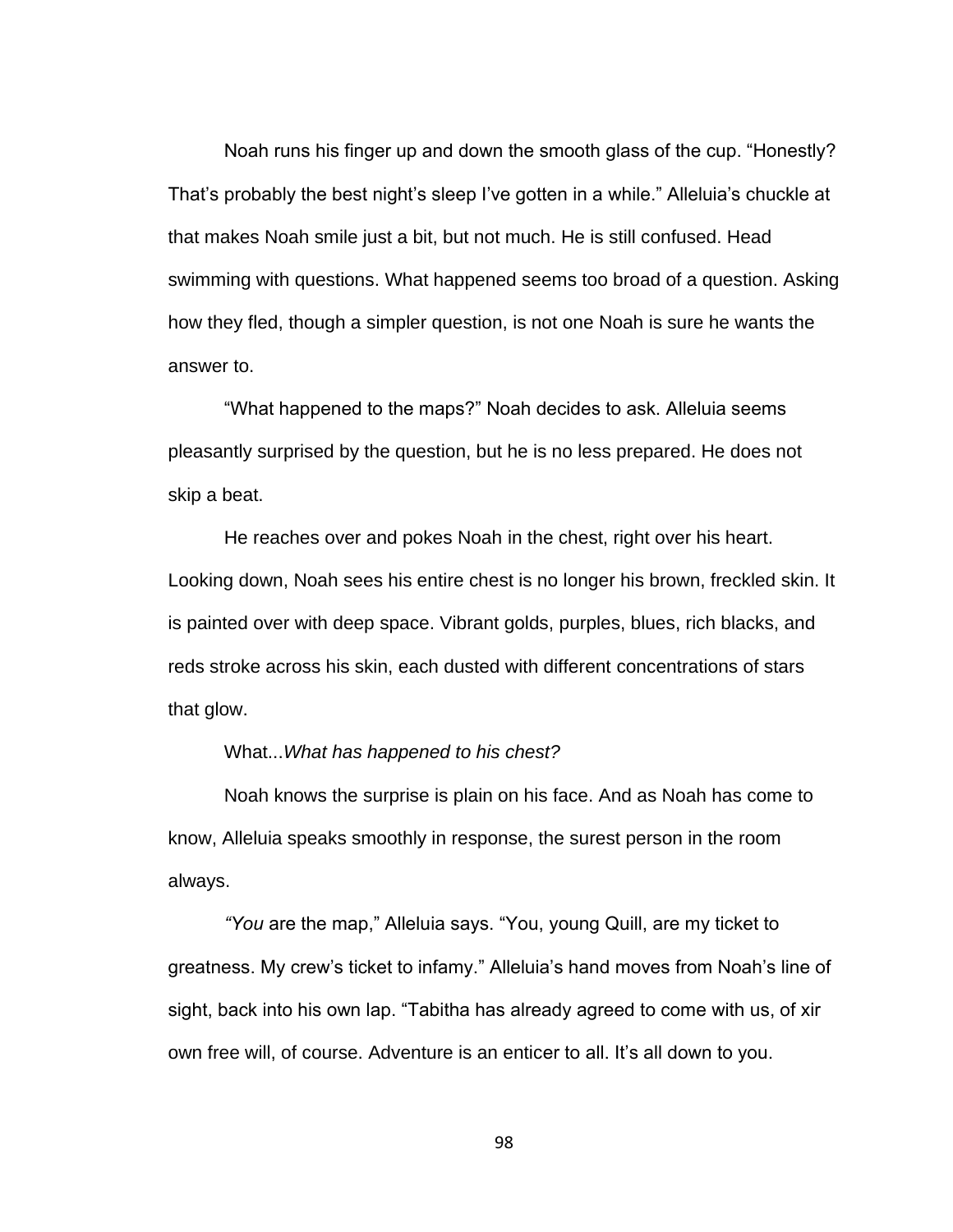Though I'm sure you know by now I don't back down easily." Noah knows without looking that Alleluia's confidence is plain on *his* face. Bright in his sunset eyes. Sharp in his smile. "In your chest lies the fourteen maps to the Secrets of Candeo. Your ticket out of that tower and into the world it kept you from is within you."

Noah keeps his eyes on his chest. With each breath, the stars seem to brighten and dim. He really does…have something in his chest then.

Why is he not afraid?

Alleluia stands and comes closer, leaning between Noah and Tabitha to set the pitcher on the bedside table. He moves back to the bed's edge, but he does not resume his seat. Instead, he holds his hand out to Noah, the same way he had back when the Roots were collapsing.

"You know what I'm saying, right?" Alleluia says. "Are you with me, Noah?"

Noah considers Alleluia's hand this time. Studies his face. He is so sure. Like he knows there is no way in the darkest corners of the cosmos that Noah will or can even say no. Alleluia has already seen it in Noah's eyes, and he remembers it. The spark of a hunter, Alleluia has called it.

Noah pulls his lips into his mouth, looking to Tabitha. Xe wears a sureness on xir own face as well. It is true, then, that Tabitha has decided to stay with Alleluia's crew whether Noah intends to or not. Xe can read the maps. Noah simply carries them in his chest.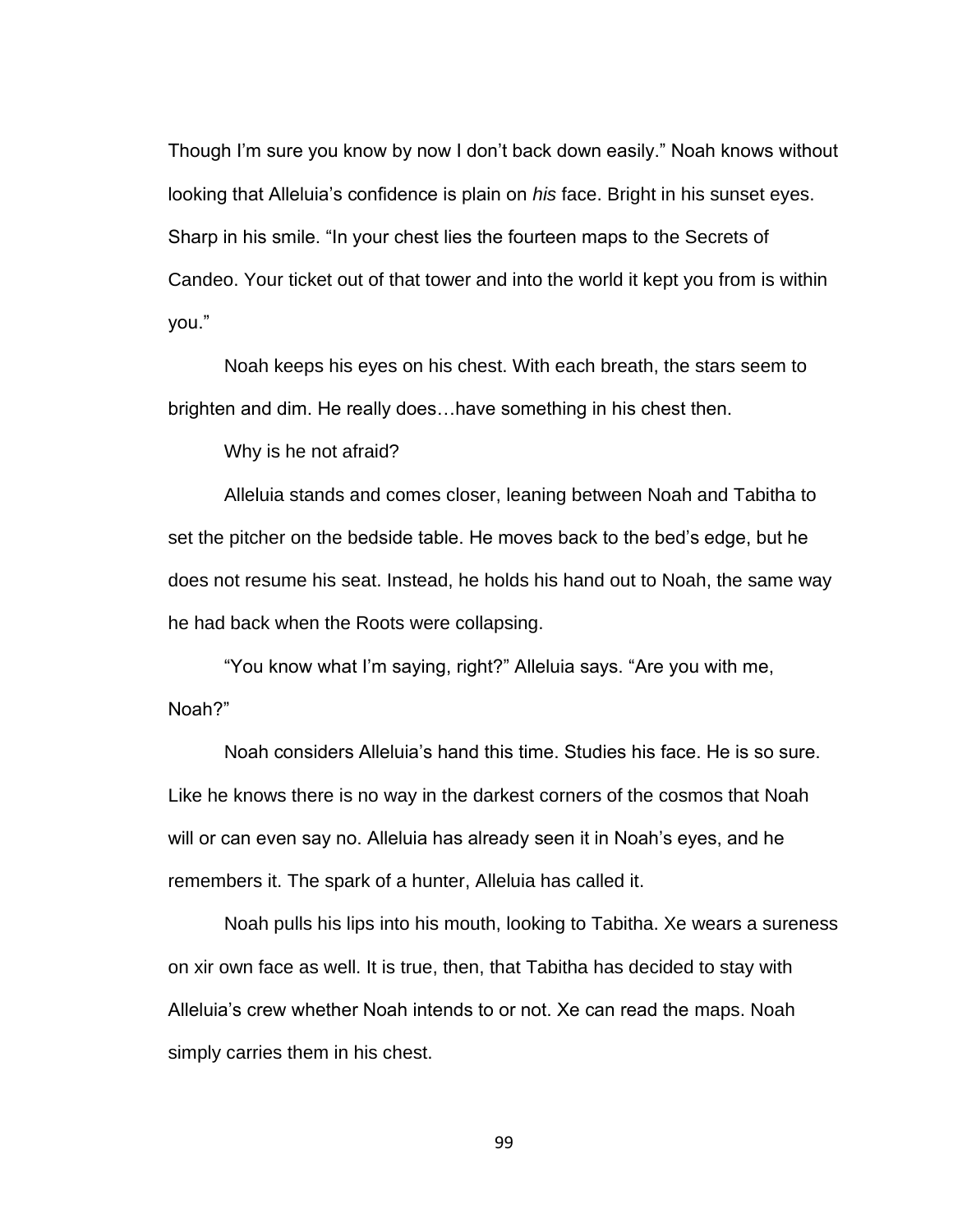Noah tries to entertain the thought of going back. His heart clenches from the memories of those sweet, peaceful night hours where he and the Vault sat and just breathed. It…it must have been a ploy, all along. Or at least it must have known Noah's heart before he even knew he wanted to leave.

No…no, Noah cannot go back. He will not.

He shifts his gaze back to Alleluia. The man has said nothing. His face has yet to change in any amount. His hand, stable and unshaking, is still held out to Noah. Noah's fingers twitch away from the cup. He knows his answer; why does he hesitate?

It is adrenaline, he thinks. It is that thrill of hunting through the books for truth, magnified.

Despite the shakiness of his limbs, Noah raises his hand and places it in Alleluia's. He squeezes the man's broad palm.

"I'm with you," Noah says. He and Alleluia find each other's eyes once more, and what is shared there is not fear. Not competition. No searches. Just sunset eyes of the eventide and vibrant, mystic purple of the night.

Alleluia bends, changing his grip on Noah's hand to bring Noah's knuckles to his lips. Noah's cheeks flush with color at the gesture.

"Then I warmly welcome you, Noah, to our quest," Alleluia says, his breath hot against Noah's knuckles.

"Welcome to the Cursed Campaign. Welcome to *greatness.*"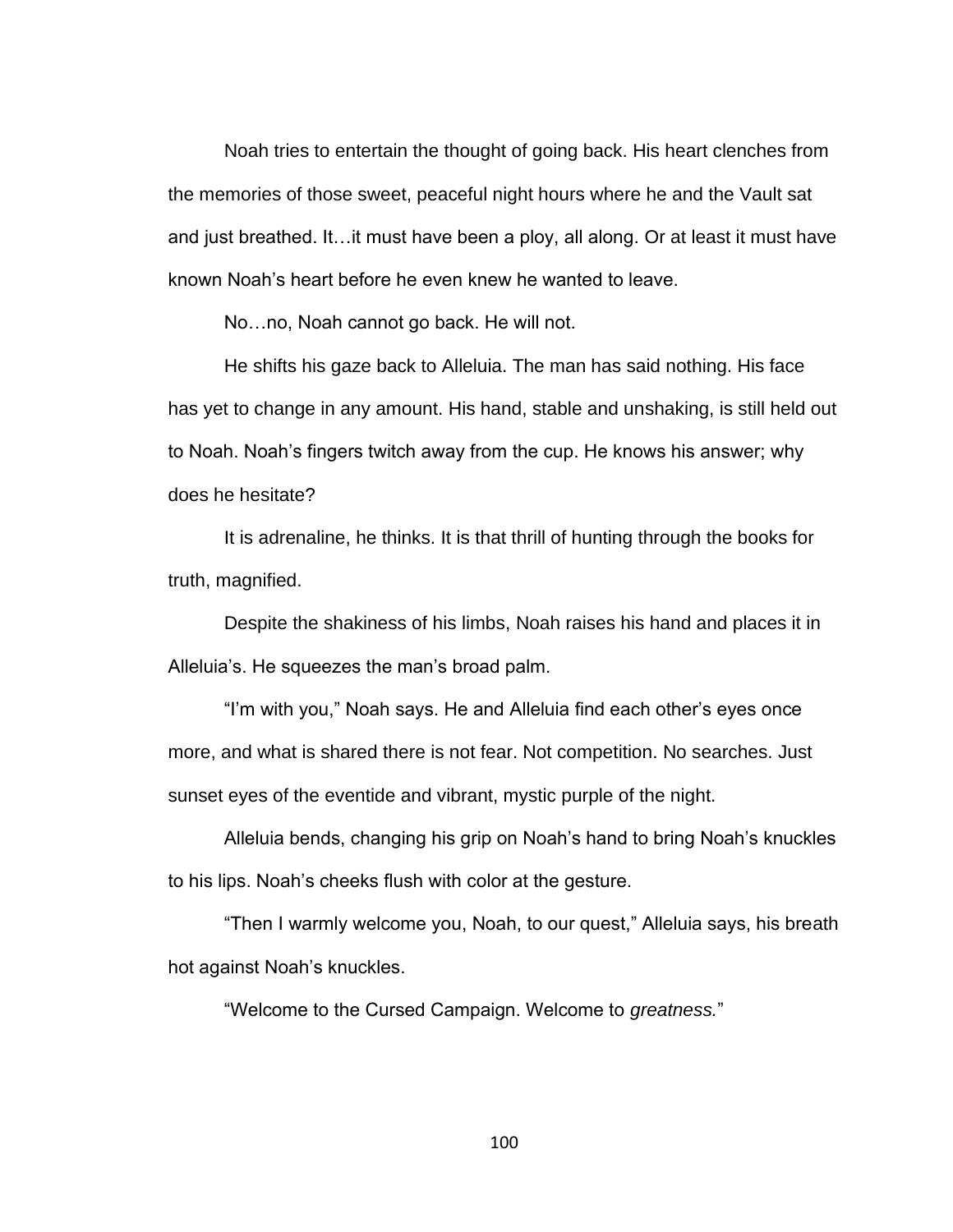## REFERENCES CITED

- Anderson, Reynaldo. "Afrofuturism 2.0 & The Black Speculative Arts Movement: Notes on a Manifesto." *Obsidian,* vol. 42, No. 1, Speculating Futures: Black Imagination & the Arts, 2016, pp. 228-236.
- Bould, Mark. "The Ships Landed Long Ago: Afrofuturism and Black SF." *Science Fiction Studies,* vol. 34, No. 2, Afrofuturism, 2007, pp. 177-186.
- Hood, Yolanda. "Rac(e)ing into the Future: Looking at Race in Recent Science Fiction and Fantasy Novels for Young Adults by Black Authors." *ALAN*, vol. 36, no. 3, eJournal, 2009.

https://scholar.lib.vt.edu/ejournals/ALAN/v36n3/hood.html.

- Parks, Julienne. *Secrets of Candeo: These Marred Stars Excerpt.* 2021, ch. 1-5.
- Scott, Darieck. "The Not-Yet Justice League: Fantasy, Redress, and Transatlantic Black History on the Comic Book Page." *Migrating the Black Body: The African Diaspora and Visual Culture,* University of Washington Press, 2017.
- So, Richard Jean. "Production: On White Publishing". *Redlining Culture: A Data History of Racial Inequality and Postwar Fiction,* Columbia University Press, 2021.
- Underwood, Steven. "Will Fantasy Ever Let Black Boys Like Me Be Magic?" *Tor.com,* 2020. https://www.tor.com/2020/04/21/will-fantasy-ever-let-blackboys-like-me-be-magic/.